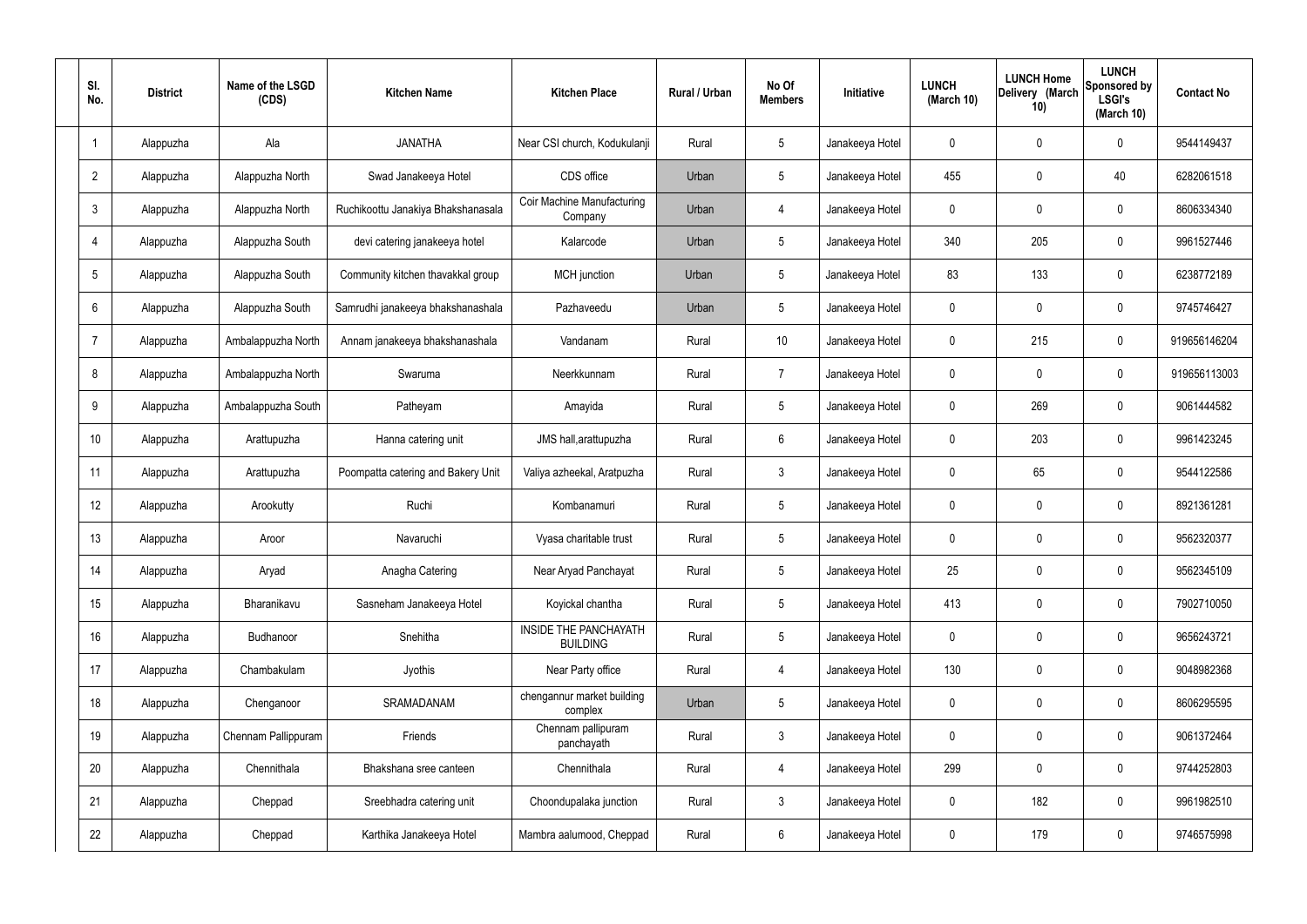|    | SI.<br>No. | <b>District</b> | Name of the LSGD<br>(CDS) | <b>Kitchen Name</b>           | <b>Kitchen Place</b>                    | <b>Rural / Urban</b> | No Of<br><b>Members</b> | Initiative      | <b>LUNCH</b><br>(March 10) | <b>LUNCH Home</b><br>Delivery (March<br>10) | <b>LUNCH</b><br>Sponsored by<br><b>LSGI's</b><br>(March 10) | <b>Contact No</b> |
|----|------------|-----------------|---------------------------|-------------------------------|-----------------------------------------|----------------------|-------------------------|-----------------|----------------------------|---------------------------------------------|-------------------------------------------------------------|-------------------|
|    | 23         | Alappuzha       | Cheriyanad                | <b>DARSANA</b>                | Near GOLDEN PALACE<br><b>AUDITORIUM</b> | Rural                | 5                       | Janakeeya Hotel | 0                          | 90                                          | $\mathbf 0$                                                 | 9747958424        |
|    | 24         | Alappuzha       | Cherthala Municipality    | Santwanam                     | Ward 10                                 | Urban                | 5                       | Janakeeya Hotel | $\mathbf 0$                | $\mathbf 0$                                 | $\mathbf 0$                                                 | 8848178001        |
|    | 25         | Alappuzha       | Cherthala Municipality    | <b>NULM</b> canteen           | Cherthala Municipality                  | Urban                | 5                       | Janakeeya Hotel | 0                          | $\mathbf 0$                                 | $\mathbf 0$                                                 | 6282870356        |
|    | 26         | Alappuzha       | Cherthala South           | Kashinandana                  | Cherthala S                             | Rural                | 10                      | Janakeeya Hotel | 0                          | $\mathbf 0$                                 | $\pmb{0}$                                                   | 9745940057        |
|    | 27         | Alappuzha       | Cheruthana                | Sreedurga janakeeya hotel     | Near govt HSS aayaparambu               | Rural                | $\overline{4}$          | Janakeeya Hotel | 193                        | $\boldsymbol{0}$                            | $\mathbf 0$                                                 | 9961178936        |
|    | 28         | Alappuzha       | Chettikulangara           | SREE VINAYAKA JANAKEEYA HOTEL | <b>KARIPUZHA</b>                        | Rural                | $\mathfrak{Z}$          | Janakeeya Hotel | 160                        | $\mathbf 0$                                 | $\pmb{0}$                                                   | 9656810109        |
|    | 29         | Alappuzha       | Chingoli                  | souhridam unit                | karthikappally I p school               | Rural                | $\mathbf{3}$            | Janakeeya Hotel | 0                          | 184                                         | $\mathbf 0$                                                 | 7559808470        |
|    | 30         | Alappuzha       | Chunakkara                | Vanitha Canteen               | Chunakkara                              | Rural                | $\mathfrak{Z}$          | Janakeeya Hotel | 185                        | $\mathbf 0$                                 | $\mathbf 0$                                                 | 9400509985        |
|    | 31         | Alappuzha       | Devikulangara             | Thripthi                      | Buds school, devikulangara              | Rural                | $\overline{4}$          | Janakeeya Hotel | 0                          | 126                                         | $\mathbf 0$                                                 | 9746712528        |
|    | 32         | Alappuzha       | Edathua                   | Theertham                     | Edathua market                          | Rural                | 3                       | Janakeeya Hotel | 112                        | 0                                           | $\mathbf 0$                                                 | 9544351169        |
|    | 33         | Alappuzha       | Ezhupunna                 | Neethipeedam                  | Eramalloor                              | Rural                | 8                       | Janakeeya Hotel | 0                          | $\boldsymbol{0}$                            | $\mathbf 0$                                                 | 9946790986        |
|    | 34         | Alappuzha       | Harippad                  | Swad                          | A private Hotel's Kitchen               | Urban                | $\overline{4}$          | Janakeeya Hotel | 0                          | 0                                           | $\mathbf 0$                                                 | 9562373933        |
|    | 35         | Alappuzha       | Kadakkarappally           | Soorya                        | Kandamangalam temple<br>auditorium      | Rural                | 5                       | Janakeeya Hotel | 0                          | $\mathbf 0$                                 | $\mathbf 0$                                                 | 9895266763        |
|    | 36         | Alappuzha       | Kainakary                 | Sivakashi                     | Near Panchayath                         | Rural                | 5                       | Janakeeya Hotel | 99                         | $\mathbf 0$                                 | $\mathbf 0$                                                 | 8111821552        |
|    | 37         | Alappuzha       | Kandalloor                | Annapoorna Hotel              | Near Velanchira junction                | Rural                | $\overline{4}$          | Janakeeya Hotel | 0                          | $\mathbf 0$                                 | $\pmb{0}$                                                   | -9747600181       |
|    | 38         | Alappuzha       | Kanjikuzhy                | Santhwanam                    | Opposite NSS college                    | Rural                | 5                       | Janakeeya Hotel | 0                          | $\mathbf 0$                                 | $\pmb{0}$                                                   | 9605307328        |
|    | 39         | Alappuzha       | Karthikappally            | Ruchi                         | Community hall                          | Rural                | $6\phantom{.}6$         | Janakeeya Hotel | 211                        | $\mathbf 0$                                 | $\pmb{0}$                                                   | 9747607478        |
|    | 40         | Alappuzha       | Karuvatta                 | Karunya janakeeya hotel       | Near Aashramam junction                 | Rural                | 6                       | Janakeeya Hotel | 290                        | $\pmb{0}$                                   | $\pmb{0}$                                                   | 916282508791      |
|    | 41         | Alappuzha       | Kavalam                   | Koottukari Janakeeya Hotel    | <b>Near Permanent Outlet</b>            | Rural                | 5                       | Janakeeya Hotel | 0                          | $\mathbf 0$                                 | $\pmb{0}$                                                   | 9744173219        |
|    | 42         | Alappuzha       | Kayamkulam West           | palazhy catering unit         | Kallummood junction                     | Urban                | 5                       | Janakeeya Hotel | $\mathbf 0$                | $\mathbf 0$                                 | $\mathbf 0$                                                 | 9388819110        |
| 89 | 43         | Alappuzha       | Kodamthurath              | <b>MATRUSAKTHI</b>            | <b>KUTHIYATHODE</b>                     | Rural                | 5                       | Janakeeya Hotel | $\mathbf 0$                | $\mathbf 0$                                 | $\pmb{0}$                                                   | 8281687439        |
|    | 44         | Alappuzha       | Krishnapuram              | Kanivu catering unit          | Near SCB, kappil                        | Rural                | $\overline{4}$          | Janakeeya Hotel | 0                          | $\boldsymbol{0}$                            | $\pmb{0}$                                                   | 9544047480        |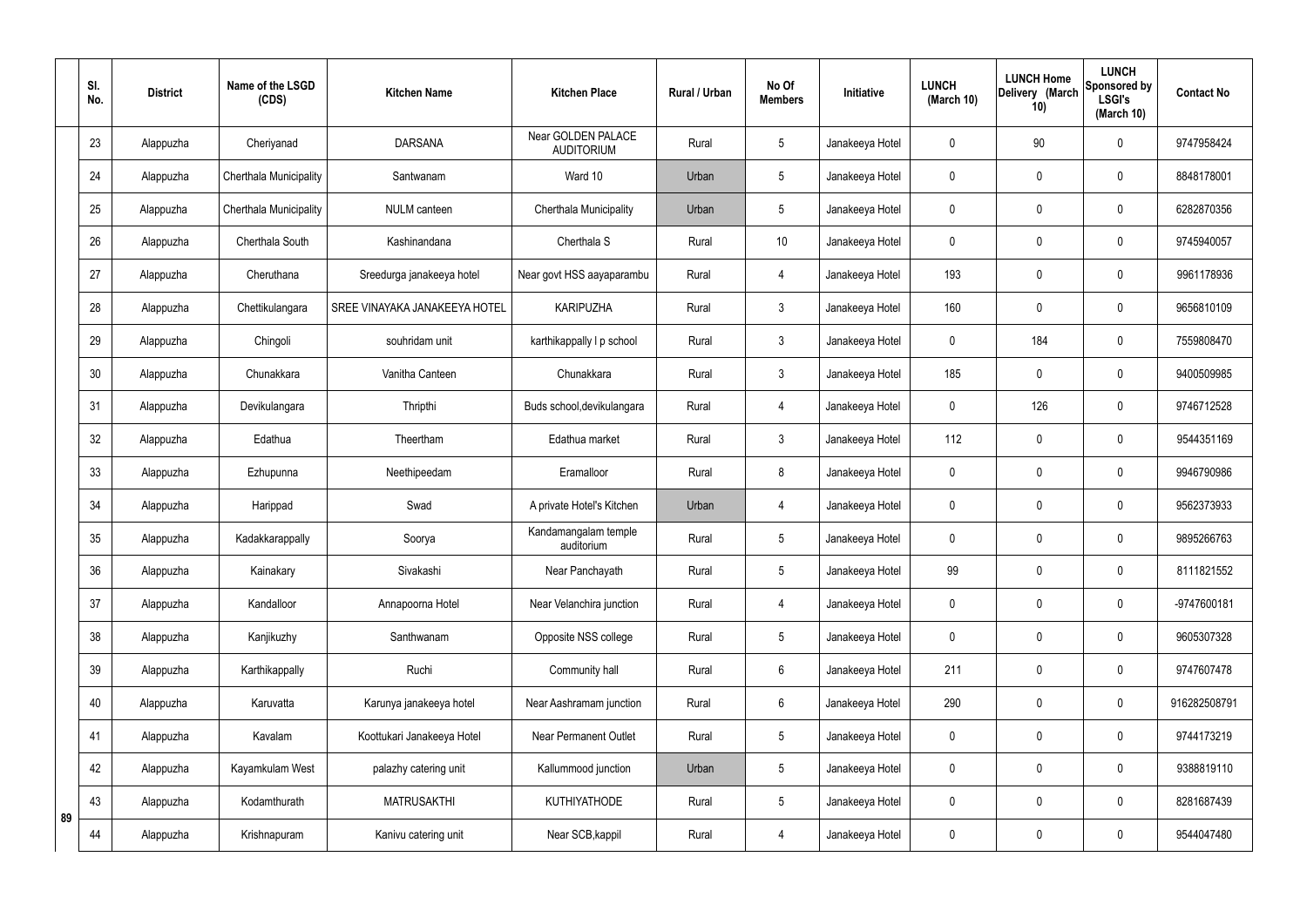| SI.<br>No. | <b>District</b> | Name of the LSGD<br>(CDS)   | <b>Kitchen Name</b>             | <b>Kitchen Place</b>                        | Rural / Urban | No Of<br><b>Members</b> | Initiative      | <b>LUNCH</b><br>(March 10) | <b>LUNCH Home</b><br>Delivery (March<br>10) | <b>LUNCH</b><br>Sponsored by<br><b>LSGI's</b><br>(March 10) | <b>Contact No</b> |
|------------|-----------------|-----------------------------|---------------------------------|---------------------------------------------|---------------|-------------------------|-----------------|----------------------------|---------------------------------------------|-------------------------------------------------------------|-------------------|
| 45         | Alappuzha       | Kumarapuram                 | Mahadeva jankeeya hotel         | Near kavarattu temple                       | Rural         | $\mathfrak{Z}$          | Janakeeya Hotel | 334                        | 0                                           | $\mathbf 0$                                                 | 918606736168      |
| 46         | Alappuzha       | Kumarapuram                 | Navodhaya janakeeya hotel       | Kumarapuram                                 | Rural         | $\mathbf{3}$            | Janakeeya Hotel | $\mathbf 0$                | 0                                           | $\boldsymbol{0}$                                            | 9037499871        |
| 47         | Alappuzha       | Kuthiyathode                | Ruchi Janakeeya Hotel           | Near kuthiyathode panchayath<br>office      | Rural         | $5\phantom{.0}$         | Janakeeya Hotel | 0                          | 0                                           | $\boldsymbol{0}$                                            | 9249269374        |
| 48         | Alappuzha       | Mannanchery                 | Snehitha                        | Panchayat building                          | Rural         | 4                       | Janakeeya Hotel | 63                         | 39                                          | $\boldsymbol{0}$                                            | 9544461740        |
| 49         | Alappuzha       | Mannar                      | Snehadhara                      | Kunnathur devasom                           | Rural         | $\sqrt{5}$              | Janakeeya Hotel | 332                        | 0                                           | $\boldsymbol{0}$                                            | 9567853570        |
| 50         | Alappuzha       | Mararikulam South           | Snehasparsham                   | Kattoor                                     | Rural         | 4                       | Janakeeya Hotel | $\mathbf 0$                | 150                                         | $\boldsymbol{0}$                                            | 9747881642        |
| 51         | Alappuzha       | Mavelikkara<br>Thamarakulam | <b>Thripthi Catering</b>        | Thamarakulam                                | Rural         | $\sqrt{5}$              | Janakeeya Hotel | 153                        | 0                                           | $\boldsymbol{0}$                                            | 8281558036        |
| 52         | Alappuzha       | Mavelikkara<br>Thekkekara   | Bhai catering                   | Pallarimangalam                             | Rural         | $5\phantom{.0}$         | Janakeeya Hotel | 291                        | 0                                           | $\boldsymbol{0}$                                            | 9539851155        |
| 53         | Alappuzha       | Mavelikkara<br>Thekkekara   | Snehatheeram                    | Kurathikkadu                                | Rural         | $\sqrt{5}$              | Janakeeya Hotel | 136                        | 0                                           | $\boldsymbol{0}$                                            | 9656960190        |
| 54         | Alappuzha       | Muhamma                     | <b>SNV Catering</b>             | <b>Near Community Health</b><br>Centre      | Rural         | $5\phantom{.0}$         | Janakeeya Hotel | 180                        | 0                                           | $\boldsymbol{0}$                                            | 9605388763        |
| 55         | Alappuzha       | Mulakkuzha                  | Snehathanal                     | Mulakkuzha                                  | Rural         | $\sqrt{5}$              | Janakeeya Hotel | 0                          | 55                                          | $\boldsymbol{0}$                                            | 9037085079        |
| 56         | Alappuzha       | Muttar                      | Ruchi Catering Unit             | Panchayat Building                          | Rural         |                         | Janakeeya Hotel | 0                          | 0                                           | $\boldsymbol{0}$                                            | 9072276826        |
| 57         | Alappuzha       | Nedumudy                    | Oruma                           | Champakulam                                 | Rural         | $5\phantom{.0}$         | Janakeeya Hotel | 150                        | 0                                           | 0                                                           | 9188536147        |
| 58         | Alappuzha       | Neelamperoor                | Amrutha Janakeeya Bhakshanasala | Panchayat Building                          | Rural         | $\mathbf{3}$            | Janakeeya Hotel | $\mathbf 0$                | $\mathbf 0$                                 | $\mathbf 0$                                                 | 9656167060        |
| 59         | Alappuzha       | Nooranad                    | Amma Canteen                    | Inside market place, Noornad                | Rural         | $5\phantom{.0}$         | Janakeeya Hotel | 218                        | 0                                           | $\mathbf 0$                                                 | 7034377340        |
| 60         | Alappuzha       | Palamel                     | Arogya Canteen                  | Panchayat office compound                   | Rural         | 4                       | Janakeeya Hotel | 510                        | 0                                           | $\mathbf 0$                                                 | 9497107651        |
| 61         | Alappuzha       | Pallippad                   | Annapoorneswari catering unit   | Irattakulangara junction                    | Rural         | $5\,$                   | Janakeeya Hotel | 263                        | 0                                           | $\mathbf 0$                                                 | 9562318624        |
| 62         | Alappuzha       | Panavally                   | Harikrishnan                    | near nalpatheneswaram<br>temple             | Rural         | $\overline{1}$          | Janakeeya Hotel | 0                          | 0                                           | $\mathbf 0$                                                 | 9961774363        |
| 63         | Alappuzha       | Pandanad                    | Sreebhadra                      | Muthavazhi                                  | Rural         | $5\,$                   | Janakeeya Hotel | $\pmb{0}$                  | 52                                          | $\mathbf 0$                                                 | 9947120239        |
| 64         | Alappuzha       | Pathiyoor                   | Dakshina catering unit          | Mahalekshmi auditorium,<br>kareelakulangara | Rural         | $5\,$                   | Janakeeya Hotel | 0                          | 164                                         | $\mathbf 0$                                                 | 9048200655        |
| 65         | Alappuzha       | Pattanakkad                 | Aparna                          | Opposite of pattanakkad<br>gramapanchayath  | Rural         | $5\phantom{.0}$         | Janakeeya Hotel | 0                          | 0                                           | $\mathbf 0$                                                 | 9037450634        |
| 66         | Alappuzha       | Perumbalam                  | Amritham                        | Near by govt hospital                       | Rural         | 4                       | Janakeeya Hotel | 0                          | 0                                           | $\pmb{0}$                                                   | 8592809257        |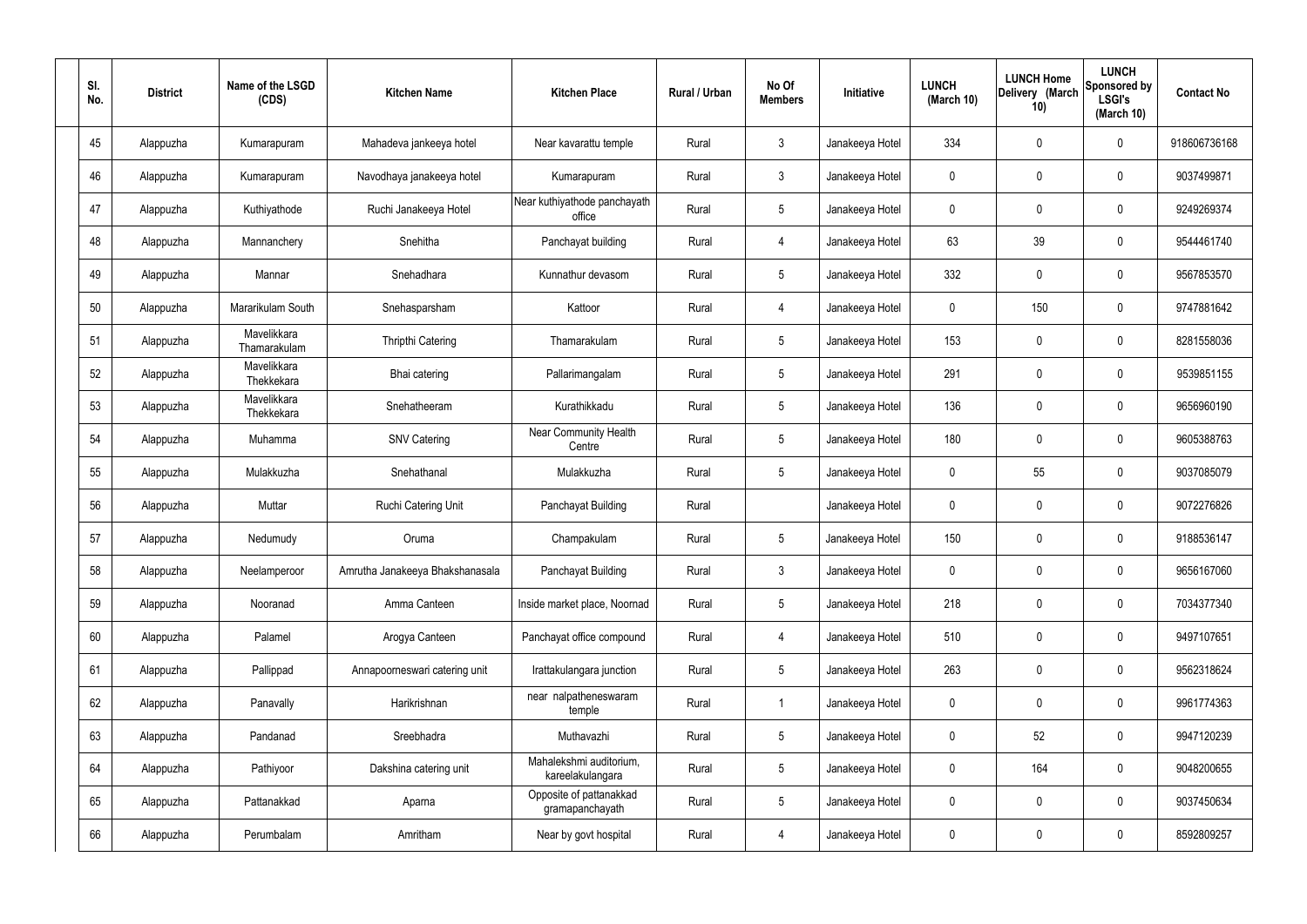|    | SI.<br>No. | <b>District</b> | Name of the LSGD<br>(CDS) | <b>Kitchen Name</b>         | <b>Kitchen Place</b>                                        | Rural / Urban | No Of<br><b>Members</b> | Initiative      | <b>LUNCH</b><br>(March 10) | <b>LUNCH Home</b><br>Delivery (March<br>10) | <b>LUNCH</b><br>Sponsored by<br><b>LSGI's</b><br>(March 10) | <b>Contact No</b> |
|----|------------|-----------------|---------------------------|-----------------------------|-------------------------------------------------------------|---------------|-------------------------|-----------------|----------------------------|---------------------------------------------|-------------------------------------------------------------|-------------------|
|    | 67         | Alappuzha       | Pulincunnu                | Nanma Janakeeya Hotel       | Near Krishi Bhavan                                          | Rural         | 5                       | Janakeeya Hotel | $\mathbf 0$                | $\mathbf 0$                                 | $\mathbf 0$                                                 | 9544752465        |
|    | 68         | Alappuzha       | Puliyoor                  | <b>UPPUM MULAKUM</b>        | <b>INSIDE PANCHAYATH</b><br><b>COMPOUND</b>                 | Rural         | $5\overline{)}$         | Janakeeya Hotel | $\mathbf 0$                | 119                                         | $\mathbf 0$                                                 | 6238836314        |
|    | 69         | Alappuzha       | Punnapra North            | Annapoorneshwary            | Janajagrithi                                                | Rural         | $\overline{4}$          | Janakeeya Hotel | 51                         | 69                                          | $\mathbf 0$                                                 | 8129450136        |
|    | 70         | Alappuzha       | Punnapra South            | Thripthy janakeeya hotel    | Punnapra south                                              | Rural         | 9                       | Janakeeya Hotel | $\mathbf 0$                | 130                                         | $\mathbf 0$                                                 | 9846179646        |
|    | 71         | Alappuzha       | Purakad                   | Pulari                      | Purakkad gp                                                 | Rural         | $5\phantom{.0}$         | Janakeeya Hotel | 60                         | 118                                         | $\mathbf 0$                                                 | 7034494313        |
|    | 72         | Alappuzha       | Purakad                   | Thiruvonam catering service | Thottappally                                                | Rural         | $\overline{4}$          | Janakeeya Hotel | $\mathbf 0$                | $\mathbf 0$                                 | $\mathbf 0$                                                 |                   |
|    | 73         | Alappuzha       | Ramankary                 | Kudumbashree Vanitha Hotel  | Ramankary Town, Opposite<br>Judicial First Class Magistrate | Rural         | $\overline{4}$          | Janakeeya Hotel | $\mathbf 0$                | $\mathbf 0$                                 | $\mathbf 0$                                                 | 8281314746        |
|    | 74         | Alappuzha       | Thaicattussery            | Unarv                       | Thyakattusheri junction                                     | Rural         | 4                       | Janakeeya Hotel | $\mathbf 0$                | $\mathbf 0$                                 | $\mathbf 0$                                                 | 9605897567        |
|    | 75         | Alappuzha       | Thakazhy                  | Thripthi Thakazhy           | <b>GBHSS Thakazhy</b>                                       | Rural         | $6\overline{6}$         | Janakeeya Hotel | 116                        | $\mathbf 0$                                 | $\mathbf 0$                                                 | 9747405368        |
|    | 76         | Alappuzha       | Thannermukkom             | Patheyam                    | Panchayath office                                           | Rural         | $\overline{4}$          | Janakeeya Hotel | $\mathbf 0$                | $\mathbf 0$                                 | $\mathbf 0$                                                 | 9633933288        |
|    | 77         | Alappuzha       | Thazhakkara               | Akshaya catering            | Building at glassfactory<br>junction                        | Rural         | $5\phantom{.0}$         | Janakeeya Hotel | 243                        | $\mathbf 0$                                 | $\mathbf 0$                                                 | 9847177930        |
|    | 78         | Alappuzha       | Thiruvanvandoor           | <b>SREE KRISHNA</b>         | Near pravinkoodu junction,                                  | Rural         | $5\overline{)}$         | Janakeeya Hotel | $\mathbf 0$                | 121                                         | $\mathbf 0$                                                 | 9446627175        |
|    | 79         | Alappuzha       | Thrikkunnappuzha          | Akshara janakeeya hotel     | KV jetty road                                               | Rural         | $5\overline{)}$         | Janakeeya Hotel | 148                        | $\mathbf 0$                                 | $\mathbf 0$                                                 | 918891921223      |
|    | 80         | Alappuzha       | Thuravoor                 | RUCHI JANAKEEYA HOTEL       | Near alakkaparambu                                          | Rural         | $5\phantom{.0}$         | Janakeeya Hotel | $\mathbf 0$                | $\mathbf 0$                                 | $\mathbf 0$                                                 | 8157934346        |
|    | 81         | Alappuzha       | Vallikunnam               | Samthripthi                 | Padayanivattom temple<br>Auditorium                         | Rural         | $\overline{4}$          | Janakeeya Hotel | 88                         | $\mathbf 0$                                 | $\mathbf 0$                                                 | 8078962129        |
|    | 82         | Alappuzha       | Vayalar                   | Five star                   | Near Nagamkulangara Market                                  | Rural         | $5\overline{)}$         | Janakeeya Hotel | $\pmb{0}$                  | $\mathbf 0$                                 | $\mathbf 0$                                                 | 8606081847        |
|    | 83         | Alappuzha       | Veeyapuram                | Swad 2                      | Veeyapuram jn                                               | Rural         | $5\phantom{.0}$         | Janakeeya Hotel | 308                        | $\pmb{0}$                                   | $\mathbf 0$                                                 |                   |
|    | 84         | Alappuzha       | Veeyapuram                | Karuthal                    | Payippad LPS                                                | Rural         | $5\phantom{.0}$         | Janakeeya Hotel | 190                        | $\pmb{0}$                                   | $\mathbf 0$                                                 | 8606846513        |
|    | 85         | Alappuzha       | Veliyanad                 | Manus Janakeeya Hotel       | Kurishmoodu, Near Veliyanadu<br>Grama Panchayat             | Rural         | $\mathbf{3}$            | Janakeeya Hotel | $\pmb{0}$                  | $\mathbf 0$                                 | $\mathbf 0$                                                 | 8086782924        |
|    | 86         | Alappuzha       | Venmoney                  | Annapoorna                  | Poyka                                                       | Rural         | $5\overline{)}$         | Janakeeya Hotel | $\pmb{0}$                  | 165                                         | $\mathbf 0$                                                 |                   |
| 89 |            |                 |                           |                             |                                                             |               | 405                     |                 | 6829                       | 3033                                        | 40                                                          |                   |
|    |            | Ernakulam       | Aikkaranad                | Subiksha Janakeeya Hotel    | Kolancherry                                                 | Rural         | 4                       | Janakeeya Hotel | 512                        | $\pmb{0}$                                   | $\mathbf 0$                                                 | 9074033529        |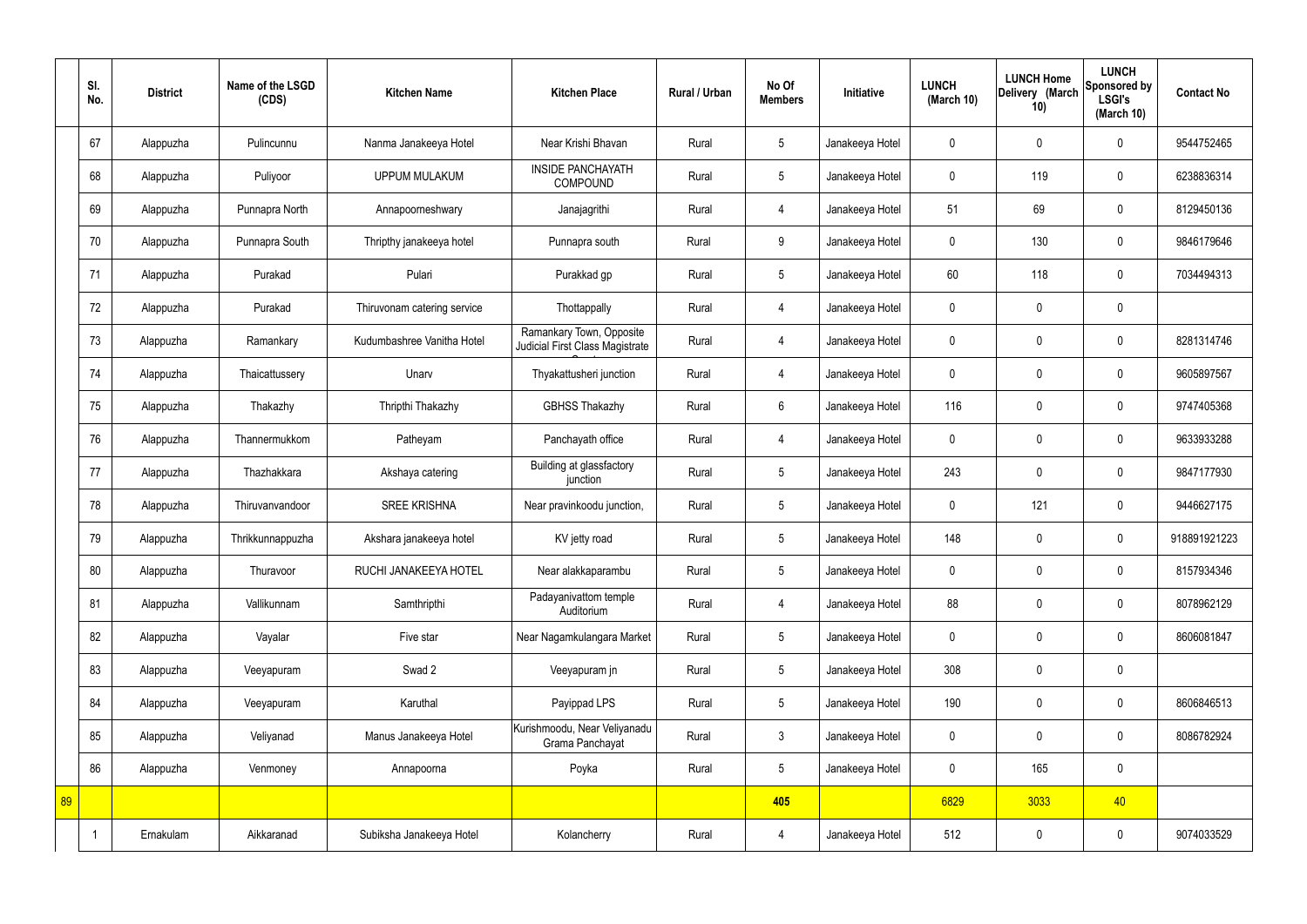| SI.<br>No.      | <b>District</b> | Name of the LSGD<br>(CDS) | <b>Kitchen Name</b>              | <b>Kitchen Place</b>         | Rural / Urban | No Of<br><b>Members</b> | Initiative      | <b>LUNCH</b><br>(March 10) | <b>LUNCH Home</b><br>Delivery (March<br>10) | <b>LUNCH</b><br>Sponsored by<br><b>LSGI's</b><br>(March 10) | <b>Contact No</b> |
|-----------------|-----------------|---------------------------|----------------------------------|------------------------------|---------------|-------------------------|-----------------|----------------------------|---------------------------------------------|-------------------------------------------------------------|-------------------|
| $\overline{2}$  | Ernakulam       | Alengade                  | Kasthurba kitchen                | Neerikkode                   | Rural         | $\mathbf{3}$            | Janakeeya Hotel | 110                        | $\mathbf 0$                                 | 0                                                           | 9388462558        |
| $\mathbf{3}$    | Ernakulam       | Alengade                  | Thanima foods                    | Koduvazhanga                 | Rural         | $\mathbf{3}$            | Janakeeya Hotel | 62                         | $\mathbf 0$                                 | 0                                                           | 9349013322        |
| $\overline{4}$  | Ernakulam       | Alengade                  | Mr.Bakers                        | Malikam peedika              | Rural         | $\mathbf{3}$            | Janakeeya Hotel | 22                         | $\mathbf 0$                                 | 0                                                           | 9633887779        |
| $5\overline{)}$ | Ernakulam       | Aluva                     | Ruchi janakeeya hotel            | Aluva                        | Urban         | $\overline{4}$          | Janakeeya Hotel | 98                         | $\mathbf 0$                                 | 0                                                           | 9947236080        |
| 6               | Ernakulam       | Amballoor                 | Dhanshree catering               | St.ignatius schools Amballur | Rural         | $5\phantom{.0}$         | Janakeeya Hotel | 135                        | $\mathbf 0$                                 | 0                                                           | 8330081552        |
| $\overline{7}$  | Ernakulam       | Angamaly                  | Cafe Shree Canteen               | <b>Municipality Canteen</b>  | Urban         | $5\phantom{.0}$         | Janakeeya Hotel | 455                        | $\mathbf 0$                                 | 0                                                           | 9656619614        |
| 8               | Ernakulam       | Angamaly                  | Cafe Kudumbashree                | T B Junction                 | Urban         | $\mathbf{3}$            | Janakeeya Hotel | 178                        | $\mathbf 0$                                 | 0                                                           | 9447924974        |
| 9               | Ernakulam       | Arakuzha                  | Ruchi Janakeeya hotel, Arakkuzha | Pandappilly                  | Rural         | $5\phantom{.0}$         | Janakeeya Hotel | 143                        | $\mathbf 0$                                 | 0                                                           | 9744864225        |
| 10              | Ernakulam       | Assamannoor               | New Life kudumbasree Hotel       | Cherukunnam                  | Rural         | $\mathbf{3}$            | Janakeeya Hotel | $\mathbf 0$                | $\mathbf 0$                                 | 0                                                           | 9656729450        |
| 11              | Ernakulam       | Avoly                     | Janakeeya Hotel, Avoli           | Hostel Junction, Avoli       | Rural         | $\mathbf{3}$            | Janakeeya Hotel | $\mathbf 0$                | $\mathbf 0$                                 | 0                                                           | 9847983621        |
| 12              | Ernakulam       | Ayavana                   | Keralashree Janakeeya hotel      | Ayavana                      | Rural         | $5\phantom{.0}$         | Janakeeya Hotel | 25                         | 0                                           | 0                                                           | 9744864210        |
| 13              | Ernakulam       | Ayyampuzha                | Sneha Janakeeya Hotel            | Ayyamppuzha                  | Rural         | $\overline{4}$          | Janakeeya Hotel | 213                        | 0                                           | 0                                                           | 8590753551        |
| 14              | Ernakulam       | Ayyampuzha                | Five Star Hotel and Catering     | Panchayat Junction           | Rural         | $\overline{4}$          | Janakeeya Hotel | 98                         | $\mathbf 0$                                 | 0                                                           | 9744836324        |
| 15              | Ernakulam       | Chendamangalam            | Anugraha Kudumbashree hotel      | Vadakkumpuram                | Rural         | $5\phantom{.0}$         | Janakeeya Hotel | 101                        | $\mathbf 0$                                 | 0                                                           | 9061419729        |
| 16              | Ernakulam       | Chengamanade              | Mythri janakeeya hotel           | Purayar                      | Rural         | $5\phantom{.0}$         | Janakeeya Hotel | $\mathbf 0$                | $\mathbf 0$                                 | 0                                                           | 9496818865        |
| 17              | Ernakulam       | Cheranalloor              | Chaithanya Janakeeya hotel       | Vishnupuram                  | Rural         | $5\phantom{.0}$         | Janakeeya Hotel | $\mathbf 0$                | $\mathbf 0$                                 | 0                                                           | 9747411465        |
| 18              | Ernakulam       | Cheranalloor              | Adukkala                         | Chittoor                     | Rural         | $5\phantom{.0}$         | Janakeeya Hotel | $\mathbf 0$                | $\mathbf 0$                                 | 0                                                           | 9846423001        |
| 19              | Ernakulam       | Chittattukara             | Swadh Janakeeya Hotel            | Neendoor                     | Rural         | $5\phantom{.0}$         | Janakeeya Hotel | 148                        | $\mathbf 0$                                 | 0                                                           | 9447812788        |
| 20              | Ernakulam       | Choornikkara              | Metro hotel                      | Ambattukavu                  | Rural         | $\mathbf{3}$            | Janakeeya Hotel | 301                        | $\mathbf 0$                                 | 0                                                           | 9605319455        |
| 21              | Ernakulam       | Chottanikkara             | Ahalya Cafe                      | Kottayatthupara              | Rural         | $6\phantom{.}6$         | Janakeeya Hotel | 85                         | $\mathbf 0$                                 | 0                                                           | 9567512337        |
| 22              | Ernakulam       | Edakkattuvayal            | SANDHVANAM JANAKEEYA HOTEL       | <b>PEPPATHI</b>              | Rural         | $\mathbf{3}$            | Janakeeya Hotel | $\mathbf 0$                | $\mathbf 0$                                 | $\mathbf 0$                                                 | 9447047980        |
| 23              | Ernakulam       | Edathala                  | Veetiloru oonne                  | Manalimukke                  | Rural         | $\mathbf{3}$            | Janakeeya Hotel | 259                        | $\pmb{0}$                                   | 0                                                           |                   |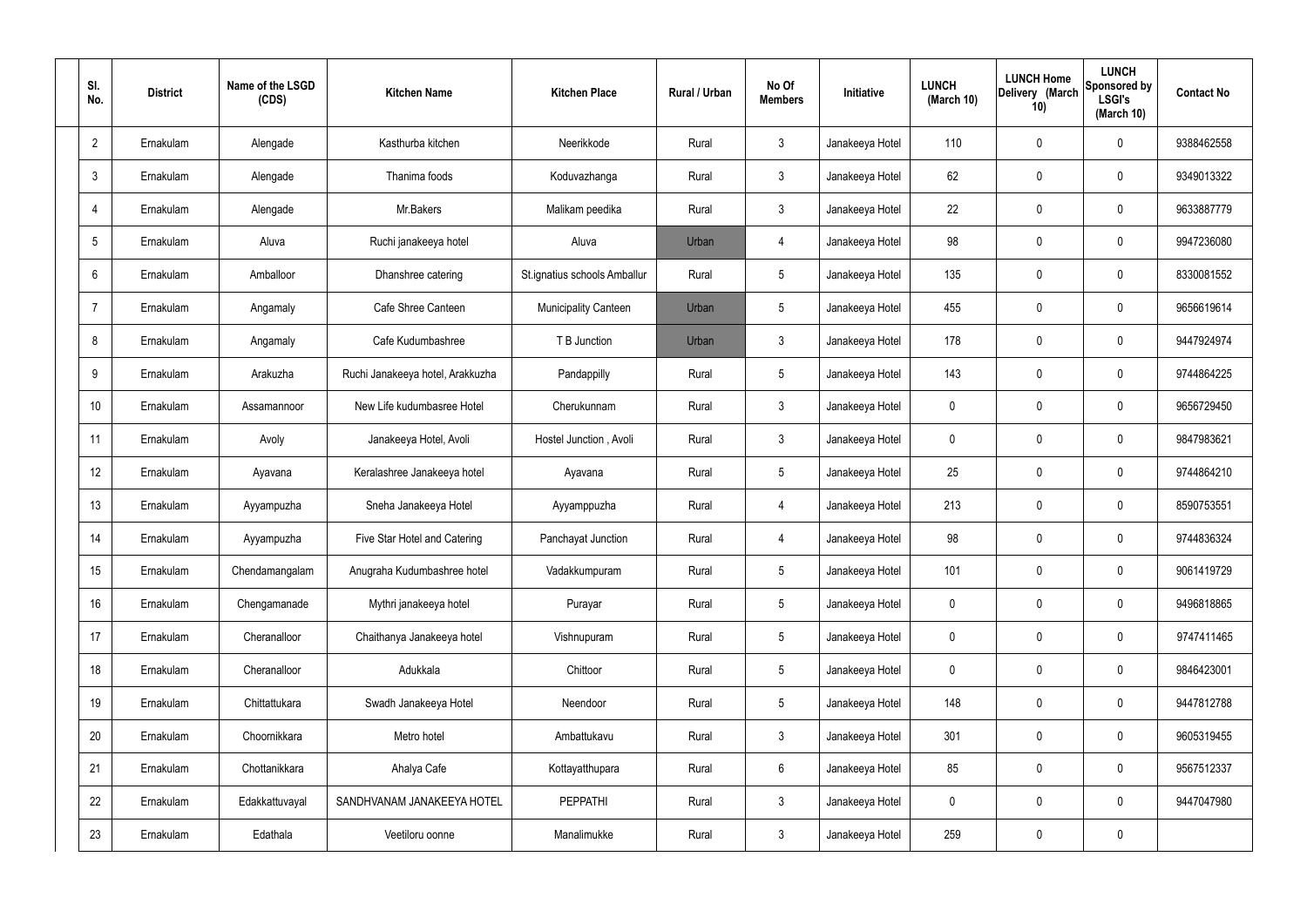| SI.<br>No. | <b>District</b> | Name of the LSGD<br>(CDS) | <b>Kitchen Name</b>                | <b>Kitchen Place</b>                      | Rural / Urban | No Of<br><b>Members</b> | Initiative      | <b>LUNCH</b><br>(March 10) | <b>LUNCH Home</b><br>Delivery (March<br>10) | <b>LUNCH</b><br>Sponsored by<br><b>LSGI's</b><br>(March 10) | <b>Contact No</b> |
|------------|-----------------|---------------------------|------------------------------------|-------------------------------------------|---------------|-------------------------|-----------------|----------------------------|---------------------------------------------|-------------------------------------------------------------|-------------------|
| 24         | Ernakulam       | Edathala                  | Souhridam Kudumbashree canteen     | Edathala                                  | Rural         | $\mathfrak{Z}$          | Janakeeya Hotel | 315                        | 0                                           | $\mathbf 0$                                                 | 7593057378        |
| 25         | Ernakulam       | Edavanakkad               | Royal Hotel                        | Edavanakad                                | Rural         | $\mathbf{3}$            | Janakeeya Hotel | 37                         | 0                                           | $\mathbf 0$                                                 | 9446742863        |
| 26         | Ernakulam       | Elanji                    | janakiya hotel elanji              | elanji punjayathu junction                | Rural         | $5\phantom{.0}$         | Janakeeya Hotel | 45                         | 0                                           | $\mathbf 0$                                                 | 8921266850        |
| 27         | Ernakulam       | Eloor                     | Nalanandhana janakeeya hotel       | Eloor                                     | Urban         | $\mathfrak{Z}$          | Janakeeya Hotel | 120                        | 0                                           | $\mathbf 0$                                                 | 8848524108        |
| 28         | Ernakulam       | Ezhikkara                 | Sree Rajarajeswari Janakeeya Hotel | Ezhikkara                                 | Rural         | $5\phantom{.0}$         | Janakeeya Hotel | 156                        | 0                                           | $\mathbf 0$                                                 | 7558020438        |
| 29         | Ernakulam       | Kadungalloor              | Snehitha janakeeya hotel           | Kadungalloor                              | Rural         | $\mathbf{3}$            | Janakeeya Hotel | 208                        | 0                                           | $\mathbf 0$                                                 | $9.20E+11$        |
| 30         | Ernakulam       | Kalady                    | Jyothi Vanitha Canteen             | Kalady                                    | Rural         | $5\phantom{.0}$         | Janakeeya Hotel | 310                        | $\mathbf 0$                                 | $\mathbf 0$                                                 | 9544624439        |
| 31         | Ernakulam       | <b>Kalamassery East</b>   | Thanima Janakeeya Hotel            | Kangarappady Medical college<br>Road      | Urban         | $\mathfrak{Z}$          | Janakeeya Hotel | 337                        | 0                                           | $\mathbf 0$                                                 | 9745481742        |
| 32         | Ernakulam       | <b>Kalamassery East</b>   | Nanma janakeeya hotel              | HMT, kalammassery                         | Urban         | $\mathbf{3}$            | Janakeeya Hotel | 348                        | 0                                           | $\mathbf 0$                                                 | 9061986861        |
| 33         | Ernakulam       | Kalamassery West          | Pulari janakeeya hotel             | Kunamthai                                 | Urban         | $\mathbf{3}$            | Janakeeya Hotel | 433                        | 0                                           | $\mathbf 0$                                                 | 7736594305        |
| 34         | Ernakulam       | Kalamassery West          | Kismath janakeeya hotel            | Vattekkunnam                              | Urban         | $\mathfrak{Z}$          | Janakeeya Hotel | 165                        | 0                                           | $\boldsymbol{0}$                                            | 9895049873        |
| 35         | Ernakulam       | Kalloorkkad               | Puthuma Janakeeya Hotel            | Kallorkkad                                | Rural         | $\mathbf{3}$            | Janakeeya Hotel | 221                        | 0                                           | $\boldsymbol{0}$                                            | 7558091353        |
| 36         | Ernakulam       | Kanjoor                   | Ammachiyude Adukkala               | Parappuram                                | Rural         | $\mathbf{3}$            | Janakeeya Hotel | 218                        | 0                                           | 0                                                           | 8547064578        |
| 37         | Ernakulam       | Karukutty                 | Anugraha Janakeeya Hotel           | Pallissery                                | Rural         | $5\,$                   | Janakeeya Hotel | 80                         | 0                                           | $\mathbf 0$                                                 | 8943838295        |
| 38         | Ernakulam       | Karumalloor               | Koottayma janakeeya hotel          | Kariyachira                               | Rural         | $\overline{4}$          | Janakeeya Hotel | 102                        | $\mathbf 0$                                 | $\mathbf 0$                                                 | 8281548828        |
| 39         | Ernakulam       | Kavalangad                | Five star Janakeeya Hotel          | Nellimattom                               | Rural         | $5\phantom{.0}$         | Janakeeya Hotel | 270                        | $\mathbf 0$                                 | $\mathbf 0$                                                 | 9744705648        |
| 40         | Ernakulam       | Keerampara                | Abhaya Janakeeya Hotel             | Punnekkad                                 | Rural         | $\overline{4}$          | Janakeeya Hotel | 100                        | $\mathbf 0$                                 | $\mathbf 0$                                                 | 9074528135        |
| 41         | Ernakulam       | Keezhmad                  | Sadyalayam janakeeya hotel         | Keezhmad                                  | Rural         | $5\phantom{.0}$         | Janakeeya Hotel | $\mathbf 0$                | $\mathbf 0$                                 | $\mathbf 0$                                                 | 7012778281        |
| 42         | Ernakulam       | Kochi East                | ANNAPOORNA JANAKEEYA HOTEL         | ALINCHUVADU                               | Urban         | $5\phantom{.0}$         | Janakeeya Hotel | $\mathbf 0$                | 0                                           | $\mathbf 0$                                                 | 9567529849        |
| 43         | Ernakulam       | Kochi East                | YUMMEES KITCHEN                    | VADUTHALA                                 | Urban         | $5\phantom{.0}$         | Janakeeya Hotel | 112                        | 0                                           | $\mathbf 0$                                                 | 9497680558        |
| 44         | Ernakulam       | Kochi East                | ORUMA KITCHEN                      | <b>PACHALAM</b>                           | Urban         | $\mathbf{3}$            | Janakeeya Hotel | 214                        | $\mathbf 0$                                 | $\mathbf 0$                                                 | 9497680558        |
| 45         | Ernakulam       | Kochi East                | PONPULARI                          | <b>KEERHI NAGAR,</b><br><b>ELAMAKKARA</b> | Urban         | $\mathfrak{Z}$          | Janakeeya Hotel | 305                        | 0                                           | 4                                                           | 9446607548        |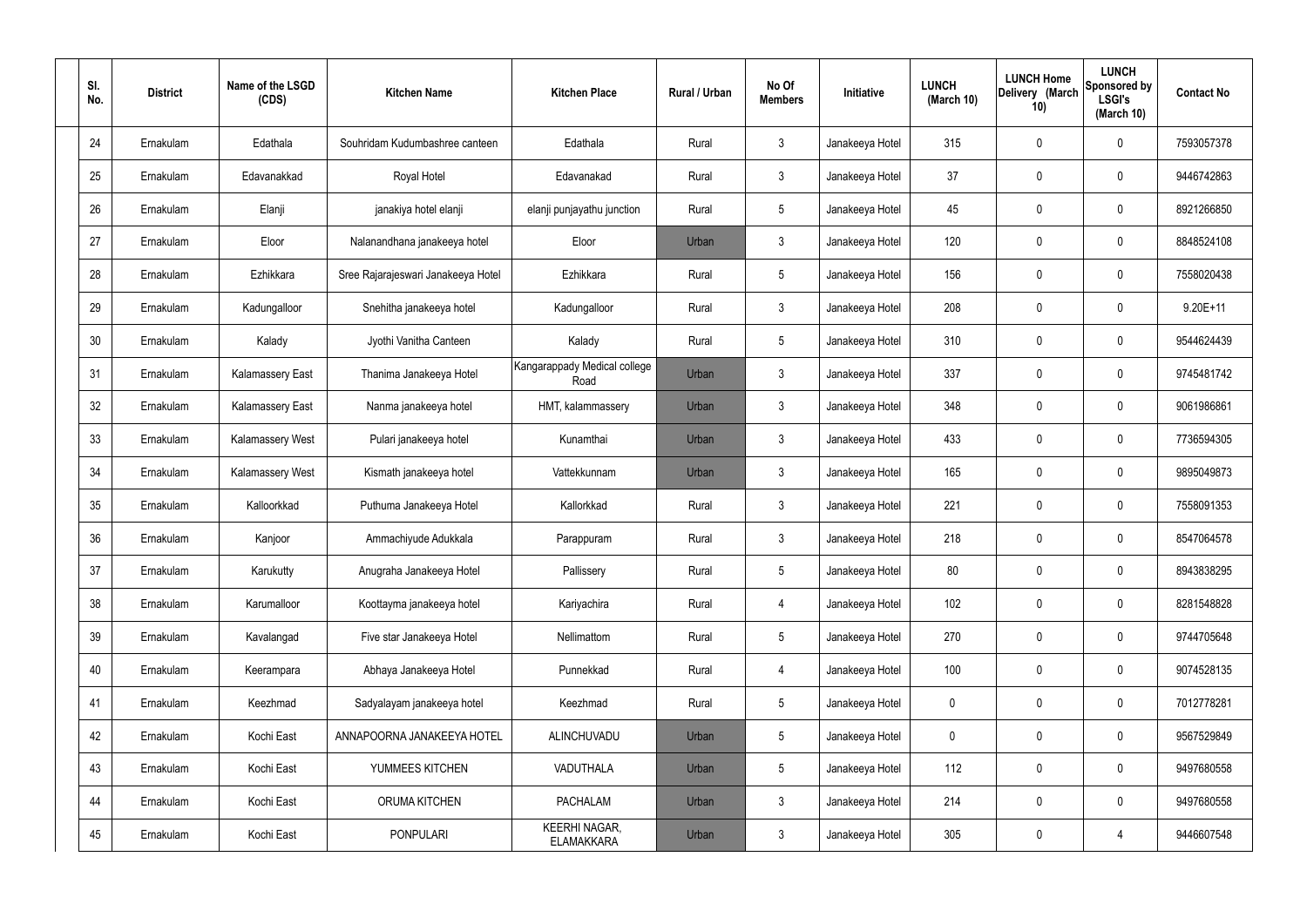|     | SI.<br>No. | <b>District</b> | Name of the LSGD<br>(CDS) | <b>Kitchen Name</b>              | <b>Kitchen Place</b>                   | <b>Rural / Urban</b> | No Of<br><b>Members</b> | Initiative      | <b>LUNCH</b><br>(March 10) | <b>LUNCH Home</b><br>Delivery (March<br>10) | <b>LUNCH</b><br>Sponsored by<br><b>LSGI's</b><br>(March 10) | <b>Contact No</b> |
|-----|------------|-----------------|---------------------------|----------------------------------|----------------------------------------|----------------------|-------------------------|-----------------|----------------------------|---------------------------------------------|-------------------------------------------------------------|-------------------|
|     | 46         | Ernakulam       | Kochi East                | <b>RUCHI CATERING</b>            | PUNNACKAL                              | Urban                | 5                       | Janakeeya Hotel | 0                          | 0                                           | $\mathbf 0$                                                 | 9947080022        |
|     | 47         | Ernakulam       | Kochi East                | Samrudhi @ Kochi                 | Ernakulam North                        | Urban                | 14                      | Janakeeya Hotel | 1853                       | 997                                         | $\boldsymbol{0}$                                            | 9048609615        |
|     | 48         | Ernakulam       | Kochi South               | NEW AKSHAYA HOTEL                | <b>PONNURUNNI</b>                      | Urban                | 5                       | Janakeeya Hotel | 473                        | 0                                           | $\mathbf 0$                                                 | 8547855284        |
|     | 49         | Ernakulam       | Kochi South               | <b>AMMAS KITCHEN</b>             | <b>THEVARA</b>                         | Urban                | 4                       | Janakeeya Hotel | 0                          | 0                                           | $\boldsymbol{0}$                                            | 8547855284        |
|     | 50         | Ernakulam       | Kochi South               | <b>FRIENDS</b>                   | <b>MINI PARK</b>                       | Urban                | 5                       | Janakeeya Hotel | 215                        | 0                                           | $\mathbf 0$                                                 | 9567127064        |
|     | 51         | Ernakulam       | Kochi West                | NAMMUDE ADUKKALA                 | <b>ERAVELI COLONY</b>                  | Urban                | 5                       | Janakeeya Hotel | 523                        | 0                                           | $\mathbf 0$                                                 | 9496025576        |
|     | 52         | Ernakulam       | Kochi West                | PUTHUMA KUDUMBASHREE HOTEL       | PALLURUTHY NADA                        | Urban                | 5                       | Janakeeya Hotel | 165                        | 0                                           | $\mathbf 0$                                                 | 9496025576        |
|     | 53         | Ernakulam       | Kochi West                | USHUS KUDUMBASHREE HOTEL         | <b>FORT KOCHI</b>                      | Urban                | $\overline{4}$          | Janakeeya Hotel | 336                        | 0                                           | $\mathbf 0$                                                 | 9847866090        |
|     | 54         | Ernakulam       | Koothattukulam            | Niravu janakeeya hotel           | Near ksrtc bus stand<br>koothattukulam | Urban                | $\mathbf{3}$            | Janakeeya Hotel | 180                        | 0                                           | $\mathbf 0$                                                 | 9656619614        |
|     | 55         | Ernakulam       | Koovappady                | Kaipunyam Janakeeya hotel        | Koovappady                             | Rural                | 5                       | Janakeeya Hotel | 118                        | 0                                           | $\pmb{0}$                                                   | 9526628158        |
|     | 56         | Ernakulam       | Kothamangalam             | P.K Janakeeya hotel              | Kothamangalam                          | Urban                | $\mathbf{3}$            | Janakeeya Hotel | 318                        | 0                                           | $\boldsymbol{0}$                                            | 8156869114        |
|     | 57         | Ernakulam       | Kothamangalam             | Thanima catering unit            | Kothamangalam                          | Urban                | $\mathbf{3}$            | Janakeeya Hotel | 87                         | 0                                           | $\boldsymbol{0}$                                            | 9846664377        |
| 114 | 58         | Ernakulam       | Kottapady                 | Janakeeya Hotel                  | Kottappady junction                    | Rural                | $\mathbf{3}$            | Janakeeya Hotel | 151                        | 0                                           | $\mathbf 0$                                                 | 9497406993        |
|     | 59         | Ernakulam       | Kottuvally                | Amritha Janakeeya Hotel          | kottuvally                             | Rural                | 5                       | Janakeeya Hotel | 70                         | 0                                           | $\mathbf 0$                                                 | 8590034196        |
|     | 60         | Ernakulam       | Kumbalam                  | JANAKEEYA HOTEL KUMBALAM         | <b>MADAVANA</b>                        | Rural                | 5                       | Janakeeya Hotel | 377                        | 0                                           | $\mathbf 0$                                                 | 9746652717        |
|     | 61         | Ernakulam       | Kumbalangy                | St Antoneys kudumbashree         | OLD POST OFFICE                        | Rural                | $\mathbf{3}$            | Janakeeya Hotel | 0                          | 0                                           | $\mathbf 0$                                                 | 8138860764        |
|     | 62         | Ernakulam       | Kunnathunad               | Thripthi Janakeeya Hotel         | Pallikkara                             | Rural                | 6                       | Janakeeya Hotel | 115                        | 0                                           | $\pmb{0}$                                                   | 9744561425        |
|     | 63         | Ernakulam       | Kunnukara                 | Greenchilly cafe                 | Kunnukara                              | Rural                | $\mathbf{3}$            | Janakeeya Hotel | 69                         | 0                                           | $\mathbf 0$                                                 | 9496852989        |
|     | 64         | Ernakulam       | Kunnukara                 | Thanima canteen                  | North aduvassery                       | Rural                | 5                       | Janakeeya Hotel | 120                        | 0                                           | $\pmb{0}$                                                   | 9744200583        |
|     | 65         | Ernakulam       | Kuttampuzha               | Nila kudumbashree janakiya hotel | Mini stadium, vadattupara              | Rural                | $6\phantom{.}6$         | Janakeeya Hotel | 47                         | 0                                           | $\pmb{0}$                                                   | 9496754018        |
|     | 66         | Ernakulam       | Kuzhippilly               | Janakeeya hotel                  | Kuzhupilli                             | Rural                | $\mathbf 0$             | Janakeeya Hotel | 102                        | 0                                           | $\pmb{0}$                                                   | 9744631998        |
|     | 67         | Ernakulam       | Malayattoor               | Whats app Janakeeya Hotel        | Thottuva                               | Rural                | $\mathfrak{Z}$          | Janakeeya Hotel | 318                        | 0                                           | $\pmb{0}$                                                   | $9.19E + 11$      |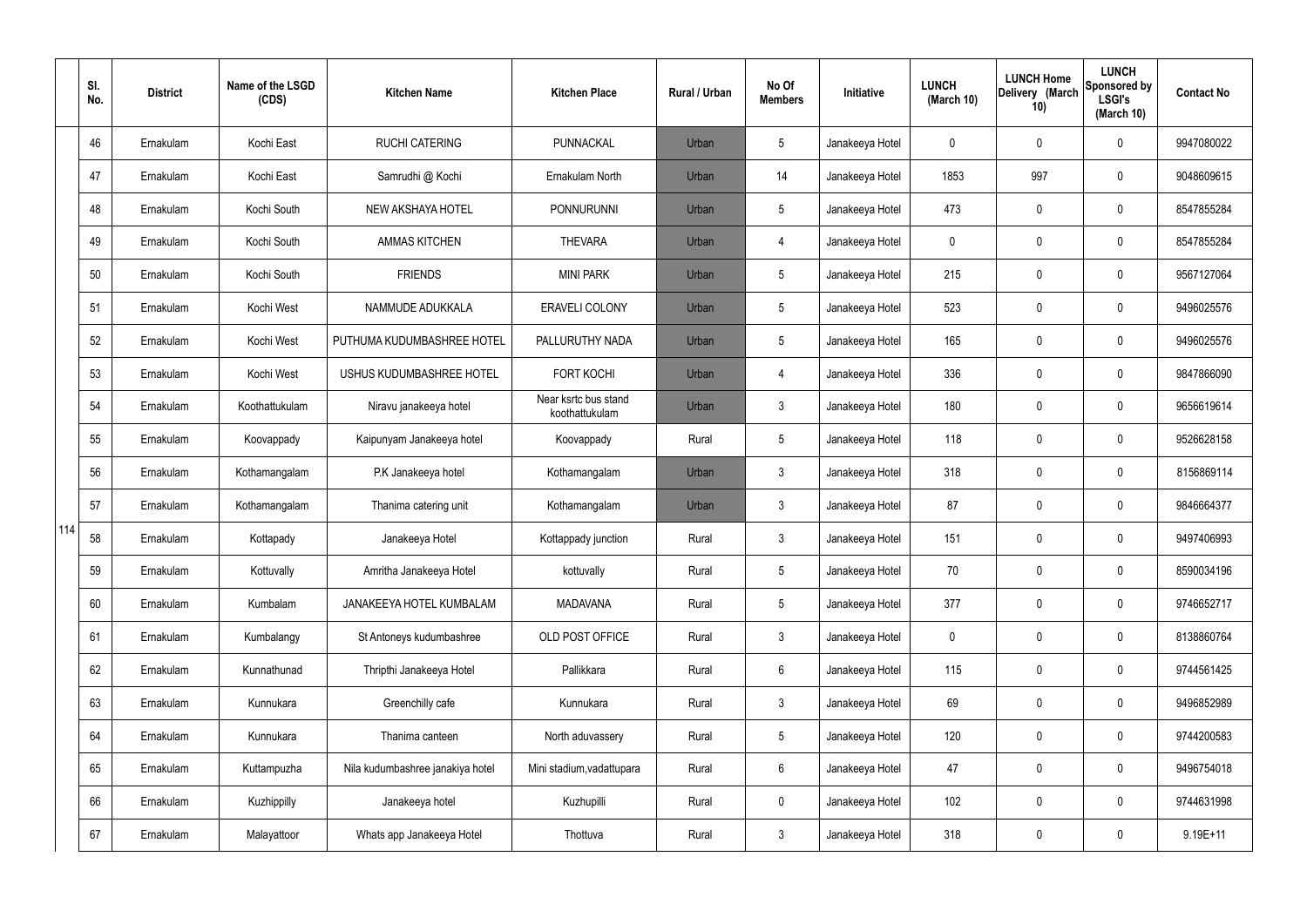| SI.<br>No. | <b>District</b> | Name of the LSGD<br>(CDS) | <b>Kitchen Name</b>            | <b>Kitchen Place</b>                    | Rural / Urban | No Of<br><b>Members</b> | Initiative      | <b>LUNCH</b><br>(March 10) | <b>LUNCH Home</b><br>Delivery (March<br>10) | <b>LUNCH</b><br>Sponsored by<br><b>LSGI's</b><br>(March 10) | <b>Contact No</b> |
|------------|-----------------|---------------------------|--------------------------------|-----------------------------------------|---------------|-------------------------|-----------------|----------------------------|---------------------------------------------|-------------------------------------------------------------|-------------------|
| 68         | Ernakulam       | Malayattoor               | Natturuchi Janakeeya Hotel     | Ettakkadavu                             | Rural         | $\mathbf{3}$            | Janakeeya Hotel | 299                        | 0                                           | $\mathbf 0$                                                 | 9745470234        |
| 69         | Ernakulam       | Maneed                    | Coral Island                   | Maneed                                  | Rural         | $\overline{4}$          | Janakeeya Hotel | 144                        | 0                                           | $\mathbf 0$                                                 | 7012652495        |
| 70         | Ernakulam       | Manjalloor                | Thanima Kudumbashree hotel     | Vazhakkulam                             | Rural         | $5\phantom{.0}$         | Janakeeya Hotel | 320                        | 0                                           | $\mathbf 0$                                                 | 7306907918        |
| 71         | Ernakulam       | Manjapra                  | Sara's Kitchen                 | Puthenpalli                             | Rural         | $\mathbf{3}$            | Janakeeya Hotel | $\mathbf 0$                | 0                                           | $\boldsymbol{0}$                                            | 8547392730        |
| 72         | Ernakulam       | Maradu                    | <b>VANITHA HOTEL</b>           | <b>KUNDANNOR JN</b>                     | Urban         | $\overline{4}$          | Janakeeya Hotel | 0                          | 0                                           | $\mathbf 0$                                                 | 9349505008        |
| 73         | Ernakulam       | Marady                    | Janakeeya hotel, Marady        | Unnakkuppa                              | Rural         | $\overline{4}$          | Janakeeya Hotel | 46                         | 0                                           | $\boldsymbol{0}$                                            | 9947943177        |
| 74         | Ernakulam       | Mazhuvannoor              | Sruthi Janakeeya Hotel         | Valayanchirangara                       | Rural         | $\mathbf{3}$            | Janakeeya Hotel | 201                        | 0                                           | $\mathbf 0$                                                 | 9747924485        |
| 75         | Ernakulam       | Mookkannoor               | Mammaks Kitchen                | Mookkannoor                             | Rural         | $\mathbf{3}$            | Janakeeya Hotel | 208                        | 0                                           | $\boldsymbol{0}$                                            | 9.19E+11          |
| 76         | Ernakulam       | Mudakkuzha                | Janakeeya Hotel                | Mudakkuzha                              | Rural         | $\mathbf{3}$            | Janakeeya Hotel | 101                        | 0                                           | $\boldsymbol{0}$                                            | 9.19E+11          |
| 77         | Ernakulam       | Mulanthuruthy             | Sulabha                        | karikode, mulanthuruthy                 | Rural         | $\mathbf 0$             | Janakeeya Hotel | 162                        | 0                                           | $\mathbf 0$                                                 | 9633427553        |
| 78         | Ernakulam       | Mulavukad                 | Kudumbashree Veetile bakshanam | Mulavukad                               | Rural         | $5\phantom{.0}$         | Janakeeya Hotel | 110                        | 54                                          | $\mathbf 0$                                                 | 9061339557        |
| 79         | Ernakulam       | Muvattupuzha              | Oottupura                      | Muvattupuzha                            | Urban         | $\mathbf{3}$            | Janakeeya Hotel | 279                        | 0                                           | $\pmb{0}$                                                   |                   |
| 80         | Ernakulam       | Nayarambalam              | Four star cafe                 | Nayarambalam                            | Rural         | $\mathbf{3}$            | Janakeeya Hotel | 0                          | $\boldsymbol{0}$                            | 0                                                           | 8891755948        |
| 81         | Ernakulam       | Nedumbassery              | Thani Nadan                    | Athani                                  | Rural         | $\sqrt{5}$              | Janakeeya Hotel | 237                        | 0                                           | $\mathbf 0$                                                 | 8138917514        |
| 82         | Ernakulam       | Nellikuzhy                | Janakeeya Hotel                | Nellikkuzhi                             | Rural         | 3 <sup>1</sup>          | Janakeeya Hotel | 307                        | 0                                           | $\mathbf 0$                                                 | 9562713076        |
| 83         | Ernakulam       | Njarakkal                 | Kripa Catering Unit            | Njarakkal                               | Rural         | $\mathbf{3}$            | Janakeeya Hotel | 67                         | 0                                           | $\mathbf 0$                                                 | 9567534006        |
| 84         | Ernakulam       | Okkal                     | Manna Janakeeya Hotel          | Edavoor                                 | Rural         | $\overline{4}$          | Janakeeya Hotel | 89                         | 0                                           | $\mathbf 0$                                                 | 9539507674        |
| 85         | Ernakulam       | Paingottoor               | Janakeeya hotel                | Paingottoor                             | Rural         | $\overline{7}$          | Janakeeya Hotel | 87                         | 0                                           | $\mathbf 0$                                                 | 9656855730        |
| 86         | Ernakulam       | Paipra                    | Nanma Janakeeya Hotel          | Pezhakkappilly                          | Rural         | $\mathfrak{Z}$          | Janakeeya Hotel | 77                         | 0                                           | $\mathbf 0$                                                 | 9567747725        |
| 87         | Ernakulam       | Pallarimangalam           | Janakeeya Hotel                | Janakeeya Hotel, Koovalloor             | Rural         | $\overline{4}$          | Janakeeya Hotel | 98                         | 0                                           | $\mathbf 0$                                                 | 7025992310        |
| 88         | Ernakulam       | Pallipuram                | SANTHWANAM Janakeeyahotel      | Pothen valav                            | Rural         | $5\,$                   | Janakeeya Hotel | 237                        | 0                                           | $\mathbf 0$                                                 | 9747525176        |
| 89         | Ernakulam       | Pambakkuda                | viswastha catering unit        | pambakkuda block punjayathu<br>building | Rural         | $\overline{4}$          | Janakeeya Hotel | 45                         | 0                                           | $\mathbf 0$                                                 | 9946404045        |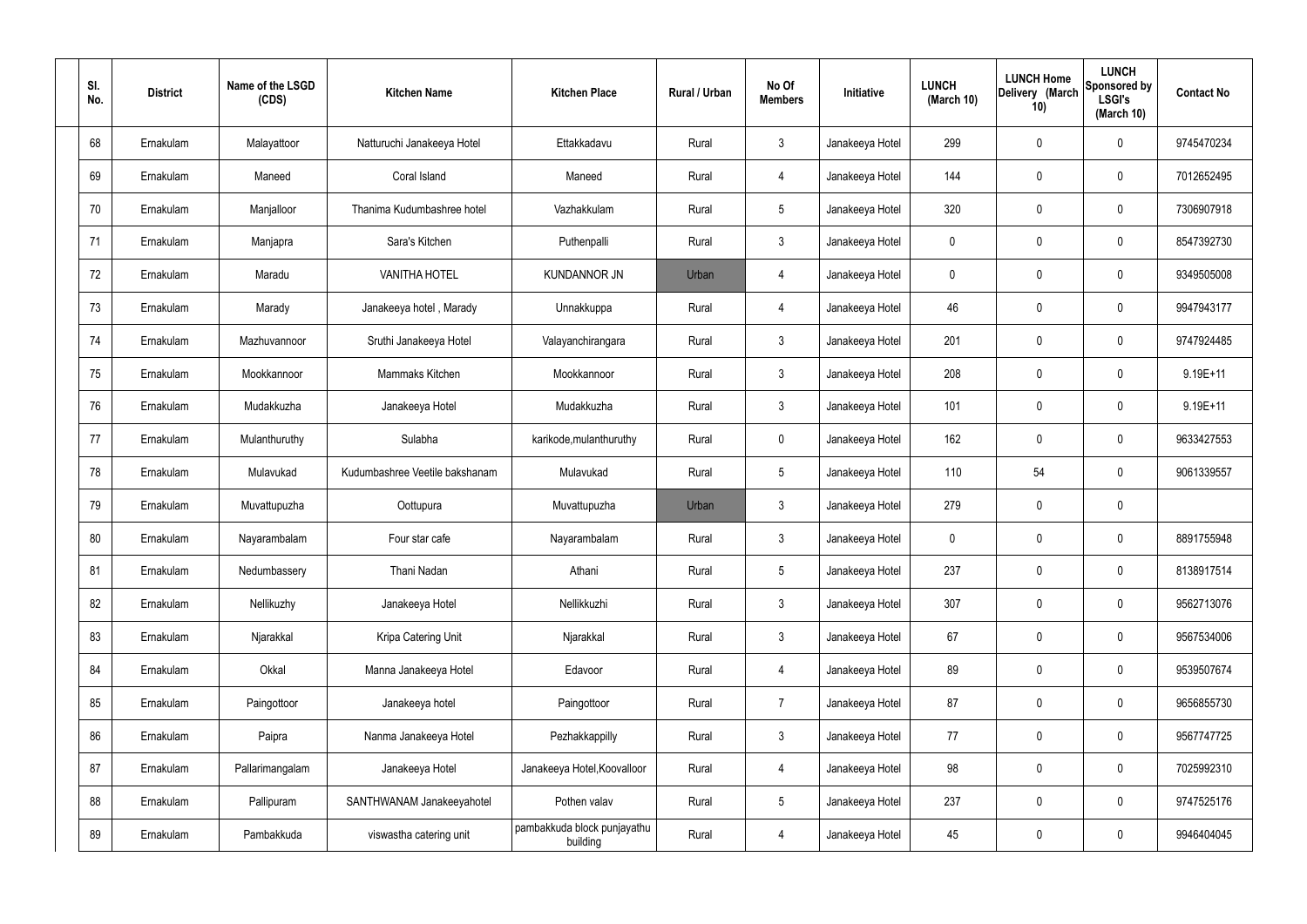| SI.<br>No. | <b>District</b> | Name of the LSGD<br>(CDS) | <b>Kitchen Name</b>                                      | <b>Kitchen Place</b>                        | Rural / Urban | No Of<br><b>Members</b> | Initiative      | <b>LUNCH</b><br>(March 10) | <b>LUNCH Home</b><br>Delivery (March<br>10) | <b>LUNCH</b><br>Sponsored by<br><b>LSGI's</b><br>(March 10) | <b>Contact No</b> |
|------------|-----------------|---------------------------|----------------------------------------------------------|---------------------------------------------|---------------|-------------------------|-----------------|----------------------------|---------------------------------------------|-------------------------------------------------------------|-------------------|
| 90         | Ernakulam       | Parakkadave               | Thejus catering unit                                     | Moozhikkulam                                | Rural         | 10                      | Janakeeya Hotel | 121                        | 0                                           | 0                                                           | 9847936303        |
| 91         | Ernakulam       | Paravoor                  | sree vigneswara sc cafe                                  | Govt.boys' HSS, N.Paravur                   | Urban         | 4                       | Janakeeya Hotel | 126                        | $\mathbf 0$                                 | 0                                                           |                   |
| 92         | Ernakulam       | Perumbavoor               | <b>JANAKEEYA HOTEL MINI CIVIL</b><br>STATION PERUMBAVOOR | <b>CIVIL STATION</b>                        | Urban         | $\mathbf{3}$            | Janakeeya Hotel | 425                        | $\mathbf 0$                                 | 0                                                           | 9847008734        |
| 93         | Ernakulam       | Perumbavoor               | Swath kudumbashree canteen                               | Perumbavoor                                 | Urban         | $\mathbf{3}$            | Janakeeya Hotel | 291                        | $\mathbf 0$                                 | 0                                                           | 9847015470        |
| 94         | Ernakulam       | Perumbavoor               | Janakeeya Hotel                                          | Kanjirakkad pallippady                      | Urban         | $\mathbf{3}$            | Janakeeya Hotel | 374                        | 0                                           | 0                                                           | 9847015470        |
| 95         | Ernakulam       | Pindimana                 | Janakeeya hotel                                          | Muthamkuzhi                                 | Rural         | $\overline{4}$          | Janakeeya Hotel | 94                         | $\mathbf 0$                                 | 0                                                           | 9656297799        |
| 96         | Ernakulam       | Piravam                   | sneha canteen                                            | municipality building base floor<br>piravom | Urban         | $\overline{4}$          | Janakeeya Hotel | 220                        | 0                                           | 0                                                           | 8075376906        |
| 97         | Ernakulam       | Pootrikka                 | <b>GRANDMA JANAKEEYA HOTEL</b>                           | <b>CHOONDI</b>                              | Rural         | $\mathbf{3}$            | Janakeeya Hotel | $\mathbf 0$                | $\mathbf 0$                                 | 0                                                           | 9400550287        |
| 98         | Ernakulam       | Pothanikkad               | Taj hotel                                                | Pothanikkad                                 | Rural         | $\mathbf{3}$            | Janakeeya Hotel | 105                        | 0                                           | 0                                                           | 9645079573        |
| 99         | Ernakulam       | Puthanvelikkara           | Panjami cafe kudumbashree                                | Near panjayath office                       | Rural         | $5\phantom{.0}$         | Janakeeya Hotel | 135                        | $\mathbf 0$                                 | 0                                                           | 9645530669        |
| 100        | Ernakulam       | Ramamangalam              | Kalavara janakeeya hotel                                 | ramamngalam                                 | Rural         | $\overline{4}$          | Janakeeya Hotel | 210                        | $\boldsymbol{0}$                            | 0                                                           | 9961344346        |
| 101        | Ernakulam       | Rayamangalam              | Arya canteen                                             | Kuruppampady                                | Rural         | $\mathbf{3}$            | Janakeeya Hotel | 211                        | $\mathbf 0$                                 | 0                                                           | 8281825730        |
| 102        | Ernakulam       | Thirumarady               | janakiya hotel thirumarady                               | edappara jn.                                | Rural         | $\mathbf{3}$            | Janakeeya Hotel | 49                         | $\mathbf 0$                                 | 0                                                           | 7594811868        |
| 103        | Ernakulam       | Thiruvaniyoor             | Thanima                                                  | Thiruvaniyoor                               | Rural         | $\pmb{0}$               | Janakeeya Hotel | 101                        | $\pmb{0}$                                   | 0                                                           | 9061239698        |
| 104        | Ernakulam       | Thrikkakkara East         | Thanima Janakeeya Hotel                                  | Kakkanad                                    | Urban         | 8                       | Janakeeya Hotel | $\mathbf 0$                | $\boldsymbol{0}$                            | 0                                                           | 9207134763        |
| 105        | Ernakulam       | Thrikkakkara west         | Janakeeya hotel                                          | Chembumukku                                 | Urban         | $5\phantom{.0}$         | Janakeeya Hotel | 64                         | $\pmb{0}$                                   | 0                                                           | 9496530576        |
| 106        | Ernakulam       | Thuravoor                 | e-grill Janakeeya Hotel                                  | Yudapuram                                   | Rural         | $\overline{4}$          | Janakeeya Hotel | 510                        | $\pmb{0}$                                   | 0                                                           | 9526845935        |
| 107        | Ernakulam       | Tripunithura              | Janakeeya Hotel Tripunithura                             | Eroor                                       | Urban         | $\mathbf{3}$            | Janakeeya Hotel | 129                        | $\pmb{0}$                                   | 0                                                           | 8137977644        |
| 108        | Ernakulam       | Vadakkekkara              | vadakkekkara kudumbasree janakeeya<br>hotel              | Madaplathuruth                              | Rural         | $\overline{4}$          | Janakeeya Hotel | 152                        | $\mathbf 0$                                 | 0                                                           | 8301806778        |
| 109        | Ernakulam       | Vadavukode<br>Puthancruz  | JANAKEEYA HOTEL                                          | Puthencruz                                  | Rural         | $\mathbf{3}$            | Janakeeya Hotel | 125                        | $\boldsymbol{0}$                            | 0                                                           | $9.19E + 11$      |
| 110        | Ernakulam       | Valakom                   | Ruchi                                                    | Valakom                                     | Rural         | $\overline{5}$          | Janakeeya Hotel | 73                         | $\boldsymbol{0}$                            | 0                                                           | 9074232700        |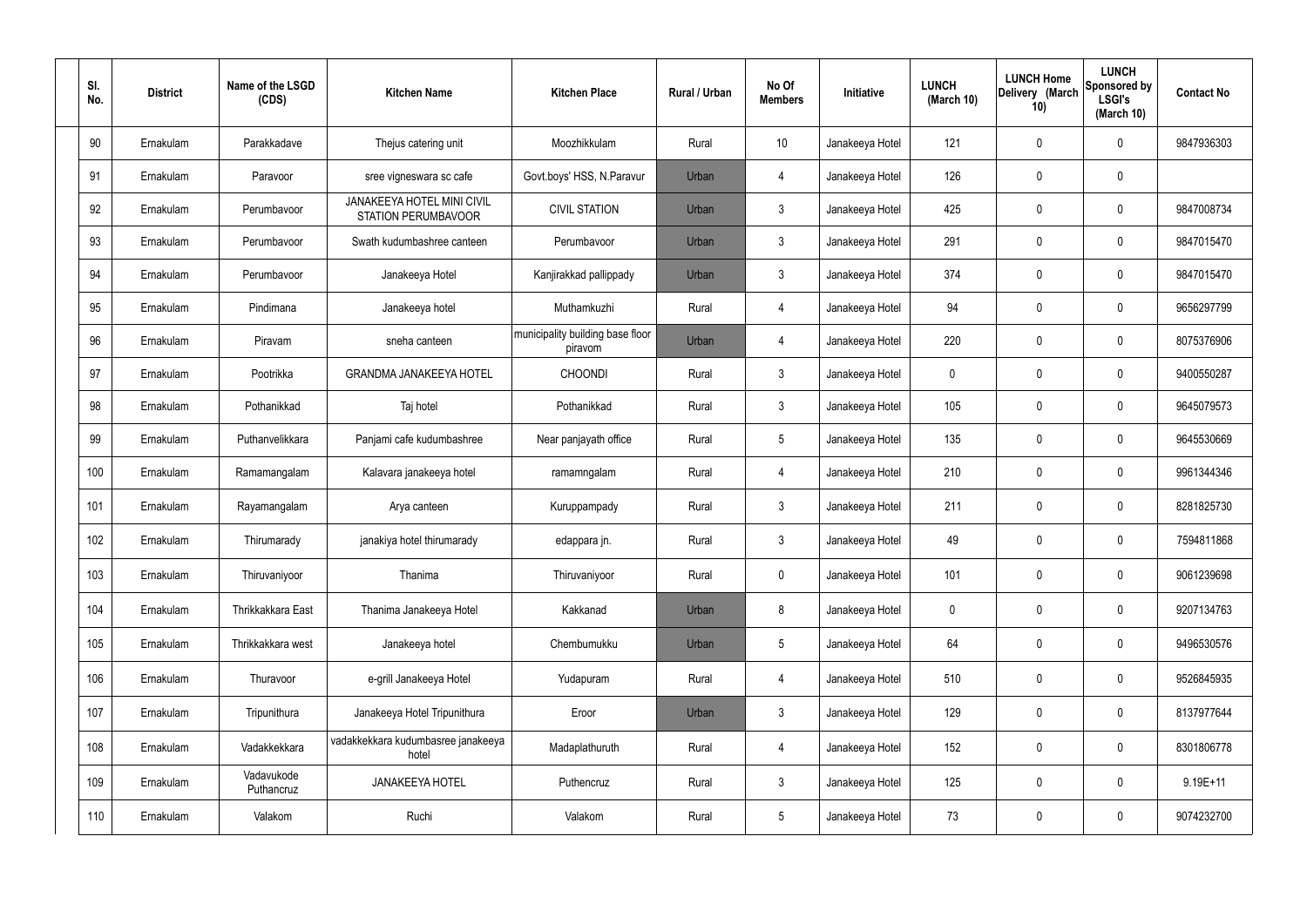|     | SI.<br>No.     | <b>District</b> | Name of the LSGD<br>(CDS) | <b>Kitchen Name</b>          | <b>Kitchen Place</b>                              | Rural / Urban | No Of<br><b>Members</b> | Initiative      | <b>LUNCH</b><br>(March 10) | <b>LUNCH Home</b><br>Delivery (March<br>10) | <b>LUNCH</b><br>Sponsored by<br><b>LSGI's</b><br>(March 10) | <b>Contact No</b> |
|-----|----------------|-----------------|---------------------------|------------------------------|---------------------------------------------------|---------------|-------------------------|-----------------|----------------------------|---------------------------------------------|-------------------------------------------------------------|-------------------|
|     | 111            | Ernakulam       | Varapuzha                 | DURGA ACTIVITY               | CHETTIBHAGAM                                      | Rural         | 8                       | Janakeeya Hotel | 124                        | $\mathbf 0$                                 | $5\phantom{.0}$                                             | 9496160074        |
|     | 112            | Ernakulam       | Vazhakulam                | Three Star Hotel             | Marampally                                        | Rural         | $\mathbf{3}$            | Janakeeya Hotel | 313                        | $\mathbf 0$                                 | $\mathbf 0$                                                 | 6282644893        |
|     | 113            | Ernakulam       | Vengola                   | Janakeeya Hotel              | Pathipalam                                        | Rural         | $5\overline{)}$         | Janakeeya Hotel | 82                         | $\mathbf 0$                                 | $\mathbf 0$                                                 | 8137887455        |
|     | 114            | Ernakulam       | Vengoor                   | <b>JANAKEEYA HOTEL</b>       | Choorathod                                        | Rural         | $\overline{4}$          | Janakeeya Hotel | 138                        | $\mathbf 0$                                 | $\mathbf 0$                                                 | 9656904682        |
| 114 |                |                 |                           |                              |                                                   |               | 449                     |                 | 19964                      | 1051                                        | 9                                                           |                   |
|     |                | Idukki          | Adimaly                   | Friends Janakeeya Hotel      | Adimaly                                           | Rural         | $\overline{4}$          | Janakeeya Hotel | 162                        | $\mathbf 0$                                 | $\mathbf 0$                                                 | 9961635779        |
|     | $\overline{2}$ | Idukki          | Alackode                  | Five Star Canteen            | Elamdesham Block<br>Panchayath Building, Alakode  | Rural         | $5\overline{)}$         | Janakeeya Hotel | 32 <sup>°</sup>            | $\mathbf 0$                                 | $\mathbf 0$                                                 | 9961482164        |
|     | 3              | Idukki          | Arakkulam                 | Sabhalyam                    | Moolamattom                                       | Rural         | $\overline{4}$          | Janakeeya Hotel | 265                        | $\mathbf 0$                                 | $\mathbf 0$                                                 | 8848124921        |
|     | $\overline{4}$ | Idukki          | Ayyappancovil             | Maria Janakeeya Hotel        | Parappu                                           | Rural         | $\mathbf{3}$            | Janakeeya Hotel | 124                        | $\mathbf 0$                                 | $\mathbf 0$                                                 | 9544622096        |
|     | 5              | Idukki          | Bysonvalley               | Famous Janakiya Hotel        | Pottankad                                         | Rural         | $\overline{4}$          | Janakeeya Hotel | 89                         | $\mathbf 0$                                 | $\mathbf 0$                                                 | 9744566398        |
|     | 6              | Idukki          | Chakkupallam              | Vanithasree Janakeeya Hotel  | Anakkara                                          | Rural         | $\mathbf{3}$            | Janakeeya Hotel | 348                        | 0                                           | $\mathbf 0$                                                 | 8075143547        |
|     |                | Idukki          | Devikulam                 | Kudumbashree Janakeeya Hotel | Echo point                                        | Rural         | $\mathbf{3}$            | Janakeeya Hotel | 110                        | $\mathbf 0$                                 | $\mathbf 0$                                                 | 8281640208        |
|     | 8              | Idukki          | Edavetty                  | Kudumbashree Janakeeya Hotel | Edavetty                                          | Rural         | $\mathbf{3}$            | Janakeeya Hotel | 0                          | 0                                           | $\mathbf 0$                                                 | 6238694173        |
|     | 9              | Idukki          | Erattayar                 | Vanitha Janakeeya Hotel      | Erattayar                                         | Rural         | $\overline{4}$          | Janakeeya Hotel | 125                        | $\mathbf 0$                                 | $\mathbf 0$                                                 | 9188166929        |
|     | 10             | Idukki          | Kamakshi                  | Kripa Catering               | Thankamani                                        | Rural         | $5\phantom{.0}$         | Janakeeya Hotel | 200                        | 0                                           | $\mathbf 0$                                                 | 9544021398        |
|     | 11             | Idukki          | Kanchiyar                 | Swadh Janakeeya Hotel        | Kanchiyar                                         | Rural         | $5\overline{)}$         | Janakeeya Hotel | 135                        | 0                                           | $\mathbf 0$                                                 | 8606856496        |
|     | 12             | Idukki          | Kanjikkuzhi               | Samarppanam                  | Kanjikkuzhi                                       | Rural         | $\overline{4}$          | Janakeeya Hotel | 152                        | 0                                           | $\mathbf{1}$                                                | 9447169262        |
|     | 13             | Idukki          | Kanthaloor                | Morningstar Janakeeya Hotel  | Sahayagiri complex, near<br>Kanthalloor Bus stand | Rural         | $\overline{4}$          | Janakeeya Hotel | 90                         | 0                                           | $\mathbf 0$                                                 | 9447941632        |
|     | 14             | Idukki          | Karimannoor               | Rujiya Catering Unit         | Karimannoor                                       | Rural         | $5\overline{)}$         | Janakeeya Hotel | 65                         | 0                                           | $\mathbf 0$                                                 | 9497454952        |
|     | 15             | Idukki          | Karunapuram               | Karuna Hotel                 | Panchayathu complex                               | Rural         | $\overline{4}$          | Janakeeya Hotel | 206                        | 0                                           | $\mathbf 0$                                                 | 9961152820        |
|     | 16             | Idukki          | Kattappana                | Karunya Janakeeya Hotel      | Kattappana                                        | Urban         | $5\phantom{.0}$         | Janakeeya Hotel | 280                        | 0                                           | $\mathbf 0$                                                 | 9497684477        |
|     | 17             | Idukki          | Kodikkulam                | Kulirma Janakiya Hotel       | Kodikkulam                                        | Rural         | $6\phantom{.}6$         | Janakeeya Hotel | 35                         | 0                                           | $\overline{0}$                                              | 9605111852        |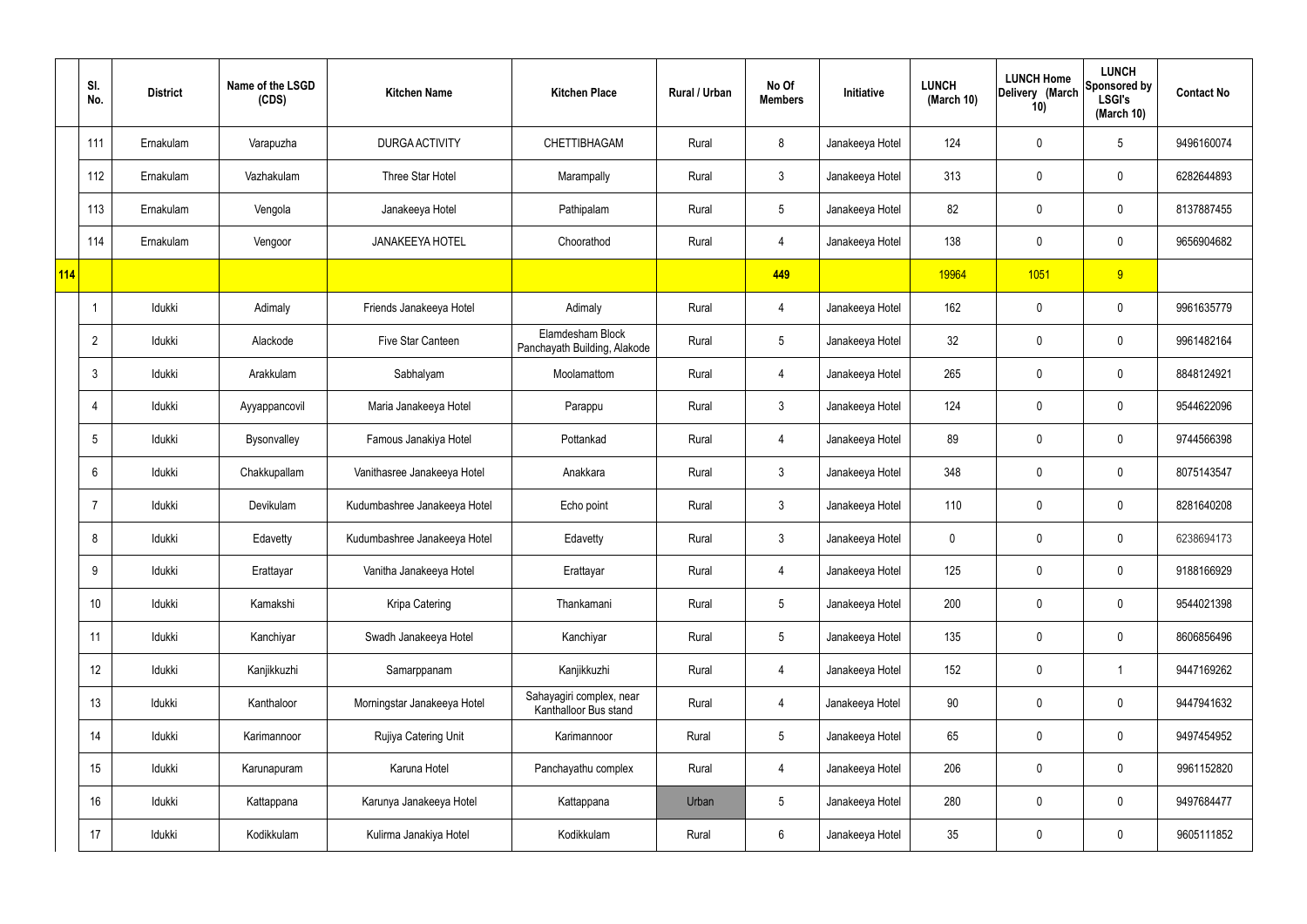|    | SI.<br>No. | <b>District</b> | Name of the LSGD<br>(CDS) | <b>Kitchen Name</b>                | <b>Kitchen Place</b>          | Rural / Urban | No Of<br><b>Members</b> | Initiative      | <b>LUNCH</b><br>(March 10) | <b>LUNCH Home</b><br>Delivery (March<br>10) | <b>LUNCH</b><br>Sponsored by<br><b>LSGI's</b><br>(March 10) | <b>Contact No</b> |
|----|------------|-----------------|---------------------------|------------------------------------|-------------------------------|---------------|-------------------------|-----------------|----------------------------|---------------------------------------------|-------------------------------------------------------------|-------------------|
|    | 18         | Idukki          | Kokkayar                  | Sevana Janakeeya hotel             | 35th Mile                     | Rural         | $\mathbf{3}$            | Janakeeya Hotel | 24                         | $\mathbf 0$                                 | $\mathbf 0$                                                 | 9562067674        |
|    | 19         | Idukki          | Konnathadi                | Friends Janakeeya Hotel            | Panickankudi                  | Rural         | $6\overline{6}$         | Janakeeya Hotel | 66                         | $\mathbf 0$                                 | $\mathbf 0$                                                 | 9544048878        |
|    | 20         | Idukki          | Konnathadi                | Janapriya Janakeeya Hotel          | Konnathadi                    | Rural         | 3                       | Janakeeya Hotel | 160                        | $\mathbf 0$                                 | $\mathbf 0$                                                 | 9895147074        |
|    | 21         | Idukki          | Kudayathoor               | Kudumbashree Janakeeya Hotel       | Kanjar                        | Rural         | $\mathbf{3}$            | Janakeeya Hotel | 105                        | $\mathbf 0$                                 | $\mathbf 0$                                                 | 9526762560        |
|    | 22         | Idukki          | Kumaramangalam            | Kumaramangalam Janakeeya Hotel     | Kumaramangalam                | Rural         | $\overline{4}$          | Janakeeya Hotel | 170                        | $\mathbf 0$                                 | $\mathbf 0$                                                 | 9745633509        |
|    | 23         | Idukki          | Kumili                    | Ruchi Hotel                        | Kumili                        | Rural         | 4                       | Janakeeya Hotel | 148                        | $\mathbf 0$                                 | $\mathbf 0$                                                 | 9447980637        |
|    | 24         | Idukki          | Manakkadu                 | Vanitha Hotel                      | Chittoor                      | Rural         | $\mathbf{3}$            | Janakeeya Hotel | $\mathbf 0$                | $\mathbf 0$                                 | $\mathbf 0$                                                 | 8330097933        |
| 50 | 25         | Idukki          | Mankulam                  | Jeevanam Catering Janakeeya Hotel  | Panchayathu Building          | Rural         | 4                       | Janakeeya Hotel | $\mathbf 0$                | $\mathbf 0$                                 | $\mathbf 0$                                                 | 9495060505        |
|    | 26         | Idukki          | Mankulam                  | Happy Janakéeya Hotel              | Aanakkulam                    | Rural         | $\mathbf{3}$            | Janakeeya Hotel | 50                         | 0                                           | $\mathbf 0$                                                 | 9496251027        |
|    | 27         | Idukki          | Marayoor                  | Malabar food court Janakeeya Hotel | Marayoor Near IDCB bank       | Rural         | 4                       | Janakeeya Hotel | 115                        | $\mathbf 0$                                 | $\mathbf 0$                                                 | 9446925610        |
|    | 28         | Idukki          | Mariyapuram               | Anaswara Hotel & Catering          | Idukki                        | Rural         | $\overline{4}$          | Janakeeya Hotel | 160                        | $\mathbf 0$                                 | $\mathbf 0$                                                 | 9526329438        |
|    | 29         | Idukki          | Munnar                    | Annapoorna catering                | Lorry stand, old munnar       | Rural         | $5\phantom{.0}$         | Janakeeya Hotel | 190                        | $\mathbf 0$                                 | $\mathbf 0$                                                 | 8281009478        |
|    | 30         | Idukki          | Muttom                    | Nila Janakeeya Hotel               | Muttom                        | Rural         | $\mathbf{3}$            | Janakeeya hotel | 257                        | $\mathbf 0$                                 | $\mathbf 0$                                                 | 9961104818        |
|    | 31         | Idukki          | Nedumkandam               | Annus catering                     | Nedumkandam<br>Kizhakkekavala | Rural         | $\overline{4}$          | Janakeeya Hotel | 209                        | $\pmb{0}$                                   | $\mathbf 0$                                                 | 9747458576        |
|    | 32         | Idukki          | Pallivasal                | <b>Blessing Janakeeya Hotel</b>    | Pallivasal                    | Rural         | $\overline{4}$          | Janakeeya Hotel | 85                         | $\pmb{0}$                                   | $\mathbf 0$                                                 | 9947981574        |
|    | 33         | Idukki          | Pampadumpara              | Thripthy Janakeeya Hotel           | Pampadumpara                  | Rural         | $3\phantom{a}$          | Janakeeya Hotel | 213                        | $\pmb{0}$                                   | $\mathbf 0$                                                 | 9207150558        |
|    | 34         | Idukki          | Peermedu                  | Thripthy Janakeeya Hotel           | Peermedu                      | Rural         | $3\phantom{a}$          | Janakeeya Hotel | 98                         | $\pmb{0}$                                   | $\mathbf 0$                                                 | 9633311267        |
|    | 35         | Idukki          | Peruvanthanam             | Janakeeya Hotel                    | Peruvanthanam                 | Rural         | $5\phantom{.0}$         | Janakeeya Hotel | 72                         | 0                                           | $\mathbf 0$                                                 | 9562274720        |
|    | 36         | Idukki          | Purappuzha                | Ammas Janakeeya Hotel              | Purappuzha                    | Rural         | 3                       | Janakeeya Hotel | 45                         | $\pmb{0}$                                   | $\mathbf 0$                                                 | 9744954032        |
|    | 37         | Idukki          | Rajakkadu                 | Janakeeya Hotel                    | Rajakkadu Town                | Rural         | 3                       | Janakeeya Hotel | 443                        | $\pmb{0}$                                   | $\mathbf 0$                                                 | 9446766999        |
|    | 38         | Idukki          | Rajakumari                | Aiswarya Vanitha Restaurent        | Rajakumari South              | Rural         | $\overline{4}$          | Janakeeya Hotel | 380                        | 0                                           | $\mathbf 0$                                                 | 9526570410        |
|    | 39         | Idukki          | Santhanpara               | Janakeeya Hotel                    | Santhanpara                   | Rural         | $\overline{4}$          | Janakeeya Hotel | 198                        | $\pmb{0}$                                   | $\boldsymbol{0}$                                            | 9526174553        |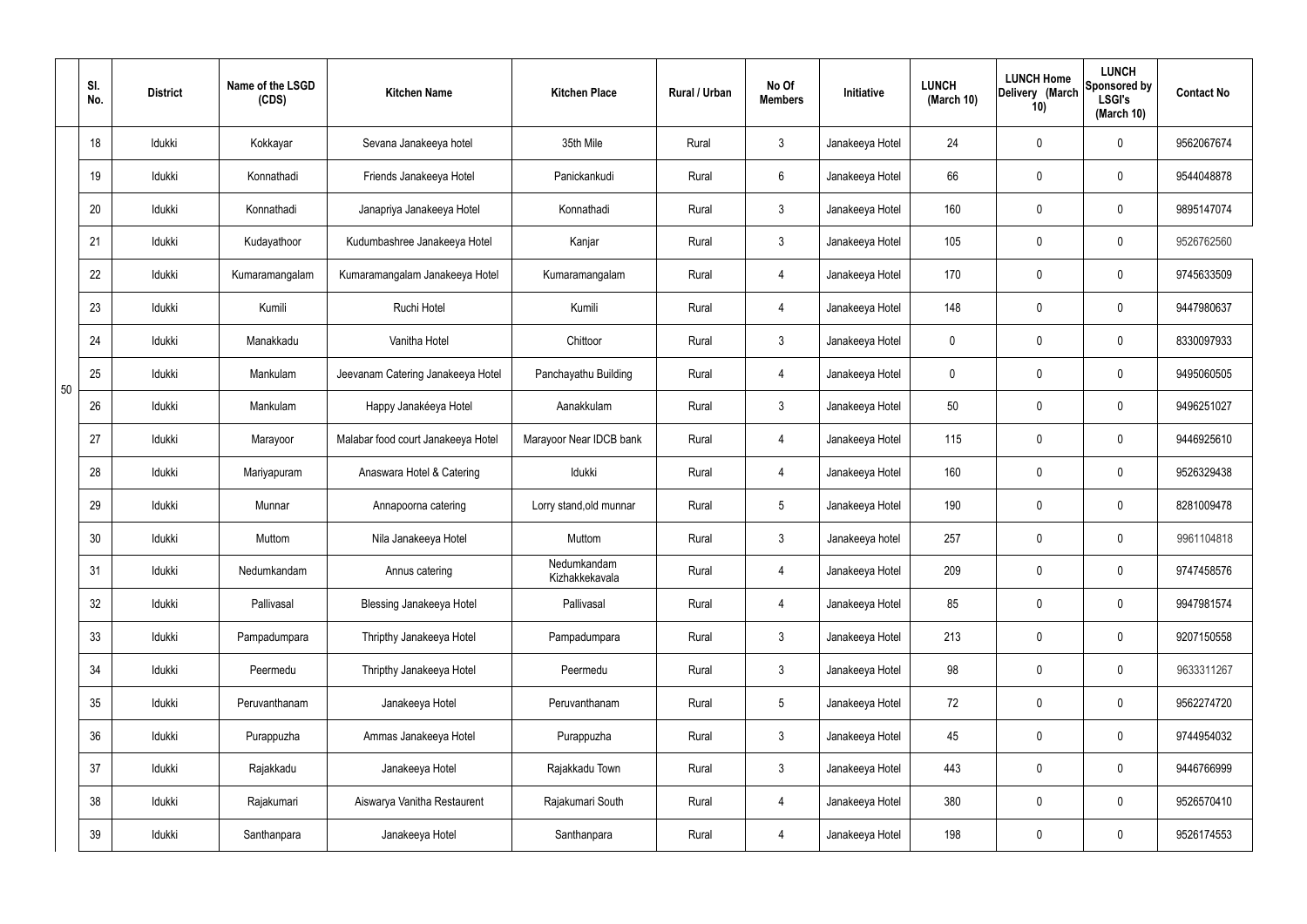|    | SI.<br>No.      | <b>District</b> | Name of the LSGD<br>(CDS)   | <b>Kitchen Name</b>                       | <b>Kitchen Place</b>                      | Rural / Urban | No Of<br><b>Members</b> | Initiative      | <b>LUNCH</b><br>(March 10) | <b>LUNCH Home</b><br>Delivery (March<br>10) | <b>LUNCH</b><br>Sponsored by<br><b>LSGI's</b><br>(March 10) | <b>Contact No</b> |
|----|-----------------|-----------------|-----------------------------|-------------------------------------------|-------------------------------------------|---------------|-------------------------|-----------------|----------------------------|---------------------------------------------|-------------------------------------------------------------|-------------------|
|    | 40              | Idukki          | Senapathy                   | Ammoose Hotel                             | Mangathotty                               | Rural         | $\mathbf{3}$            | Janakeeya Hotel | $\mathbf 0$                | $\mathbf 0$                                 | $\mathbf 0$                                                 | 9539396626        |
|    | 41              | Idukki          | Udumbannoor                 | Kudumbashree Janakeeya Hotel              | Udumbannor                                | Rural         | $\mathbf{3}$            | Janakeeya Hotel | 294                        | $\mathbf 0$                                 | $\mathbf 0$                                                 | 9633678438        |
|    | 42              | Idukki          | Upputhara                   | Samarppitha Janakeeya hotel               | Upputhara                                 | Rural         | 5 <sup>5</sup>          | Janakeeya Hotel | 109                        | $\mathbf 0$                                 | $\mathbf 0$                                                 | 9526590710        |
|    | 43              | Idukki          | Vandanmedu                  | Dharshana Janakeeya Hotel                 | Vandanmedu                                | Rural         | 4                       | Janakeeya Hotel | 154                        | $\mathbf 0$                                 | $\mathbf 0$                                                 | 9744038737        |
|    | 44              | Idukki          | Vandiperiyar                | Vandiperiyar Janakeeya Hotel              | Vandiperiyar                              | Rural         | $5\phantom{.0}$         | Janakeeya Hotel | 254                        | $\mathbf 0$                                 | $\mathbf 0$                                                 | 8086863254        |
|    | 45              | Idukki          | Vannappuram                 | Souhrudham Janakeeya Hotel                | Vannappuram                               | Rural         | $5\overline{)}$         | Janakeeya Hotel | 65                         | $\mathbf 0$                                 | $\mathbf 0$                                                 | 8113054492        |
|    | 46              | Idukki          | Vathikudy                   | Mahima                                    | Murickassery                              | Rural         | 3                       | Janakeeya Hotel | 160                        | $\mathbf 0$                                 | $\mathbf 0$                                                 | 8289945652        |
|    | 47              | Idukki          | Vattavada                   | Vattavada Kudumbashree Janakeeya<br>Hotel | Keekkara, Kovilur                         | Rural         | $\overline{4}$          | Janakeeya Hotel | 170                        | $\mathbf 0$                                 | $\mathbf 0$                                                 | 9497790469        |
|    | 48              | Idukki          | Vazhathoppu                 | Grahalakshmi Hotel & Catering             | Cheruthoni                                | Rural         | $\overline{4}$          | Janakeeya Hotel | 167                        | $\mathbf 0$                                 | $\mathfrak{Z}$                                              | 9496178884        |
|    | 49              | Idukki          | Vellathooval                | Flowers Janakeeya Hotel                   | Vellathooval                              | Rural         | $\overline{4}$          | Janakeeya Hotel | 58                         | $\mathbf 0$                                 | $\mathbf 0$                                                 | 9961419892        |
|    | 50              | Idukki          | Velliyamattam               | Padhayam Kudumbashree Janakeeya<br>Hotel  | Velliyamattam                             | Rural         | 4                       | Janakeeya Hotel | $\mathbf 0$                | $\mathbf 0$                                 | $\mathbf 0$                                                 | 7902854627        |
| 50 |                 |                 |                             |                                           |                                           |               | <b>197</b>              |                 | 7037                       | $\bullet$                                   | $\overline{4}$                                              |                   |
|    |                 | Kannur          | Maloor                      | Maloor Janakeeya Hotel                    | Thrikandaripoyil, PO-<br>Thrikandaripoyil | Rural         | $\mathbf{3}$            | Janakeeya Hotel | 148                        | $\mathbf 0$                                 | $\mathbf 0$                                                 | 9656132294        |
|    | $\overline{2}$  | Kannur          | Kolachery                   | Janakeeya Hotel                           | Kolachery Paramba, PO-<br>Kolacheri       | Rural         | $5\overline{)}$         | Janakeeya Hotel | 255                        | $\mathbf 0$                                 | $\overline{2}$                                              | 9895324699        |
|    | 3               | Kannur          | Pinarayi                    | Janakeeya hotel, Pinarayi                 | Pinarayi                                  | Rural         | $6\overline{6}$         | Janakeeya Hotel | 217                        | $\pmb{0}$                                   | $\mathbf 0$                                                 | 9447215211        |
|    | 4               | Kannur          | Muzhakunnu                  | Thripthy Janakeeya Hotel                  | Kakkayangad, Muzhakkunnu                  | Rural         | 5 <sup>5</sup>          | Janakeeya Hotel | 402                        | $\mathbf 0$                                 | $\overline{2}$                                              | 9526047538        |
|    | $5\phantom{.0}$ | Kannur          | Chapparappadavu             | Kudumbasree janakeeya hotel               | Near village office,<br>Chapparappadav    | Rural         | $3\phantom{a}$          | Janakeeya Hotel | 213                        | $\pmb{0}$                                   | $\mathbf 0$                                                 | 9605413324        |
|    | 6               | Kannur          | Iritty                      | Roopasree Kudumbashree hotel              | Koolichembra                              | Urban         | 8                       | Janakeeya Hotel | 340                        | $\mathbf 0$                                 | $\mathbf 0$                                                 | 8589921533        |
|    | 7               | Kannur          | Dharmadam                   | Dharmadam Janakeeya hotel                 | Near Andalloor kav,<br>Dharmadam          | Rural         | $3\phantom{a}$          | Janakeeya Hotel | 80                         | $\mathbf 0$                                 | $\mathbf 0$                                                 | 9526975778        |
|    | 8               | Kannur          | Peralassery                 | Janakeeya Hotel                           | Peralassery Town, PO -<br>Mundallur       | Rural         | $9\phantom{.0}$         | Janakeeya Hotel | 385                        | $\pmb{0}$                                   | $\mathbf 0$                                                 | 70256213909       |
|    | 9               | Kannur          | Kadannappalli<br>Panappuzha | Kudumbasree janakeeya hotel               | Chanthappura                              | Rural         | $\overline{4}$          | Janakeeya Hotel | 118                        | $\pmb{0}$                                   | $\mathbf 0$                                                 | 9961089935        |
|    | 10              | Kannur          | Anthur                      | Janakeeya hotel                           | Dharmasala                                | Urban         | $5\overline{)}$         | Janakeeya Hotel | 252                        | $\pmb{0}$                                   | $\boldsymbol{0}$                                            | 9544138650        |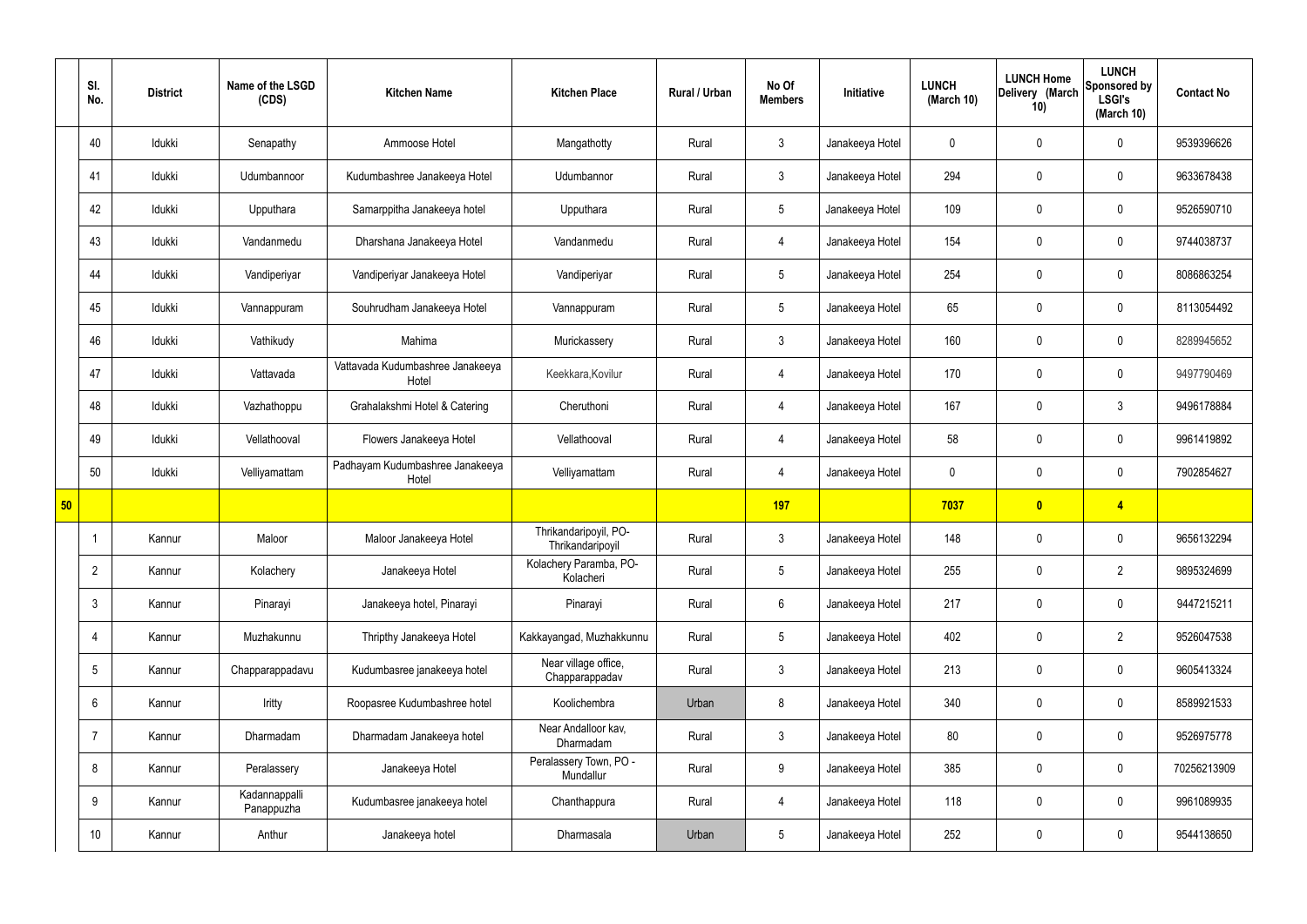| SI.<br>No. | <b>District</b> | Name of the LSGD<br>(CDS) | <b>Kitchen Name</b>                                | <b>Kitchen Place</b>                           | Rural / Urban | No Of<br><b>Members</b> | Initiative      | <b>LUNCH</b><br>(March 10) | <b>LUNCH Home</b><br>Delivery (March<br>10) | <b>LUNCH</b><br>Sponsored by<br><b>LSGI's</b><br>(March 10) | <b>Contact No</b> |
|------------|-----------------|---------------------------|----------------------------------------------------|------------------------------------------------|---------------|-------------------------|-----------------|----------------------------|---------------------------------------------|-------------------------------------------------------------|-------------------|
| 11         | Kannur          | Cheruthazham              | Janakeeya Hotel (Thripthi<br>Kudumbashree Canteen) | Pilathara                                      | Rural         | $\mathbf{3}$            | Janakeeya Hotel | 250                        | 0                                           | $\mathbf 0$                                                 | 9947540361        |
| 12         | Kannur          | Peravoor                  | Kudumbashree Janakeeya Hotel                       | Peravoor Bus stand, Peravoor<br>P <sub>O</sub> | Rural         | $\mathbf{3}$            | Janakeeya Hotel | 233                        | $\mathbf 0$                                 | $\mathbf 0$                                                 | 9947567857        |
| 13         | Kannur          | Kalliassery               | Janakeeya Hotel                                    | Irinav Road, Payyattam, PO-<br>Irinav          | Rural         | $\overline{4}$          | Janakeeya Hotel | 286                        | $\mathbf 0$                                 | $\mathbf 0$                                                 | 8848330570        |
| 14         | Kannur          | Panniyannur               | Janakeeya Hotel                                    | Panoor Block office compound                   | Rural         | $6\phantom{.}6$         | Janakeeya Hotel | 320                        | $\mathbf 0$                                 | $\mathbf 0$                                                 | 9447449875        |
| 15         | Kannur          | Kannapuram                | Janakeeya Hotel                                    | Chynaclay road, Kannapuram                     | Rural         | $5\overline{)}$         | Janakeeya Hotel | 184                        | $\mathbf 0$                                 | 4                                                           | 8089127045        |
| 16         | Kannur          | Sreekandapuram            | Janakeeya Hotel                                    | Sreekandapuram, near bus<br>stand              | Urban         | $5\phantom{.0}$         | Janakeeya Hotel | 382                        | $\mathbf 0$                                 | $\mathbf 1$                                                 | 7591948757        |
| 17         | Kannur          | Thalasseri                | Janakeeya Hotel                                    | New bus stand, Thalasseri                      | Urban         | $6\phantom{.}6$         | Janakeeya Hotel | 788                        | $\mathbf 0$                                 | $\mathbf 0$                                                 | 9446263864        |
| 18         | Kannur          | Chokli                    | Janakeeya Hotel                                    | Olavilam, Chokli                               | Rural         | $5\phantom{.0}$         | Janakeeya Hotel | 126                        | $\mathbf 0$                                 | $\mathbf 0$                                                 | 9846892821        |
| 19         | Kannur          | Udayagiri                 | Janakeeya Hotel                                    | Karthikapuram                                  | Rural         | $\overline{4}$          | Janakeeya Hotel | 266                        | $\mathbf 0$                                 | $\mathbf 0$                                                 | 9562375342        |
| 20         | Kannur          | Karivellur Peralam        | Janakeeya Hotel                                    | Panchayah building,<br>Onakkunnu               | Rural         | $\overline{4}$          | Janakeeya Hotel | 303                        | 0                                           | $\mathbf 0$                                                 | 7025519714        |
| 21         | Kannur          | Muzhappilangad            | Janakeeya Hotel                                    | Near FCI godown,<br>Muzhappilangad             | Rural         | $5\phantom{.0}$         | Janakeeya Hotel | 0                          | 0                                           | $\mathbf 0$                                                 | 7306005267        |
| 22         | Kannur          | Narath                    | Janakeeya Hotel                                    | Janakeeya Hotel, Kambil,<br>Narath             | Rural         | $\overline{7}$          | Janakeeya Hotel | 179                        | $\mathbf 0$                                 | -1                                                          | 9747441162        |
| 23         | Kannur          | Payyannur                 | Janakeeya Hotel                                    | Municipality compoud,<br>Payyannur             | Urban         | $\mathbf{3}$            | Janakeeya Hotel | 425                        | $\mathbf 0$                                 | $\mathbf 0$                                                 | 9526620805        |
| 24         | Kannur          | Kangol Alappadamba        | Janakeeya Hotel                                    | Mathil, Near Kangol<br>Alappadamba Panchayath  | Rural         | $\overline{4}$          | Janakeeya Hotel | 180                        | $\mathsf{0}$                                | $\mathbf 0$                                                 | 9495296142        |
| 25         | Kannur          | Naduvil                   | Janakeeya Hotel                                    | Panchayath compound,<br>Naduvil town           | Rural         | $\overline{4}$          | Janakeeya Hotel | 0                          | $\mathsf{0}$                                | $\mathbf 0$                                                 | 7902902490        |
| 26         | Kannur          | Koothuparamba             | Janakeeya Hotel                                    | Manghad Vayal, Near HSS<br>Koothuparamba, PO-  | Urban         | 8                       | Janakeeya Hotel | 484                        | $\mathbf 0$                                 | $\mathbf 0$                                                 | 9645608253        |
| 27         | Kannur          | Kuttiatoor                | Janakeeya Hotel                                    | Near Panchayath office,<br>Chattukappara       | Rural         | $5\phantom{.0}$         | Janakeeya Hotel | 72                         | $\mathsf{0}$                                | $\mathbf 0$                                                 | 9544644195        |
| 28         | Kannur          | Kathirur                  | Janakeeya Hotel                                    | Panchayath office building,<br>Kathirur        | Rural         | $5\phantom{.0}$         | Janakeeya Hotel | 280                        | $\mathsf{0}$                                | $\mathbf 1$                                                 | 8129404833        |
| 29         | Kannur          | Panoor                    | Janakeeya Hotel                                    | Elangode, Panoor                               | Urban         | $5\phantom{.0}$         | Janakeeya Hotel | 210                        | 0                                           | $\mathbf 0$                                                 | 9605852157        |
| 30         | Kannur          | Chirakkal                 | Janakeeya Hotel                                    | Chirakkal weavers,<br>Puthiyatheru             | Rural         | $5\phantom{.0}$         | Janakeeya Hotel | 271                        | 0                                           | $\mathbf 0$                                                 | 9895854873        |
| 31         | Kannur          | Eranjoli                  | Janakeeya Hotel                                    | Near Thalassery RTO office,<br>Chungam         | Rural         | $5\phantom{.0}$         | Janakeeya Hotel | 232                        | 0                                           | $\mathbf 0$                                                 | 9656368808        |
| 32         | Kannur          | Payam                     | Janakeeya Hotel                                    | Near Panchayath office,<br>Madathil            | Rural         | $\overline{4}$          | Janakeeya Hotel | 167                        | 0                                           | $\mathbf 0$                                                 | 9496554678        |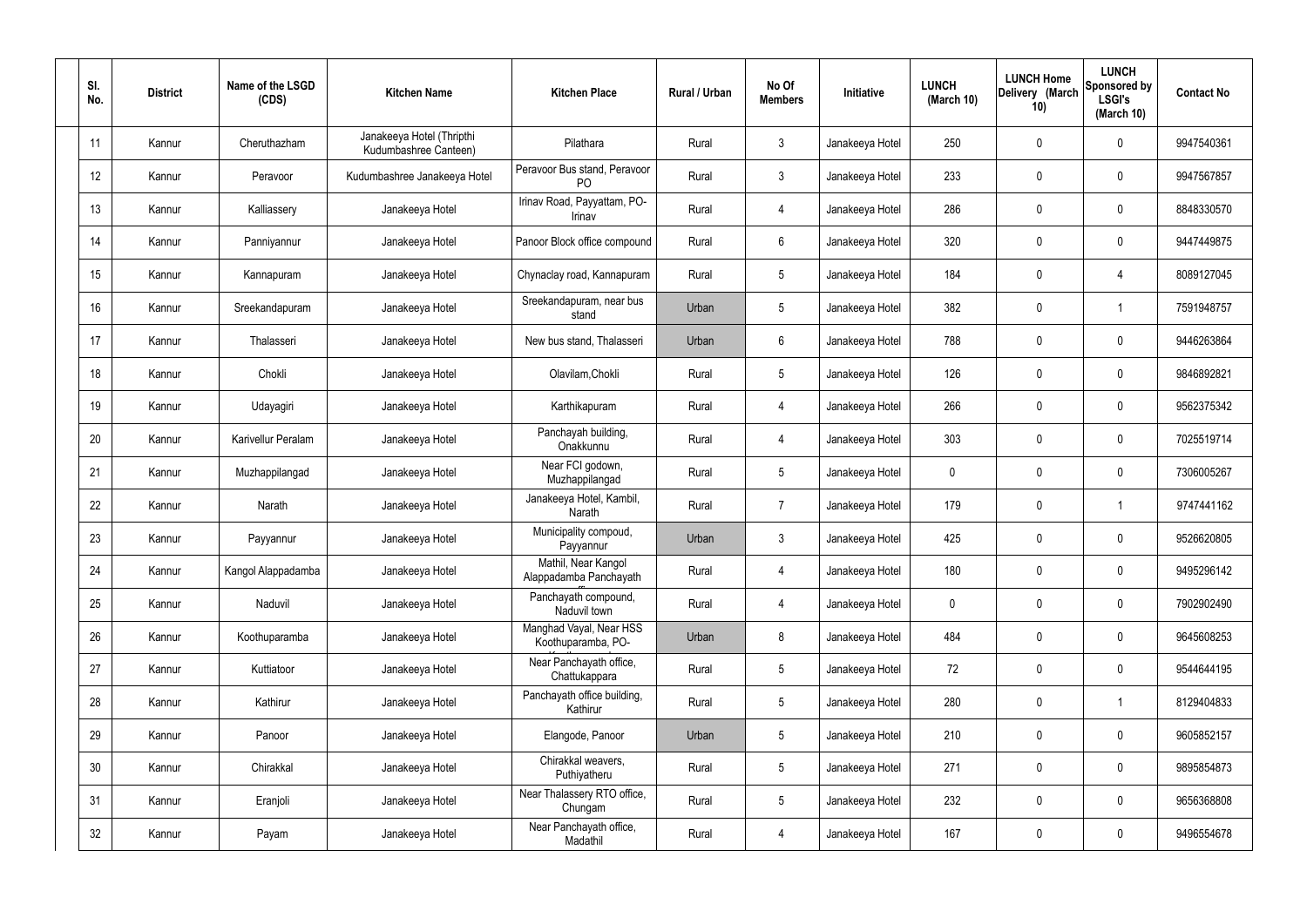|    | SI.<br>No. | <b>District</b> | Name of the LSGD<br>(CDS) | <b>Kitchen Name</b> | <b>Kitchen Place</b>                                           | Rural / Urban | No Of<br><b>Members</b> | Initiative      | <b>LUNCH</b><br>(March 10) | <b>LUNCH Home</b><br>Delivery (March<br>10) | <b>LUNCH</b><br>Sponsored by<br><b>LSGI's</b><br>(March 10) | <b>Contact No</b> |
|----|------------|-----------------|---------------------------|---------------------|----------------------------------------------------------------|---------------|-------------------------|-----------------|----------------------------|---------------------------------------------|-------------------------------------------------------------|-------------------|
|    | 33         | Kannur          | Eramam Kuttoor            | Janakeeya Hotel     | Mathamangalam, Near CDS<br>office                              | Rural         | 4                       | Janakeeya Hotel | 152                        | 0                                           | $\mathbf 0$                                                 | 9562473576        |
|    | 34         | Kannur          | Ramanthally               | Janakeeya hotel     | Ramanthally                                                    | Rural         | 4                       | Janakeeya Hotel | 218                        | $\mathbf 0$                                 | $\overline{0}$                                              | 9496705429        |
|    | 35         | Kannur          | Thripangottur             | Janakeeya Hotel     | Kallikkandy, Thripangottur                                     | Rural         | $\mathbf{3}$            | Janakeeya Hotel | $\mathbf 0$                | 0                                           | $\overline{0}$                                              | 9495191659        |
|    | 36         | Kannur          | Madayi                    | Janakeeya Hotel     | Eripuram, Near Vrindhavan<br>Residency, PO Pazhayangadi        | Rural         | $\mathbf{3}$            | Janakeeya Hotel | 150                        | 0                                           |                                                             | 7561006271        |
|    | 37         | Kannur          | Kelakam                   | Janakeeya Hotel     | Kelakam PO                                                     | Rural         | $\mathbf{3}$            | Janakeeya Hotel | 165                        | 0                                           | $\mathbf 0$                                                 | 8113866296        |
|    | 38         | Kannur          | Kurumathoor               | Janakeeya Hotel     | Near GVHSS, Kurumathoor                                        | Rural         | $\mathbf{3}$            | Janakeeya Hotel | 113                        | 0                                           | $\mathbf 0$                                                 | 9633816470        |
|    | 39         | Kannur          | Peringome Vayakkara       | Janakeeya Hotel     | Peringome, Near Police station                                 | Rural         | $5\phantom{.0}$         | Janakeeya Hotel | 115                        | 0                                           | $\mathbf 0$                                                 | 9961413726        |
|    | 40         | Kannur          | Munderi                   | Janakeeya Hotel     | Kanjirode Karakkadu, Munderi                                   | Rural         | $\overline{4}$          | Janakeeya Hotel | 339                        | 0                                           | $\mathbf 0$                                                 | 8547609196        |
|    | 41         | Kannur          | Anjarakandy               | Janakeeya Hotel     | Panayatham Paramba,<br>Anjarankandy                            | Rural         | 4                       | Janakeeya Hotel | 180                        | 0                                           | $\mathbf 0$                                                 | 9496900755        |
| 90 | 42         | Kannur          | Ayyankkunnu               | Janakeeya Hotel     | Ayyankunnu Panchayth<br>Anghadikkadavu                         | Rural         | $\overline{4}$          | Janakeeya Hotel | 184                        | 0                                           | $\mathbf 0$                                                 | 9946734976        |
|    | 43         | Kannur          | Padiyoor                  | Janakeeya Hotel     | Padiyoor PO                                                    | Rural         | 4                       | Janakeeya Hotel | 65                         | 0                                           | $\mathbf 0$                                                 | 9539028498        |
|    | 44         | Kannur          | Ezhome                    | Janakeeya Hotel     | Pazhayangadi bus stand,<br>Ezhom                               | Rural         | $5\phantom{.0}$         | Janakeeya Hotel | 246                        | 0                                           | $\mathbf 0$                                                 | 8086910862        |
|    | 45         | Kannur          | Koodali                   | Janakeeya Hotel     | Near Koodali Panchayath<br>Office, Kololam, PO -<br>Edavannoor | Rural         |                         | Janakeeya Hotel | 110                        | $\mathbf 0$                                 | 0                                                           | 9526524230        |
|    | 46         | Kannur          | Pappinisseri              | Janakeeya Hotel     | Near EMS Smaraka Govt.<br>Higher secondary school,             | Rural         | $\overline{4}$          | Janakeeya Hotel | 247                        | $\pmb{0}$                                   | $\mathbf 0$                                                 | 9605727307        |
|    | 47         | Kannur          | Mattannur                 | Janakeeya Hotel     | Near Municipality office,<br>Mattannur                         | Urban         | $5\phantom{.0}$         | Janakeeya Hotel | 203                        | $\pmb{0}$                                   | $\mathbf 0$                                                 | 7510706897        |
|    | 48         | Kannur          | Chenghalayi               | Janakeeya Hotel     | Valakai, Chenghalayi                                           | Rural         | $\mathbf{3}$            | Janakeeya Hotel | 140                        | $\pmb{0}$                                   | $\mathbf 0$                                                 | 8547696233        |
|    | 49         | Kannur          | Pattiam                   | Janakeeya Hotel     | Cheruvancheri PO,<br>Cheruvancheri                             | Rural         | $\overline{4}$          | Janakeeya Hotel | 260                        | $\pmb{0}$                                   | $\mathbf 0$                                                 | 7025025275        |
|    | 50         | Kannur          | Thaliparamba              | Janakeeya Hotel     | Municipality compoud,<br>Thaliparamba                          | Urban         | 4                       | Janakeeya Hotel | 192                        | $\pmb{0}$                                   | $\mathbf 0$                                                 | 8547849019        |
|    | 51         | Kannur          | Payyavoor                 | Janakeeya Hotel     | Payyavoor - PO, Payyavoor                                      | Rural         | $5\phantom{.0}$         | Janakeeya Hotel | 313                        | $\pmb{0}$                                   | $\mathbf 0$                                                 | 9495311608        |
|    | 52         | Kannur          | Kottiyoor                 | Janakeeya Hotel     | Neendunokki, Kottiyoor - PO                                    | Rural         | $5\overline{)}$         | Janakeeya Hotel | 92                         | $\mathbf 0$                                 | $\mathbf 0$                                                 | 6282565854        |
|    | 53         | Kannur          | Kunnothparamba            | Janakeeya Hotel     | Kunnothparamba PO,<br>Kunnothparamba                           | Rural         | 3 <sup>5</sup>          | Janakeeya Hotel | 299                        | 0                                           | $\boldsymbol{0}$                                            | 8156840487        |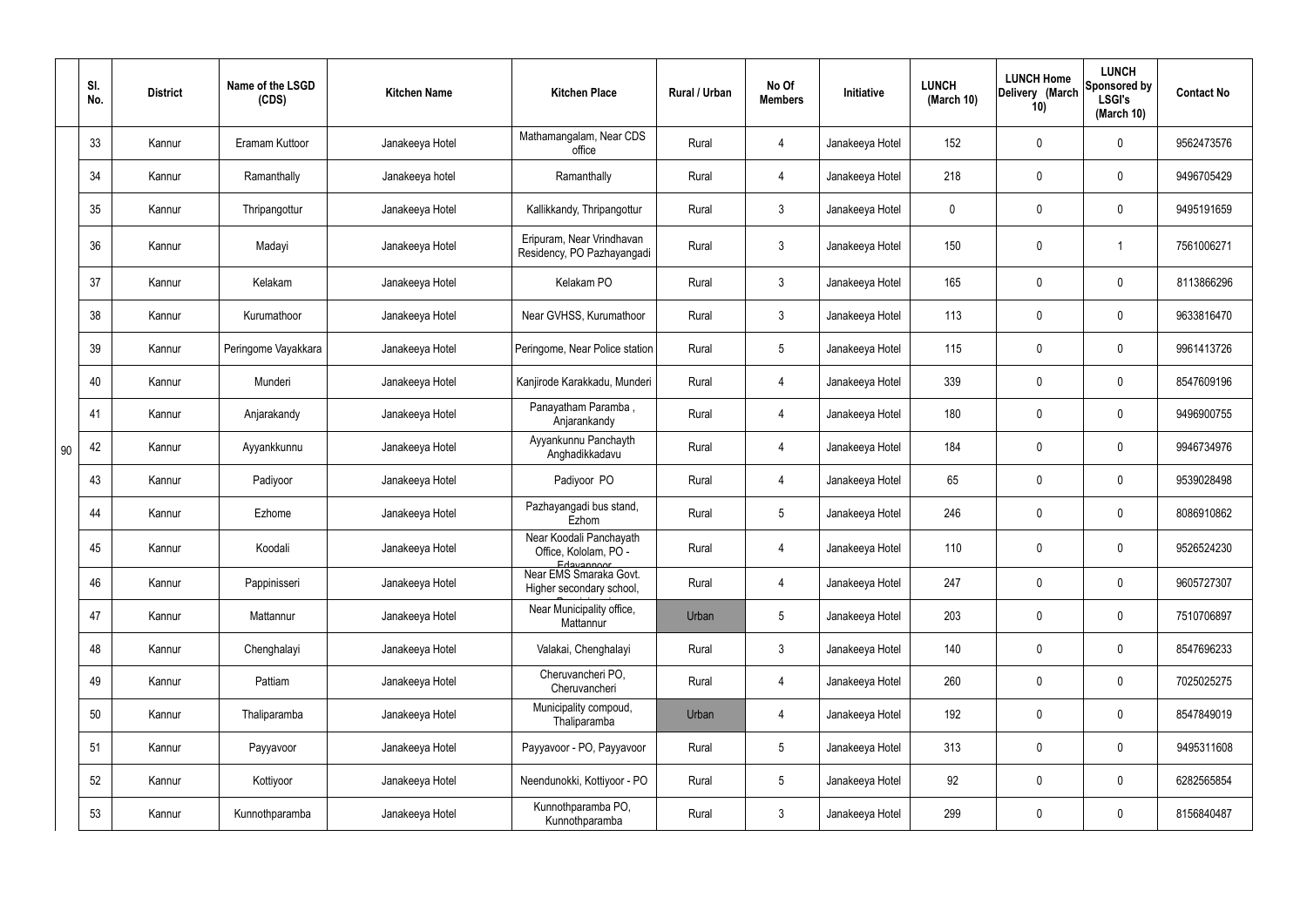| SI.<br>No. | <b>District</b> | Name of the LSGD<br>(CDS) | <b>Kitchen Name</b>                          | <b>Kitchen Place</b>                                    | Rural / Urban | No Of<br><b>Members</b> | Initiative      | <b>LUNCH</b><br>(March 10) | <b>LUNCH Home</b><br>Delivery (March<br>10) | <b>LUNCH</b><br>Sponsored by<br><b>LSGI's</b><br>(March $10$ ) | <b>Contact No</b> |
|------------|-----------------|---------------------------|----------------------------------------------|---------------------------------------------------------|---------------|-------------------------|-----------------|----------------------------|---------------------------------------------|----------------------------------------------------------------|-------------------|
| 54         | Kannur          | Pariyaram                 | Janakeeya Hotel                              | Near Panchayath Office,<br>Chithappile poyil, Pariyaram | Rural         | 4                       | Janakeeya Hotel | 121                        | 0                                           | $\pmb{0}$                                                      | 9744385083        |
| 55         | Kannur          | Kunjimangalam             | Janakeeya Hotel                              | Old Post office building,<br>Andamkovil, Kunjimangalam  | Rural         | 4                       | Janakeeya Hotel | 161                        | 0                                           | $\mathbf 0$                                                    | 9526981326        |
| 56         | Kannur          | Thillenkeri               | Janakeeya Hotel                              | Thekkam poyil, Near Uliyil<br>Town                      | Rural         | $\mathbf{3}$            | Janakeeya Hotel | 275                        | $\boldsymbol{0}$                            | $\overline{0}$                                                 | 9745059451        |
| 57         | Kannur          | Chittariparamba           | Janakeeya Hotel                              | Poovathinkeezhil, PO-<br>Chittariparamba                | Rural         | $6\,$                   | Janakeeya Hotel | 0                          | 0                                           | $\overline{0}$                                                 | 8943506825        |
| 58         | Kannur          | Mayyil                    | Janakeeya Hotel                              | Near Mayyil Panchayath office,<br>Mayyil                | Rural         | 4                       | Janakeeya Hotel | 177                        | $\boldsymbol{0}$                            | $\mathbf 0$                                                    | 9526072638        |
| 59         | Kannur          | Cherukunnu                | Janakeeya Hotel                              | Pallichal, PO - Cherukunnu,<br>Pin -670301              | Rural         | 4                       | Janakeeya Hotel | 207                        | 0                                           | $\mathbf 0$                                                    | 8547361298        |
| 60         | Kannur          | Aaralam                   | Janakeeya Hotel                              | Athikkal, PO - Keezhpally                               | Rural         | $5\phantom{.0}$         | Janakeeya Hotel | 243                        | 0                                           | $\mathbf 0$                                                    | 9961285762        |
| 61         | Kannur          | Alakkode                  | Janakeeya Hotel                              | Therthally, Therthally PO,<br>Alakkode                  | Rural         | $5\phantom{.0}$         | Janakeeya Hotel | 207                        | $\mathbf 0$                                 | $\mathbf 0$                                                    | 8547045070        |
| 62         | Kannur          | Malappattam               | Janakeeya Hotel                              | Near Malappattam<br>panchayath, Malappattam             | Rural         | $\mathbf{3}$            | Janakeeya Hotel | 171                        | $\mathbf 0$                                 | $\mathbf 0$                                                    | 9400571842        |
| 63         | Kannur          | Kanichar                  | Janakeeya Hotel                              | Kanichar PO, Kanichar                                   | Rural         | $\mathbf{3}$            | Janakeeya Hotel | 184                        | 0                                           | $\pmb{0}$                                                      | 9526167667        |
| 64         | Kannur          | Mokeri                    | Kudumbashree Janakeeya Hotel,<br>Mokeri      | Vallangad, Mokeri                                       | Rural         | $5\phantom{.0}$         | Janakeeya Hotel | 245                        | 0                                           | $\mathbf 0$                                                    | 9947037223        |
| 65         | Kannur          | Anjarakandy 2             | Kudumbashree Janakeeya Hotel,<br>Anjarakandy | Kavinmoola, Anjarakandy                                 | Rural         | $5\phantom{.0}$         | Janakeeya Hotel | 222                        | 0                                           | $\boldsymbol{0}$                                               | 9446657510        |
| 66         | Kannur          | Newmahi                   | Kudumbashree Janakeeya Hotel                 | Newmahi bridge, Newmahi                                 | Rural         | 3                       | Janakeeya Hotel | 234\$                      | 0\$                                         | 0\$                                                            | 9946056862        |
| 67         | Kannur          | Keezhallur                | Janakeeya Hotel                              | Kummanam, Elambara                                      | Rural         | $\mathbf{3}$            | Janakeeya Hotel | 200                        | 0                                           | $\mathbf 0$                                                    | 9947648580        |
| 68         | Kannur          | Chembilode                | Janakeeya hotel                              | Chakkarakal bus stand,<br>mowanchery                    | Rural         | $5\overline{)}$         | Janakeeya Hotel | 680                        | 0                                           | $\overline{0}$                                                 | 9847951631        |
| 69         | Kannur          | vengad                    | Janakeeya hotel                              | mambaram                                                | Rural         | 6                       | Janakeeya Hotel | 217                        | 0                                           | $\overline{0}$                                                 | 7902970902        |
| 70         | Kannur          | Azhikode                  | Janakeeya hotel                              | vankulathvayayal                                        | Rural         | 4                       | Janakeeya Hotel | 134                        | 0                                           | $\overline{0}$                                                 | 9895910633        |
| 71         | Kannur          | Kolayad                   | Janakeeya hotel                              | kolayad                                                 | rural         | $\mathbf{3}$            | janakeeya hotel | 140                        | 0                                           | $\overline{0}$                                                 | 8592065431        |
| 72         | Kannur          | valapattanam              | janakeeya hotel                              | mill road, valapattanam                                 | rural         | $\mathbf{3}$            | janakeeya hotel | 0                          | 0                                           | $\mathbf 0$                                                    | 9061345312        |
| 73         | Kannur          | Anthur 2                  | annapoorna janakeeya hotel                   | paliyath valapp, po morazha                             | urban         | $\mathbf{3}$            | janakeeya hotel | 190                        | 0                                           | $\mathbf 0$                                                    | 9526183004        |
| 74         | Kannur          | payyannur 2               | janakeeya hotel                              | kaniyeri, po vellur                                     | urban         | $\mathbf{3}$            | janakeeya hotel | 44                         | 0                                           | $\overline{0}$                                                 | 8301817232        |
| 75         | Kannur          | cherupuzha                | janakeeya hotel                              | near panjayath office,<br>cherupuzha, 670511            | rural         | $\overline{4}$          | janakeeya hotel | 280                        | 0                                           | $\overline{0}$                                                 | 8547114024        |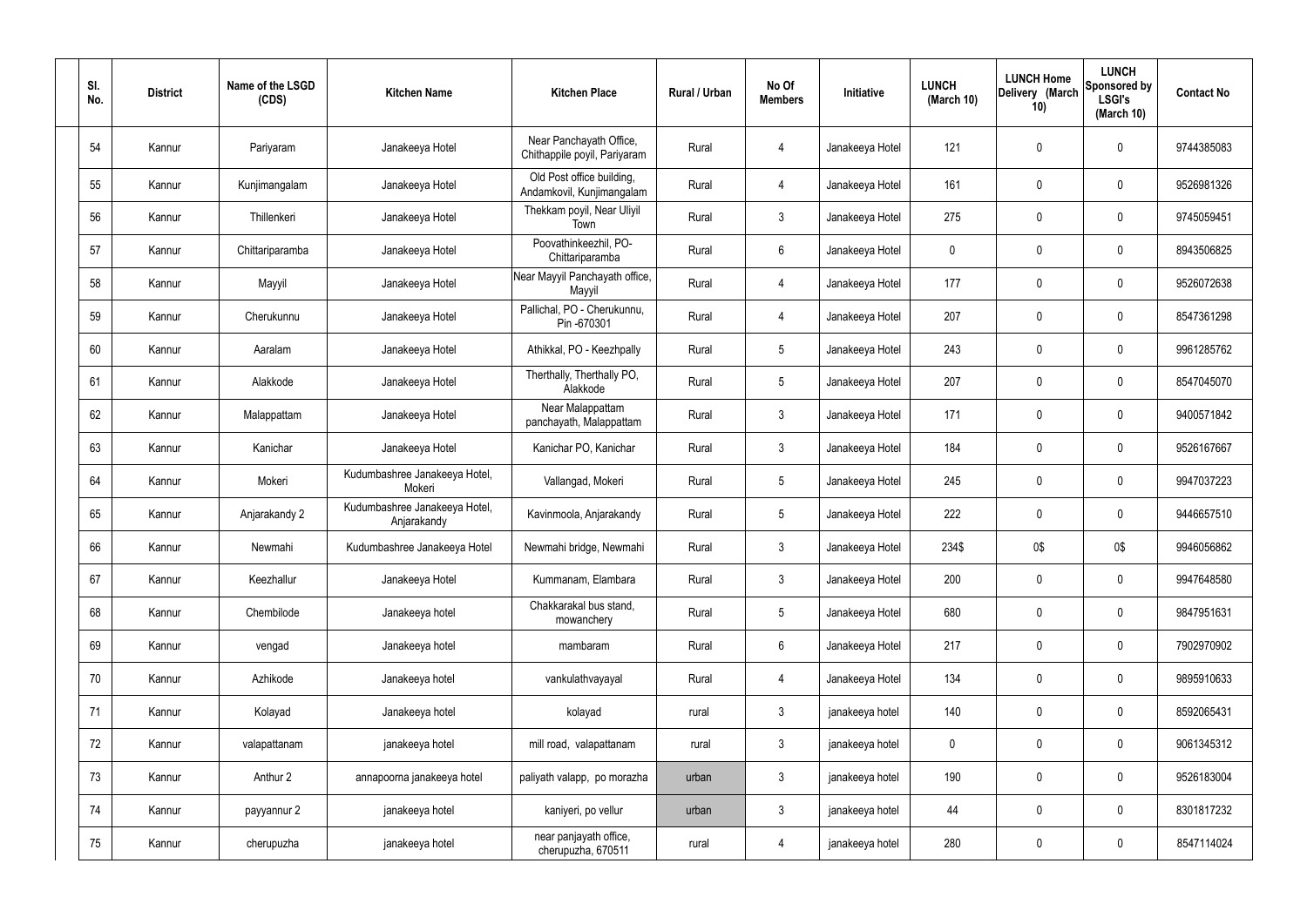|    | SI.<br>No.      | <b>District</b> | Name of the LSGD<br>(CDS) | <b>Kitchen Name</b>             | <b>Kitchen Place</b>                                        | <b>Rural / Urban</b> | No Of<br><b>Members</b> | Initiative      | <b>LUNCH</b><br>(March 10) | <b>LUNCH Home</b><br>Delivery (March<br>10) | <b>LUNCH</b><br>Sponsored by<br><b>LSGI's</b><br>(March 10) | <b>Contact No</b> |
|----|-----------------|-----------------|---------------------------|---------------------------------|-------------------------------------------------------------|----------------------|-------------------------|-----------------|----------------------------|---------------------------------------------|-------------------------------------------------------------|-------------------|
|    | 76              | Kannur          | Eruvessy                  | Janakeeya hotel                 | Panchayath office road,<br>Chemberi                         | Rural                | 4                       | Janakeeya hotel | 259                        | $\boldsymbol{0}$                            | $\mathbf 0$                                                 | 9544893463        |
|    | 77              | Kannur          | Pattuvam                  | Janakeeya Hotel                 | Near Pattuvam panchayath<br>office, Pattuvam                | Rural                | 5                       | Janakeeya hotel | 160                        | $\mathbf 0$                                 | $\mathbf 0$                                                 | 9539731430        |
|    | 78              | Kannur          | Mangattidom               | Janakeeya Hotel                 | Kaitheri idam, Nirmalagiri PO,<br>Mangattidom               | Rural                | $\overline{7}$          | Janakeeya hotel | 162                        | $\mathbf 0$                                 | $\mathbf{3}$                                                | 9207253934        |
|    | 79              | Kannur          | Panoor                    | Janakeeya Hotel                 | Thundayi peedika, Pukkom,<br>Panoor PO                      | Urban                | 5                       | Janakeeya hotel | 218                        | $\mathbf 0$                                 | $\mathbf 0$                                                 | 9605852157        |
|    | 80              | Kannur          | Kottayam                  | Janakeeya hotel                 | Kottayam malabar, Kottayam<br>panchayath building, Kottayam | Rural                | 5                       | Janakeeya hotel | 149                        | $\mathbf 0$                                 | $\mathbf 0$                                                 | 9656672187        |
|    | 81              | Kannur          | Ulikkal                   | Janakeeya hotel                 | Vattiyam thodu (po) Mattara,<br><b>Ulikkal, 670705</b>      | Rural                | 5                       | Janakeeya hotel | 102                        | $\mathbf 0$                                 | $\mathbf 0$                                                 | 8086777517        |
|    | 82              | Kannur          | Kadambur                  | Janakeeya hotel                 | Kadachira, Kadambur                                         | Rural                | 5                       | Janakeeya hotel | 143                        | $\mathbf 0$                                 | $\mathbf 0$                                                 | 9847178332        |
|    | 83              | Kannur          | Irikkoor                  | Janakeeya hotel                 | Peruvalathuparambu, PO -<br>Irikkoor                        | Rural                | 4                       | Janakeeya hotel | 188                        | $\mathbf 0$                                 | $\mathbf 0$                                                 | 9746864255        |
|    | 84              | Kannur          | Mattool                   | Janakeeya hotel                 | Mattool central, Mattool                                    | Rural                | 5                       | Janakeeya hotel | $\mathbf 0$                | $\mathbf 0$                                 | $\mathbf 0$                                                 | 9895321842        |
|    | 85              | Kannur          | Thalasseri -2             | Janakeeya hotel                 | Thalayi harbour, Thalasseri                                 | Urban                | 5                       | Janakeeya hotel | 170                        | $\mathbf 0$                                 | $\mathbf 0$                                                 | 9605745402        |
|    | 86              | Kannur          | Kannur                    | Janakeeya hotel                 | Pallipoyil division, Kannur<br>corporation                  | Urban                | $\mathbf{3}$            | Janakeeya hotel | 153                        | $\pmb{0}$                                   | $\mathbf 0$                                                 | 9745243643        |
|    | 87              | Kannur          | Ulikkal                   | Janakeeya hotel                 | Manikkadavu PO,<br>Manikkadadavu - 670705                   | Rural                | 5                       | Janakeeya hotel | 293                        | $\boldsymbol{0}$                            | $\mathbf 0$                                                 | 8547972988        |
|    | 88              | Kannur          | payam                     | Janakeeya hotel                 | vallithod, Kiliyanthara po<br>670706                        | Rural                | 5                       | Janakeeya Hotel | 266                        | $\mathbf 0$                                 | $\mathbf 0$                                                 | 8848760234        |
|    | 89              | Kannur          | Naduvil                   | Janakeeya Hotel                 | karuvanchal                                                 | Rural                | $6\overline{6}$         | janakeeya hotel | 167                        | $\pmb{0}$                                   | $\mathbf 0$                                                 | 9495191934        |
|    | 90              | Kannur          | Mattanur-2                | Janakeeya Hotel                 | Uruvachal                                                   | Urban                |                         | Janakeeya Hotel | 221                        | $\pmb{0}$                                   | $\mathbf 0$                                                 | 9400477400        |
| 90 |                 |                 |                           |                                 |                                                             |                      | 396                     |                 | 18593                      | $\pmb{0}$                                   | 15                                                          |                   |
|    |                 | kasaragod       | kayyur cheemeni           | janakeeya hotel cheemeni        | cheemeni                                                    | Rural                | $\overline{4}$          | janakeeya hotel | 190                        |                                             |                                                             |                   |
|    | $\overline{2}$  | Kasaragod       | Pilicode                  | Janakeeya Hotel, Pilicode       | Kalikkadavu                                                 | Rural                | $\overline{4}$          | Janakeeya Hotel | 212                        | $\pmb{0}$                                   | $\mathbf 0$                                                 | 9944087661        |
|    | $\mathbf{3}$    | Kasaragod       | Kodom belur               | janakeeya hotel kalichanadukkam | Kalichanadukkam                                             | Rural                | $\overline{4}$          | Janakeeya Hotel | 118                        | $\pmb{0}$                                   | $\mathbf 0$                                                 | 9562820280        |
|    | 4               | Kasaragod       | Chemnad                   | Oruma janakeeya hotel           | Koliyadkam                                                  | Rural                | 5                       | Janakeeya Hotel | 315                        | $\pmb{0}$                                   | $\mathbf 0$                                                 | 9567660603        |
|    | $5\phantom{.0}$ | Kasaragod       | Trikarpur                 | Janakeeya Hotel                 | Trikaripur                                                  | Rural                | 5                       | Janakeeya Hotel | 280                        | $\mathbf 0$                                 | $\mathbf 0$                                                 | 8086392698        |
|    | $6\phantom{.}6$ | Kasaragod       | Panathady                 | janakeeya hotel panthoor        | Panathoor                                                   | Rural                | 4                       | Janakeeya Hotel | 106                        | $\pmb{0}$                                   | $\mathbf 0$                                                 | 8943109804        |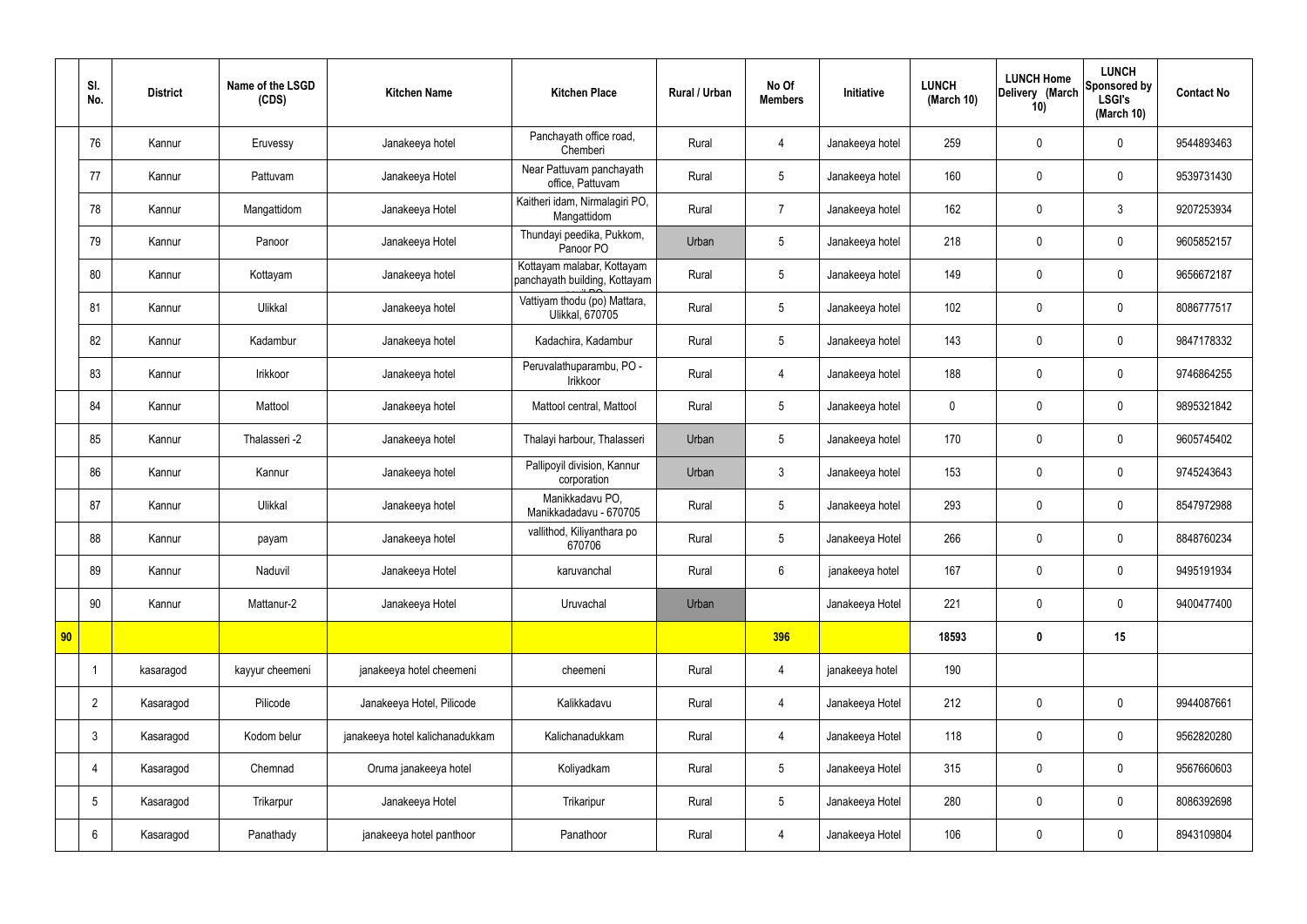| SI.<br>No.      | <b>District</b> | Name of the LSGD<br>(CDS) | <b>Kitchen Name</b>      | <b>Kitchen Place</b>  | <b>Rural / Urban</b> | No Of<br><b>Members</b> | Initiative      | <b>LUNCH</b><br>(March 10) | <b>LUNCH Home</b><br>Delivery (March<br>10) | <b>LUNCH</b><br>Sponsored by<br><b>LSGI's</b><br>(March 10) | <b>Contact No</b> |
|-----------------|-----------------|---------------------------|--------------------------|-----------------------|----------------------|-------------------------|-----------------|----------------------------|---------------------------------------------|-------------------------------------------------------------|-------------------|
| $\overline{7}$  | Kasaragod       | West eleri                | Thripthi Janakeeya hotel | Bheemanadi            | Rural                | 4                       | Janakeeya Hotel | 256                        | $\mathbf 0$                                 | $\mathbf 0$                                                 | 9497847040        |
| 8               | Kasaragod       | Madikai                   | Salkara Janakeeya hotel  | Madikai               | Rural                | $\mathbf{3}$            | Janakeeya Hotel | 106                        | $\mathbf 0$                                 | $\mathbf 0$                                                 | 8281850733        |
| 9               | Kasaragod       | Valiyaparamba             | Janakeeya hotel          | Valiyaparamba         | Rural                | $\mathbf{3}$            | Janakeeya Hotel | 150                        | $\mathbf 0$                                 | $\mathbf 0$                                                 | 9745962447        |
| 10 <sup>°</sup> | Kasaragod       | Ajanur                    | Janakeeya hotel          | Vellikkoth            | Rural                | $\mathbf{3}$            | Janakeeya Hotel | $\mathbf 0$                | $\mathbf 0$                                 | $\mathbf 0$                                                 | 7558068272        |
| 11              | Kasaragod       | Badiadka                  | Janakeeya hotel          | Badiadka              | Rural                | $\overline{4}$          | Janakeeya Hotel | 115                        | $\mathbf 0$                                 | $\mathbf 0$                                                 | 9539359291        |
| 12              | Kasaragod       | Kuttikkol                 | Janakeeya hotel          | Kuttikkol             | Rural                | $\overline{4}$          | Janakeeya Hotel | 130                        | $\pmb{0}$                                   | $\mathbf 0$                                                 | 8547062480        |
| 13              | Kasaragod       | Delampadi                 | Janakeeya hotel          | Delampadi             | Rural                | $\overline{4}$          | Janakeeya hotel | 152                        | $\mathbf 0$                                 | $\mathbf 0$                                                 | 9496702505        |
| 14              | Kasaragod       | Meenja                    | Janakeeya hotel          | Miyapadav             | Rural                | $\overline{4}$          | Janakeeya Hotel | 86                         | $\mathbf 0$                                 | $\mathbf 0$                                                 | 9497161960        |
| 15              | Kasaragod       | Puthige                   | Janakeeya hotel          | Puthige               | Rural                | $\mathbf{3}$            | Janakeeya hotel | 66                         | $\mathbf 0$                                 | $\mathbf 0$                                                 | 8592071686        |
| 16              | Kasaragod       | Bedaduka                  | Janakeeya hotel          | Kundamkuzhi           | Rural                | $\mathbf{3}$            | Janakeeya hotel | 197                        | $\mathbf 0$                                 | $\mathbf 0$                                                 | 8281092860        |
| 17              | Kasaragod       | muliyar                   | Janakeeya Hotel          | Bovikanam             | Rural                | 9                       | Janakeeya Hotel | 256                        | $\pmb{0}$                                   | $\mathbf 0$                                                 | 7034632654        |
| 18              | Kasaragod       | Pallikara                 | Janakeeya Hotel          | Pallikara             | Rural                | 4                       | Janakeeya Hotel | 290                        | $\pmb{0}$                                   | $\mathbf 0$                                                 | 7034016505        |
| 19              | Kasaragod       | Kinanoor karinthalam      | Janakeeya Hotel          | Parappa               | Rural                | 5                       | Janakeeya hotel | 216                        | $\mathbf 0$                                 | $\mathbf 0$                                                 | 9526063885        |
| 20              | Kasaragod       | Nileswaram                | Janakeeya Hotel          | Nileswaram market     | Urban                | 5                       | Janakeeya hotel | 320                        | $\pmb{0}$                                   | $\mathbf 0$                                                 | 6235177323        |
| 21              | Kasaragod       | Kanhangad 1               | Janakeeya hotel          | Kanhangad town        | Urban                | 5                       | Janakeeya hotel | \$463                      | $\pmb{0}$                                   | $\mathbf 0$                                                 | 8111858204        |
| 22              | Kasaragod       | Kanhangad 1               | Janakeeya hotel          | Nr.Mini civil station | Urban                | $\mathfrak{Z}$          | Janakeeya hotel | 186                        | 125                                         | $\mathbf 0$                                                 | 9495561250        |
| 23              | Kasaragod       | Paivalige                 | Janakeeya hotel          | Paivalige             | Rural                | $\overline{4}$          | Janakeeya hotel | 95                         | $\pmb{0}$                                   | $\mathbf 0$                                                 | 7356491447        |
| 24              | Kasaragod       | Manjeswaram               | Janakeeya Hotel          | Manjeswaram           | Rural                | $\overline{4}$          | Janakeeya Hotel | 116                        | $\pmb{0}$                                   | $\mathbf 0$                                                 | 9562867549        |
| 25              | Kasaragod       | Kanhangad 2               | Janakeeya Hotel          | Kottrachal            | Urban                | $\mathbf{3}$            | Janakeeya Hotel | 115                        | $\pmb{0}$                                   | $\mathbf 0$                                                 | 7025961094        |
| 26              | Kasaragod       | Cheruvathur               | Janakeeya hotel          | Kavumchira            | Rural                | $5\phantom{.0}$         | Janakeeya Hotel | 225                        | $\pmb{0}$                                   | $\mathbf 0$                                                 | 9562358039        |
| 27              | Kasaragod       | Padne                     | Janakeeya Hotel          | Nadakkavu             | Rural                | $\mathfrak{Z}$          | Janakeeya Hotel | 243                        | $\pmb{0}$                                   | $\mathbf 0$                                                 | 9744087661        |
| 28              | Kasaragod       | Kasaragod                 | Janakeeya Hotel          | Kasaragod             | Urban                | 4                       | Janakeeya Hotel | 270                        | $\pmb{0}$                                   | $\mathbf 0$                                                 | 9633400269        |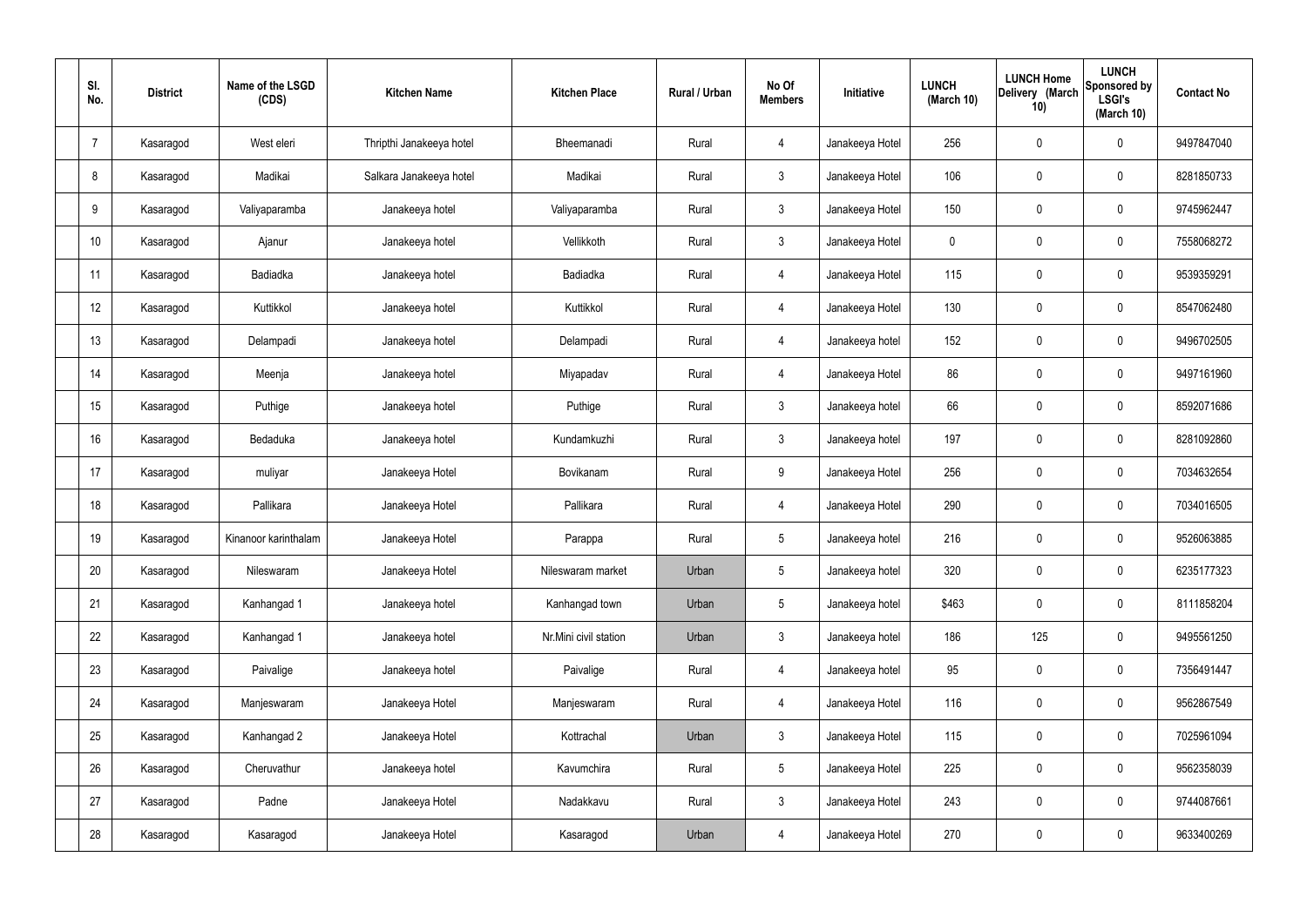|    | SI.<br>No.      | <b>District</b> | Name of the LSGD<br>(CDS) | <b>Kitchen Name</b>          | <b>Kitchen Place</b>                 | Rural / Urban | No Of<br><b>Members</b> | Initiative      | <b>LUNCH</b><br>(March 10) | <b>LUNCH Home</b><br>Delivery (March<br>10) | <b>LUNCH</b><br>Sponsored by<br><b>LSGI's</b><br>(March 10) | <b>Contact No</b> |
|----|-----------------|-----------------|---------------------------|------------------------------|--------------------------------------|---------------|-------------------------|-----------------|----------------------------|---------------------------------------------|-------------------------------------------------------------|-------------------|
|    | 29              | Kasarkode       | Pallikkara                | Janakeeya Hotel              | Perladukkam                          | Rural         | $\overline{4}$          | Janakeeya Hotel | 312                        | $\pmb{0}$                                   | $\mathbf 0$                                                 | 9544582935        |
|    | 30              | Kasargode       | Kumbala                   | Janakeeya Hotel              | Kumbala                              | Rural         | $\mathbf{3}$            | Janakeeya Hotel | $\pmb{0}$                  | $\pmb{0}$                                   | $\mathbf 0$                                                 | 7012142329        |
|    | 31              | Kasargode       | Karadka                   | Janakeeya Hotel              | Mulleria                             | Rural         | $\overline{7}$          | Janakeeya Hotel | 100                        | $\pmb{0}$                                   | $\mathbf 0$                                                 | 8281395910        |
|    | 32              | Kasaragode      | Vorkady                   | Janakeeya Hotel              | Vorkady                              | Rural         | $\mathbf{3}$            | Janakeeya Hotel | $\mathbf 0$                | $\pmb{0}$                                   | $\mathbf 0$                                                 | 8547223339        |
|    | 33              | Kasaragode      | Balal                     | Janakeeya hotel              | Balal                                | Rural         | $\mathbf{3}$            | Janakeeya hotel | 96                         | $\pmb{0}$                                   | $\mathbf 0$                                                 | 7510839676        |
|    | 34              | Kasaragod       | Nileswaram                | mahima janakeeya hotel       | kanichira                            | urban         | $\overline{4}$          | janakeeya hotel | 150                        | $\mathbf 0$                                 | $\mathbf 0$                                                 | 8590121681        |
|    | 35              | Kasaragode      | Kallar                    | janakeeya hotel              | kallar                               | rural         | $\overline{4}$          | janakeeya hotel | 165                        | $\pmb{0}$                                   | $\mathbf 0$                                                 | 9562820280        |
|    | 36              | Kasaragode      | Mangalpady                | janakeeya hotel              | mangalpady                           | rural         | $\overline{4}$          | janakeeya hotel | $\mathbf 0$                | $\pmb{0}$                                   | $\mathbf 0$                                                 | 9633488309        |
|    | 37              | kasaragod       | Uduma                     | granma janakeeya hotel       | palakkunnu                           | Rural         | $\overline{4}$          | janakeeya hotel | 387                        | $\pmb{0}$                                   | $\mathbf 0$                                                 | 8129957159        |
|    | 38              | Kasaragod       | pullur periya             | Salkara Janakeeya hotel      | periya                               | Rural         | $5\overline{)}$         | janakeeya hotel | 603                        | $\mathbf 0$                                 | $\mathbf 0$                                                 | 8547309266        |
|    | 39              | kasaragod       | kumbadaje                 | janakeeya hotel              | kumbadaje                            | Rural         | $\mathfrak{Z}$          | janakeeya hotel | 72                         | $\mathbf 0$                                 | $\mathbf 0$                                                 | 8593848698        |
|    | 40              | Kasaragod       | Chengala                  | Janakeeya Hotel              | Cherkkala                            | Rural         | $\mathbf{3}$            | Janakeeya Hotel | $\mathbf 0$                | $\pmb{0}$                                   | $\mathbf 0$                                                 |                   |
|    | 41              | kasaragod       | East eleri                | janakeeya hotel              | east eleri                           | Rural         | $\mathfrak{Z}$          | janakeeya hotel | 186                        | $\mathbf 0$                                 | $\mathbf 0$                                                 |                   |
|    | 42              | kasaragod       | karadka                   | janakeeya hotel              | karmam thody                         | Rural         | $10$                    | janakeeya hotel | 80                         | $\pmb{0}$                                   | $\mathbf 0$                                                 |                   |
|    | 43              | kasargod        | madhur                    | janakeeya hotel              | madhur                               | Rural         |                         | janakeeya hotel | 230                        |                                             |                                                             |                   |
| 43 |                 |                 |                           |                              |                                      |               | 175                     |                 | 7655                       | $\pmb{0}$                                   | $\mathbf 0$                                                 |                   |
|    | -1              | Kollam          | Chathannur                | Memsahib                     | Sheemaaty junction                   | Rural         | $5\phantom{.0}$         | Janakeeya Hotel | 310                        | $\mathbf 0$                                 | $\mathbf 0$                                                 | 9446246685        |
|    | $\overline{2}$  | Kollam          | Melila                    | <b>Atham Unit</b>            | Melila                               | Rural         | $\overline{7}$          | Janakeeya Hotel | 186                        | $\pmb{0}$                                   | $\mathbf 0$                                                 | 9961178040        |
|    | $\mathbf{3}$    | Kollam          | Kulakkada                 | Ruchi Snacks & Catering Unit | Poovattoor                           | Rural         | $\overline{4}$          | Janakeeya Hotel | 197                        | $\pmb{0}$                                   | $\mathbf 0$                                                 | 7907941183        |
|    | 4               | Kollam          | Ittiva                    | Nanma Janakeeya hotel        | Kattampally                          | Rural         | $5\phantom{.0}$         | Janakeeya Hotel | $\pmb{0}$                  | $\pmb{0}$                                   | $\mathbf 0$                                                 | 9809171887        |
|    | $5\phantom{.0}$ | Kollam          | Sooranad North            | Nanma catering unit          | Sooranadu higher secondary<br>school | Rural         | $5\phantom{.0}$         | Janakeeya Hotel | 198                        | $\pmb{0}$                                   | $\mathbf 0$                                                 | 9846082469        |
|    | 6               | Kollam          | Clappana                  | Bismi catering               | Palakulangara                        | Rural         | $5\phantom{.0}$         | Janakeeya Hotel | 103                        | $\pmb{0}$                                   | $\boldsymbol{0}$                                            | 9847901413        |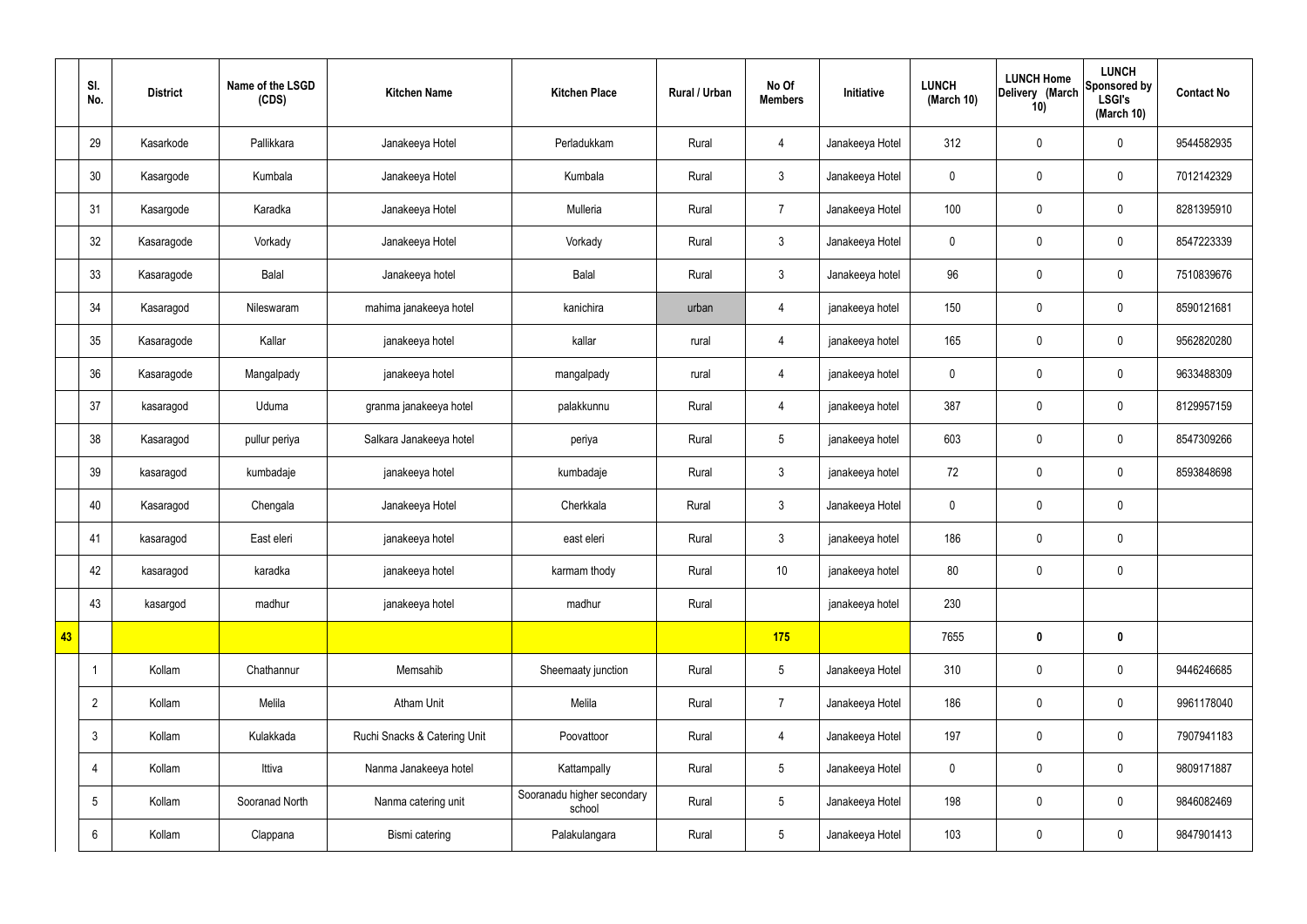| SI.<br>No.     | <b>District</b> | Name of the LSGD<br>(CDS) | <b>Kitchen Name</b>              | <b>Kitchen Place</b>         | Rural / Urban | No Of<br><b>Members</b> | Initiative      | <b>LUNCH</b><br>(March 10) | <b>LUNCH Home</b><br>Delivery (March<br>10) | <b>LUNCH</b><br>Sponsored by<br><b>LSGI's</b><br>(March 10) | <b>Contact No</b> |
|----------------|-----------------|---------------------------|----------------------------------|------------------------------|---------------|-------------------------|-----------------|----------------------------|---------------------------------------------|-------------------------------------------------------------|-------------------|
| $\overline{7}$ | Kollam          | Mayyanad                  | Krishnas Janakeeya hotel         | Eravipuram                   | Rural         | $\mathbf{3}$            | Janakeeya Hotel | 146                        | 0                                           | $\mathbf 0$                                                 | 9656477455        |
| 8              | Kollam          | Mayyanad                  | Souhridha Janakeeya hotel        | Pattarumukku,                | Rural         | 9                       | Janakeeya Hotel | 214                        | $\mathbf 0$                                 | $\mathbf 0$                                                 | 7902645448        |
| 9              | Kollam          | Kulasekharapuram          | adi sakthi                       | Puthentheruvu.               | Rural         | $5\phantom{.0}$         | Janakeeya Hotel | 173                        | 0                                           | $\mathbf 0$                                                 | 9656890790        |
| 10             | Kollam          | Thekkumbhagam             | Krishna hotel                    | Nadakavu junction            | Rural         | $\overline{4}$          | Janakeeya Hotel | 48                         | $\mathbf 0$                                 | $\mathbf 0$                                                 | 9961070031        |
| 11             | Kollam          | Oachira                   | Parabhramam catering             | near oachira , ITI canteen,  | Rural         | $\overline{4}$          | Janakeeya Hotel | $\mathbf 0$                | $\mathbf 0$                                 | $\mathbf 0$                                                 | 9562283927        |
| 12             | Kollam          | Thodiyoor                 | Samridhi activity group          | Lpschool thodiyoor           | Rural         | $5\phantom{.0}$         | Janakeeya Hotel | 207                        | 0                                           | $\mathbf 0$                                                 | 9895703572        |
| 13             | Kollam          | Thrikkovilvattom          | Murari catering, janakeeya hotel | Mukhathala                   | Rural         | $\overline{4}$          | Janakeeya Hotel | 162                        | $\mathbf 0$                                 | $\mathbf 0$                                                 | 9847072544        |
| 14             | Kollam          | Sasthamcotta              | Sreedurgha catering              | Jemini hotel sasthamcotta    | Rural         | $\overline{7}$          | Janakeeya Hotel | 272                        | 0                                           | $\mathbf 0$                                                 | 9744368496        |
| 15             | Kollam          | Kollam                    | Athulya catering                 | Thirumullavaram              | Urban         | 4                       | Janakeeya Hotel | 205                        | $\mathbf 0$                                 | $\mathbf 0$                                                 | 9048646080        |
| 16             | Kollam          | West Kallada              | Keerthi catering                 | Karalimukku                  | Rural         | $5\phantom{.0}$         | Janakeeya Hotel | 210                        | 0                                           | $\mathbf 0$                                                 | 9605206907        |
| 17             | Kollam          | Thazhava                  | Pavizham                         | Karutheri junction           | Rural         | $5\phantom{.0}$         | Janakeeya Hotel | 217                        | 0                                           | $\mathbf 0$                                                 | 8086704216        |
| 18             | Kollam          | Kollam                    | Niravu catering                  | Chinnakkada                  | Urban         | $5\phantom{.0}$         | Janakeeya Hotel | 268                        | 0                                           | $\mathbf 0$                                                 | 9633073613        |
| 19             | Kollam          | Kundara                   | Ammu Catering unit               | Mulavana LP school           | Rural         | 4                       | Janakeeya Hotel | 166                        | 0                                           | $\mathbf 0$                                                 | 9633518572        |
| 20             | Kollam          | Neduvathur                | Pooja hotel                      | Thevalappuram                | Rural         | $\mathbf{3}$            | Janakeeya Hotel | 42                         | $\mathbf 0$                                 | $\mathbf 0$                                                 | 9745376675        |
| 21             | Kollam          | Punalur                   | Jyothi Catering                  | Punalur                      | Urban         | $\overline{4}$          | Janakeeya Hotel | 265                        | $\mathbf 0$                                 | $\mathbf 0$                                                 | 9961249345        |
| 22             | Kollam          | Punalur                   | Mahima Catering                  | Punalur                      | Urban         | $5\phantom{.0}$         | Janakeeya Hotel | 277                        | 0                                           | $\mathbf 0$                                                 | 9496112957        |
| 23             | Kollam          | Punalur                   | Safalyam Catering                | Punalur                      | Urban         | $5\phantom{.0}$         | Janakeeya Hotel | 364                        | 0                                           | $\mathbf 0$                                                 | 9495476197        |
| 24             | Kollam          | Thrikkaruva               | Janakeeya Bhakshanashala         | Thinavila Junction Kanjaveli | Rural         | $\overline{4}$          | Janakeeya Hotel | 74                         | 0                                           | $\mathbf 0$                                                 | 9645069880        |
| 25             | Kollam          | Chithara                  | AKG Janakeeya Hotel              | Kizhakkumbagom               | Rural         | $5\phantom{.0}$         | Janakeeya Hotel | 126                        | 0                                           | $\mathbf 0$                                                 | 9495701987        |
| 26             | Kollam          | South Paravur             | Kshree janakeeya hotel           | Busstand , paravur           | Urban         | $5\phantom{.0}$         | Janakeeya Hotel | 155                        | 0                                           | $5\phantom{.0}$                                             | 8606179380        |
| 27             | Kollam          | Mynagappally              | Anugraha hotel                   | Kadappa                      | Rural         | $5\phantom{.0}$         | Janakeeya Hotel | 197                        | 0                                           | $\mathbf 0$                                                 | 9995085705        |
| 28             | Kollam          | Mandrothuruthu            | Janakeeya Bhakshanashala         | Thoombummukham               | 121           | 4                       | Janakeeya Hotel | 0                          | 0                                           | $\mathbf 0$                                                 | 9526648057        |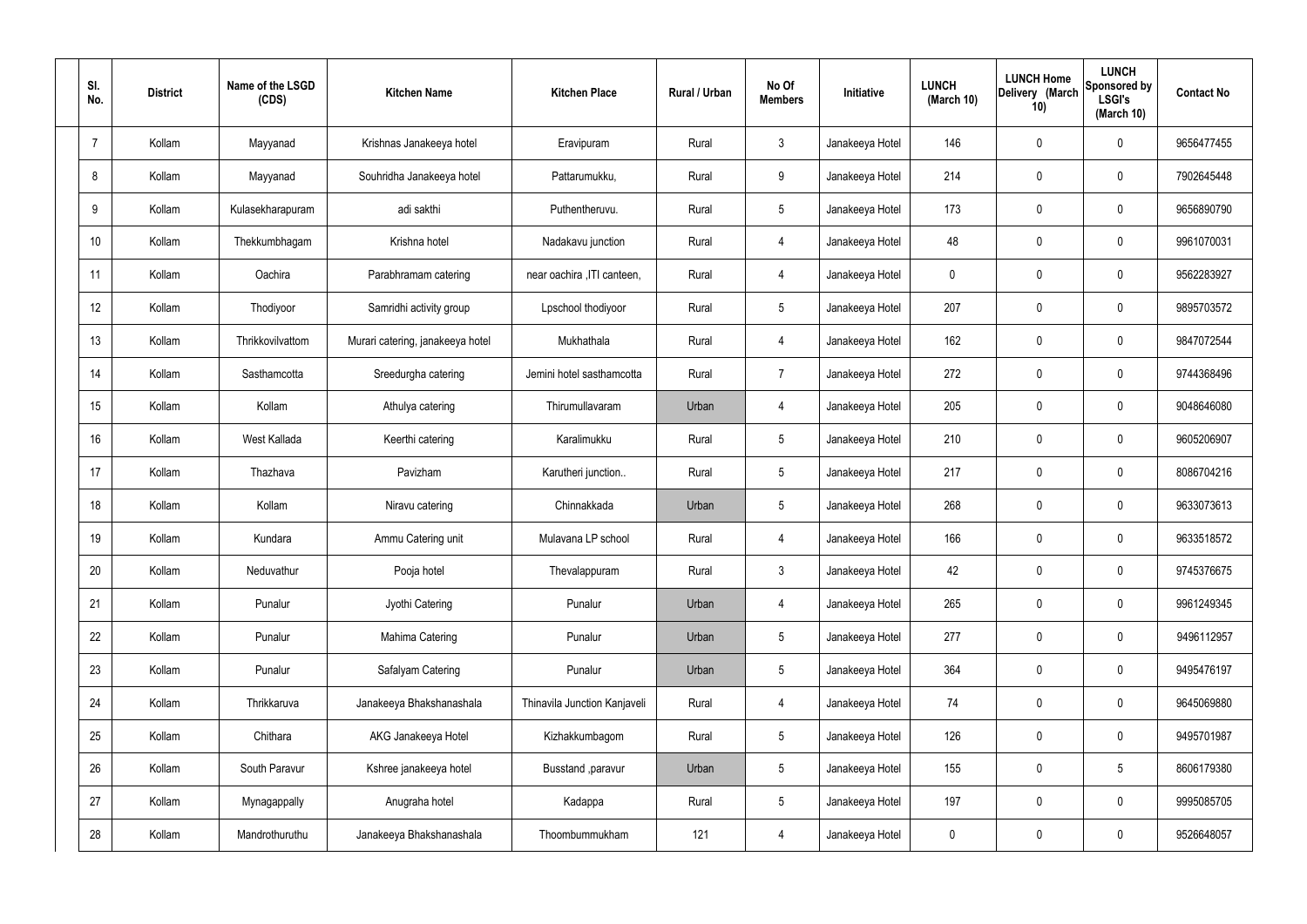|    | SI.<br>No. | <b>District</b> | Name of the LSGD<br>(CDS) | <b>Kitchen Name</b>         | <b>Kitchen Place</b>                                 | Rural / Urban | No Of<br><b>Members</b> | Initiative      | <b>LUNCH</b><br>(March 10) | <b>LUNCH Home</b><br>Delivery (March<br>10) | <b>LUNCH</b><br>Sponsored by<br><b>LSGI's</b><br>(March 10) | <b>Contact No</b> |
|----|------------|-----------------|---------------------------|-----------------------------|------------------------------------------------------|---------------|-------------------------|-----------------|----------------------------|---------------------------------------------|-------------------------------------------------------------|-------------------|
|    | 29         | Kollam          | Karungappally             | Bagya catering              | Muncipality                                          | Urban         | $\overline{4}$          | Janakeeya Hotel | $\mathbf 0$                | $\boldsymbol{0}$                            | $\mathbf 0$                                                 | 9947702130        |
|    | 30         | Kollam          | Kollam East               | Bharathlekshmi              | Vadakkevila                                          | Urban         | $\mathbf{3}$            | Janakeeya Hotel | 292                        | 0                                           | $\mathbf 0$                                                 | 9744300901        |
|    | 31         | Kollam          | Chavara                   | Harisree janakeya hotel     | Panchayath                                           | Rural         | $\mathbf{3}$            | Janakeeya Hotel | 63                         | 0                                           | $\mathbf 0$                                                 | 9995166343        |
|    | 32         | Kollam          | Pavithreswaram            | Kairali                     | Pavithreswaram                                       | Rural         | $\overline{4}$          | Janakeeya Hotel | 214                        | $\mathbf 0$                                 | $\mathbf 0$                                                 | 9605836414        |
|    | 33         | Kollam          | Veliyam                   | Kantharees                  | Panchayathu building                                 | Rural         | $5\phantom{.0}$         | Janakeeya Hotel | 141                        | $\mathbf 0$                                 | $\mathbf 0$                                                 | 9562111715        |
|    | 34         | Kollam          | Velinalloor               | Quality Janakeeya hotel     | Alummod, Velinalloor                                 | Rural         | $\overline{4}$          | Janakeeya Hotel | $\mathbf 0$                | 0                                           | $\mathbf 0$                                                 | 9605896303        |
|    | 35         | Kollam          | Elamadu                   | Swaruma janakeeya hotel     | Near cooperative bank,<br>Elamadu                    | Rural         | $\mathbf{3}$            | Janakeeya Hotel | 155                        | $\mathbf 0$                                 | -1                                                          | 8129611321        |
|    | 36         | Kollam          | Kadakkal                  | Nanma janakeeya hotel       | Kadakkal                                             | Rural         | $\overline{4}$          | Janakeeya Hotel | 295                        | 0                                           | $\mathbf 0$                                                 | 9847936390        |
|    | 37         | Kollam          | Perayam                   | Janakeeya hotel             | Onambalam                                            | Rural         | $\overline{4}$          | Janakeeya Hotel | $\mathbf 0$                | 0                                           | $\mathbf 0$                                                 | 9446855866        |
|    | 38         | Kollam          | Ezhukone                  | Ezhukone janakeeya hotel    | Near panchayathu office                              | Rural         | $5\phantom{.0}$         | Janakeeya Hotel | 340                        | 0                                           | $\mathbf 0$                                                 | 8086757275        |
| 80 | 39         | Kollam          | Adichanalloor             | Ruchikkoottu                | Mylakkaadu                                           | Rural         | 4                       | Janakeeya Hotel | 84                         | 0                                           | $\mathbf 0$                                                 | 8136954461        |
|    | 40         | Kollam          | Poruvazhi                 | Amma janakeeya hotel        | Poruvaxhy                                            | Rural         | $5\phantom{.0}$         | Janakeeya Hotel | 190                        | 0                                           | $\mathbf 0$                                                 | 9656421272        |
|    | 41         | Kollam          | Nilamel                   | Vanitha Janakeeya Hotel     | Nilamel                                              | Rural         | 4                       | Janakeeya Hotel | 101                        | 0                                           | $\mathbf 0$                                                 | 9447407264        |
|    | 42         | Kollam          | Panmana                   | SV janakeeya hotel          | Kollaka CN junction                                  | Rural         | $\mathbf{3}$            | Janakeeya Hotel | 225                        | $\mathbf 0$                                 | $\mathbf 0$                                                 | 8113020216        |
|    | 43         | Kollam          | Ummannoor                 | Thanal                      | Nellikunnam                                          | Rural         | $\overline{4}$          | Janakeeya Hotel | 226                        | $\mathbf 0$                                 | $\mathbf 0$                                                 | 9656194614        |
|    | 44         | Kollam          | Kulathupuzha              | Karunya Janakeeya Hotel     | Thinkal karikkam                                     | Rural         | $\overline{4}$          | Janakeeya Hotel | 173                        | 0                                           | $\mathbf 0$                                                 | 9048034267        |
|    | 45         | Kollam          | Kareepra                  | Kareepra janakeeya hotel    | Panchayathu office junction                          | Rural         | $5\phantom{.0}$         | Janakeeya Hotel | $\mathbf 0$                | 0                                           | $\mathbf 0$                                                 | 9656783244        |
|    | 46         | Kollam          | Piravanthur               | Thanima catering unit       | Piravanthoor                                         | Rural         | $5\phantom{.0}$         | Janakeeya Hotel | 159                        | 0                                           | $\mathbf 0$                                                 | 9207907284        |
|    | 47         | Kollam          | Karavaloor                | Sreelekshmi Janakeeya Hotel | Karavalur                                            | Rural         | $5\phantom{.0}$         | Janakeeya Hotel | 156                        | 0                                           | $\mathbf 0$                                                 | 9745719860        |
|    | 48         | Kollam          | Kunnathur                 | Sneha janakeeya hotel       | Bhoothakuzhi                                         | Rural         | $\mathfrak{Z}$          | Janakeeya Hotel | 250                        | 0                                           | $\mathbf 0$                                                 | 9061504141        |
|    | 49         | Kollam          | Alayaman                  | Sreelakam Janakeeya Hotel   | Karukone                                             | Rural         | $\overline{4}$          | Janakeeya Hotel | 201                        | 0                                           | $\mathbf 0$                                                 | 8592858448        |
|    | 50         | Kollam          | Kottarakkara              | Ruchi                       | Kottarakkara christuraj hospital<br>hospital canteen | Urban         | $5\phantom{.0}$         | Janakeeya Hotel | 210                        | 0                                           | $\mathbf 0$                                                 | 9447997809        |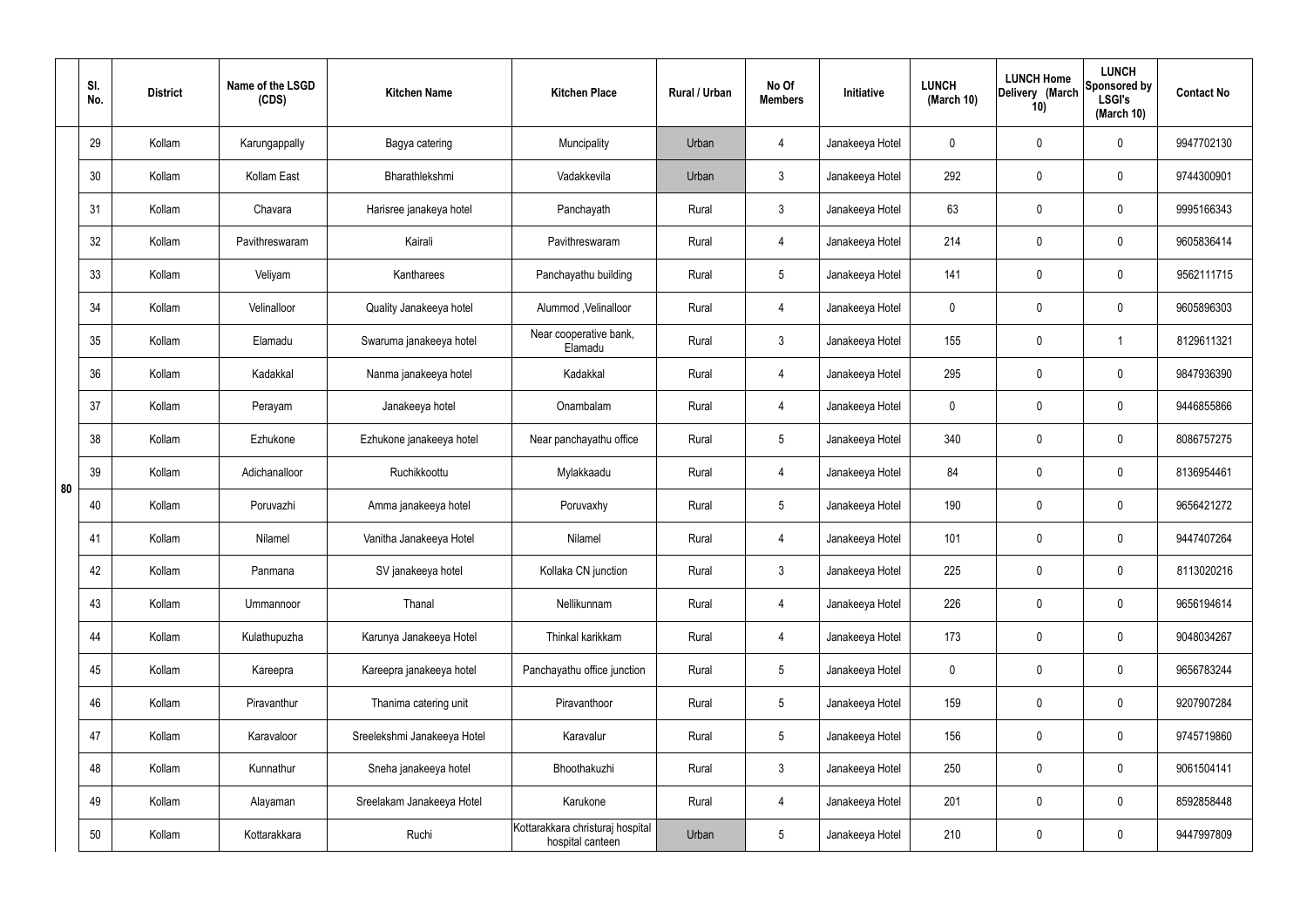| SI.<br>No. | <b>District</b> | Name of the LSGD<br>(CDS) | <b>Kitchen Name</b>                              | <b>Kitchen Place</b>                    | Rural / Urban | No Of<br><b>Members</b> | Initiative      | <b>LUNCH</b><br>(March 10) | <b>LUNCH Home</b><br>Delivery (March<br>10) | <b>LUNCH</b><br>Sponsored by<br><b>LSGI's</b><br>(March 10) | <b>Contact No</b> |
|------------|-----------------|---------------------------|--------------------------------------------------|-----------------------------------------|---------------|-------------------------|-----------------|----------------------------|---------------------------------------------|-------------------------------------------------------------|-------------------|
| 51         | Kollam          | Chirakkara                | Bhoomika Jh                                      | Bhajanamadam mukku                      | Rural         | $5\phantom{.0}$         | Janakeeya Hotel | 102                        | 0                                           | $\mathbf 0$                                                 | 9567024263        |
| 52         | Kollam          | Kalluvathukkal            | Deepam Jh                                        | Parippally                              | Rural         | $\overline{4}$          | Janakeeya Hotel | $\mathbf 0$                | 0                                           | $\mathbf 0$                                                 | 8593984144        |
| 53         | Kollam          | Chirakkara                | Niram Jh                                         | Vadakkemukku ,chirakkara                | Rural         | $\overline{4}$          | Janakeeya Hotel | 189                        | $\mathbf 0$                                 | $\mathbf 0$                                                 | 9847286593        |
| 54         | Kollam          | Velinalloor               | Mathrika janakeeya hotel                         | Govt PHC canteen                        | Rural         | $\overline{4}$          | Janakeeya Hotel | 138                        | 0                                           | $\mathbf 0$                                                 | 7592859804        |
| 55         | Kollam          | East Kallada              | kudumbashree janakeeya hotel                     | marthandapuram                          | Rural         | $5\phantom{.0}$         | Janakeeya Hotel | 228                        | $\mathbf 0$                                 | $\mathbf 0$                                                 | 9746964557        |
| 56         | Kollam          | Anchal                    | Malu janakeeya hotel                             | Anchal, Town ward                       | Rural         | $\mathbf{3}$            | Janakeeya Hotel | 266                        | 0                                           | $\mathbf 0$                                                 | 9656920091        |
| 57         | Kollam          | Kummil                    | Sreebhadra janakeeya hotel                       | Thachonam                               | Rural         | $\mathbf{3}$            | Janakeeya Hotel | 55                         | $\mathbf 0$                                 | $\mathbf 0$                                                 | 9846327312        |
| 58         | Kollam          | Yeroor                    | Oottupura janakeeya hotel                        | yeroor                                  | Rural         | $6\overline{6}$         | Janakeeya Hotel | 231                        | 0                                           | $\mathbf 0$                                                 | 9526031467        |
| 59         | Kollam          | Nedumpana                 | Samthripthy janakeeya hotel                      | Pallimon                                | Rural         | $\overline{4}$          | Janakeeya Hotel | $\mathbf 0$                | $\mathbf 0$                                 | $\mathbf 0$                                                 | 9539780119        |
| 60         | Kollam          | Kollam                    | Ishwarya janakeeya hotel                         | Near collectorate, Thevally<br>division | Urban         | $\mathbf{3}$            | Janakeeya Hotel | 295                        | 0                                           | $\mathbf 0$                                                 | 8848893882        |
| 61         | Kollam          | Edamulakkal               | Sahya janakeeya hotel                            | Edamulackal                             | Rural         | 4                       | Janakeeya Hotel | 162                        | 0                                           | $\mathbf 0$                                                 | 7025532998        |
| 62         | Kollam          | Mylom                     | Amrutha                                          | Inchakkadu                              | Rural         | $5\phantom{.0}$         | Janakeeya Hotel | 164                        | 0                                           | $\mathbf 0$                                                 | 9539780965        |
| 63         | Kollam          | Thevalakkara              | Kerala Janakeeya Hotel                           | Thevalakkara                            | Rural         | $\mathbf{3}$            | Janakeeya Hotel | 68                         | 0                                           | $\mathbf 0$                                                 | 9847291089        |
| 64         | Kollam          | Thalavoor                 | Kudumbasheree Nadan<br>Bhakshanashala            | Pidavoor                                | Rural         | $\overline{4}$          | Janakeeya Hotel | 105                        | $\mathbf 0$                                 | $\mathbf 0$                                                 | 9747324839        |
| 65         | Kollam          | Vilakkudy                 | vadhanam                                         | <b>KUNNICODU</b>                        | Rural         | $5\phantom{.0}$         | Janakeeya Hotel | 165                        | $\mathbf 0$                                 | $\mathbf 0$                                                 | 9526354689        |
| 66         | Kollam          | Poothakkulam              | Avani catering                                   | Poothakkulam gp                         | Rural         | $\overline{4}$          | Janakeeya Hotel | 87                         | $\mathbf 0$                                 | $\mathbf 0$                                                 | 9562782082        |
| 67         | Kollam          | Pathanapuram              | Pathanapuram Grama Panchayath<br>Janakeeya Hotel | Pathanapuram                            | Rural         | $\overline{4}$          | Janakeeya Hotel | 114                        | $\mathbf 0$                                 | $\mathbf 0$                                                 | 9061291033        |
| 68         | Kollam          | Chadayamangalam           | Real janakeeya hotel                             | Chadayamangalam                         | Rural         | $\mathfrak{Z}$          | Janakeeya Hotel | 63                         | 0                                           | $\mathbf 0$                                                 | 9562123039        |
| 69         | Kollam          | Elampalloor               | Kalavara janakeeya hotel                         | Ashupathri mukku, Kundara               | Rural         | $5\phantom{.0}$         | Janakeeya Hotel | 245                        | 0                                           | $\mathbf 0$                                                 | 8943182967        |
| 70         | Kollam          | Kottamkara                | Ishwarya janakeeya hotel                         | Keralapuram                             | Rural         | $5\phantom{.0}$         | Janakeeya Hotel | $\mathbf 0$                | 0                                           | $\mathbf 0$                                                 | 9747765979        |
| 71         | Kollam          | Vettikavala               | Nanma                                            | Vettikkavala                            | Rural         | $\mathfrak{Z}$          | Janakeeya Hotel | 196                        | 0                                           | $\mathbf 0$                                                 | 9645070430        |
| 72         | Kollam          | Pooyappally               | Anaswara janakeeya hotel                         | Maruthamanpally                         | Rural         | $5\,$                   | Janakeeya Hotel | 199                        | 0                                           | $\mathbf 0$                                                 | 9947289476        |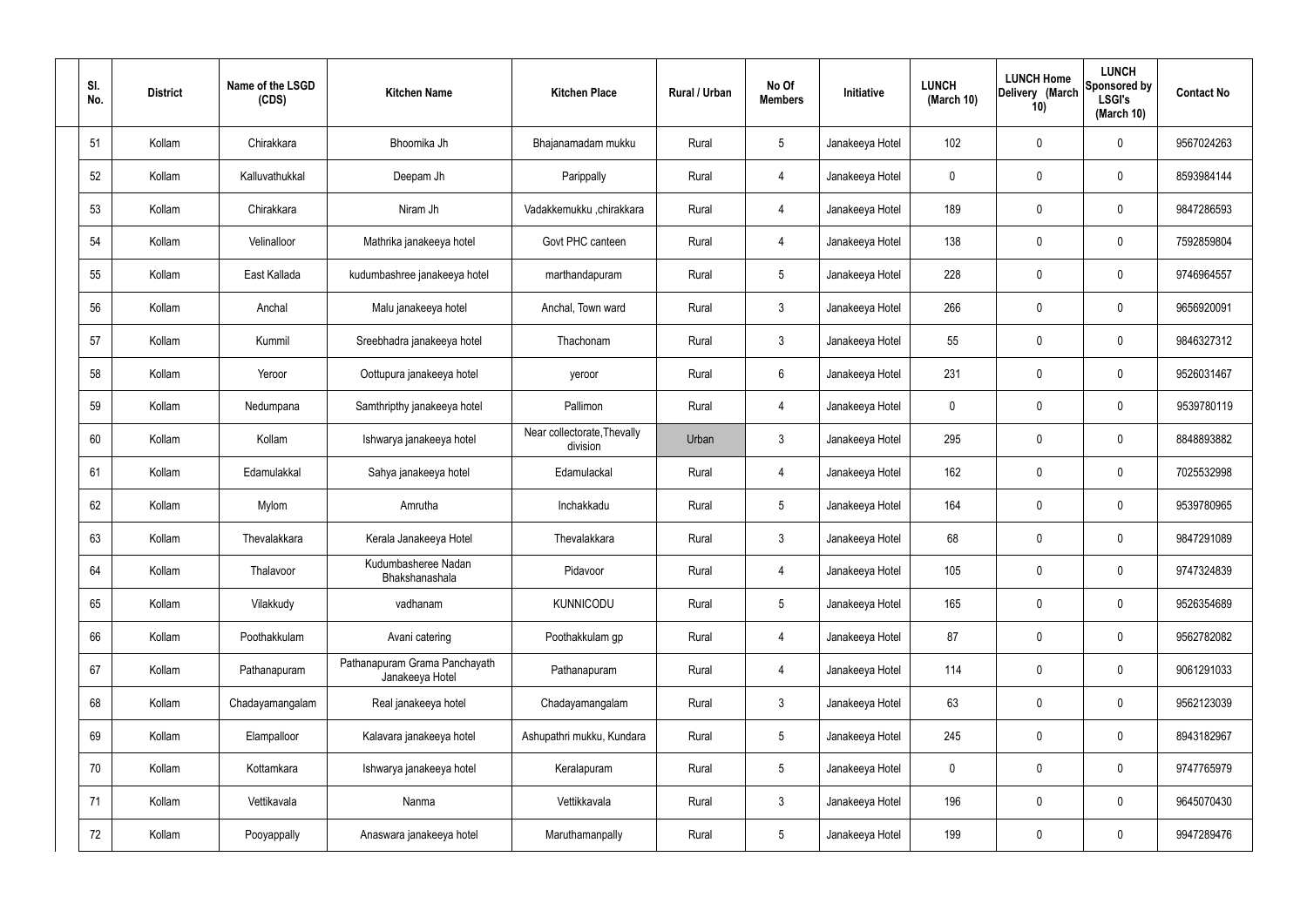|    | SI.<br>No.      | <b>District</b> | Name of the LSGD<br>(CDS) | <b>Kitchen Name</b>             | <b>Kitchen Place</b>                   | Rural / Urban | No Of<br><b>Members</b> | Initiative      | <b>LUNCH</b><br>(March 10) | <b>LUNCH Home</b><br>Delivery (March<br>10) | <b>LUNCH</b><br>Sponsored by<br><b>LSGI's</b><br>(March 10) | <b>Contact No</b> |
|----|-----------------|-----------------|---------------------------|---------------------------------|----------------------------------------|---------------|-------------------------|-----------------|----------------------------|---------------------------------------------|-------------------------------------------------------------|-------------------|
|    | 73              | Kollam          | Thenmala                  | Nanma janakeeya hotel           | Thennala                               | Rural         | 4                       | Janakeeya Hotel | 300                        | $\mathbf 0$                                 | $\mathbf 0$                                                 | 9446274943        |
|    | 74              | Kollam          | Pattazhi                  | Suprabhatham Catering Unit      | pattazhy                               | Rural         | $\overline{4}$          | Janakeeya Hotel | 67                         | $\mathbf 0$                                 | $\mathbf 0$                                                 | 9495195796        |
|    | 75              | Kollam          | Neendakara                | Darshana Janakeeya Hotel        | Puthenthura Junction                   | Rural         | $\mathbf{3}$            | Janakeeya Hotel | 225                        | $\mathbf 0$                                 | $\mathbf 0$                                                 | 9633106463        |
|    | 76              | Kollam          | Panayam                   | snehadeepam activity group      | Thanikkamukku                          | Rural         | $\overline{4}$          | Janakeeya Hotel | $\mathbf 0$                | $\mathbf 0$                                 | $\mathbf 0$                                                 | 8606117577        |
|    | 77              | Kollam          | Clappana                  | Vijayasree                      | Near alumpeedika junction              | Rural         | $5\overline{)}$         | Janakeeya Hotel | 156                        | $\mathbf 0$                                 | $\mathbf 0$                                                 | 9567797660        |
|    | 78              | Kollam          | Sooranad South            | Akshaya janakeeya hotel         | Patharam                               | Rural         | $\overline{4}$          | Janakeeya Hotel | 290                        | $\mathbf 0$                                 | $\mathbf 0$                                                 | 9746919825        |
|    | 79              | Kollam          | Edamulakkal               | Deepam janakeeya hotel          | Edamulackal                            | Rural         | 3                       | Janakeeya Hotel | 360                        | $\mathbf 0$                                 | $\mathbf 0$                                                 | 9400684494        |
|    | 80              | Kollam          | Aryankavu                 | Sevana janakeeya hotel          | Kazhuthurutty                          | Rural         | $\mathbf{3}$            | Janakeeya Hotel | 145                        | $\mathbf 0$                                 | $\mathbf 0$                                                 | 8921381398        |
|    | 81              | Kollam          | Pattazhi Vadakkekara      | Annapoorna                      | Kaduvathode                            | Rural         | 4                       | Janakeeya Hotel | 111                        | $\mathbf 0$                                 | $\mathbf 0$                                                 | 7561013776        |
|    | 82              | Kollam          | Kulasekharapuram          | Vinayaka                        | Puthiykavu                             | Rural         | $\overline{4}$          | Janakeeya Hotel | 247                        | $\mathbf 0$                                 | $\mathbf 0$                                                 | 9947499053        |
| 82 |                 |                 |                           |                                 |                                        |               | 354                     |                 | 13230                      | $\boldsymbol{0}$                            | 6                                                           |                   |
|    | -1              | Kottayam        | Akalakkunnam              | Navaruchi                       | Chengalam                              | Rural         | $5\phantom{.0}$         | Janakeeya Hotel | 131                        | $\mathbf 0$                                 | $\mathbf 0$                                                 | 9188362235        |
|    | $\overline{2}$  | Kottayam        | Arpookkara                | Niravu                          | <b>Medical College</b>                 | Rural         | 8                       | Janakeeya Hotel | 150                        | $\mathbf 0$                                 | $\mathbf 0$                                                 | 9744719092        |
|    | $\mathbf{3}$    | Kottayam        | Arpookkara                | Ruchi Janakeeya Hotel           | Kaippuzha mutt                         | Rural         | $\overline{4}$          | Janakeeya Hotel | 130                        | $\pmb{0}$                                   | $\mathbf 0$                                                 | 9847147156        |
|    | $\overline{4}$  | Kottayam        | Athirampuzha              | Hannas                          | Mannanam                               | Rural         | $\overline{4}$          | Janakeeya Hotel | 68                         | $\pmb{0}$                                   | $\mathbf 0$                                                 | 9496136682        |
|    | $5\overline{)}$ | Kottayam        | Ayarkunnam                | Panchami Unit                   | Near PHC Ayarkunnam                    | Rural         | $5\overline{)}$         | Janakeeya Hotel | $\mathbf 0$                | $\mathbf 0$                                 | $\mathbf 0$                                                 | 9744560994        |
|    | 6               | Kottayam        | Aymanam                   | Bisiya                          | Aymanam panchayath hall                | Rural         | $\mathbf{3}$            | Janakeeya Hotel | $\mathbf 0$                | 0                                           | $\mathbf 0$                                                 | 9544560606        |
|    | $\overline{7}$  | Kottayam        | Bharananganam             | Kudumbshree nadan bhakshanasala | Bharananganam                          | Rural         | $3\phantom{a}$          | Janakeeya Hotel | 142                        | 0                                           | $\mathbf 0$                                                 | 8113827680        |
|    | 8               | Kottayam        | Changanassery             | Janakeeya Hotel                 | Near Railway station                   | Urban         | $\mathbf{3}$            | Janakeeya Hotel | 199                        | 0                                           | $\mathbf 0$                                                 | 7560866821        |
|    | 9               | Kottayam        | Chemp                     | Thanima                         | Chemp                                  | Rural         | $\overline{4}$          | Janakeeya Hotel | $\mathbf 0$                | 0                                           | $\mathbf 0$                                                 | 9809940907        |
|    | 10              | Kottayam        | Chirakkadav               | <b>Udaya Catering Unit</b>      | Mahatma Gandhi Town Hall,<br>Ponkunnam | Rural         | $5\phantom{.0}$         | Janakeeya Hotel | 130                        | 0                                           | $\mathbf 0$                                                 | 6282479410        |
|    | 11              | Kottayam        | Chirakkadav               | Sargam                          | Thekkethu Kavala                       | Rural         | $\mathbf{3}$            | Janakeeya Hotel | 45                         | 0                                           | $\boldsymbol{0}$                                            | 9656087110        |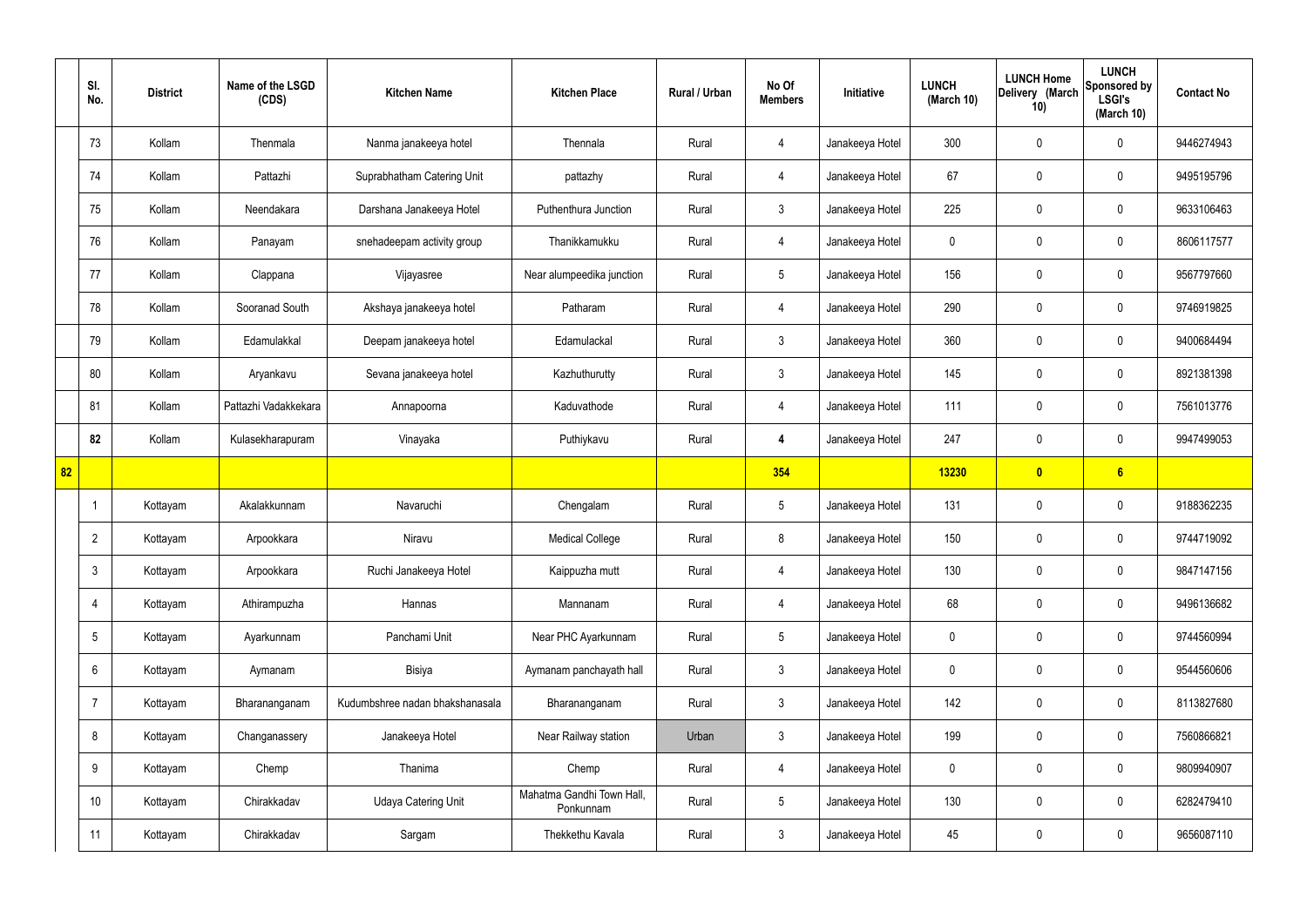| SI.<br>No.      | <b>District</b> | Name of the LSGD<br>(CDS) | <b>Kitchen Name</b>            | <b>Kitchen Place</b>               | Rural / Urban | No Of<br><b>Members</b> | Initiative      | <b>LUNCH</b><br>(March 10) | <b>LUNCH Home</b><br>Delivery (March<br>10) | <b>LUNCH</b><br><b>Sponsored by</b><br><b>LSGI's</b><br>(March 10) | <b>Contact No</b> |
|-----------------|-----------------|---------------------------|--------------------------------|------------------------------------|---------------|-------------------------|-----------------|----------------------------|---------------------------------------------|--------------------------------------------------------------------|-------------------|
| 12              | Kottayam        | Elikulam                  | Janakeeya Hotel Elikkulam      | Manchakuzhy                        | Rural         | $\mathbf{3}$            | Janakeeya Hotel | 89                         | $\mathbf 0$                                 | 0                                                                  | 9074768314        |
| 13              | Kottayam        | Erumeli                   | Janakeeya Hotel Erumeli        | Erumeli                            | Rural         | $\overline{4}$          | Janakeeya Hotel | 134                        | $\mathbf 0$                                 | 0                                                                  | 8078201554        |
| 14              | Kottayam        | Ettumanoor                | Gramashree cafe kudumbasree    | Nandanam auditorium,<br>Ettumanoor | Urban         | $5\phantom{.0}$         | Janakeeya Hotel | 148                        | $\mathbf 0$                                 | 0                                                                  | 9847334071        |
| 15              | Kottayam        | Kadanad                   | Thanal catering                | Kadanad                            | Rural         | $5\phantom{.0}$         | Janakeeya Hotel | 193                        | $\mathbf 0$                                 | 0                                                                  | 9048099040        |
| 16              | Kottayam        | Kadaplamattam             | Salt &pepper                   | Near Kadaplamattom CDS             | Rural         | $\overline{4}$          | Janakeeya Hotel | 45                         | 23                                          | 0                                                                  | 9645400860        |
| 17              | Kottayam        | Kadaplamattam             | Kadaplamattam Janakeeya Hotel  | Vayala                             | Rural         | $\overline{4}$          | Janakeeya Hotel | 74                         | 48                                          | 0                                                                  | 9446804954        |
| 18              | Kottayam        | Kaduthuruthy              | Janakeeya Hotel                | Panchayath premise                 | Rural         | 6                       | Janakeeya Hotel | 145                        | $\mathbf 0$                                 | 0                                                                  | 9847166464        |
| 19              | Kottayam        | Kallara                   | Vasuki Janakeeya hotel         | Kallara                            | Rural         | $\mathbf{3}$            | Janakeeya Hotel | 98                         | $\mathbf 0$                                 | 0                                                                  | 9846103478        |
| 20              | Kottayam        | Kanakkari                 | Jesus                          | Pattithanam                        | Rural         | $5\phantom{.0}$         | Janakeeya Hotel | 141                        | $\mathbf 0$                                 | 0                                                                  | 9447192439        |
| 21              | Kottayam        | Kangazha                  | Sulabha                        | Pathanadu                          | Rural         | $5\phantom{.0}$         | Janakeeya Hotel | 141                        | $\mathbf 0$                                 | 0                                                                  | 9847438293        |
| 22              | Kottayam        | Kanjirapally              | Vanitha canteen                | Panchayath premise                 | Rural         | $\mathbf{3}$            | Janakeeya Hotel | 135                        | 0                                           | 0                                                                  | 9605391868        |
| 23              | Kottayam        | Karoor                    | Unarvu janakeeya hotel         | Valavoor                           | Rural         | $5\phantom{.0}$         | Janakeeya Hotel | 102                        | 0                                           | 0                                                                  | 8304903250        |
| 24              | Kottayam        | Karukachal                | <b>Sukrutham Catering Unit</b> | Karukachal                         | Rural         | 5                       | Janakeeya Hotel | 56                         | $\mathbf 0$                                 | 0                                                                  | 9847766843        |
| 25              | Kottayam        | Kidangoor                 | Janakeeya hotel                | Kidangoor Panchayath               | Rural         | $\mathbf{3}$            | Janakeeya Hotel | 164                        | $\mathbf 0$                                 | 0                                                                  | 9048080292        |
| 26              | Kottayam        | Kooroppada                | Achus Janakeeya Hotel          | Panchayath                         | Rural         | $\mathbf{3}$            | Janakeeya Hotel | 90 <sup>°</sup>            | $\pmb{0}$                                   | 0                                                                  | 9778121989        |
| 27              | Kottayam        | Koottickal                | Janakeeya hotel                | Koottickal                         | Rural         | $5\phantom{.0}$         | Janakeeya Hotel | 114                        | $\mathbf 0$                                 | 0                                                                  | 9645219929        |
| 28              | Kottayam        | Koruthodu                 | Koruthodu Janakeeya Hotel      | Koruthodu                          | Rural         | $6\overline{6}$         | Janakeeya Hotel | 116                        | $\pmb{0}$                                   | 0                                                                  | 7510770418        |
| 29              | Kottayam        | KottayamNorth             | Alfa Canteen                   | Municipality Kottayam              | Urban         | $5\phantom{.0}$         | Janakeeya Hotel | 153                        | $\mathbf 0$                                 | 0                                                                  | 9846571923        |
| 30 <sub>2</sub> | Kottayam        | KottayamNorth             | Kerala cafe janakeeya hotel    | Choottuveli                        | Urban         | $\mathbf{3}$            | Janakeeya Hotel |                            | $\mathbf 0$                                 | 0                                                                  | 8129337294        |
| 31              | Kottayam        | KottayamNorth             | Maria Janakeeya Hotel          | Chungam                            | Urban         | $5\phantom{.0}$         | Janakeeya Hotel | 284                        | $\mathbf 0$                                 | 0                                                                  | 9744843928        |
| 32              | Kottayam        | Kuravilangadu             | kudumbashree janakeeya hotel   | kuravilangady by pass junction     | Rural         | $5\phantom{.0}$         | Janakeeya Hotel | 155                        | $\mathbf 0$                                 | 0                                                                  | 7559022364        |
| 33              | Kottayam        | Kurichi                   | Swad Catering                  | Cheruvelippadi                     | Rural         | $\overline{4}$          | Janakeeya Hotel | 283                        | $\pmb{0}$                                   | 0                                                                  | 9847891917        |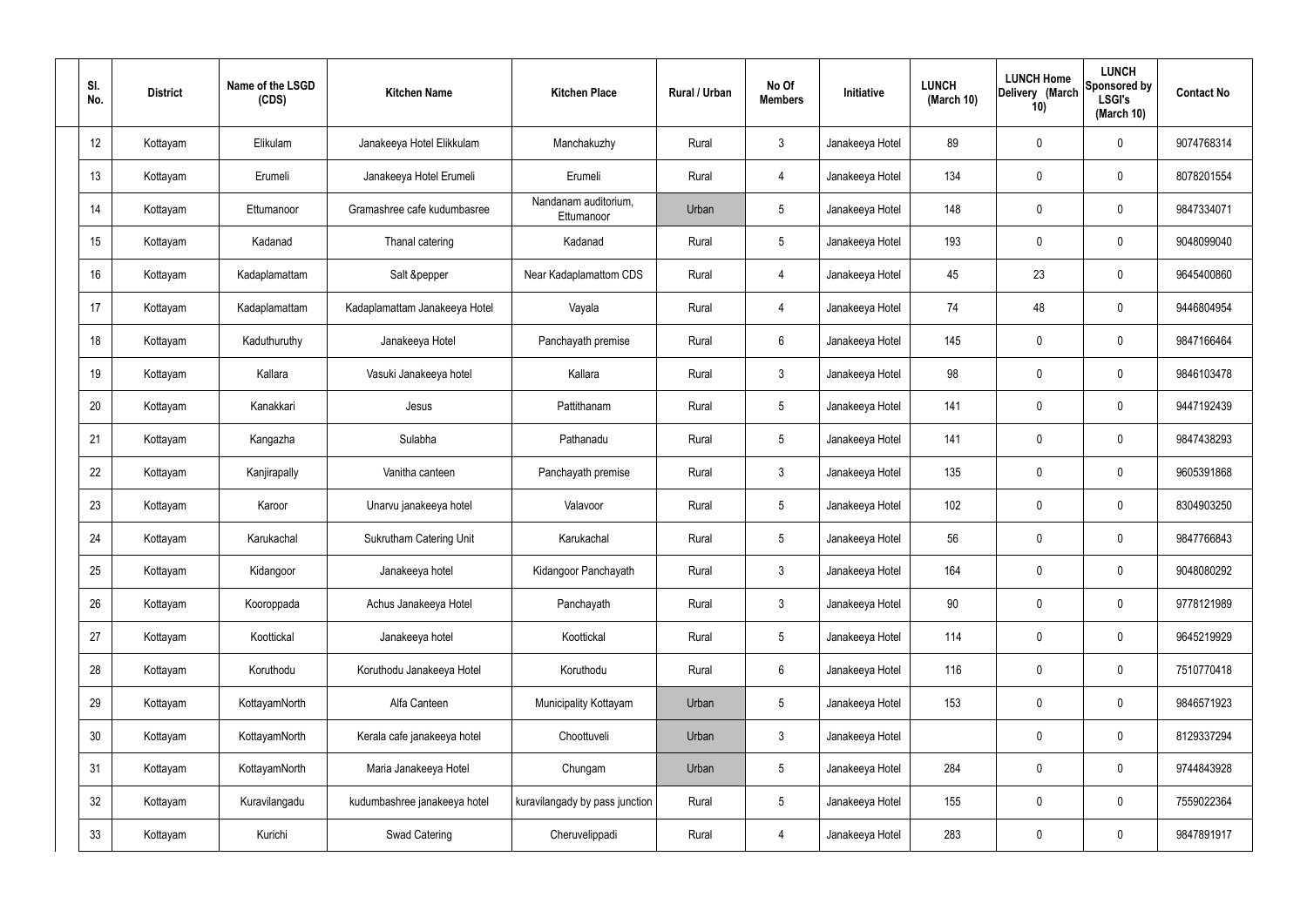|    | SI.<br>No. | <b>District</b> | Name of the LSGD<br>(CDS) | <b>Kitchen Name</b>             | <b>Kitchen Place</b>    | Rural / Urban | No Of<br><b>Members</b> | Initiative      | <b>LUNCH</b><br>(March 10) | <b>LUNCH Home</b><br>Delivery (March<br>10) | <b>LUNCH</b><br>Sponsored by<br><b>LSGI's</b><br>(March 10) | <b>Contact No</b> |
|----|------------|-----------------|---------------------------|---------------------------------|-------------------------|---------------|-------------------------|-----------------|----------------------------|---------------------------------------------|-------------------------------------------------------------|-------------------|
|    | 34         | Kottayam        | Madappally                | SR catering                     | Mammoodu                | Rural         | $\mathbf{3}$            | Janakeeya Hotel | 0                          | 0                                           | $\mathbf 0$                                                 | 9747702203        |
|    | 35         | Kottayam        | Manimala                  | Vanitha canteen                 | Manimala                | Rural         | $\mathbf{3}$            | Janakeeya Hotel | 124                        | 0                                           | $\mathbf 0$                                                 | 9946318069        |
|    | 36         | Kottayam        | Manjoor                   | Oruma catering unit             | Kuruppanthara           | Rural         | $5\phantom{.0}$         | Janakeeya Hotel | 79                         | 0                                           | $\mathbf 0$                                                 | 9349189590        |
|    | 37         | Kottayam        | Marangattupilly           | Marangattupilly Janakeeya Hotel | Marangattupilly         | Rural         | $\overline{4}$          | Janakeeya Hotel | 109                        | 0                                           | $\mathbf 0$                                                 | 9544416772        |
|    | 38         | Kottayam        | Maravanthuruth            | Changathi                       | Maravanthuruth          | Rural         | 4                       | Janakeeya Hotel | 57                         | 0                                           | $\mathbf 0$                                                 | 9744598169        |
|    | 39         | Kottayam        | Meenachil                 | Akshaya Janakeeya hotel         | Idamattam               | Rural         | $\overline{4}$          | Janakeeya Hotel | 112                        | 0                                           | $\overline{2}$                                              | 9747190979        |
|    | 40         | Kottayam        | Meenachil                 | Archana janakeeya Hotel         | Paika                   | Rural         | $5\phantom{.0}$         | Janakeeya Hotel | 188                        | $\boldsymbol{0}$                            | $\mathbf 0$                                                 | 9048759539        |
| 82 | 41         | Kottayam        | Meenadom                  | Nainus                          | Meenadom                | Rural         | $\mathfrak{Z}$          | Janakeeya Hotel | 103                        | $\boldsymbol{0}$                            | $\mathbf 0$                                                 | 9539752801        |
|    | 42         | Kottayam        | Melukavu                  | Seenayi Cafe centre             | Melukavumattam          | Rural         | $5\phantom{.0}$         | Janakeeya Hotel | $\mathbf 0$                | $\boldsymbol{0}$                            | $\mathbf 0$                                                 | 9744546703        |
|    | 43         | Kottayam        | Moonnilav                 | Aiswarya                        | Moonnilav               | Rural         | $\mathbf{3}$            | Janakeeya Hotel | 160                        | 0                                           | $\mathbf 0$                                                 | 8281227689        |
|    | 44         | Kottayam        | Mulakkulam                | Janakeeya Hotel                 | Moorkkattilpadi         | Rural         | 4                       | Janakeeya Hotel | 72                         | 0                                           | $\mathbf 0$                                                 | 9747856382        |
|    | 45         | Kottayam        | Mundakkayam               | Janakeeya Hotel Mundakkayam     | Mundakkayam             | Rural         | $6\phantom{.}6$         | Janakeeya Hotel | 127                        | $\boldsymbol{0}$                            | $\mathbf 0$                                                 | 9495314979        |
|    | 46         | Kottayam        | Nedumkunnam               | Nanma Kudumbashree Unit         | Nedumkunnam             | Rural         | $5\phantom{.0}$         | Janakeeya Hotel | 50                         | 0                                           | $\overline{2}$                                              | 7306791612        |
|    | 47         | Kottayam        | Neendoor                  | Gruhasree ME Unit               | Panchayath              | Rural         | $\mathfrak{Z}$          | Janakeeya Hotel | 51                         | 0                                           | $\mathbf 0$                                                 | 9847756958        |
|    | 48         | Kottayam        | Njeezhoor                 | Annapoorna Janakeeya Hotel      | Panchayath              | Rural         | $\overline{4}$          | Janakeeya Hotel | 88                         | 0                                           | $\mathbf 0$                                                 | 9745246839        |
|    | 49         | Kottayam        | Pala                      | Angel Janakeeya Hotel           | Pala Municipality       | Urban         | $\overline{4}$          | Janakeeya Hotel | 196                        | 0                                           | $\mathbf 0$                                                 | 9745963125        |
|    | 50         | Kottayam        | Pala                      | Harithasree catering            | Chethimattam            | Urban         | $5\overline{)}$         | Janakeeya Hotel | 244                        | 0                                           | $\mathbf 0$                                                 | 9895154240        |
|    | 51         | Kottayam        | Pallickathodu             | Sangeetha                       | Pallickathodu Bus stand | Rural         | $\mathbf{3}$            | Janakeeya Hotel | 116                        | 0                                           | $\mathbf 0$                                                 | 9633814381        |
|    | 52         | Kottayam        | Pampady                   | Thrupthi                        | Pampady Town            | Rural         | $5\overline{)}$         | Janakeeya Hotel | $\mathbf 0$                | 0                                           | $\mathbf 0$                                                 | 9633013622        |
|    | 53         | Kottayam        | Panachikkadu              | Ruchi Canteen                   | Paruthumpara            | Rural         | $5\overline{)}$         | Janakeeya Hotel | 95                         | 0                                           | $\mathbf 0$                                                 | 9656411494        |
|    | 54         | Kottayam        | Parathodu                 | Janakeeya Hotel Parathodu       | Panchayath              | Rural         | $\overline{4}$          | Janakeeya Hotel | 98                         | 0                                           | $\mathbf 0$                                                 | 7907455541        |
|    | 55         | Kottayam        | Paippadu                  | Thejus                          | Paippadu                | Rural         | $\sqrt{5}$              | Janakeeya Hotel | 288                        | $\pmb{0}$                                   | $\boldsymbol{0}$                                            | 7034621426        |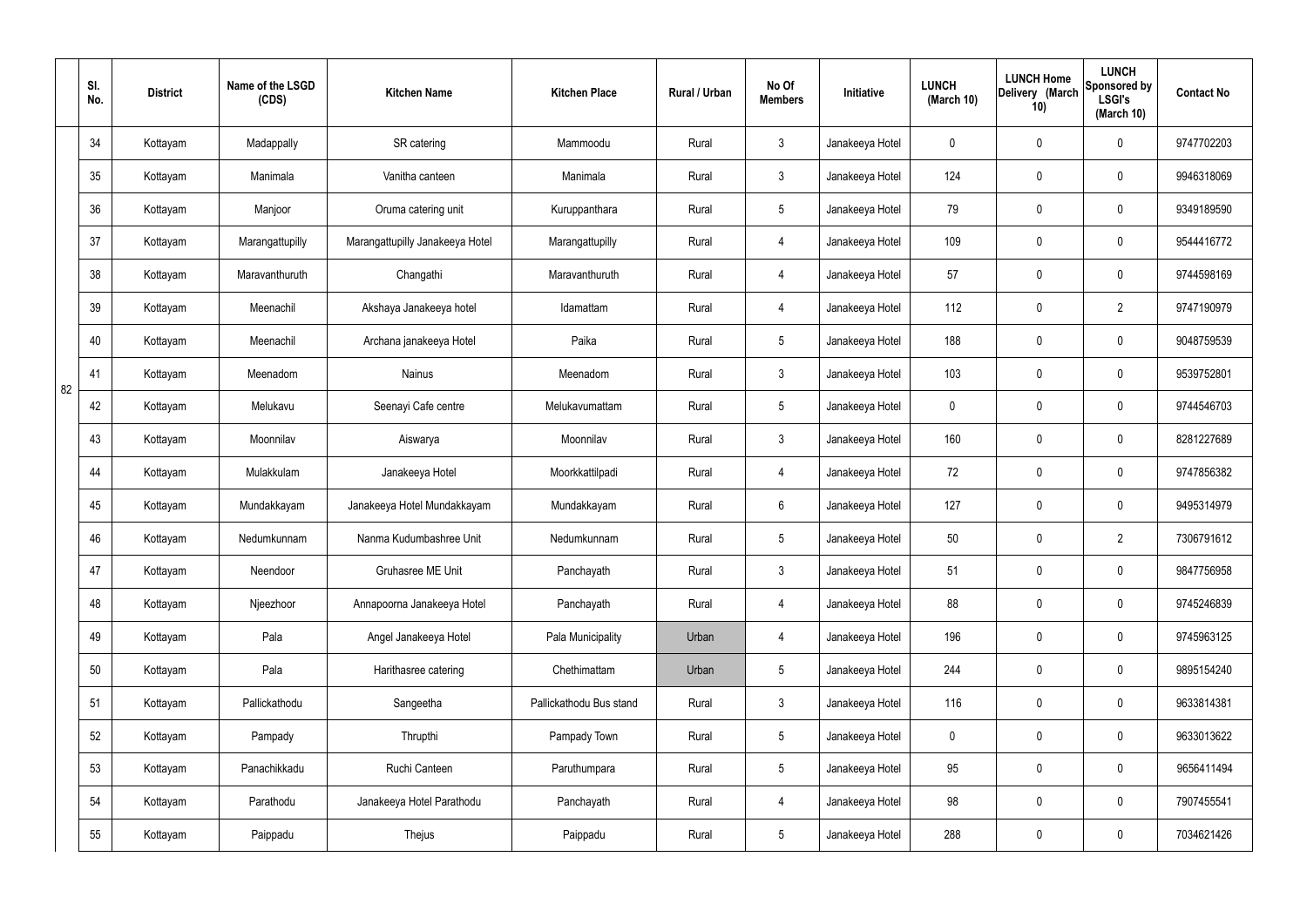| SI.<br>No. | <b>District</b> | Name of the LSGD<br>(CDS) | <b>Kitchen Name</b>                                      | <b>Kitchen Place</b>                        | Rural / Urban | No Of<br><b>Members</b> | Initiative      | <b>LUNCH</b><br>(March 10) | <b>LUNCH Home</b><br>Delivery (March<br>10) | <b>LUNCH</b><br>Sponsored by<br><b>LSGI's</b><br>(March 10) | <b>Contact No</b> |
|------------|-----------------|---------------------------|----------------------------------------------------------|---------------------------------------------|---------------|-------------------------|-----------------|----------------------------|---------------------------------------------|-------------------------------------------------------------|-------------------|
| 56         | Kottayam        | Poonjar                   | Haritham                                                 | Poonjar                                     | Rural         | 5                       | Janakeeya Hotel | 105                        | $\mathbf 0$                                 | 0                                                           | 9495235348        |
| 57         | Kottayam        | poonjar south             | Sowbhagya Janakeeya Hotel                                | poonjar south                               | Rural         | $\overline{4}$          | Janakeeya Hotel | 236                        | $\mathbf 0$                                 | 0                                                           | 9495151799        |
| 58         | Kottayam        | Puthuppalli               | Ammaveedu                                                | Puthuppally bus stand                       | Rural         | $5\phantom{.0}$         | Janakeeya Hotel | 109                        | $\mathbf 0$                                 | 0                                                           | 9947156548        |
| 59         | Kottayam        | Ramapuram                 | Ruchi                                                    | Ramapuram                                   | Rural         | $\overline{4}$          | Janakeeya Hotel | 210                        | 40                                          | 0                                                           | 9495107277        |
| 60         | Kottayam        | T.V.Puram                 | Vijaya Janakeeya Hotel                                   | TV Puram                                    | Rural         | $\mathbf{3}$            | Janakeeya Hotel | 0                          | $\mathbf 0$                                 | 0                                                           | 9847614136        |
| 61         | Kottayam        | Teekkoy                   | Kairali                                                  | Vagamattom, Kallambhagam                    | Rural         | $\mathbf{3}$            | Janakeeya Hotel | 143                        | $\mathbf 0$                                 | 0                                                           | 7025702768        |
| 62         | Kottayam        | Thalanad                  | Nanma                                                    | Muttambhagam Kavala                         | Rural         | $\mathbf{3}$            | Janakeeya Hotel | 0                          | $\mathbf 0$                                 | 0                                                           | 9961289547        |
| 63         | Kottayam        | Thalappalam               | Ameya                                                    | Thalappalam                                 | Rural         | $\overline{4}$          | Janakeeya Hotel | 148                        | $\mathbf 0$                                 | $\overline{4}$                                              | 7025932626        |
| 64         | Kottayam        | Thalayolaparambu          | kudumbashree janakeeya hotel                             | Thalayolaparambu                            | Rural         | $\mathbf{3}$            | Janakeeya Hotel | 111                        | $\mathbf 0$                                 | 0                                                           | 7994830570        |
| 65         | Kottayam        | Thidanadu                 | Janani                                                   | Chemmlamattam                               | Rural         | 6                       | Janakeeya Hotel | 121                        | $\mathbf 0$                                 | 0\$                                                         | 9562695545        |
| 66         | Kottayam        | Thidanadu                 | Krishna                                                  | Near Panchayath                             | Rural         | $\overline{4}$          | Janakeeya Hotel | 176                        | $\mathbf 0$                                 | 0                                                           | 9605565960        |
| 67         | Kottayam        | Thiruvarppu               | Sreeparvathy food products                               | Illickal                                    | Rural         | $\mathbf{3}$            | Janakeeya Hotel | 136                        | $\mathbf 0$                                 | 0                                                           | 9747289846        |
| 68         | Kottayam        | Thrikkodithanam           | Swanthanam                                               | Thrikkodithanam                             | Rural         | 5                       | Janakeeya Hotel | 52                         | $\mathbf 0$                                 | 0                                                           | 7902729237        |
| 69         | Kottayam        | Udayanapuram              | Uppum Mulakum                                            | Nerekadavu                                  | Rural         | $\mathfrak{Z}$          | Janakeeya Hotel | 74                         | $\pmb{0}$                                   | 0                                                           | 8111850728        |
| 70         | Kottayam        | Udayanapuram              | Aiswarya Activity Group                                  | Vaikom Block Panchayath                     | Rural         | $5\phantom{.0}$         | Janakeeya Hotel | 102                        | $\mathbf 0$                                 | 0                                                           | 9847437286        |
| 71         | Kottayam        | Uzhavoor                  | Uzhavoor Janakeeya Hotel                                 | Uzhavoor Town                               | Rural         | 8                       | Janakeeya Hotel | 297                        | $\mathbf 0$                                 | 0                                                           | 9746074266        |
| 72         | Kottayam        | Vaikom                    | <b>Chanees Eats</b>                                      | Chalapparambu                               | Urban         | $\overline{4}$          | Janakeeya Hotel | 103                        | $\mathbf 0$                                 | 0                                                           | 9446467389        |
| 73         | Kottayam        | Vakathanam                | Padheyam                                                 | Njaliakuzhi                                 | Rural         | $6\phantom{.}6$         | Janakeeya Hotel | 178                        | $\mathbf 0$                                 | 0                                                           | 9495010073        |
| 74         | Kottayam        | Vazhappally               | Udayam                                                   | Vazhappally                                 | Rural         | $\overline{4}$          | Janakeeya Hotel | 98                         | $\mathbf 0$                                 | 0                                                           | 9562267564        |
| 75         | Kottayam        | Vazhoor                   | Kudumbashree Canteen Unit At<br>Vazhoor Grama Panchayath | Vazhoor Grama Panchayath<br><b>Building</b> | Rural         | $5\phantom{.0}$         | Janakeeya Hotel | 167                        | $\mathbf 0$                                 | 0                                                           | 9544717796        |
| 76         | Kottayam        | Vazhoor                   | New India                                                | Nedumavu                                    | Rural         | $\mathbf{3}$            | Janakeeya Hotel | 33                         | $\mathbf 0$                                 | 0                                                           | 9744581242        |
| 77         | Kottayam        | Vechoor                   | Treeland Annapoorna                                      | <b>Bund Road</b>                            | Rural         | $\mathfrak{Z}$          | Janakeeya Hotel | $\boldsymbol{0}$           | $\boldsymbol{0}$                            | 0                                                           | 8606814487        |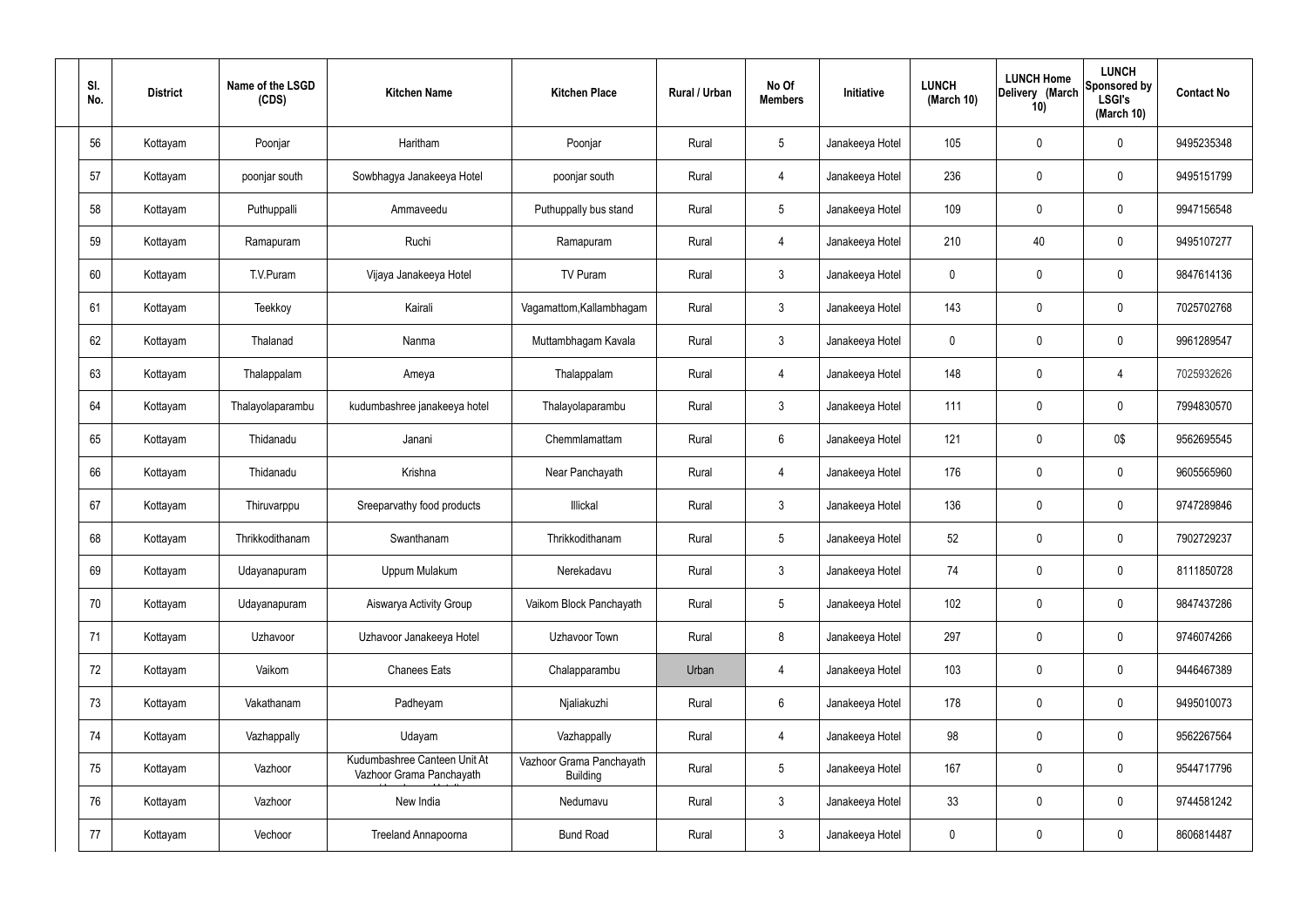|    | SI.<br>No.      | <b>District</b> | Name of the LSGD<br>(CDS) | <b>Kitchen Name</b>            | <b>Kitchen Place</b>                  | Rural / Urban | No Of<br><b>Members</b> | <b>Initiative</b> | <b>LUNCH</b><br>(March 10) | <b>LUNCH Home</b><br>Delivery (March<br>10) | <b>LUNCH</b><br>Sponsored by<br><b>LSGI's</b><br>(March 10) | <b>Contact No</b> |
|----|-----------------|-----------------|---------------------------|--------------------------------|---------------------------------------|---------------|-------------------------|-------------------|----------------------------|---------------------------------------------|-------------------------------------------------------------|-------------------|
|    | 78              | Kottayam        | Veliyannoor               | Thanima foods                  | Veliyannoor                           | Rural         | $\mathbf{3}$            | Janakeeya Hotel   | 139                        | $\mathbf 0$                                 | $\mathbf 0$                                                 | 9744392147        |
|    | 79              | Kottayam        | Vellavoor                 | Uppum Mulakum Janakeeya Hotel  | Panchayath premise                    | Rural         | $5\phantom{.0}$         | Janakeeya Hotel   | 108                        | $\mathbf 0$                                 | $\mathbf 0$                                                 | 9188317288        |
|    | 80              | Kottayam        | Velloor                   | Puzhayoram catering            | Near Velloor cds office               | Rural         | $\overline{4}$          | Janakeeya Hotel   | 94                         | $\mathbf 0$                                 | $\mathbf 0$                                                 | 9895522286        |
|    | 81              | Kottayam        | Vijayapuram               | Niravu                         | Iranjal                               | Rural         | $\mathbf{3}$            | Janakeeya Hotel   | 279                        | $\mathbf 0$                                 | $\mathbf 0$                                                 | 9495245895        |
|    | 82              | Kottayam        | Vijayapuram               | Renown Janakeeya Hotel         | Vadavathoor                           | Rural         | $5\overline{)}$         | Janakeeya Hotel   | 218                        | $\mathbf 0$                                 | $\mathbf 0$                                                 | 8606536302        |
| 82 |                 |                 |                           |                                |                                       |               | 336                     |                   | 9649                       | 111                                         | 8                                                           |                   |
|    | -1              | Kozhikode       | Balussery                 | Unarvu Janakeeya Hotel         | Balussery                             | Rural         | $5\phantom{.0}$         | Janakeeya Hotel   | 171                        | $\mathbf 0$                                 | $\mathbf 0$                                                 | 95440 03929       |
|    | $\overline{2}$  | Kozhikode       | Panangad                  | Kairali Janakeeya Hotel        | Balussery mukku at KK<br>hospital     | Rural         | $\mathbf{3}$            | Janakeeya Hotel   | 497                        | 0                                           | $\mathbf 0$                                                 | 97450 85782       |
|    | $\mathbf{3}$    | Kozhikode       | Koorachundu               | Koorachundu Janakeeya hotel    | Koorachundu                           | Rural         | $\overline{4}$          | Janakeeya Hotel   | 240                        | $\mathbf 0$                                 | $\mathbf 0$                                                 | 94967 07886       |
|    | $\overline{4}$  | Kozhikode       | Koorachundu               | Koottayma Janakeeya Hotel      | Kallanode                             | Rural         | $5\phantom{.0}$         | Janakeeya Hotel   | 230                        | 0                                           | $\mathbf 0$                                                 | 94967 26850       |
|    | $5\overline{)}$ | Kozhikode       | Kottur                    | Sneha Janakeeya Hotel          | Kottur                                | Rural         | $5\phantom{.0}$         | Janakeeya Hotel   | 132                        | 0                                           | $\mathbf 0$                                                 | 97456 72101       |
|    | 6               | Kozhikode       | Naduvannur                | Naduvannur Janakeeya Hotel     | Naduvannur                            | Rural         | $\overline{7}$          | Janakeeya Hotel   | 317                        | $\mathbf 0$                                 | $\mathbf 0$                                                 | 8592-031802       |
|    | $\overline{7}$  | Kozhikode       | Naduvannur                | Kudumbashree Janakeeya Hotel   | Anjolimukku                           | Rural         | $\mathbf{3}$            | Janakeeya Hotel   | 320                        | 0                                           | $\mathbf 0$                                                 | 9995947043        |
|    | 8               | Kozhikode       | Ulliyeri                  | Ulliyeri Janakeeya Hotel       | Ulliyeri                              | Rural         | $\overline{4}$          | Janakeeya Hotel   | 278                        | $\mathbf 0$                                 | $\mathbf 0$                                                 | 89434 06681       |
|    | 9               | Kozhikode       | Unnikulam                 | Swad Janakeeya Hotel           | Ekarool Kaappil Road                  | Rural         | $\mathbf{3}$            | Janakeeya Hotel   | 672                        | $\mathbf 0$                                 | $\mathbf 0$                                                 | 85475 75474       |
|    | 10              | Kozhikode       | Unnikulam                 | Chaithanya Janakeeya Hotel     | Opposite unnikulam<br>gramapanchayath | Rural         | $\mathfrak{Z}$          | Janakeeya Hotel   | 664                        | $\mathbf 0$                                 | $\mathbf 0$                                                 | 87141 31460       |
|    | 11              | Kozhikode       | Nanminda                  | Akshaya vanitha hotel          | Nanminda panchayath building          | Rural         | $\mathfrak{Z}$          | Janakeeya Hotel   | 138                        | 0                                           | $\mathbf 0$                                                 | 9961184212        |
|    | 12              | Kozhikode       | Thalakkulathur            | Thalakkulathur Janakeeya Hotel | Parambath                             | Rural         | $\overline{4}$          | Janakeeya Hotel   | 218                        | 0                                           | $\mathbf 0$                                                 | 7593067511        |
|    | 13              | Kozhikode       | Kakkodi                   | Kakkodi Janakeeya Hotel        | Kakkodi Bazar                         | Rural         | $\overline{7}$          | Janakeeya Hotel   | 295                        | 0                                           | $\mathbf 0$                                                 | 8943123615        |
|    | 14              | Kozhikode       | Chelannur                 | Oottupura Janakeeya Hotel      | Ambalathukulangara                    | Rural         | $\overline{7}$          | Janakeeya Hotel   | 170                        | 0                                           | $\mathbf 1$                                                 | 9846010528        |
|    | 15              | Kozhikode       | Narikkuni                 | Amma Janakeeya Hotel           | Narikkuni                             | Rural         | $\mathfrak{Z}$          | Janakeeya Hotel   | 355                        | 0                                           | $\mathbf 0$                                                 | 9645606562        |
|    | 16              | Kozhikode       | Kakkoor                   | Janakeeya Hotel Kakkoor        | Kakkoor                               | Rural         | $5\,$                   | Janakeeya Hotel   | 135                        | 0                                           | $\mathbf 0$                                                 | 8592050112        |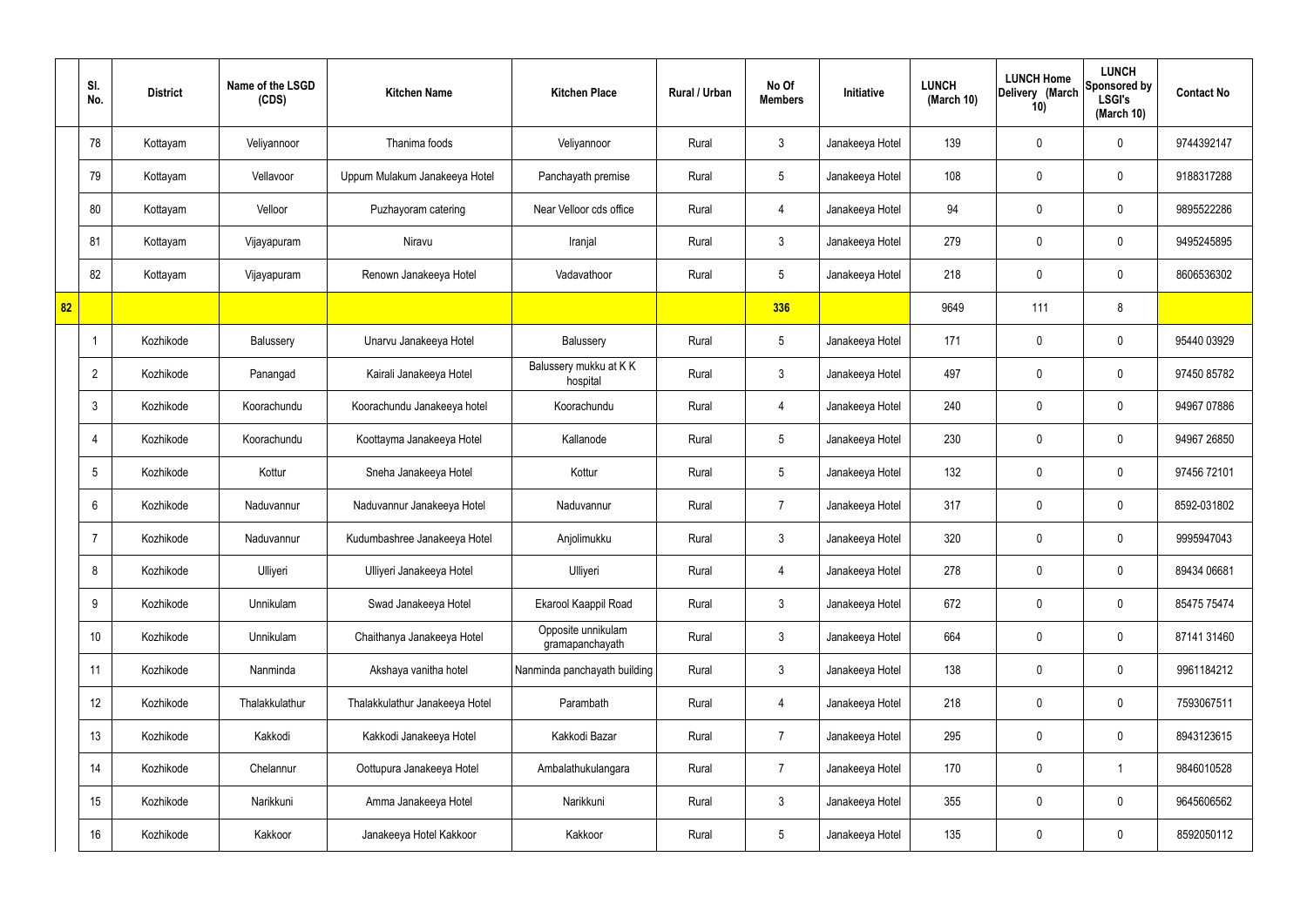| SI.<br>No. | <b>District</b> | Name of the LSGD<br>(CDS) | <b>Kitchen Name</b>                      | <b>Kitchen Place</b>      | Rural / Urban | No Of<br><b>Members</b> | Initiative      | <b>LUNCH</b><br>(March 10) | <b>LUNCH Home</b><br>Delivery (March<br>10) | <b>LUNCH</b><br>Sponsored by<br><b>LSGI's</b><br>(March 10) | <b>Contact No</b> |
|------------|-----------------|---------------------------|------------------------------------------|---------------------------|---------------|-------------------------|-----------------|----------------------------|---------------------------------------------|-------------------------------------------------------------|-------------------|
| 17         | Kozhikode       | Koduvally                 | Sadhya Janakeeya Hotel                   | G M L P School, Koduvally | Urban         | 5                       | Janakeeya Hotel | 589                        | 0                                           | $\mathbf 0$                                                 | 8593898831        |
| 18         | Kozhikode       | Koduvally                 | KKN Janakeeya Hotel Koduvally            | Nellamkandi               | Urban         | $\mathbf{3}$            | Janakeeya Hotel | 177                        | 0                                           | $\mathbf 0$                                                 | 9847650894        |
| 19         | Kozhikode       | Koduvally                 | Swad Janakeeya Hotel                     | Manipuram                 | Urban         | $5\phantom{.0}$         | Janakeeya Hotel | 236                        | 0                                           | $\mathbf 0$                                                 | 9946991995        |
| 20         | Kozhikode       | Madavoor                  | Madavoor Janakeeya Hotel                 | Near madavoor panchayath  | Rural         | $5\phantom{.0}$         | Janakeeya Hotel | 211                        | 0                                           | $\mathbf 0$                                                 | 8547590842        |
| 21         | Kozhikode       | Omasseri                  | Annapoornna Janakeeya Hotel              | Omasseri                  | Rural         | $\overline{4}$          | Janakeeya Hotel | 275                        | 0                                           | $\mathbf 0$                                                 | 9605102599        |
| 22         | Kozhikode       | Puthuppadi                | Ruchi Janakeeya Hotel                    | Puthupadi                 | Rural         | $5\overline{)}$         | Janakeeya Hotel | 336                        | 0                                           | $\mathbf 0$                                                 | 7909113114        |
| 23         | Kozhikode       | Kizhakkoth                | Swad Janakeeya Hotel                     | Mariveettilthazham        | Rural         | $\overline{4}$          | Janakeeya Hotel | 148                        | 0                                           | $\mathbf 0$                                                 | 9847086665        |
| 24         | Kozhikode       | Thamarassery              | Pavithram Janakeeya hotel                | Thamarassery old stand    | Rural         | $6\phantom{.}6$         | Janakeeya Hotel | 264                        | 0                                           | $\mathbf 0$                                                 | 9048389661        |
| 25         | Kozhikode       | Kodenchery                | Kairali Janakeeya Hotel                  | Kodenchery                | Rural         | 4                       | Janakeeya Hotel | 208                        | 0                                           | $\mathbf 0$                                                 | 9446037829        |
| 26         | Kozhikode       | Koodaranji                | Ruchikkoot Janakeeya Hotel               | Koodaranji                | Rural         | $6\phantom{.}6$         | Janakeeya Hotel | 232                        | 0                                           | $\mathbf 0$                                                 | 9496439278        |
| 27         | Kozhikode       | Thiruvambadi              | Pulari Janakeeya Hotel                   | Thondimmal                | Rural         | $5\,$                   | Janakeeya Hotel | 153                        | 0                                           | $\boldsymbol{0}$                                            | 7034264232        |
| 28         | Kozhikode       | Kattippara                | Ruchi Janakeeya Hotel                    | Chamal                    | Rural         | $6\phantom{.}6$         | Janakeeya Hotel | 120                        | 0                                           | $\boldsymbol{0}$                                            | 7591974045        |
| 29         | Kozhikode       | <b>Koyilandy North</b>    | Naveena canteen                          | Near new bus stand        | Urban         | $\overline{7}$          | Janakeeya Hotel | 640                        | 0                                           | 4                                                           | 9544185262        |
| 30         | Kozhikode       | Koyilandy North           | Koyilandi Nagarasabha Janakeeya<br>Hotel | Near Kollamchira          | Urban         | 10 <sup>°</sup>         | Janakeeya Hotel | 400                        | $\mathbf 0$                                 | $\mathbf 1$                                                 | 8943191728        |
| 31         | Kozhikode       | Koyilandi South           | Snehadeepam Janakeeya Hotel              | Muthambi                  | Urban         | $6\,$                   | Janakeeya Hotel | 103                        | $\mathbf 0$                                 | $\mathbf 0$                                                 | 9188198658        |
| 32         | Kozhikode       | Koyilandi South           | Kudumbashree Janakeeya Hotel             | Koyilandi Market          | Urban         | $\mathbf{3}$            | Janakeeya Hotel | 355                        | 0                                           | $\mathbf 0$                                                 | 9544185262        |
| 33         | Kozhikode       | Chengottukavu             | Amma Janakeeya Hotel                     | Edakkulam                 | Rural         | $5\phantom{.0}$         | Janakeeya Hotel | 165                        | 0                                           | $\mathbf 0$                                                 | 9048235785        |
| 34         | Kozhikode       | Atholi                    | Atholi Janakeeya Hotel                   | Kodassery                 | Rural         | 4                       | Janakeeya Hotel | 0                          | 0                                           | $\mathbf 0$                                                 | 9072499251        |
| 35         | Kozhikode       | Moodadi                   | Ruchi Janakeeya Hotel                    | Moodadi                   | Rural         | $5\phantom{.0}$         | Janakeeya Hotel | 345                        | 0                                           | $\mathbf 0$                                                 | 8281226403        |
| 36         | Kozhikode       | Chemancheri               | Annapoornna Janakeeya Hotel              | Pookkad                   | Rural         | $5\phantom{.0}$         | Janakeeya Hotel | 200                        | 0                                           | $\mathbf 0$                                                 | 9048235785        |
| 37         | Kozhikode       | Arikkulam                 | Thanima Janakeeya Hotel                  | Kurudimukku               | Rural         | 4                       | Janakeeya Hotel | 161                        | 0                                           | $\mathbf 0$                                                 | 9645137125        |
| 38         | Kozhikode       | Arikkulam                 | Ruchiyidam Janakeeya Hotel               | Arikkulam                 | Rural         | 4                       | Janakeeya Hotel | 72                         | 0                                           | $\boldsymbol{0}$                                            | 9048410803        |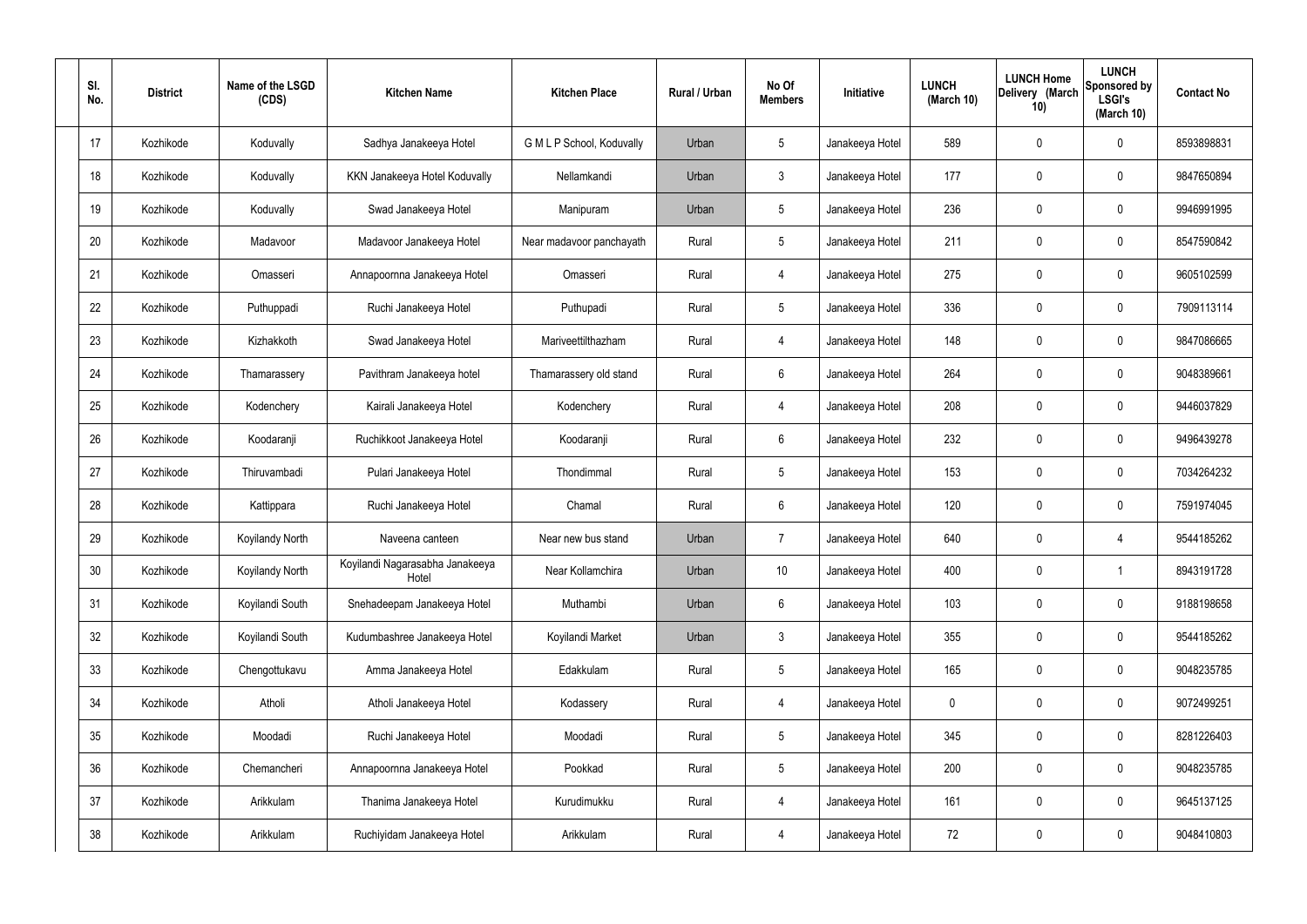|     | SI.<br>No. | <b>District</b> | Name of the LSGD<br>(CDS) | <b>Kitchen Name</b>            | <b>Kitchen Place</b>                        | <b>Rural / Urban</b> | No Of<br><b>Members</b> | Initiative      | <b>LUNCH</b><br>(March 10) | <b>LUNCH Home</b><br>Delivery (March<br>10) | <b>LUNCH</b><br>Sponsored by<br><b>LSGI's</b><br>(March 10) | <b>Contact No</b> |
|-----|------------|-----------------|---------------------------|--------------------------------|---------------------------------------------|----------------------|-------------------------|-----------------|----------------------------|---------------------------------------------|-------------------------------------------------------------|-------------------|
|     | 39         | Kozhikode       | Kozhikode Central.        | Ruchikkoott                    | <b>District Veterinary Hospital</b>         | Urban                | $\mathbf{3}$            | Janakeeya Hotel | $\mathbf 0$                | $\mathbf 0$                                 | $\mathbf{0}$                                                | 7025774213        |
|     | 40         | Kozhikode       | Kozhikode Central         | Sneha Ruchikkoott              | Mankavu                                     | Urban                | 4                       | Janakeeya Hotel | 354                        | 58                                          | $\mathbf 0$                                                 | 8921995031        |
|     | 41         | Kozhikode       | Kozhikode Central         | Tripthi Janakeeya Hotel        | Near AMLP School,<br>Moozhikkal             | Urban                | $\mathbf{3}$            | Janakeeya Hotel | 747                        | 109                                         | $\mathbf 0$                                                 | 8129200288        |
|     | 42         | Kozhikode       | Kozhikode Central         | New Ganesh                     | Kovoor, near library                        | Urban                | $5\phantom{.0}$         | Janakeeya Hotel | 940                        | 45                                          | $\mathbf 0$                                                 | 9349123701        |
|     | 43         | Kozhikode       | Kozhikode Central         | Ruchippura Janakeeya Hotel     | Near Focus mall, New bus<br>stand Kozhikode | Urban                | $\mathbf{3}$            | Janakeeya Hotel | 987                        | $\mathbf 0$                                 | $\mathbf 0$                                                 | 9605602806        |
|     | 44         | Kozhikode       | Kozhikode Central         | Souparnika Janakeeya Hotel     | Medical college near chest<br>hospital      | Urban                | $6\phantom{.}6$         | Janakeeya Hotel | $\mathbf 0$                | $\mathbf 0$                                 | $\mathbf 0$                                                 | 8281709784        |
|     | 45         | Kozhikode       | Kozhikode North           | Udayam kudumbasree canteen     | Thadambattuthazham                          | Urban                | $5\overline{)}$         | Janakeeya Hotel | 500                        | 94                                          | $\mathbf 0$                                                 | 7736850096        |
|     | 46         | Kozhikode       | Kozhikode North           | Ruchi                          | Elathoor, Chettikulam                       | Urban                | 4                       | Janakeeya Hotel | 327                        | $\mathbf 0$                                 | $\mathbf 0$                                                 | 9947743713        |
|     | 47         | Kozhikode       | Kozhikode North           | Tasty Janakeeya Hotel          | <b>Butt</b> road                            | Urban                | $5\overline{)}$         | Janakeeya Hotel | 613                        | 71                                          | $\mathbf 0$                                                 | 9074462795        |
|     | 48         | Kozhikode       | Kozhikode North           | Oruma                          | Eranjikkal                                  | Urban                | 4                       | Janakeeya Hotel | 409                        | 23                                          | $\mathbf 0$                                                 |                   |
|     | 49         | Kozhikode       | Feroke                    | Ruchi vanitha mess             | <b>Feroke Muncipality</b>                   | Urban                | $\overline{7}$          | Janakeeya Hotel | 399                        | $\mathbf 0$                                 | $\mathbf 0$                                                 | 9544468026        |
|     | 50         | Kozhikode       | Feroke                    | Mithra Janakeeya Hotel         | Ambalangadi                                 | Urban                | $5\phantom{.0}$         | Janakeeya Hotel | 318                        | $\mathbf 0$                                 | $\mathbf 0$                                                 | 9847657229        |
|     | 51         | Kozhikode       | Feroke                    | Chemmeen Janakeeya Hotel       | Karuvanthuruthi                             | Urban                | 4                       | Janakeeya Hotel | 321                        | $\mathbf 0$                                 | $\mathbf 0$                                                 | 9747265293        |
|     | 52         | Kozhikode       | Ramanattukara             | Tasty catering unit            | Ramanattukara                               | Urban                | $6\phantom{.}6$         | Janakeeya Hotel | 512                        | $\mathbf 0$                                 | $\mathbf 0$                                                 | 9961004004        |
| 106 | 53         | Kozhikode       | KozhikodeSouth            | Ushass cattering               | Meenchantha school                          | Urban                | $5\phantom{.0}$         | Janakeeya Hotel | 730                        | 0                                           | $\mathbf 0$                                                 | 9645629224        |
|     | 54         | Kozhikode       | Kozhikode South           | Oruma                          | Naduvattam                                  | Urban                | 4                       | Janakeeya Hotel | 290                        | 0                                           | $\mathbf 0$                                                 | 9747405960        |
|     | 55         | Kozhikode       | Kozhikode South           | Ruchi Janakeeya Hotel          | Kundayithode                                | Urban                | $5\phantom{.0}$         | Janakeeya Hotel | 573                        | 0                                           | $\mathbf 0$                                                 | 9526521036        |
|     | 56         | Kozhikode       | Kozhikode South           | Five star                      | Palayam                                     | Urban                | 4                       | Janakeeya Hotel | 391                        | 0                                           | $\mathbf 0$                                                 | 9744307041        |
|     | 57         | Kozhikode       | Olavanna                  | Kailamadam Janakeeya Hotel     | Pantheerankavu bypass                       | Rural                | $6\overline{6}$         | Janakeeya Hotel | 363                        | 126                                         | $\mathbf 0$                                                 | 9526123535        |
|     | 58         | Kozhikode       | Olavanna                  | Snehitha Janakeeya Hotel       | Kunnathupalam                               | Rural                | $6\overline{6}$         | Janakeeya Hotel | 297                        | 161                                         | $\mathbf 0$                                                 | 9072771905        |
|     | 59         | Kozhikode       | Kadalundi                 | Kadambhari Janakeeya Hotel     | Mannoor valavil                             | Rural                | $6\overline{6}$         | Janakeeya Hotel | 142                        | 56                                          | $\mathbf 0$                                                 | 9349923675        |
|     | 60         | Kozhikode       | Mukkam                    | Mukkam Friends Janakeeya hotel | Mukkam                                      | Urban                | 4                       | Janakeeya Hotel | 458                        | 0                                           | $\overline{0}$                                              | 9497215604        |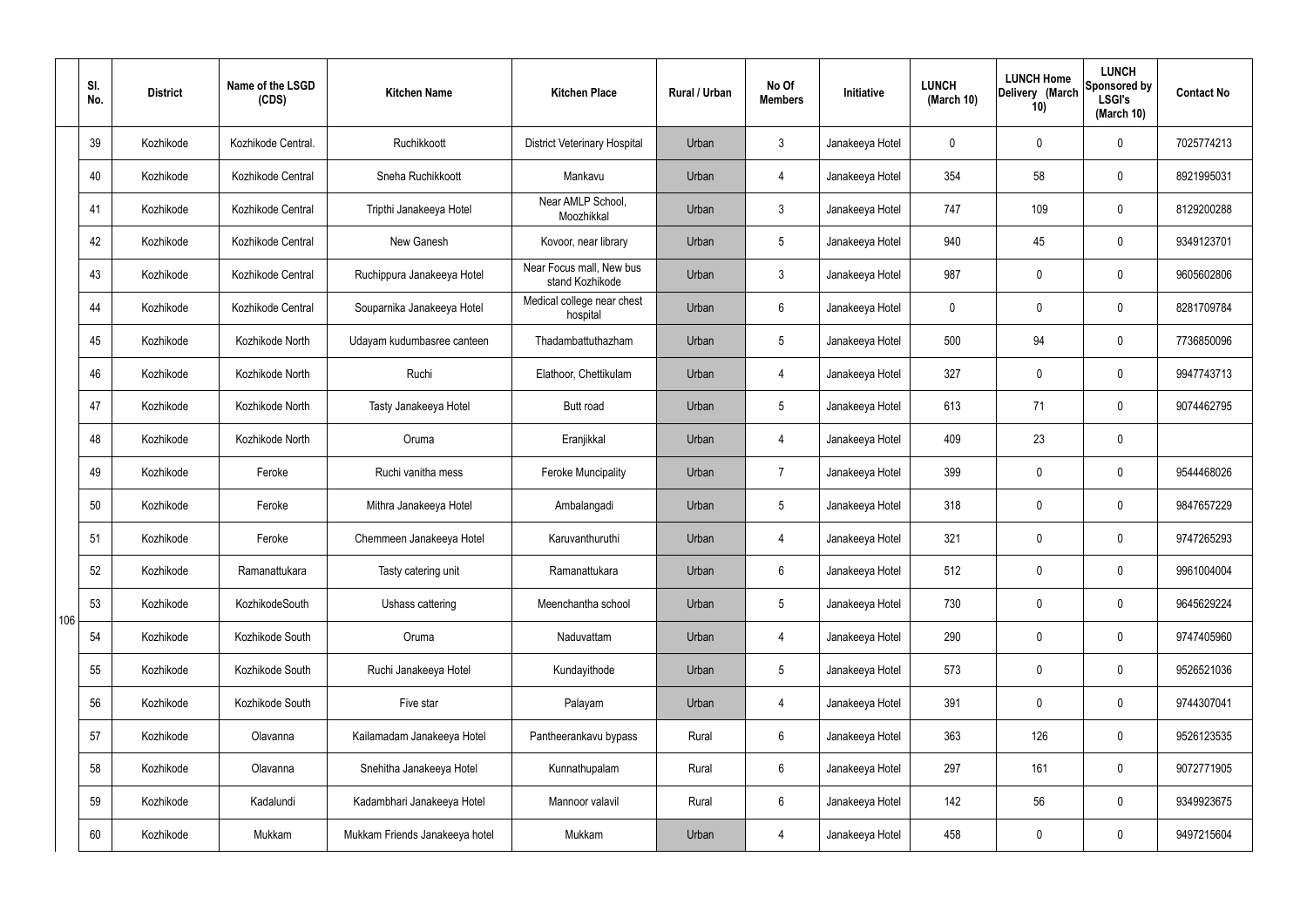| SI.<br>No. | <b>District</b> | Name of the LSGD<br>(CDS) | <b>Kitchen Name</b>                       | <b>Kitchen Place</b>               | Rural / Urban | No Of<br><b>Members</b> | Initiative      | <b>LUNCH</b><br>(March 10) | <b>LUNCH Home</b><br>Delivery (March<br>10) | <b>LUNCH</b><br>Sponsored by<br><b>LSGI's</b><br>(March 10) | <b>Contact No</b> |
|------------|-----------------|---------------------------|-------------------------------------------|------------------------------------|---------------|-------------------------|-----------------|----------------------------|---------------------------------------------|-------------------------------------------------------------|-------------------|
| 61         | Kozhikode       | Mukkam                    | Oottupura Janakeeya Hotel                 | Manassery                          | Urban         | 4                       | Janakeeya Hotel | 423                        | 0                                           | 0                                                           | 9645563417        |
| 62         | Kozhikode       | Chathamangalam            | Prakruthi                                 | Chathamangalam vipanana<br>kendram | Rural         | $5\phantom{.0}$         | Janakeeya Hotel | 120                        | $\mathbf 0$                                 | 0                                                           | 9745828787        |
| 63         | Kozhikode       | Chathamangalam            | Oruma                                     | Milk society                       | Rural         | $5\phantom{.0}$         | Janakeeya Hotel | 102                        | 0                                           | 0                                                           | 9847872378        |
| 64         | Kozhikode       | Perumanna                 | Thushara Janakeeya Hotel                  | Vallikkunnu                        | Rural         | $5\phantom{.0}$         | Janakeeya Hotel | 193                        | 0                                           | 0                                                           | 8113873612        |
| 65         | Kozhikode       | Kodiyathur                | Kanivu                                    | Eranjimavu                         | Rural         | $\overline{4}$          | Janakeeya Hotel | 156                        | 0                                           | 0                                                           | 9048094053        |
| 66         | Kozhikode       | Karassery                 | Karassery CDS Janakeeya Hotel             | Near karassery panchayath          | Rural         | $\overline{4}$          | Janakeeya Hotel | 223                        | 0                                           | 0                                                           | 9645120636        |
| 67         | Kozhikode       | Kuruvattoor               | Nanma Janakeeya Hotel                     | Payambra                           | Rural         | $\overline{4}$          | Janakeeya Hotel | 155                        | 0                                           | 0                                                           | 8547413299        |
| 68         | Kozhikode       | Mavoor                    | Koottayma Janakeeya Hotel                 | Mavoor                             | Rural         | $\overline{4}$          | Janakeeya Hotel | 338                        | 0                                           | 0                                                           | 9961856227        |
| 69         | Kozhikode       | Peruvayal                 | Tripthi Janakeeya Hotel                   | Velliparambu                       | Rural         | $5\phantom{.0}$         | Janakeeya Hotel | 185                        | 0                                           | 0                                                           | 6238723687        |
| 70         | Kozhikode       | Kuttiadi                  | Janakeeya Hotel                           | Kuttiadi Town                      | Rural         | 9                       | Janakeeya Hotel | 215                        | $\mathbf 0$                                 | 0                                                           | 8606099575        |
| 71         | Kozhikode       | Kavilumpara               | Kavilumpara panchayath Janakeeya<br>Hotel | Thottilpalam                       | Rural         | 4                       | Janakeeya Hotel | 339                        | 0                                           | 0                                                           | 8157900256        |
| 72         | Kozhikode       | Maruthonkara              | Thanima Janakeeya Hotel                   | Adukkath                           | Rural         | $5\phantom{.0}$         | Janakeeya Hotel | 306                        | 0                                           | 0                                                           | 9846974198        |
| 73         | Kozhikode       | Velom                     | Samridhi                                  | Kallumpuram - Theekkuni            | Rural         | $5\phantom{.0}$         | Janakeeya Hotel | 180                        | 0                                           | 0                                                           | 9846813401        |
| 74         | Kozhikode       | Kunnummal                 | Ruchi Janakeeya Hotel                     | Kakkattil                          | Rural         | $5\phantom{.0}$         | Janakeeya Hotel | 334                        | $\mathbf 0$                                 | 0                                                           | 9605800608        |
| 75         | Kozhikode       | Naripatta                 | Sthree sakthi Janakeeya Hotel             | Kaiveli                            | Rural         | $5\phantom{.0}$         | Janakeeya Hotel | 131                        | $\mathbf 0$                                 | 0                                                           | 9645339232        |
| 76         | Kozhikode       | Kayakkodi                 | Samridhi Janakeeya Hotel                  | Kayakkodi                          | Rural         | $5\overline{)}$         | Janakeeya Hotel | 220                        | $\pmb{0}$                                   | 0                                                           | 9495587551        |
| 77         | Kozhikode       | Thurayur                  | Cds coffee house                          | Thurayur                           | Rural         | $5\phantom{.0}$         | Janakeeya Hotel | 191                        | $\mathbf 0$                                 | 0                                                           | 9048028293        |
| 78         | Kozhikode       | Payyoli                   | Mithra                                    | Payyoli Municipality               | Urban         | $5\phantom{.0}$         | Janakeeya Hotel | 170                        | $\pmb{0}$                                   | 0                                                           | 8606505900        |
| 79         | Kozhikode       | Meppayur                  | Ruchi canteen                             | Meppayur                           | Rural         | $5\phantom{.0}$         | Janakeeya Hotel | 264                        | $\pmb{0}$                                   | 0                                                           | 9447469729        |
| 80         | Kozhikode       | Thikkodi                  | Kaippunnyam Janakeeya Hotel               | Thikkodi                           | Rural         | $5\phantom{.0}$         | Janakeeya Hotel | 175                        | $\pmb{0}$                                   | 0                                                           | 9526071250        |
| 81         | Kozhikode       | Keezhariyur               | Tripthi Janakeeya Hotel                   | Arayanattu para                    | Rural         | 8                       | Janakeeya Hotel | 287                        | $\boldsymbol{0}$                            | 0                                                           | 8592834034        |
| 82         | Kozhikode       | Chakkittappara            | Chakkittapara cds Hotel                   | Chakkittapara CDS                  | Rural         | $\mathbf{3}$            | Janakeeya Hotel | 257                        | $\pmb{0}$                                   | 0                                                           | 9526881089        |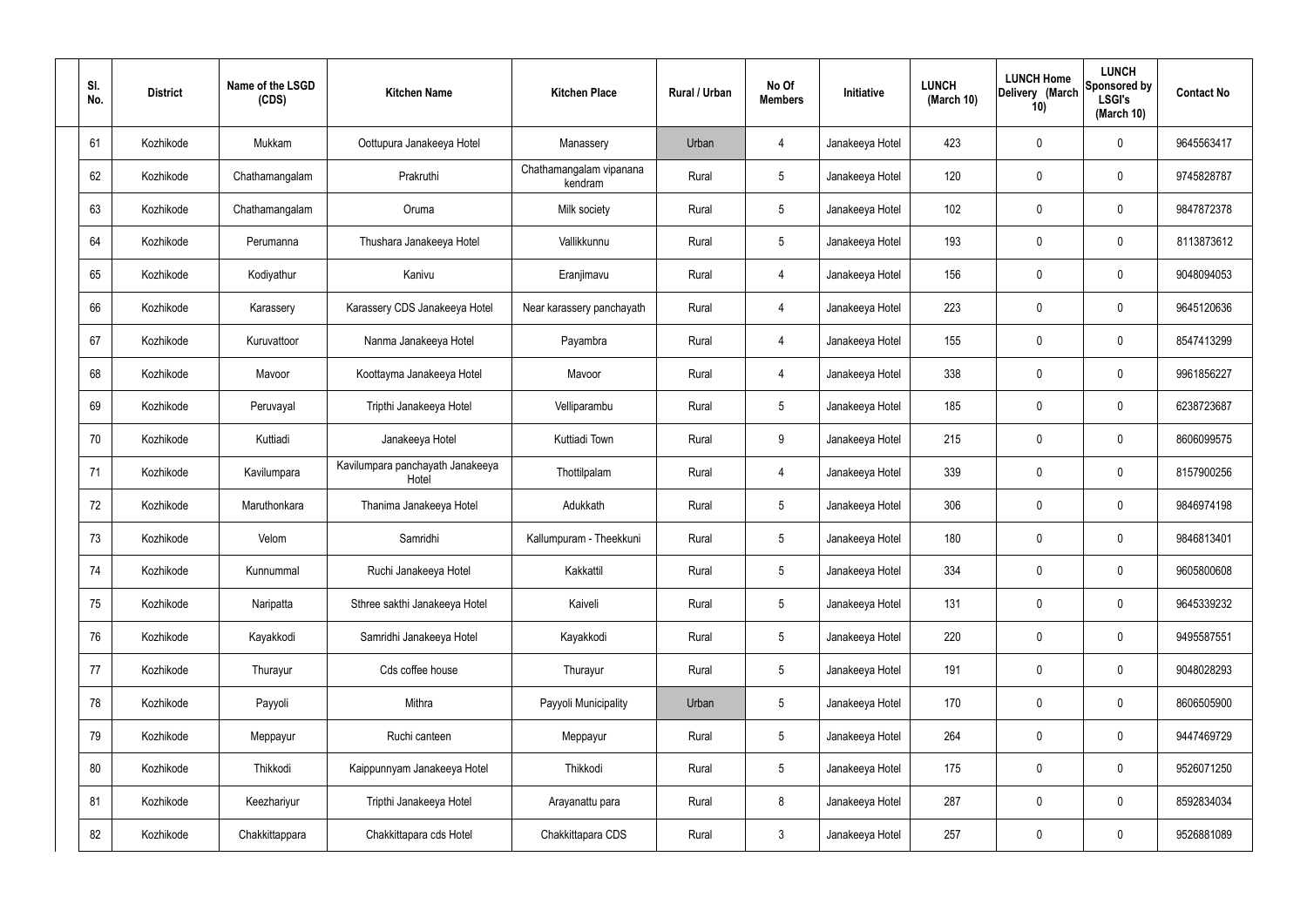| SI.<br>No. | <b>District</b> | Name of the LSGD<br>(CDS) | <b>Kitchen Name</b>                                  | <b>Kitchen Place</b>                               | Rural / Urban | No Of<br><b>Members</b> | Initiative      | <b>LUNCH</b><br>(March 10) | <b>LUNCH Home</b><br>Delivery (March<br>10) | <b>LUNCH</b><br>Sponsored by<br><b>LSGI's</b><br>(March 10) | <b>Contact No</b> |
|------------|-----------------|---------------------------|------------------------------------------------------|----------------------------------------------------|---------------|-------------------------|-----------------|----------------------------|---------------------------------------------|-------------------------------------------------------------|-------------------|
| 83         | Kozhikode       | Cheruvannur               | Vanitha canteen                                      | near cheruvannur panchayath<br>office, Cheruvannur | Rural         | $5\phantom{.0}$         | Janakeeya Hotel | 168                        | 0                                           | 0                                                           | 9400676505        |
| 84         | Kozhikode       | Koothali                  | Salkara stationary cum Coffee house<br>and photostat | Near Koothali panchayath<br>office                 | Rural         | 6                       | Janakeeya Hotel | 260                        | 0                                           | $\mathbf 0$                                                 | 9847642496        |
| 85         | Kozhikode       | Changaroth                | Changorath Janakeeya Hotel                           | Near Vadakkumbad HSS                               | Rural         | $5\phantom{.0}$         | Janakeeya Hotel | 161                        | 0                                           | $\boldsymbol{0}$                                            | 9747353283        |
| 86         | Kozhikode       | Perambra                  | Perambra Janakeeya Hotel                             | Perambra                                           | Rural         | 4                       | Janakeeya Hotel | 298                        | 0                                           | $\mathbf 0$                                                 | 6238677483        |
| 87         | Kozhikode       | Kayanna                   | Kudumbashree Janakeeya Hotel<br>Kayanna              | Kayanna Bazar                                      | Rural         | $\mathbf{3}$            | Janakeeya Hotel | 65                         | 0                                           | $\mathbf 0$                                                 | 9496130121        |
| 88         | Kozhikode       | Nochad                    | Kudumbashree Janakeeya Hotel                         | Muliyangal                                         | Rural         | $5\phantom{.0}$         | Janakeeya Hotel | 227                        | 0                                           | $\mathbf 0$                                                 | 7034944936        |
| 89         | Kozhikode       | Nochad                    | Ruchi Janakeeya Hotel                                | Kalpathur                                          | Rural         | $5\phantom{.0}$         | Janakeeya Hotel | 134                        | 0                                           | $\mathbf 0$                                                 | 9946006742        |
| 90         | Kozhikode       | Ayenchery                 | Janakeeya Hotel Ayanchery                            | Ayanchery                                          | Rural         | 4                       | Janakeeya Hotel | 225                        | 0                                           | $\mathbf 0$                                                 | 8078369520        |
| 91         | Kozhikode       | Maniyur                   | Ruchikoott Vanitha Hotel                             | Near maniyur panchayath<br>office, Navodaya stop   | Rural         | 4                       | Janakeeya Hotel | 117                        | 0                                           | $\mathbf 0$                                                 | 9400097895        |
| 92         | Kozhikode       | Villiappally              | Janakeeya Hotel Villiappally                         | Keezhal Mukku                                      | Rural         | 4                       | Janakeeya Hotel | 240                        | 0                                           | $\mathbf 0$                                                 | 8086472039        |
| 93         | Kozhikode       | Thiruvallur               | Ruchi Janakeeya Hotel                                | Thiruvallur                                        | Rural         | $5\,$                   | Janakeeya Hotel | 209                        | 0                                           | $\boldsymbol{0}$                                            | 9400723619        |
| 94         | Kozhikode       | Edachery                  | Kudumbasree cafe and helpdesk                        | Edachery                                           | Rural         | 4                       | Janakeeya Hotel | 395                        | 0                                           | $\boldsymbol{0}$                                            | 7736287974        |
| 95         | Kozhikode       | Nadapuram                 | Uttupura canteen and catering                        | Kallachi                                           | Rural         | 6                       | Janakeeya Hotel | 523                        | 0                                           | 0                                                           | 9946448011        |
| 96         | Kozhikode       | Chekkyad                  | Ruchi vanitha hotel                                  | Puliyav                                            | Rural         | $\overline{4}$          | Janakeeya Hotel | $\mathbf 0$                | 0                                           | $\mathbf 0$                                                 | 9048541152        |
| 97         | Kozhikode       | Valayam                   | Nanma Janakeeya Hotel                                | Valayam                                            | Rural         | $5\phantom{.0}$         | Janakeeya Hotel | 142                        | 0                                           | $\mathbf 0$                                                 | 9207821783        |
| 98         | Kozhikode       | Purameri                  | Nanma Janakeeya Hotel                                | Purameri                                           | Rural         | $6\overline{6}$         | Janakeeya Hotel | 296                        | 0                                           | $\mathbf 0$                                                 | 9745393164        |
| 99         | Kozhikode       | Vanimel                   | Vanimel Janakeeya Hotel                              | Bhoomivathukkal                                    | Rural         | $5\phantom{.0}$         | Janakeeya Hotel | 200                        | 0                                           | $\mathbf 0$                                                 | 9048163049        |
| 100        | Kozhikode       | Tuneri                    | Menma Oottupura Janakeeya Hotel                      | Tuneri                                             | Rural         | $\mathbf{3}$            | Janakeeya Hotel | 200                        | 0                                           | $\mathbf 0$                                                 | 9745251928        |
| 101        | Kozhikode       | Onchiyam                  | Adukkala                                             | Kannookkara                                        | Rural         | $\mathfrak{Z}$          | Janakeeya Hotel | $\mathbf 0$                | $\mathbf 0$                                 | $\mathbf 0$                                                 | 8606115054        |
| 102        | Kozhikode       | Chorode                   | Janani Hotel and Catering Unit                       | Chorode                                            | Rural         | $\overline{4}$          | Janakeeya Hotel | 233                        | 0                                           | $\mathbf 0$                                                 | 9645426343        |
| 103        | Kozhikode       | Eramala                   | Janakeeya Hotel - Eramala                            | Orkkatteri                                         | Rural         | 8                       | Janakeeya Hotel | 133                        | $\pmb{0}$                                   | $\mathbf 0$                                                 | 9645239675        |
| 104        | Kozhikode       | Vadakara West             | Chithra Janakeeya Hotel                              | Vadakara New bus stand                             | Urban         | $\mathbf{3}$            | Janakeeya Hotel | 374                        | $\pmb{0}$                                   | $\pmb{0}$                                                   | 9387762939        |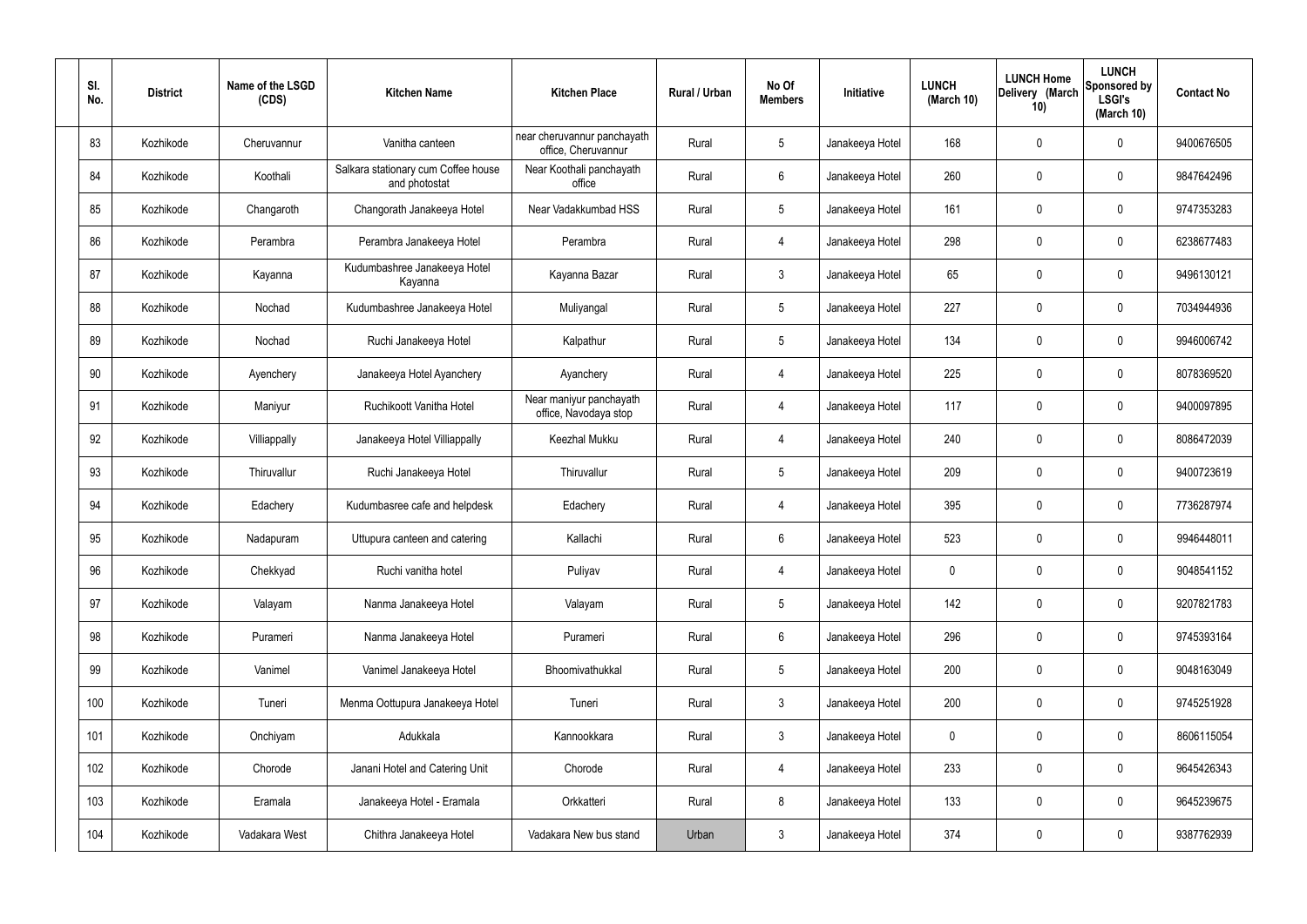|     | SI.<br>No.     | <b>District</b> | Name of the LSGD<br>(CDS) | <b>Kitchen Name</b>                   | <b>Kitchen Place</b>                     | Rural / Urban | No Of<br><b>Members</b> | Initiative      | <b>LUNCH</b><br>(March 10) | <b>LUNCH Home</b><br>Delivery (March<br>10) | <b>LUNCH</b><br>Sponsored by<br><b>LSGI's</b><br>(March 10) | <b>Contact No</b> |
|-----|----------------|-----------------|---------------------------|---------------------------------------|------------------------------------------|---------------|-------------------------|-----------------|----------------------------|---------------------------------------------|-------------------------------------------------------------|-------------------|
|     | 105            | Kozhikode       | Vadakara East             | Janakeeya Hotel Vadakara Municipality | Edodi                                    | Urban         | 6                       | Janakeeya Hotel | 407                        | $\mathbf 0$                                 | $\mathbf 0$                                                 | 9207604876        |
|     | 106            | Kozhikode       | Azhiyoor                  | Janakeeya Hotel Azhiyoor              | Chombala near Block Office               | Rural         | $\mathbf{3}$            | Janakeeya Hotel | 194                        | $\mathbf 0$                                 | $\mathbf 0$                                                 | 8086159250        |
| 106 |                |                 |                           |                                       |                                          |               | 505                     |                 | 30058                      | 743                                         | 6                                                           |                   |
|     | -1             | Malappuram      | Triprangode               | Vishista Vanitha Canteen              | Ottumpuram                               | Rural         | $5\phantom{.0}$         | Janakeeya Hotel | 250                        | 40                                          | $\mathbf 0$                                                 | 9526951352        |
|     | $\overline{2}$ | Malappuram      | Kondotty-2                | Amrutham Janakeeya Hotel              | Kondotty busstand                        | Urban         | 4                       | Janakeeya Hotel | 597                        | $\mathbf 0$                                 | 4                                                           | 7356582539        |
|     | $\mathbf{3}$   | Malappuram      | Ponmundam                 | Janakeeya hotel                       | Athanikkal                               | Rural         | 4                       | Janakeeya Hotel | 185                        | $\mathbf 0$                                 | $\mathbf 0$                                                 |                   |
|     | 4              | Malappuram      | Ponnani-1                 | Samridhi                              | Ponnani                                  | Urban         | $5\overline{)}$         | Janakeeya Hotel | 125                        | 0                                           | $\mathbf 0$                                                 |                   |
|     | 5              | Malappuram      | Parappanangadi            | Thathoos janakeeya hotel              | Parappanangadi                           | Urban         | $\mathbf{3}$            | Janakeeya Hotel | 179                        | 164                                         | $\mathbf 0$                                                 |                   |
|     | 6              | Malappuram      | Edayur                    | mathuraka vanita hotel                | vattaparamb                              | Rural         | $\mathbf{3}$            | Janakeeya Hotel | 216                        | 0                                           | $\mathbf 0$                                                 |                   |
|     | 7              | Malappuram      | Kaladi                    | Thripthi Janakeeya Hotel              | Naripparamb                              | Rural         | 4                       | Janakeeya Hotel | 139                        | $\mathbf 0$                                 | $\mathbf 0$                                                 |                   |
|     | 8              | Malappuram      | Tavanur                   | Snehitha                              | Ayankalam                                | Rural         | $5\overline{)}$         | Janakeeya Hotel | 68                         | 0                                           | $\mathbf 0$                                                 |                   |
|     | 9              | Malappuram      | Karulai                   | Janakeeya Hotel                       | Karulayi Town                            | Rural         | 4                       | Janakeeya Hotel | 87                         | 23                                          | $\mathbf 0$                                                 | 9388070564        |
|     | 10             | Malappuram      | Melattur                  | Melattur Janakeeya Hotel              | Melattur                                 | Rural         | $5\overline{)}$         | Janakeeya Hotel | 272                        | $\mathbf 0$                                 | $\mathbf 0$                                                 | 9497644650        |
|     | 11             | Malappuram      | Vallikkunnu               | Ruchikootu                            | Anangadi                                 | Rural         | $\overline{4}$          | Janakeeya Hotel | 188                        | 97                                          | $\mathbf 0$                                                 | 9846828029        |
|     | 12             | Malappuram      | Parappanangadi            | Sobhika Janakeeya hotel               | Parappanangadi                           | Urban         | $5\phantom{.0}$         | Janakeeya Hotel | 438                        | 165                                         | $\mathbf 0$                                                 | 9048220552        |
|     | 13             | Malappuram      | Vazhakkad                 | Ruchi hotel vazhakkad                 | Gup school vazhakkad                     | Rural         | $5\overline{)}$         | Janakeeya Hotel | 368                        | 230                                         | $\mathbf 0$                                                 | 9656316072        |
|     | 14             | Malappuram      | Amarambalam               | Janakeeya Hotel                       | Opposite Federal Bank<br>Pookkottumpadam | Rural         | $\overline{4}$          | Janakeeya Hotel | 97                         | $\overline{4}$                              | $\mathbf{3}$                                                | 8157060589        |
|     | 15             | Malappuram      | Marakkara                 | Famous Hotel                          | marakkara                                | Rural         | $\mathbf{3}$            | Janakeeya Hotel | 122                        | 0                                           | $\mathbf 0$                                                 | 6238909658        |
|     | 16             | Malappuram      | Ozhur                     | Archana Vanitha Canteen               | Pulparambu                               | Rural         | $\overline{2}$          | Janakeeya Hotel | 175                        | $\pmb{0}$                                   | $\mathbf 0$                                                 | 9645906084        |
|     | 17             | Malappuram      | Keezhuparambu             | Sisiram hotel keezhuparambu           | New bazar kuniyil                        | Rural         | $5\overline{)}$         | Janakeeya Hotel | 183                        | 46                                          | $\mathbf 0$                                                 | 8086830582        |
|     | 18             | Malappuram      | Irimbiliyam               | nandanam vanita hotel                 | kotappuram                               | Rural         | $5\overline{)}$         | janakeeya Hotel | 182                        | 0                                           | $\mathbf 0$                                                 | 7306302029        |
|     | 19             | Malappuram      | Porur                     | Kudumbasree vanitha canteen           | Cherukod                                 | Rural         | $\overline{4}$          | Janakeeya Hotel | 298                        | $\pmb{0}$                                   | $\boldsymbol{0}$                                            | 9745425647        |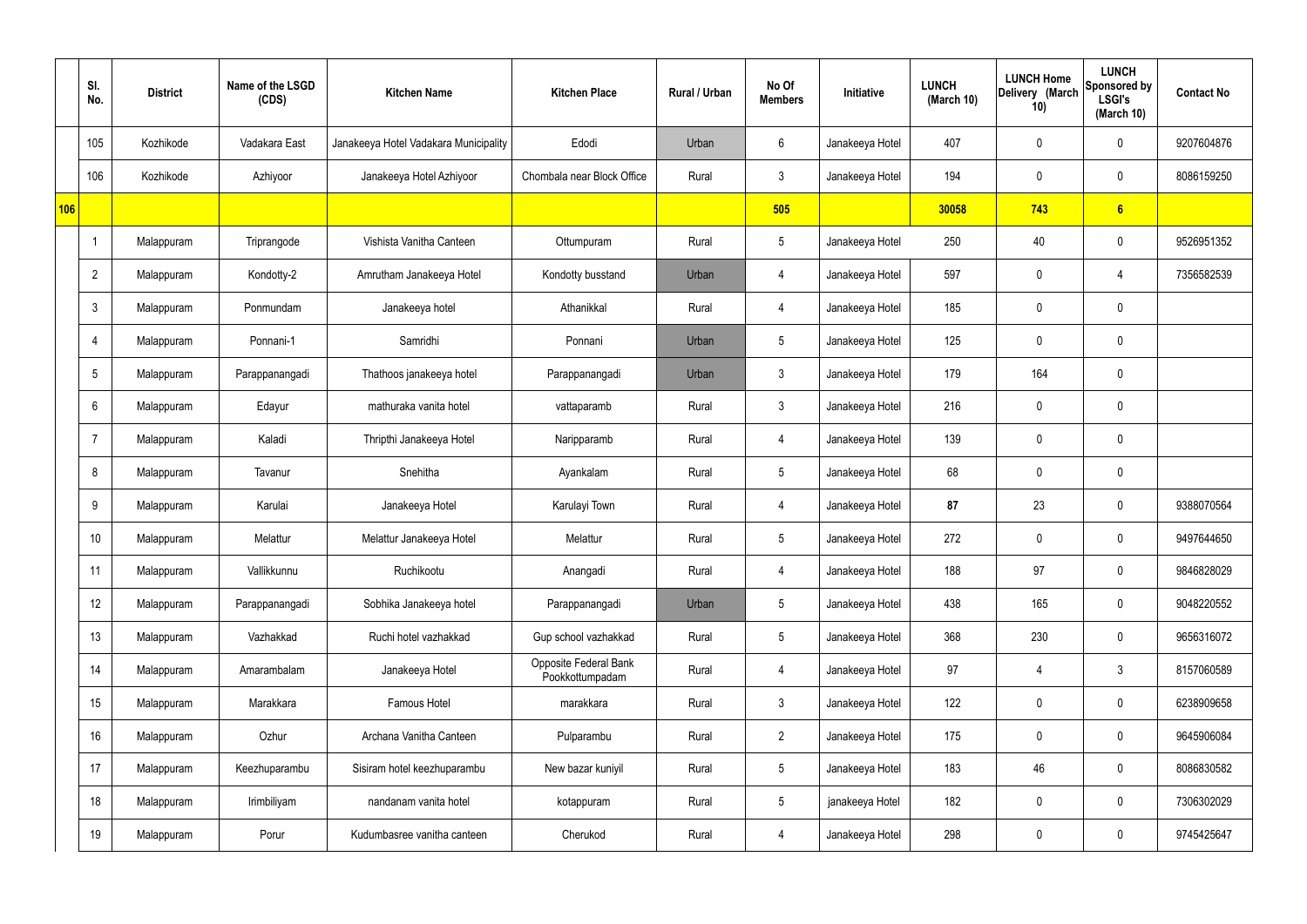| SI.<br>No. | <b>District</b> | Name of the LSGD<br>(CDS) | <b>Kitchen Name</b>        | <b>Kitchen Place</b> | Rural / Urban | No Of<br><b>Members</b> | Initiative      | <b>LUNCH</b><br>(March 10) | <b>LUNCH Home</b><br>Delivery (March<br>10) | <b>LUNCH</b><br>Sponsored by<br><b>LSGI's</b><br>(March 10) | <b>Contact No</b> |
|------------|-----------------|---------------------------|----------------------------|----------------------|---------------|-------------------------|-----------------|----------------------------|---------------------------------------------|-------------------------------------------------------------|-------------------|
| 20         | Malappuram      | Tirunavaya                | Vibhava Cafesree           | Karathoor            | Rural         | 4                       | Janakeeya Hotel | 87                         | 15                                          | $\mathbf 0$                                                 | 9645414837        |
| 21         | Malappuram      | Moothedam                 | Moothedam janakeeya hotel  | Karappuram           | Rural         | $\mathbf{3}$            | Janakeeya Hotel | 247                        | $\mathbf 0$                                 | $\mathbf 0$                                                 | 9447630154        |
| 22         | Malappuram      | Vazhayur                  | Three Star Janakeeya Hotel | Karad                | Rural         | 4                       | Janakeeya Hotel | 282                        | 61                                          | $\boldsymbol{0}$                                            | 9744305921        |
| 23         | Malappuram      | urngattiri                | Oottupura                  | Therattummal         | Rural         | $5\phantom{.0}$         | Janakeeya Hotel | 143                        | 113                                         | $\mathbf 0$                                                 | 9562851125        |
| 24         | Malappuram      | Maranchery                | Janakeeya Hotel maranchey  | Panambad             | Rural         | $5\phantom{.0}$         | Janakeeya Hotel | 68                         | 83                                          | $\boldsymbol{0}$                                            | 9048081621        |
| 25         | Malappuram      | Athavanad                 | Janakeeya Bhakshanasala    | Vettichira           | Rural         | $5\phantom{.0}$         | Janakeeya Hotel | $\mathbf 0$                | 0                                           | $\mathbf 0$                                                 | 9495291580        |
| 26         | Malappuram      | Pothukal                  | Vanitha Canteen            | Nettikulam           | Rural         | $6\phantom{.}$          | Janakeeya Hotel | 120                        | 0                                           | $\boldsymbol{0}$                                            | 9048501397        |
| 27         | Malappuram      | Mampad                    | <b>Bismi Cafe</b>          | Mampad               | Rural         | $\mathbf{3}$            | Janakeeya Hotel | 183                        | 0                                           | $\mathbf 0$                                                 | 9961170251        |
| 28         | Malappuram      | Marakkara                 | Ruchikoottu                | <b>AC Nirappu</b>    | Rural         | $\sqrt{5}$              | Janakeeya Hotel | 95                         | 0                                           | $\boldsymbol{0}$                                            | 9745625415        |
| 29         | Malappuram      | Alipparambu               | Oottupura                  | Alipparambu          | Rural         | $\sqrt{5}$              | Janakeeya Hotel | 189                        | 0                                           | $\mathbf 0$                                                 | 9847690941        |
| 30         | Malappuram      | Valanchery                | Janakkeeya Hotel           | Valanchery           | Urban         | $\sqrt{5}$              | Janakeeya Hotel | 165                        | 0                                           | $\boldsymbol{0}$                                            | 8593812408        |
| 31         | Malappuram      | Chaliyar                  | Chaliyar Janakeeya Hotel   | Akambaadam           | Rural         | $\mathfrak{Z}$          | Janakeeya Hotel | 141                        | 38                                          | $\mathbf 0$                                                 | 9605274841        |
| 32         | Malappuram      | Kalikavu                  | Friends Janakeeya Hotel    | Kalikavu             | Rural         | 4                       | Janakeeya Hotel | 120                        | 9                                           | 0                                                           | 9745751684        |
| 33         | Malappuram      | Angadipuram               | Janakeeya Hotel            | Angadipuram          | Rural         | $\overline{4}$          | Janakeeya Hotel | 227                        | 0                                           | $\mathbf 0$                                                 | 7902314724        |
| 34         | Malappuram      | Puzhakkattri              | Jasmin                     | Puzhakkattiri        | Rural         | $5\phantom{.0}$         | Janakeeya Hotel | 165                        | 130                                         | $\mathbf 0$                                                 | 9495497872        |
| 35         | Malappuram      | Nannamukku                | Tanima                     | Nannamukku           | Rural         | $5\phantom{.0}$         | Janakeeya Hotel | 149                        | 124                                         | $\mathbf 0$                                                 | 8943417885        |
| 36         | Malappuram      | Moorkkanad                | Oruma Janakeeya Hotel      | Moorkkanad           | Rural         | $5\,$                   | Janakeeya Hotel | 150                        | 32                                          | $\pmb{0}$                                                   | 9605728248        |
| 37         | Malappuram      | Edavanna                  | Souhrtham Janakeeya Hotel  | Edavanna             | Rural         | $5\phantom{.0}$         | Janakeeya Hotel | 416                        | 81                                          | $\mathbf 0$                                                 | 9746986110        |
| 38         | Malappuram      | Tirur                     | Ruchi Janakeeya Hotel      | Tirur                | Urban         | 4                       | Janakeeya Hotel | 388                        | 40                                          | $\mathbf 0$                                                 | 9895409528        |
| 39         | Malappuram      | Tirur                     | Amrutham Janakeeya Hotel   | Tirur                | Urban         | $\overline{4}$          | Janakeeya Hotel | 299                        | 0                                           | $\mathbf 0$                                                 | 9745074259        |
| 40         | Malappuram      | Edappal                   | Daya Cafesree              | Edappal              | Rural         | $5\,$                   | Janakeeya Hotel | 172                        | 0                                           | $\mathbf 0$                                                 | 9895439056        |
| 41         | Malappuram      | Koottilangadi             | Janakeeya Hotel            | Koottilangadi        | Rural         | 4                       | Janakeeya Hotel | 71                         | 25                                          | $\overline{2}$                                              | 9539471939        |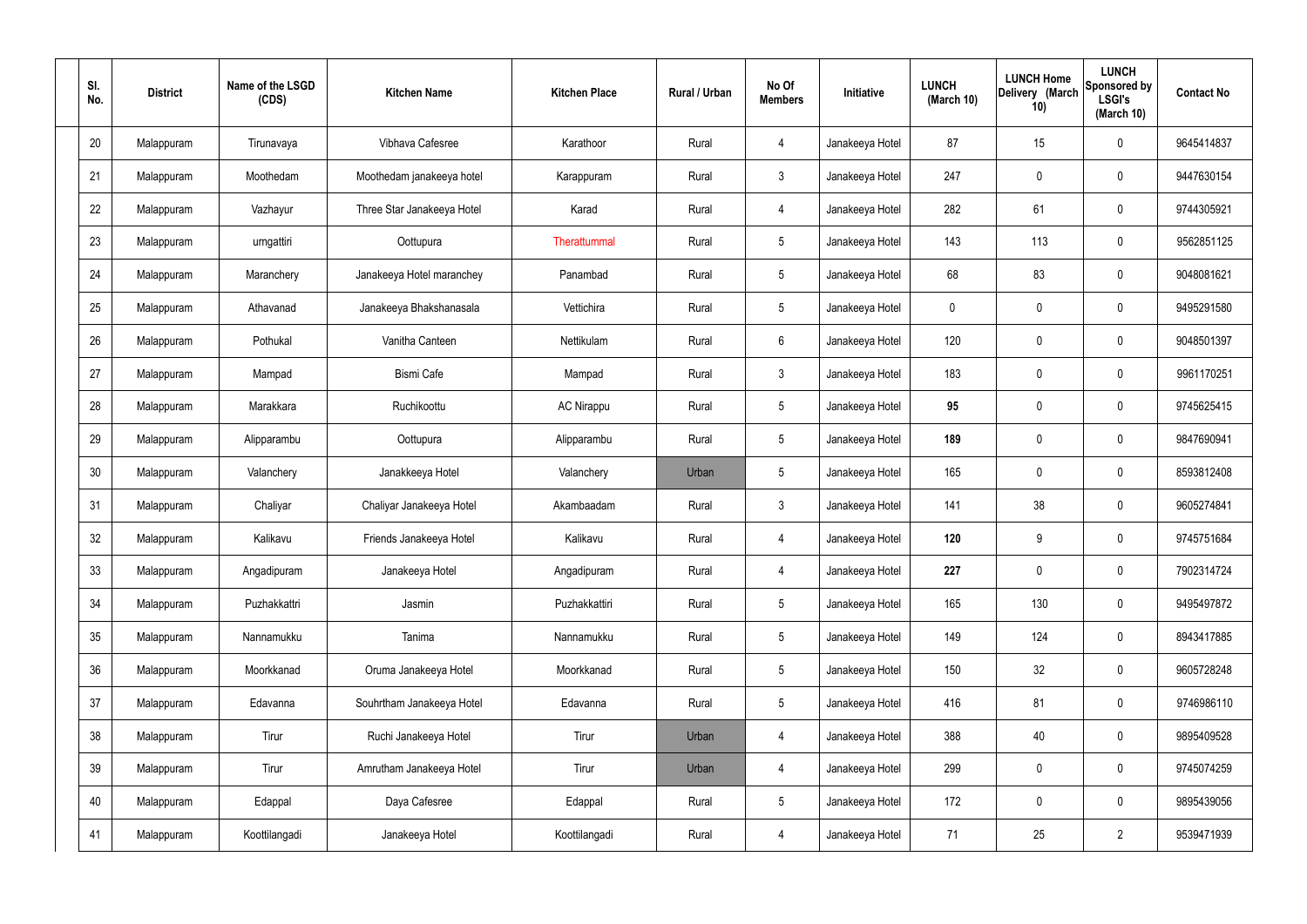| SI.<br>No. | <b>District</b> | Name of the LSGD<br>(CDS) | <b>Kitchen Name</b>                               | <b>Kitchen Place</b>   | Rural / Urban | No Of<br><b>Members</b> | Initiative      | <b>LUNCH</b><br>(March 10) | <b>LUNCH Home</b><br>Delivery (March<br>10) | <b>LUNCH</b><br>Sponsored by<br><b>LSGI's</b><br>(March 10) | <b>Contact No</b> |
|------------|-----------------|---------------------------|---------------------------------------------------|------------------------|---------------|-------------------------|-----------------|----------------------------|---------------------------------------------|-------------------------------------------------------------|-------------------|
| 42         | Malappuram      | Vattamkulam               | Vibhava Janakeeya Hotel                           | Edappal                | Rural         | 4                       | Janakeeya Hotel | 212                        | 0                                           | 0                                                           | 9744844512        |
| 43         | Malappuram      | Nilambur                  | Annapporna Janakeeya Hotel                        | Nilambur               | Urban         | 8                       | Janakeeya Hotel | 357                        | 98                                          | 0                                                           | 8547795364        |
| 44         | Malappuram      | Puzhakkattri              | PT Group                                          | Ramapuram              | Rural         | $\overline{4}$          | Janakeeya Hotel | 172                        | 55                                          | 0                                                           | 9745108676        |
| 45         | Malappuram      | Vazhikkadavu              | Vanitha Janakeeya Hotel                           | Manimooli              | Rural         | 4                       | Janakeeya Hotel | 146                        | 77                                          | 0                                                           | 8943046755        |
| 46         | Malappuram      | Chungathara               | Chungathara Annapoorna Vanitha<br>Janakeeya Hotel | Chalikkulam            | Rural         | $\mathbf{3}$            | Janakeeya Hotel | 52                         | 0                                           | 0                                                           | 9745674102        |
| 47         | Malappuram      | Vallikunnu                | Punathil Janakeeya Hotel                          | Vallikunnu             | Rural         | $\overline{4}$          | Janakeeya Hotel | 126                        | 156                                         | 0                                                           | 9946051042        |
| 48         | Malappuram      | Tirurangadi               | Nirmalyam Janakeeya Hotel                         | Chanthappadi           | Urban         | $5\phantom{.0}$         | Janakeeya Hotel | 309                        | 238                                         | 0                                                           | 9895168511        |
| 49         | Malappuram      | Purathur                  | Purathur Janakeeya Hotel                          | Kavilakkad             | Rural         | $\mathbf{3}$            | Janakeeya Hotel | 115                        | 78                                          | 0                                                           | 9645170119        |
| 50         | Malappuram      | Kuruva                    | Swad                                              | Ambalaparamb           | Rural         | $\overline{4}$          | Janakeeya Hotel | 93                         | 56                                          | 0                                                           | 9495993543        |
| 51         | Malappuram      | Perumanna Klari           | Perumanna Klari Janakeeya Hotel                   | Near Panjayathu office | Rural         | $\mathbf{3}$            | Janakeeya Hotel | 122                        | $\mathbf 0$                                 | 0                                                           | 7306197556        |
| 52         | Malappuram      | Kuttippuram               | Janakeeya Hotel Kuttippurram                      | Kuttipuram             | Rural         | $5\phantom{.0}$         | Janakeeya Hotel | 258                        | 0                                           | 0                                                           | 8921459017        |
| 53         | Malappuram      | Niramaruthur              | Annapporna Janakeeya Hotel                        | Mangad                 | Rural         | $\mathbf{3}$            | Janakeeya Hotel | 150                        | $\mathbf 0$                                 | 0                                                           | 9746334349        |
| 54         | Malappuram      | Veliyancode               | Cafe Kudumbashree                                 | Eramangalam            | Rural         | $\mathfrak{Z}$          | Janakeeya Hotel | 87                         | 159                                         | 0                                                           | 9567575145        |
| 55         | Malappuram      | Pulilkal                  | Ruchi Koottu Janakeeya Hotel                      | Pulikkal               | Rural         | $\overline{4}$          | Janakeeya Hotel | 260                        | 36                                          | 0                                                           | 9947039208        |
| 56         | Malappuram      | Karuvarakund              | Janakeeya Hotel                                   | Karuvarakund           | Rural         | $\overline{4}$          | Janakeeya Hotel | 248                        | 18                                          | 0                                                           | 9562233316        |
| 57         | Malappuram      | Thuvvur                   | Janakeeya Hotel                                   | Thuvvur                | Rural         | $5\overline{)}$         | Janakeeya Hotel | 192                        | 46                                          | 0                                                           | 8075365565        |
| 58         | Malappuram      | Kottakkal                 | Kottakkal Janakeeya Hotel                         | Kottakkal              | Urban         | $\mathbf{3}$            | Janakeeya Hotel | 358                        | $\mathbf 0$                                 | 0                                                           | 9946216609        |
| 59         | Malappuram      | Kuzhimanna                | Mythri Janakkeeya Hotel                           | Cheruparamb            | Rural         | $\overline{4}$          | Janakeeya Hotel | 201                        | 76                                          | 0                                                           | 9961738543        |
| 60         | Malappuram      | Talakkad                  | Talakkad Janakeeya Hotel                          | <b>BP</b> Angadi       | Rural         | $\overline{4}$          | Janakeeya Hotel | 175                        | 35                                          | 0                                                           | 9447824517        |
| 61         | Malappuram      | Areecode                  | Haritha sree Janakeeya Hotel                      | Pookottuchola          | Rural         | $\overline{4}$          | Janakeeya Hotel | 155                        | 103                                         | 0                                                           | 7025072558        |
| 62         | Malappuram      | Cherukkavu                | Kitchen Hut Janakeeya Hotel                       | Chevayoor              | Rural         | $\overline{4}$          | Janakeeya Hoel  | 180                        | 65                                          | $\overline{2}$                                              | 9895195887        |
| 63         | Malappuram      | Thiruvali                 | Janakeeya hotel                                   | Thiruvali              | Rural         | $5\phantom{.0}$         | Janakeeya Hotel | 248                        | $\pmb{0}$                                   | 0                                                           | 9746385945        |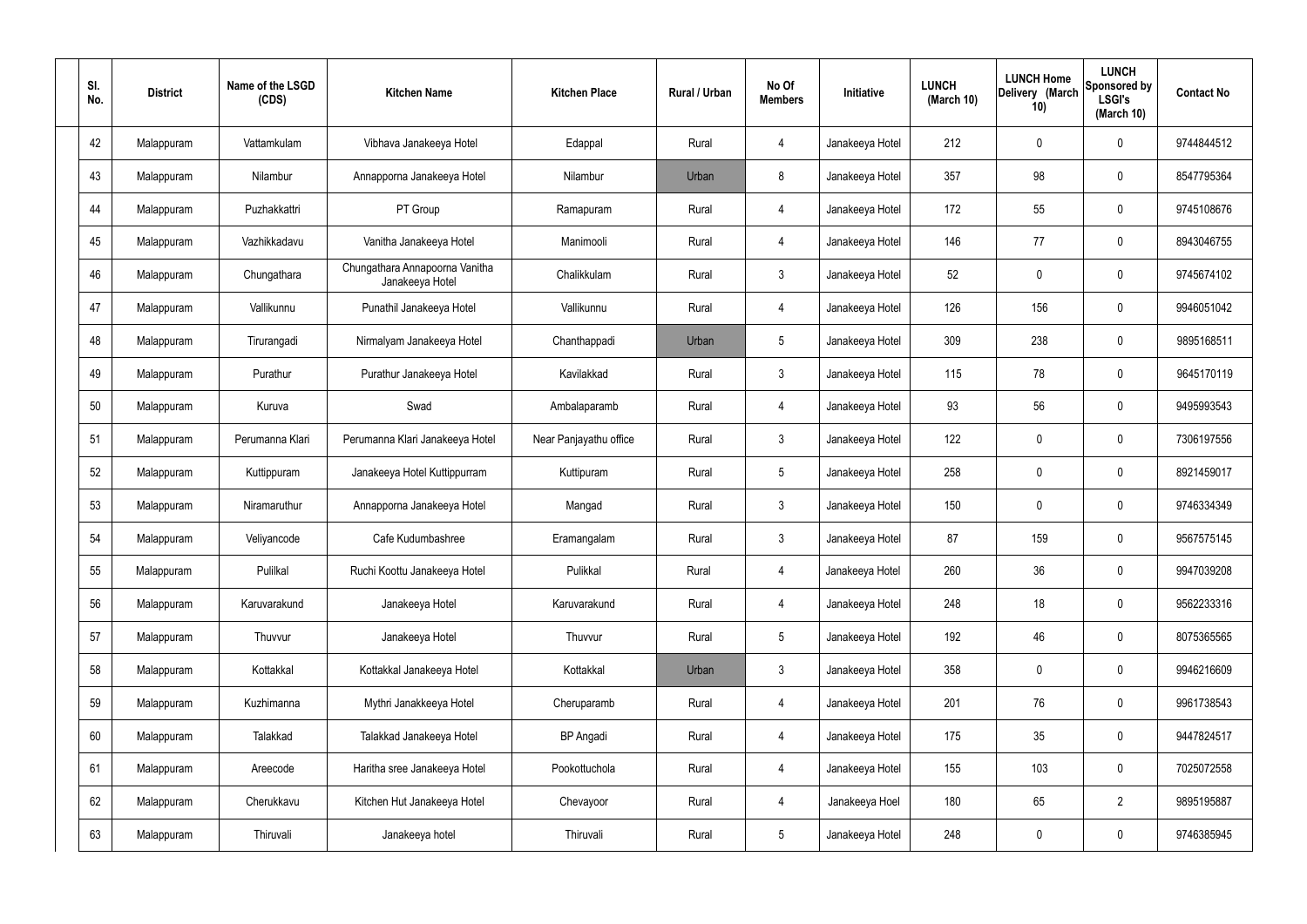|     | SI.<br>No. | <b>District</b> | Name of the LSGD<br>(CDS) | <b>Kitchen Name</b>        | <b>Kitchen Place</b> | Rural / Urban | No Of<br><b>Members</b> | Initiative      | <b>LUNCH</b><br>(March 10) | <b>LUNCH Home</b><br>Delivery (March<br>10) | <b>LUNCH</b><br>Sponsored by<br><b>LSGI's</b><br>(March 10) | <b>Contact No</b> |
|-----|------------|-----------------|---------------------------|----------------------------|----------------------|---------------|-------------------------|-----------------|----------------------------|---------------------------------------------|-------------------------------------------------------------|-------------------|
| 128 | 64         | Malappuram      | Alamcode                  | Janakeeya hotel            | Alamcode             | Rural         | $5\phantom{.0}$         | Janakeeya Hotel | 213                        | 79                                          | $\mathbf 0$                                                 | 8129368109        |
|     | 65         | Malappuram      | Manjeri 1                 | Cafe Janakeeya hotel       | Manjeri              | Urban         | $6\phantom{.}6$         | Janakeeya Hotel | 238                        | 45                                          | 4                                                           | 7336671011        |
|     | 66         | Malappuram      | kalpakanchery             | Janakeeya HOTEL            | Kalpakanchery        | Rural         | $\overline{4}$          | Janakeeya Hotel | 152                        | 0                                           | $\mathbf 0$                                                 | 9048929947        |
|     | 67         | Malappuram      | Kodur                     | Janakeeya hotel            | vadakkemanna         | Rural         | $\mathbf{3}$            | Janakeeya hotel | 179                        | 0                                           | $\mathbf 0$                                                 | 9605430938        |
|     | 68         | Malappuram      | Anakayam                  | janakeeya hotel            | Anakayam             | Rural         | $5\phantom{.0}$         | Janakeeya hotel | 261                        | 0                                           | $\mathbf 0$                                                 | 7025840671        |
|     | 69         | Malappuram      | Malappuram                | Janakeeya Hotel            | Malappuram           | Urban         | $\mathbf{3}$            | Janakeeya Hotel | 234                        | $\mathbf 0$                                 | $\mathbf 0$                                                 | 8281125864        |
|     | 70         | Malappuram      | Tanur                     | Azhimukham Janakeeya hotel | tanur                | Urban         | $\mathbf{3}$            | Janakeeya Hotel | 220                        | $\mathbf 0$                                 | $\mathbf 0$                                                 | 7594914843        |
|     | 71         | Malappuram      | Elamkulam                 | Janapriya                  | Kunnakav             | Rural         | 4                       | Janakeeya Hotel | 193                        | $\mathbf 0$                                 | $\mathbf 0$                                                 | 9496725446        |
|     | 72         | Malappuram      | Wandoor                   | Janakeeya Hotel            | wandoor              | Rural         | 4                       | Janakeeya Hotel | 202                        | 0                                           | $\mathbf 0$                                                 | 8086064498        |
|     | 73         | Malappuram      | Perinthalmanna            | samrthi janakeeya hotei    | Perinthalmanna       | Urban         | $5\phantom{.0}$         | Janakeeya hotel | 159                        | 0                                           | $\mathbf 0$                                                 | 7994259773        |
|     | 74         | Malappuram      | Munniyur                  | Oottupura                  | Munniyur             | Rural         | $5\phantom{.0}$         | Janakeeya Hotel | 260                        | 239                                         | $\pmb{0}$                                                   |                   |
|     | 75         | Malappuram      | AR Nagar                  | Aiswarya                   | AR Nagar             | Rural         | $\mathbf{3}$            | Janakeeya Hotel | 326                        | 0                                           | $\mathbf 0$                                                 |                   |
|     | 76         | Malappuram      | Thenjippalam              | Nanma                      | Thenjippalam         | Rural         | 4                       | Janakeeya Hotel | 314                        | 90                                          | $\mathbf 0$                                                 |                   |
|     | 77         | Malappuram      | Peruvallur                | Anugraha                   | Super bazar          | Rural         | $5\overline{)}$         | Jankeeya Hotel  | 127                        | 119                                         | $\overline{2}$                                              | 9747037665        |
|     | 78         | Malappuram      | Muthuvallur               | Nanma janakeeya hotel      | Muthuparambu         | Rural         | $3\phantom{a}$          | Janakeeya hotel | 521                        | $\mathbf 0$                                 | $\mathbf 0$                                                 | 9744406501        |
|     | 79         | Malappuram      | mankada                   | janakeeya hatel            | Aryiranazhipadi      | Rural         | $\mathbf{3}$            | janakeeya hotel | 167                        | 91                                          | $\mathbf 0$                                                 | 9539855520        |
|     | 80         | Malappuram      | Vengara                   | Ponnoos hotel              | Vengara              | Rural         | 4                       | Janakeeya hotel | 263                        | 0                                           | $\mathbf 0$                                                 | 9947424618        |
|     | 81         | Malappuram      | Pulpatta                  | Santhwanam Janakeeya hotel | Padikkal parambil    | Rural         | $5\phantom{.0}$         | Janakeeya hotel | 349                        | 193                                         | $\mathbf 0$                                                 | 9526367569        |
|     | 82         | Malappuram      | Keezhattur                | Keezhattur Janakeeya hotel | Keezhattur           | Rural         | 4                       | Janakeeya hotel | 80                         | 0                                           | $\mathbf 0$                                                 | 9539209640        |
|     | 83         | Malappuram      | Cheriyamundam             | Nanma janakeeya hotel      | Manchingapara        | Rural         | 4                       | Janakeeya hotel | 161                        | 0                                           | $\mathbf 0$                                                 | 9496048689        |
|     | 84         | Malappuram      | Chelambre                 | Soorya Janakeeya hotel     | Pulluparamb          | Rural         | $\mathbf{3}$            | Janakeeya hotel | 94                         | 89                                          | $\mathbf 0$                                                 | 7994179285        |
|     | 85         | Malappuram      | Ponmala                   | Janakeeya hotel            | Chappangadi          | Rural         | 4                       | Janakeeya hotel | 228                        | 0                                           | $\mathbf 0$                                                 | 9605811748        |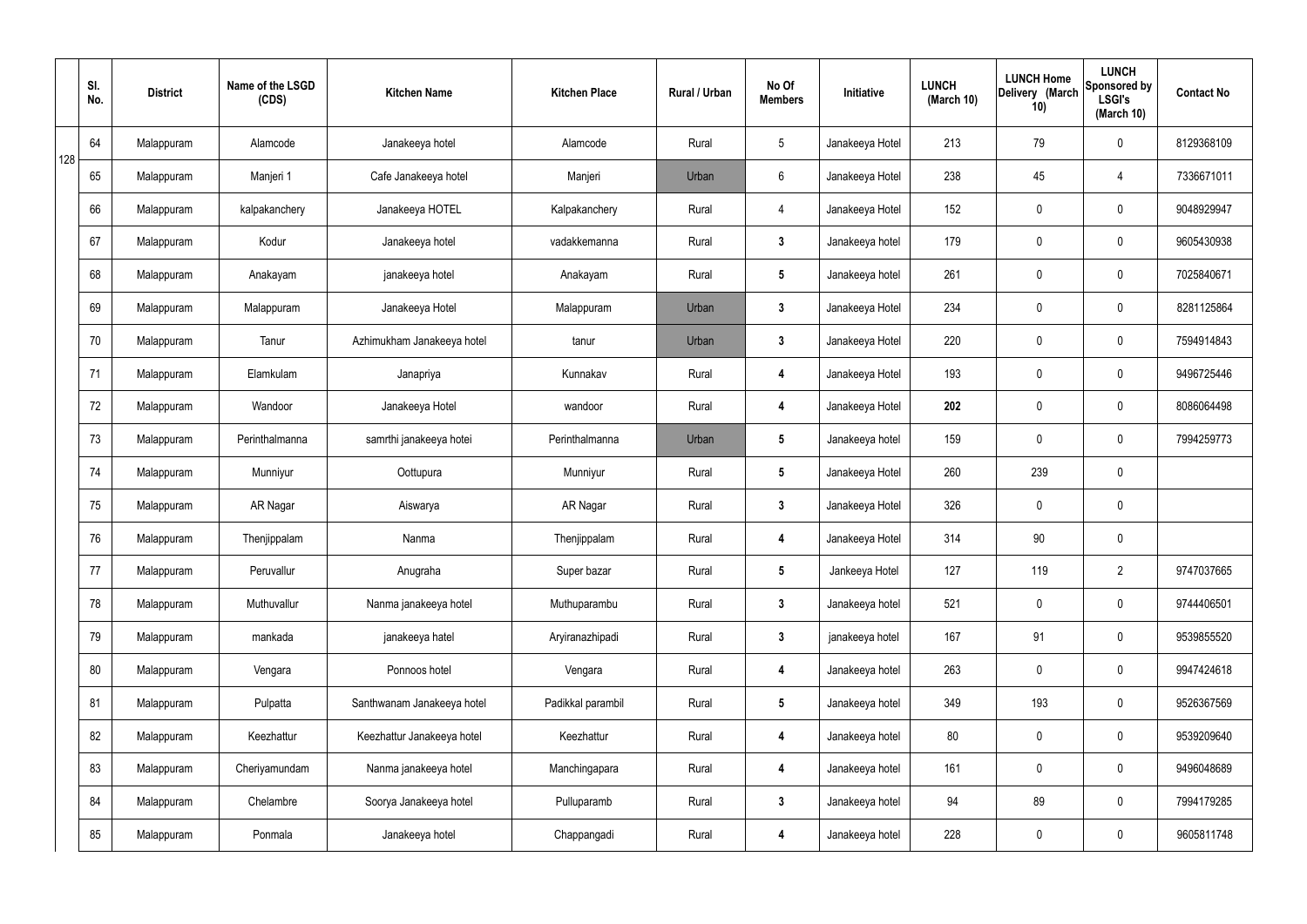| SI.<br>No. | <b>District</b> | Name of the LSGD<br>(CDS) | <b>Kitchen Name</b>      | <b>Kitchen Place</b> | Rural / Urban | No Of<br><b>Members</b> | Initiative      | <b>LUNCH</b><br>(March 10) | <b>LUNCH Home</b><br>Delivery (March<br>10) | <b>LUNCH</b><br>Sponsored by<br><b>LSGI's</b><br>(March 10) | <b>Contact No</b> |
|------------|-----------------|---------------------------|--------------------------|----------------------|---------------|-------------------------|-----------------|----------------------------|---------------------------------------------|-------------------------------------------------------------|-------------------|
| 86         | Malappuram      | Thennala                  | <b>Bismi Hotel</b>       | Pookkiparamb         | Rural         | 4                       | Jankeeya Hotel  | 230                        | 0                                           | $\boldsymbol{0}$                                            | 9995757092        |
| 87         | Malappuram      | Tanalur                   | Janakeeya Hotel          | Tanalur              | Rural         | $\mathbf{3}$            | Jankeeya Hotel  | 204                        | $\mathbf 0$                                 | $\mathbf 0$                                                 |                   |
| 88         | Malappuram      | Parappur                  | Janakeeya Hotel          | chullipparambu       | Rural         | $5\phantom{.0}$         | Janakeeya Hotel | 378                        | 0                                           | $\mathbf 0$                                                 | 9961091317        |
| 89         | Malappuram      | Edarikkode                | Janakeeya Hotel          | Edarikkod            | Rural         | $\mathbf{3}$            | Janakeeya Hotel | $\mathbf 0$                | $\boldsymbol{0}$                            | $\mathbf 0$                                                 | 8089003770        |
| 90         | Malappuram      | Oorakam                   | Ammoos                   | Panchayath padi      | Rural         | $\mathbf{3}$            | Janakeeya Hotel | 346                        | 0                                           | $\mathbf 0$                                                 | 9526449294        |
| 91         | Malappuram      | Nannambra                 | Veeturuchi               | Kundoor Athani       | Rural         | 4                       | Janakeeya Hotel | 47                         | 312                                         | $\mathbf 0$                                                 | 9400618659        |
| 92         | Malappuram      | Pandikkad                 | Janakeeya Hotel          | Pandikkad            | Rural         | 4                       | Janakeeya Hotel | 252                        | 0                                           | $\mathbf 0$                                                 | 9995504081        |
| 93         | Malappuram      | Chokkad                   | Natturuchi               | Chokkad              | Rural         | $5\phantom{.0}$         | Janakeeya Hotel | 65                         | 41                                          | $\pmb{0}$                                                   |                   |
| 94         | Malappuram      | Cheekode                  | Cheekode Janakeeya Hotel | Cheekode             | Rural         | 4                       | Janakeeya Hotel | 134                        | 55                                          | $\mathbf 0$                                                 |                   |
| 95         | Malappuram      | Makkarapparamb            | Subiksha                 | Makkarapparamb       | Rural         | $\mathbf{3}$            | Janakeeya Hotel | 72                         | 25                                          | $\mathbf 0$                                                 | 8089003770        |
| 96         | Malappuram      | Ponnani-1                 | Devi Janakeeya Hotel     | Ponnani              | Urban         | $5\phantom{.0}$         | Janakeeya Hotel | $\mathbf 0$                | 0                                           | $\mathbf 0$                                                 | 9961919097        |
| 97         | malappuram      | mangalam                  | Soubagya                 | mangalam             | Rural         | ${\bf 5}$               | janakeeya hotel | 101                        | 51                                          | $\mathbf 0$                                                 |                   |
| 98         | Malappuram      | Trikkalangode             | janakeeya hotel          | karakkunnu           | Rural         | $6\phantom{.}$          | Janakeeya Hotel | 318                        | 0                                           | $\pmb{0}$                                                   |                   |
| 99         | Malppuram       | Morayoor                  | Janakeeya hotel          | Valanchery           | Rural         | $3\phantom{a}$          | Janakeeya hotel | 110                        | 0                                           | $\mathbf 0$                                                 |                   |
| 100        | Malappuram      | Perumbadapp               | Janakeeya hotel          | Perumbadapp          | Rural         | $\overline{\mathbf{4}}$ | Janakeeya hotel | 250                        | $30\,$                                      | $\pmb{0}$                                                   |                   |
| 101        | Malappuram      | Tirur                     | Samruthi Janakeeya Hotel | Vettom               | <b>RURAL</b>  | $5\phantom{.0}$         | Janakeeya hotel | 152                        | 189                                         | $\mathbf 0$                                                 |                   |
| 102        | Malappuram      | Kondotty                  | Janakeeya hotel          | vazhakad             | <b>RURAL</b>  | $\overline{\mathbf{4}}$ | janakeeya hotel | 347                        | 258                                         | $\mathbf 0$                                                 |                   |
| 103        | Malappuram      | Pulamanthol               | Janakeeya hotel          | pulamanthole         | <b>RURAL</b>  | $\overline{\mathbf{4}}$ | Janakeeya hotel | 218                        | 0                                           | $\mathbf 0$                                                 |                   |
| 104        | Malappuram      | Valavannur                | Jankeeya hotel           | Valavannur           | <b>RURAL</b>  | $5\phantom{.0}$         | Janakeeya hotel | 255                        | 0                                           | $\mathbf 0$                                                 |                   |
| 105        | Malappuram      | kottakkal                 | Janakeeya hotel          | kotakkal             | <b>URBAN</b>  | 4                       | Janakeeya hotel | 302                        | 0                                           | $\mathbf 0$                                                 |                   |
| 106        | Malappuram      | Vettom                    | Thripthi Janakeeya Hotel | vettom               | <b>RURAL</b>  | $\overline{\mathbf{4}}$ | Janakeeya hotel | 117                        | 16                                          | $\pmb{0}$                                                   |                   |
| 107        | Malappuram      | Nilambur                  | Janakeeya hotel          | nilambur             | <b>URBAN</b>  | $5\phantom{.0}$         | Janakeeya hotel | 310                        | $50\,$                                      | $\pmb{0}$                                                   |                   |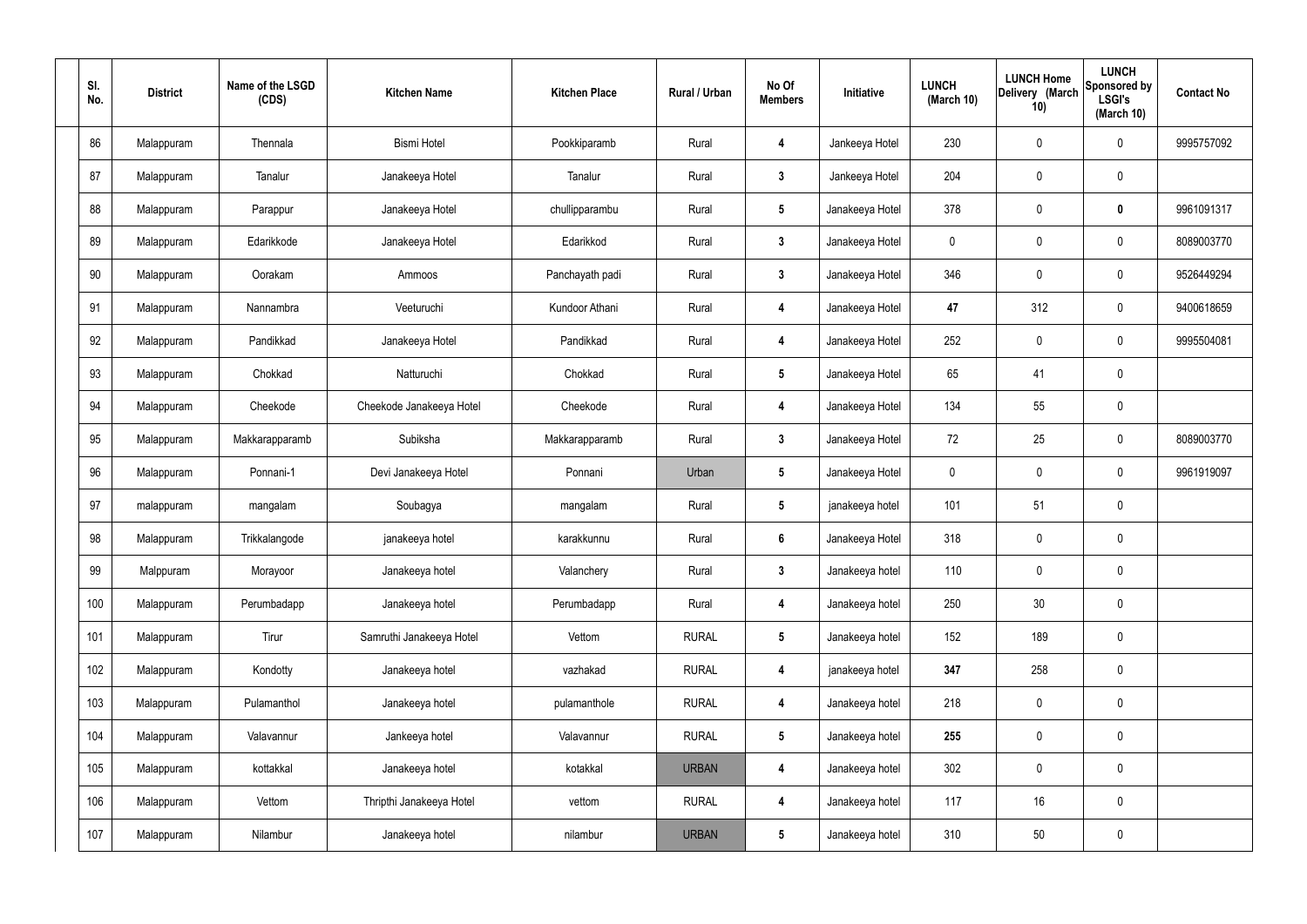|            | SI.<br>No. | <b>District</b> | Name of the LSGD<br>(CDS) | <b>Kitchen Name</b>        | <b>Kitchen Place</b> | <b>Rural / Urban</b> | No Of<br><b>Members</b> | Initiative      | <b>LUNCH</b><br>(March 10) | <b>LUNCH Home</b><br>Delivery (March<br>10) | <b>LUNCH</b><br>Sponsored by<br><b>LSGI's</b><br>(March 10) | <b>Contact No</b> |
|------------|------------|-----------------|---------------------------|----------------------------|----------------------|----------------------|-------------------------|-----------------|----------------------------|---------------------------------------------|-------------------------------------------------------------|-------------------|
|            | 108        | Malappuram      | Nilambur                  | Janakeeya hotel            | nilambur             | <b>URBAN</b>         | $\boldsymbol{4}$        | Janakeeya hotel | 343                        | $\mathbf 0$                                 | $\mathbf 0$                                                 |                   |
|            | 109        | Malappuram      | Vallikkunn                | Rasakkut                   | Vallikunnu           | Rural                | 4                       | janakeeyahotel  | 176                        | 122                                         | $\mathbf 0$                                                 |                   |
|            | 110        | Malappuram      | kuruva                    | Ruchi                      | Kurava               | Rural                | $5\overline{)}$         | Janakeeyahotel  | 164                        | 33                                          | $\mathbf 0$                                                 | 9745414800        |
|            | 111        | Malappuram      | Kannamangalam             | Ruchikoott                 | Kannamangalam        | Rural                | $\mathbf{3}$            | Janakeeya Hotel | 456                        | $\mathbf 0$                                 | $\mathbf 0$                                                 |                   |
|            | 112        | Malappuram      | Othungal                  | janakeeya hotel            | Othukkungal          | Rural                | $5\overline{)}$         | Janakeeya Hotel | 334                        | $\mathbf 0$                                 | $\mathbf 0$                                                 | 9656716066        |
|            | 113        | Malappuram      | Pookkottur                | janakeeya hotel            | valluvambram         | Rural                | 4                       | Janakeeya Hotel | 214                        | $\mathbf 0$                                 | $\mathbf 0$                                                 | 9447334084        |
|            | 114        | Malappuram      | Edakkara                  | Edakkara janakeeya hotel   | Edakkara             | Rural                | $\overline{\mathbf{4}}$ | janakeeya hotel | 225                        | $\mathbf 0$                                 | $\mathbf 0$                                                 |                   |
|            | 115        | Malappuram      | porur                     | Thanima Janakeeya Hotel    | Porur                | Rural                | $\mathbf{3}$            | janakeeya hotel | $\mathbf 0$                | $\mathbf 0$                                 | $\mathbf 0$                                                 | 9539928567        |
|            | 116        | Malappuram      | Pulikkal                  | Janakeeya Hotel            | pulikkal             | Rural                | $\overline{\mathbf{4}}$ | Janakeeya Hotel | 118                        | 44                                          | $\mathbf 0$                                                 |                   |
|            | 117        | malappuram      | Tanur                     | amma janakeeyahottel       | Tanur                | <b>URBAN</b>         | $5\phantom{.0}$         | janakeeyahottel | 330                        | $\pmb{0}$                                   | $\mathbf 0$                                                 |                   |
|            | 118        | malappuram      | Pallikkal                 | padheyam janakeeyahottel   | Pallikkal            | Rural                | $5\phantom{.0}$         | janakeeyahotel  | 98                         | 57                                          | $\mathbf 0$                                                 |                   |
|            | 119        | Malappuram      | Chelembra                 | janakeeyahotel2            | Chelembra            | Rural                | 4                       | janakeeyahotel  | 165                        | 89                                          | $\mathbf 0$                                                 |                   |
|            | 120        | Malappuram      | Purathur                  | Safa Janakeeya Hotel       | Paravanna            | Rural                | 4                       | Janakeeya Hotel | 82                         | 18                                          | $\mathbf 0$                                                 |                   |
|            | 121        | malappuram      | vazhayur                  | puthuma janakeeyahotel     | Vazhayur             | Rural                | $\overline{\mathbf{4}}$ | janakeeyahotel  | 225                        | 40                                          | $\mathbf 0$                                                 |                   |
|            | 122        | malappuram      | mangalam                  | Swathistam                 | Vadikkal             | Rural                | $\overline{\mathbf{4}}$ | janakeeyahotel  | 306                        | 98                                          | $\mathbf 0$                                                 |                   |
|            | 123        | malappuram      | kuttippuram               | nilayoram janakeeya hotel  | Kuttipuram           | Rural                | $\overline{\mathbf{4}}$ | janakeeyahotel  | 152                        | $\mathbf 0$                                 | $\pmb{0}$                                                   |                   |
|            | 124        | malapluram      | thazhekode                | Thazhekode Janakeeya Hotel | Thazhekode           | Rural                | $\overline{\mathbf{4}}$ | Janakeeya Hotel | 498                        | $\pmb{0}$                                   | $\pmb{0}$                                                   |                   |
|            | 125        | malappuram      | munniyur                  | my kitchen                 | Alinchuvad           | Rural                | $5\phantom{.0}$         | janakeeya hotel | 209                        | 194                                         | $\overline{2}$                                              | 8589809765        |
|            | 126        | Malappuram      | Mangalam                  | Ruchikkoottu               | Mangalam             | Rural                | $\overline{\mathbf{4}}$ | Janakeeya hotel | 172                        | 35                                          | $\mathbf 0$                                                 |                   |
|            | 127        | Malappuram      | Ponnani                   | Thripthi                   | Ponnani              | Urban                | $5\overline{)}$         | Janakeeya Hotel | 210                        | $\mathbf 0$                                 | $\mathbf 0$                                                 |                   |
|            | 128        | Malappuram      | Tanur                     | Krishna                    | Tanur                | Urban                | $5\overline{)}$         | janakeeya hotel | 248                        | $\pmb{0}$                                   | $\mathbf 0$                                                 |                   |
| <b>128</b> |            |                 |                           |                            |                      |                      | 537                     |                 | 26136                      | 5518                                        | 19                                                          |                   |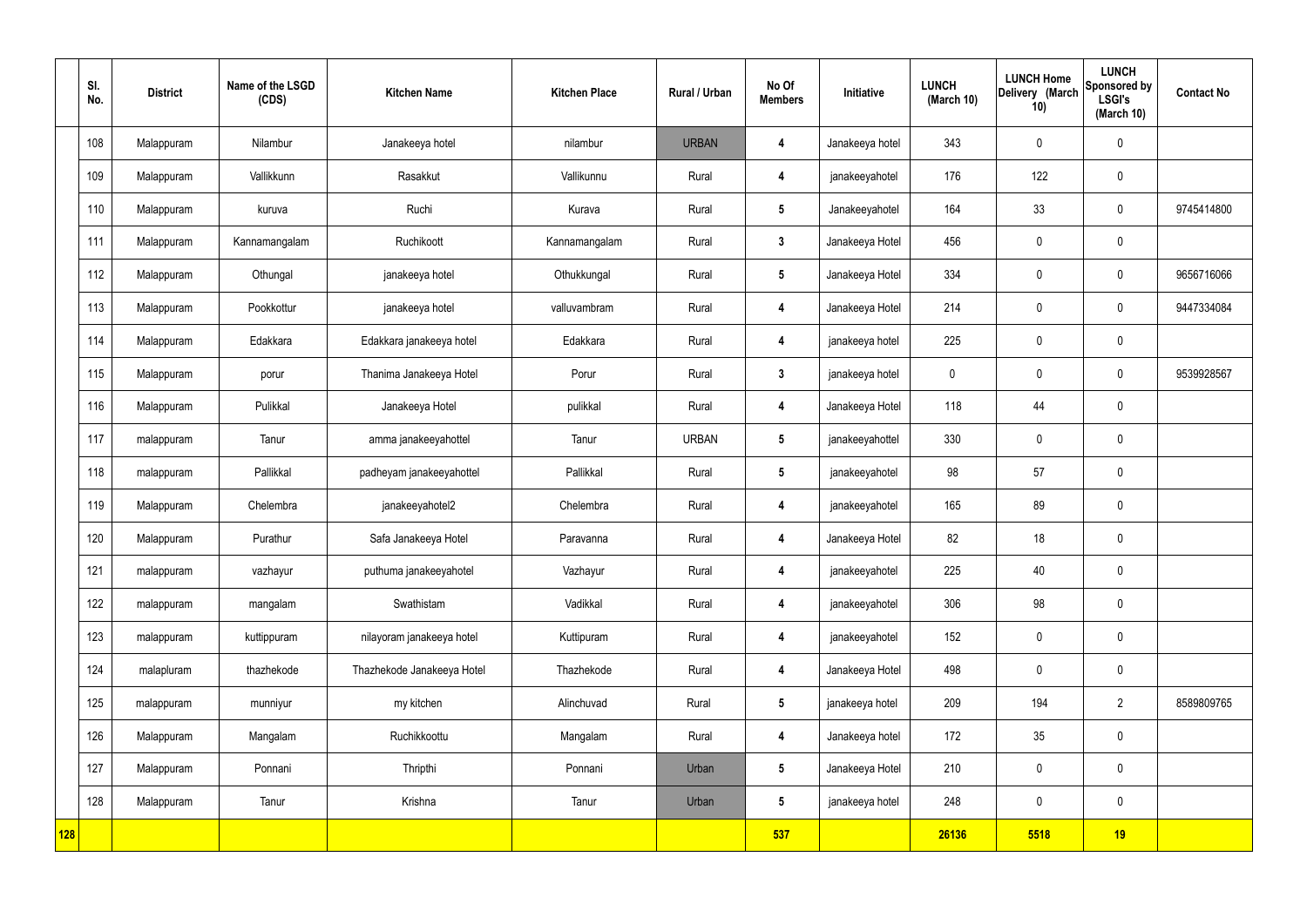| SI.<br>No.     | <b>District</b> | Name of the LSGD<br>(CDS) | <b>Kitchen Name</b>             | <b>Kitchen Place</b>                      | Rural / Urban | No Of<br><b>Members</b> | Initiative      | <b>LUNCH</b><br>(March 10) | <b>LUNCH Home</b><br>Delivery (March<br>10) | <b>LUNCH</b><br>Sponsored by<br><b>LSGI's</b><br>(March $10$ ) | <b>Contact No</b> |
|----------------|-----------------|---------------------------|---------------------------------|-------------------------------------------|---------------|-------------------------|-----------------|----------------------------|---------------------------------------------|----------------------------------------------------------------|-------------------|
| -1             | Palakkad        | Elapully                  | Nakshathra Vanitha canteen      | Canteen                                   | Rural         | 4                       | Janakeeya Hotel | 170                        | 0                                           | $\mathbf 0$                                                    | 26136             |
| $\overline{2}$ | Palakkad        | Nalleppilly               | Vanitha Canteen                 | Canteen                                   | Rural         | 4                       | Janakeeya Hotel | 168                        | 0                                           | $\mathbf 0$                                                    | 9656232569        |
| 3              | Palakkad        | Chittur                   | Thanal vanitha Canteen          | Thathamangalam, Mettuvalavu               | Urban         | 3                       | Janakeeya Hotel | 360                        | 0                                           | $\mathbf 0$                                                    | 9447105400        |
|                | Palakkad        | chittur                   | urapp janakeeya hotel           | Anicode junction                          | urban         | $5\phantom{.0}$         | Janakeeya hotel | 195                        | 0                                           | $\mathbf 0$                                                    | 9349930549        |
| 5              | Palakkad        | polpully                  | subiksha janakeeya hotel        | kallootiyal                               | Rural         | $5\phantom{.0}$         | Janakeeya hotel | 167                        | 0                                           | $\mathbf 0$                                                    | 9495197498        |
| 6              | Palakkad        | Eruthenpathy              | Nila janakeeya hotel            | Mooniilmada muniyappan<br>kshethram near  | Rural         | $5\phantom{.0}$         | Janakeeya hotel | 126                        | $\mathbf{0}$                                | $\mathbf 0$                                                    | 9037290925        |
| 7              | Palakkad        | Perumatty                 | Nanam Janakeeya hotel           | kannimari                                 | Rural         | $\mathbf{3}$            | Janakeeya hotel | 85                         | $\mathbf{0}$                                | $\mathbf 0$                                                    | 9605529657        |
| 8              | Palakkad        | Vadakarapathy             | soubhagya janakeeya hotel       | vadakarapathy panchayath                  | Rural         | $5\phantom{.0}$         | Janakeeya hotel | 127                        | $\mathbf{0}$                                | $\mathbf 0$                                                    | 9633578756        |
| 9              | Palakkad        | Kozhinjampara             | Sreesakthi Janakeeya hotel      | Kozhinjampara<br>gramapanchayth, near bus | Rural         | $5\phantom{.0}$         | Janakeeya hotel | $\mathbf 0$                | 0                                           | $\mathbf 0$                                                    | 9847121105        |
| 10             | Palakkad        | Vadakkenchery             | Oottupura Vanitha Canteen       | Panchayath building,<br>Vadakkenchery     | Rural         | 4                       | Janakeeya Hotel | 263                        | 0                                           | $\mathbf 0$                                                    | 9656360141        |
| 11             | Palakkad        | PKD North                 | Cafesree                        | opp. ksrtc bus stand,<br>Manjakulam road  | Urban         | $5\phantom{.0}$         | Janakeeya Hotel | $\mathbf 0$                | 0                                           | $\mathbf 0$                                                    | 9037332005        |
| 12             | Palakkad        | Ongallur                  | Amma canteen                    | Ongallur vipanana kendram                 | Rural         | 4                       | Janakeeya Hotel | 99                         | 0                                           | $\boldsymbol{0}$                                               | 7560924507        |
| 13             | Palakkad        | Muthuthala                | Sreelakshmi vanitha canteen     | Muthuthala panchayath                     | Rural         | 4                       | Janakeeya Hotel | 100                        | 0                                           | 0                                                              | 7558865485        |
| 14             | Palakkad        | Koppam                    | Natturuchi kudumbashree cafe    | Near koppam village                       | Rural         | $5\phantom{.0}$         | Janakeeya Hotel | 270                        | $\mathbf 0$                                 | $\mathbf 0$                                                    | 8075779172        |
| 15             | Palakkad        | Paruthur                  | Mamatty vanitha canteen         | Near panchayath                           | Rural         | $5\phantom{.0}$         | Janakeeya Hotel | 110                        | $\mathbf 0$                                 | $\mathbf 0$                                                    | 9544847874        |
| 16             | Palakkad        | Vilayur                   | Souhritha caffesree (Ruchipura) | Near Vilayur Panchayath                   | Rural         | $6\phantom{.}6$         | Janakeeya Hotel | 137                        | $\mathbf 0$                                 | $\mathbf 0$                                                    | 9747342046        |
| 17             | palakkad        | Kulukkallur               | Snehitha Janakeeya hotel        | Kulukkallur panchayath                    | Rural         | $5\phantom{.0}$         | Janakeeya hotel | 103                        | $\mathbf 0$                                 | $\mathbf 0$                                                    | 9746701454        |
| 18             | Palakkad        | Pattambi                  | Janakeeya hotel                 | near Govt samskritha college,<br>Pattambi | Urban         | 4                       | Janakeeya hotel | $\mathbf 0$                | 0                                           | $\mathbf 0$                                                    | 9562043428        |
| 19             | Palakkad        | Erimayur                  | Thanima Vanitha Canteen         | Panchayath building, Erimayur             | Rural         | $5\,$                   | Janakeeya Hotel | 70                         | 0                                           | $\overline{2}$                                                 | 9746440633        |
| 20             | Palakkad        | Kizhekkencheri            | Vanitha Canteen                 | Panchayath Building,<br>Kizhakkenchery    | Rural         | 4                       | Janakeeya Hotel | 72                         | 0                                           | $\mathbf 1$                                                    | 9747923418        |
| 21             | Palakkad        | Peringottukkurrissi       | Aiswarya Vanitha canteen        | Panchayth building                        | Rural         | $\mathbf{3}$            | Janakeeya Hotel | 75                         | $\mathbf 0$                                 | $\mathbf 0$                                                    | 9048665884        |
| 22             | Palakkad        | Mundoor                   | Bharath vanitha canteen         | Panchayath building                       | Rural         | $\mathfrak{Z}$          | Janakeeya Hotel | 170                        | 0                                           | $\boldsymbol{0}$                                               | 8592830607        |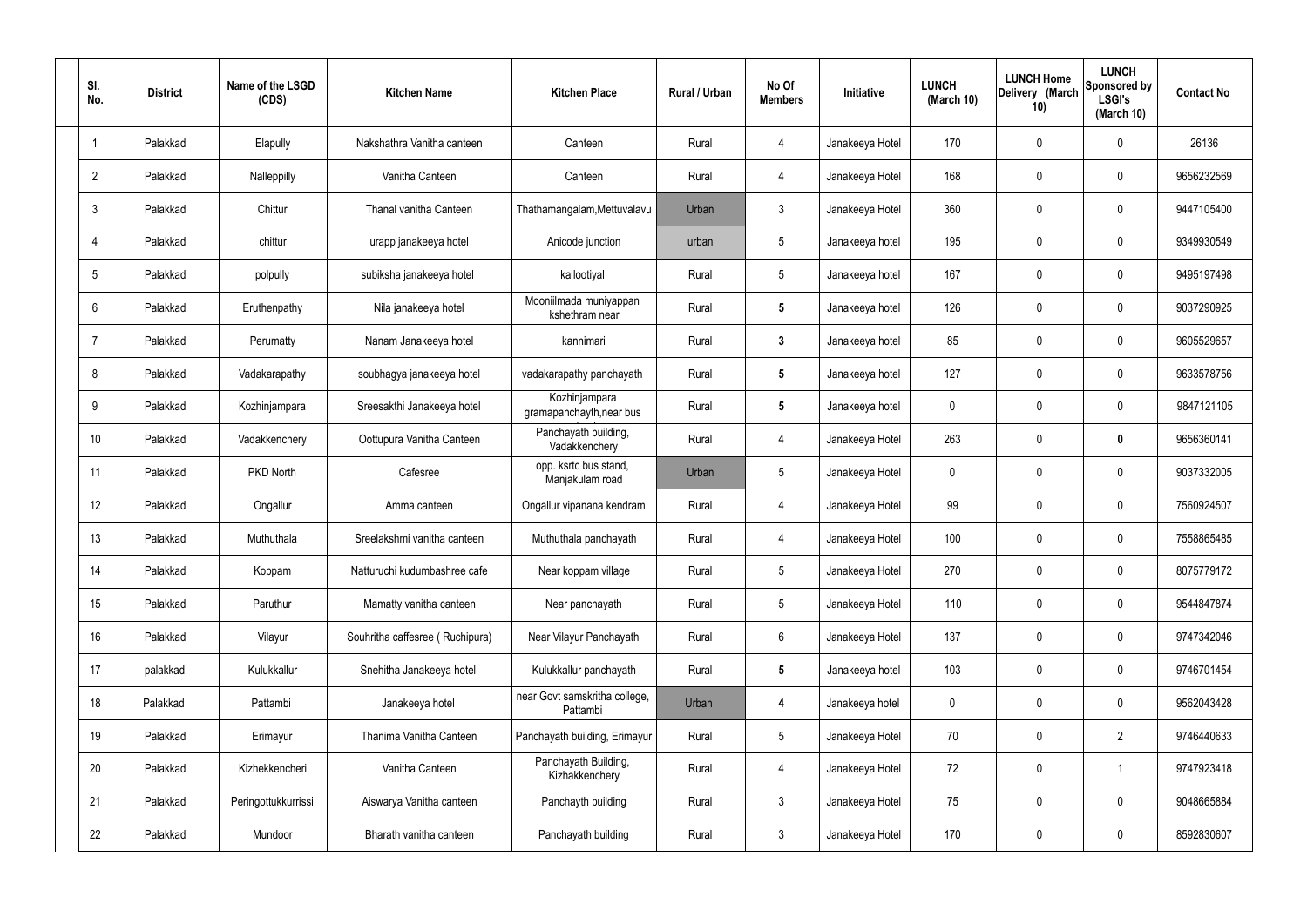| SI.<br>No. | <b>District</b> | Name of the LSGD<br>(CDS) | <b>Kitchen Name</b>                      | <b>Kitchen Place</b>                            | Rural / Urban | No Of<br><b>Members</b> | Initiative       | <b>LUNCH</b><br>(March 10) | <b>LUNCH Home</b><br>Delivery (March<br>10) | <b>LUNCH</b><br>Sponsored by<br><b>LSGI's</b><br>(March 10) | <b>Contact No</b> |
|------------|-----------------|---------------------------|------------------------------------------|-------------------------------------------------|---------------|-------------------------|------------------|----------------------------|---------------------------------------------|-------------------------------------------------------------|-------------------|
| 23         | Palakkad        | Kodumbu                   | kripa                                    | kodumb panchayath                               | Rural         | 4                       | Janakeeya HoteL  | 70                         | $\mathbf 0$                                 | 0                                                           | 9048682860        |
| 24         | Palakkad        | Thirumittakode            | Thirumuttam Janakeeya Hotel              | Karukaputhur                                    | Rural         | 6                       | Janakeeya Hotel  | 120                        | $\mathbf 0$                                 | 0                                                           | 9072841599        |
| 25         | Palakkad        | Akathethara               | Nanma canteen                            | kalyanamandapam                                 | Rural         | $\mathbf{3}$            | Janakeeya Hotel  | 75                         | 0                                           | 0                                                           | 7025563510        |
| 26         | Palakkad        | Marutharoad               | flavours cantteen                        | panchayath                                      | Rural         | $5\phantom{.0}$         | Janakeeya Hotela | 185                        | $\mathbf 0$                                 | 0                                                           | 9746227966        |
| 27         | Palakkad        | Trithala                  | Kairali Vanitha Hotel                    | Thirthala                                       | Rural         | $5\phantom{.0}$         | Janakeeya Hotel  | 141                        | 0                                           | 0                                                           | 9048710155        |
| 28         | Palakkad        | Kongad                    | Annapoorna vanitha canteen               | Near Kongad village office                      | Rural         | $5\phantom{.0}$         | Janakeeya Hotel  | 154                        | $\mathbf 0$                                 | 0                                                           | 9645425774        |
| 29         | Palakkad        | Sreekrishnapuram          | Subiksha canteen                         | Near panchayath office                          | Rural         | $\mathbf{3}$            | Janakeeya Hotel  | 102                        | $\mathbf 0$                                 | 0                                                           | 8086697226        |
| 30         | Palakkad        | Pallassana                | dhanalakshmi vanitha canteen             | pallassana panchayath<br>building               | Rural         | $5\phantom{.0}$         | Janakeeya Hotel  | 158                        | $\mathbf 0$                                 | 0                                                           | 8943225892        |
| 31         | Palakkad        | Nenmmara                  | Nemmara Janakeeya hotel                  | Nemmara junction                                | Rural         | 4                       | Janakeeya hotel  | 280                        | $\mathbf 0$                                 | 0                                                           | 8157850935        |
| 32         | Palakkad        | Ayilur                    | Janakeeya hotel                          | Thalavettanpara, Ayilur                         | Rural         | $\mathbf{3}$            | Janakeeya hotel  | 188                        | 0                                           | 0                                                           | 9539517856        |
| 33         | Palakkad        | Melarkode                 | Janakeeya Hotel                          | near Melarkode panchayath                       | Rural         | $\overline{4}$          | Janakeeya hotel  | 154                        | 0                                           | 0                                                           | 8606193918        |
| 34         | Palakkad        | Vandazhi                  | janakeeya hotel                          | Kaniyamangalam                                  | Rural         | $\mathbf{3}$            | Janakeeya hotel  | 54                         | 0                                           | 0                                                           | 9645919937        |
| 35         | Palakkad        | Nelliayampathy            | Janakeeya hotel                          | near Panchayat, kaikaty                         | Rural         | 4                       | Janakeeya hotel  | 0                          | 0                                           | 0                                                           | 9497123529        |
| 36         | Palakkad        | Elavanchery               | Snehatheeram                             | Near GUPS, Vattekkad                            | Rural         | $\sqrt{5}$              | Janakeeya Hotel  | 257                        | $\mathbf 0$                                 | 0                                                           | 9744195274        |
| 37         | Palakkad        | Kollemkode                | Priya Vanitha Canteen                    | Block Panchayath Office,<br>Kollengode          | Rural         | $\overline{4}$          | Janakeeya Hotel  | 240                        | $\mathbf 0$                                 | 0                                                           | 9745456764        |
| 38         | Palakkad        | Koduvayur                 | Samridhi Kudumbashree Vanitha<br>Canteen | Panchayath Building                             | Rural         | $5\phantom{.0}$         | Janakeeya Hotel  | 124                        | $\mathbf 0$                                 | 0                                                           | 8086263595        |
| 39         | Palakkad        | Pattanchery               | Sreelakshmi vanitha canteen              | Panchayath Building                             | Rural         | $\overline{4}$          | Janakeeya Hotel  | 107                        | $\mathbf 0$                                 | 0                                                           | 8086916932        |
| 40         | Palakkad        | Pudunagaram               | Janakeeya Hotel                          | Near KSEB, Pudunagaram                          | Rural         | $\overline{4}$          | Janakeeya hotel  | 200                        | $\mathbf 0$                                 | 0                                                           | 9497241598        |
| 41         | Palakkad        | Vadavanoor                | Sree Muruka Janakeeya Hotel              | Vydhyasala, Vadavanoor                          | Rural         | $5\phantom{.0}$         | Janakeeya hotel  | $\mathbf 0$                | $\mathbf 0$                                 | 0                                                           | 9567011729        |
| 42         | Palakkad        | Peruvemba                 | Samridi Janakeeya Hotel                  | Peruvemba Junction                              | Rural         | 4                       | Jankeeya hotel   | 212                        | $\mathbf 0$                                 | 0                                                           | 918089611261      |
| 43         | Palakkad        | Muthalamada               | Janakeeya Hotel                          | Chulliyarmedu                                   | Rural         | 4                       | Jankeeya hotel   | 312                        | $\mathbf 0$                                 | 0                                                           | 9633730067        |
| 44         | Palakkad        | Cherppalasseri            | Swad Janakiyahotel, CPY                  | Scheduled caste coperative<br>society hall, cpy | Urban         | $5\phantom{.0}$         | Janakeeya Hotel  | 253                        | 0                                           | 0                                                           | 9447746082        |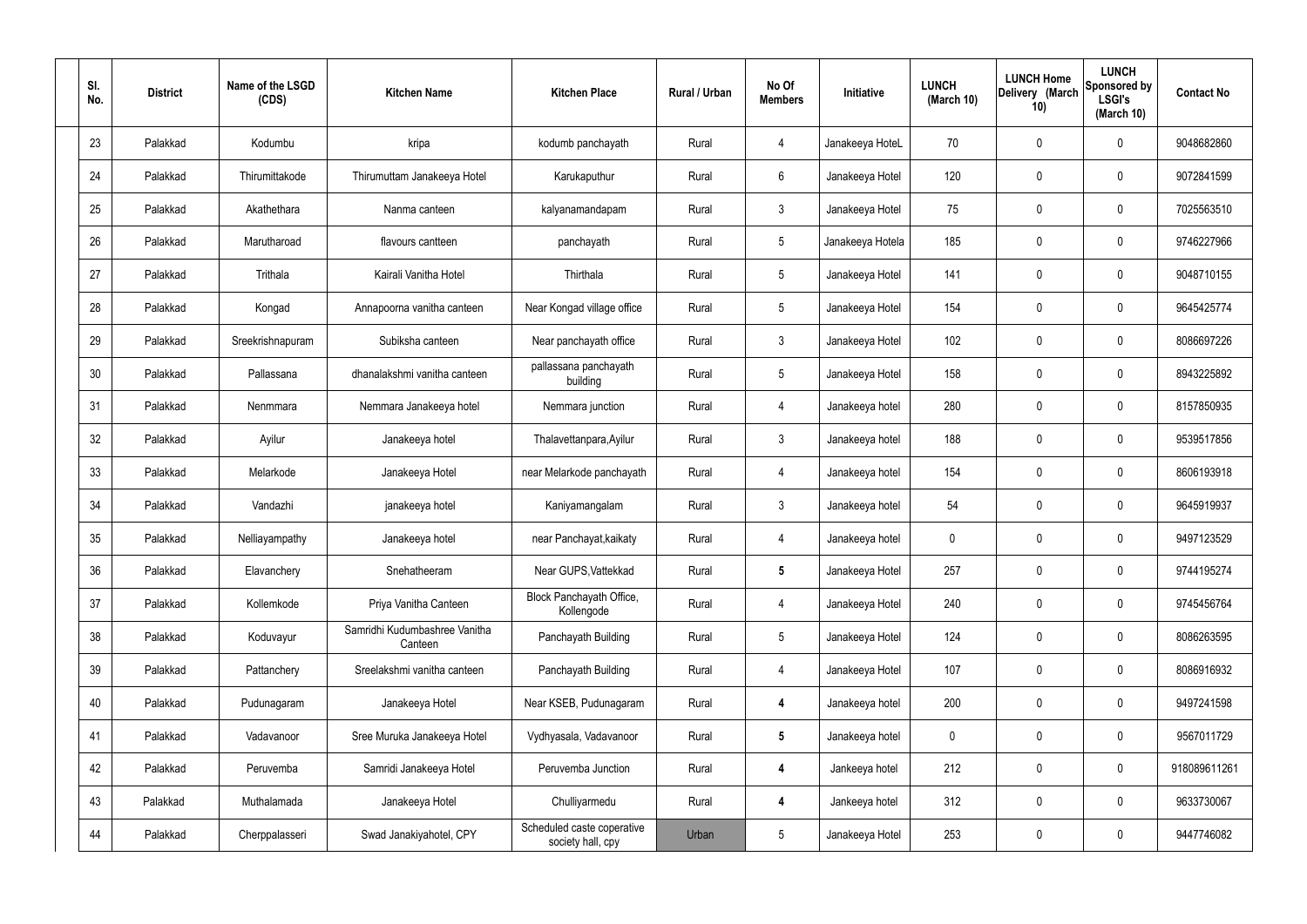|     | SI.<br>No. | <b>District</b> | Name of the LSGD<br>(CDS) | <b>Kitchen Name</b>                         | <b>Kitchen Place</b>                       | Rural / Urban | No Of<br><b>Members</b> | Initiative       | <b>LUNCH</b><br>(March 10) | <b>LUNCH Home</b><br>Delivery (March<br>10) | <b>LUNCH</b><br>Sponsored by<br><b>LSGI's</b><br>(March 10) | <b>Contact No</b> |
|-----|------------|-----------------|---------------------------|---------------------------------------------|--------------------------------------------|---------------|-------------------------|------------------|----------------------------|---------------------------------------------|-------------------------------------------------------------|-------------------|
|     | 45         | Palakkad        | Vellinezhi                | Aiswarya kudumbashree                       | Adakkaputhur                               | Rural         | $\mathbf{3}$            | Janakeeya Hotel  | 79                         | 0                                           | $\mathbf 0$                                                 | 9747730588        |
|     | 46         | Palakkad        | Keralasseri               | Bhagyasree janakeeya hotel                  | Near village office                        | Rural         | $\mathbf{3}$            | Janakeeya Hotel  | 67                         | $\mathbf 0$                                 | $\mathbf 0$                                                 | 8606125128        |
|     | 47         | Palakkad        | Kottayi                   | Kudumbashree Vanitha canteen                | Near Kottayi Panchayath                    | Rural         | $\overline{4}$          | Jankeeya hotel   | 107                        | $\mathbf 0$                                 | $\mathbf 0$                                                 | 9605699847        |
|     | 48         | Palakkad        | anakkara                  | udayasurya vanitha canteen                  | kumbidi                                    | rural         | $5\phantom{.0}$         | Janakeeya Hotel  | 232                        | $\mathbf 0$                                 | $\mathbf 0$                                                 | 9895947614        |
|     | 49         | Palakkad        | kappur                    | jeevanam hotel                              | kumaranellur                               | rural         | $6\overline{6}$         | Janakeeya Hotel  | 265                        | $\mathbf 0$                                 | $\mathbf 0$                                                 | 9605308385        |
| 102 | 50         | Palakkad        | Malampauzha               | Nandhanam canteen                           | near fantasy park                          | Rural         | $5\overline{)}$         | Janakeeya HotelT | 236                        | $\mathbf 0$                                 | $\mathbf 0$                                                 | 807587062         |
|     | 51         | Palakkad        | Puduppariyaram            | Anaswara Canteen                            | Panchayath                                 | Rural         | $\overline{4}$          | Janakeeya Hotel  | 172                        | $\mathbf 0$                                 | $\mathbf 0$                                                 | 9526677781        |
|     | 52         | Palakkad        | kadambazhipuram           | Reshmi janakeeya hotel                      | 16 mail                                    | Rural         | $5\phantom{.0}$         | Janakeeya Hotel  | 185                        | 0                                           | $\mathbf 0$                                                 | 9048375891        |
|     | 53         | Palakkad        | Kadambazhipuram           | Ardhram Janakeeya hotel                     | Pulapatta                                  | Rural         | $\mathbf{3}$            | Janakeeya Hotel  | 72                         | $\mathbf 0$                                 | $\mathbf 0$                                                 | 9495775246        |
|     | 54         | Palakkad        | Kannambra                 | Sree kurumba canteen                        | kannambra                                  | Rural         | 4                       | Janakeeya Hotel  | 207                        | 0                                           | $\mathbf 0$                                                 | 8157815819        |
|     | 55         | Palakkad        | karakkurissi              | Janakiya hotel                              | Near ammus auditorium,<br>Ayappankavu      | Rural         | $\mathbf{3}$            | Janakeeya Hotel  | 130                        | 0                                           | $\mathbf 0$                                                 | 6238788932        |
|     | 56         | Palakkad        | Thenkara                  | Subiksham janakeeya hotel                   | Ayurveda hospital compound<br>Then kara    | Rural         | $5\phantom{.0}$         | Janakeeya Hotel  | 144                        | 0                                           | $\mathbf 0$                                                 | 9747557333        |
|     | 57         | Palakkad        | Alanallur                 | Keerthi vanitha canteen and catering        | Near panchayath Alanallur                  | Rural         | $5\phantom{.0}$         | Janakeeya hotel  | 115                        | 0                                           | $\mathbf 0$                                                 | 9495447569        |
|     | 58         | Palakkad        | Pudur                     | Asil canteen                                | Pudur panchayath                           | Rural         | 4                       | Janakeeya hotel  | 64                         | $\mathbf 0$                                 | $\mathbf 0$                                                 | 8086968050        |
|     | 59         | Palakkad        | Parali                    | Annasree Janakeeya hotel                    | Near parali panchayath                     | Rural         | $\overline{4}$          | Janakeeya hotel  | 128                        | $\mathbf 0$                                 | $\mathbf 0$                                                 | 8281829238        |
|     | 60         | Palakkad        | Mannur                    | Kudumbasree janakeeya hotel                 | Mannur panchayath                          | Rural         | $5\phantom{.0}$         | Janakeeya hotel  | 81                         | $\mathbf 0$                                 | $\mathbf 0$                                                 | 9495771095        |
|     | 61         | Palakkad        | Kuzhalmannam              | Janasree jankeeya hotel                     | Kuzhalmannam block<br>panchayth            | Rural         | $\mathbf{3}$            | Jankeeya hotel   | 190                        | 0                                           | $\mathbf 0$                                                 | 9847364980        |
|     | 62         | Palakkad        | Kavassery                 | samridhi Janakeeya Hotel                    | Alathur road, kavasheery                   | Rural         | $6\overline{6}$         | Janakeeya hotel  | 90                         | 0                                           | $\mathbf 0$                                                 | 9747570761        |
|     | 63         | palakkad        | chalissery                | Thanal janakeeya hotel                      | chalissery panchayath building             | Rural         | $\mathfrak{Z}$          | Janakeeya hotel  | 47                         | 0                                           | $\mathbf 0$                                                 | 9562702284        |
|     | 64         | palakkad        | Kottopadam                | Iva canteen and catering janakeeya<br>hotel | Block building, Near<br>aryambavu junction | Rural         | $\overline{4}$          | Janakeeya hotel  | 175                        | 0                                           | $\mathbf 0$                                                 | 9074818126        |
|     | 65         | palakkad        | kumaramputhur             | Ruchi cafe janakeeya hotel                  | Panchayath kumaramputhur                   | Rural         | $\mathbf{3}$            | Janakeeya hotel  | 283                        | 0                                           | $\mathbf 0$                                                 | 8589968705        |
|     | 66         | palakkad        | Malampuzha                | Amma janakeeya hotel                        | kadukkamkunnu, Malampuzha                  | Rural         | $\mathbf{3}$            | Janakeeya hotel. | 320                        | 0                                           | $\overline{0}$                                              | 9446521664        |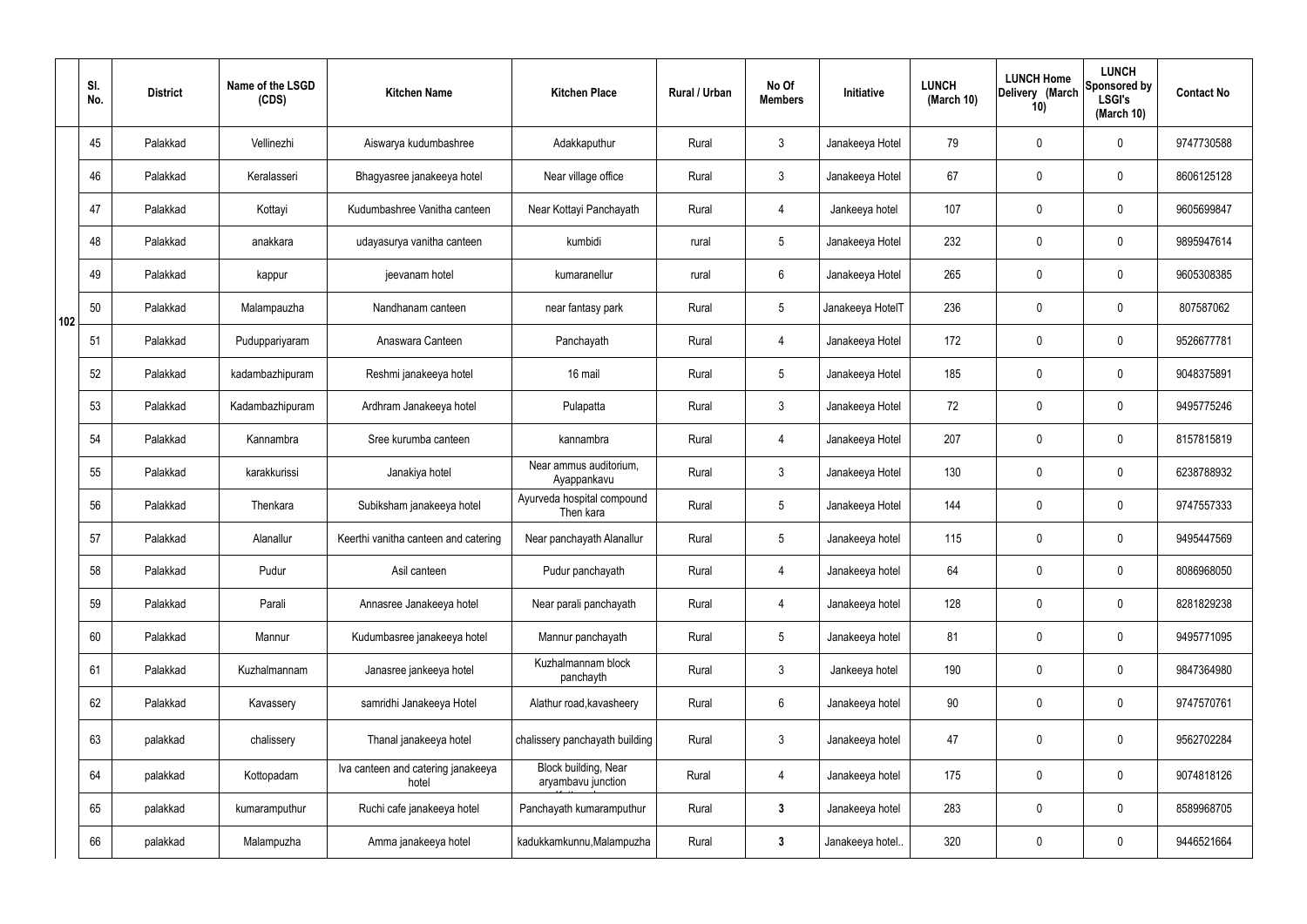| SI.<br>No. | <b>District</b> | Name of the LSGD<br>(CDS) | <b>Kitchen Name</b>         | <b>Kitchen Place</b>                | Rural / Urban | No Of<br><b>Members</b> | Initiative       | <b>LUNCH</b><br>(March 10) | <b>LUNCH Home</b><br>Delivery (March<br>10) | <b>LUNCH</b><br>Sponsored by<br><b>LSGI's</b><br>(March 10) | <b>Contact No</b> |
|------------|-----------------|---------------------------|-----------------------------|-------------------------------------|---------------|-------------------------|------------------|----------------------------|---------------------------------------------|-------------------------------------------------------------|-------------------|
| 67         | palakkad        | Alathur                   | Rich Janakeeya hotel        | Near bus stand, Alathur             | Rural         | 4                       | Janakeeya hotel  | 315                        | 0                                           | 4                                                           | 9947030779        |
| 68         | palakkad        | Karimpuzha                | Janakeeya hotel             | Karimpuzha panchayath               | Rural         | $\mathbf{3}$            | Janakeeya hotel  | 113                        | $\mathbf 0$                                 | $\mathbf 0$                                                 | 9961502739        |
| 69         | Palakkad        | Thenkurissi               | Eyeshee janakeeya hotel     | Panchayth building,<br>Thenkurissi  | Rural         | 4                       | Jankeeya hotel   | 134                        | 0                                           | $\mathbf 0$                                                 | 9995662723        |
| 70         | Palakkad        | Agali                     | Janakeeya Hotel             | Block Panchayath building,<br>Agali | Rural         | $5\phantom{.0}$         | Jankeeya hotel   | 168                        | $\mathbf 0$                                 | $\mathbf 0$                                                 | 9037878897        |
| 71         | Palakkad        | Sholayur                  | Powrnami janakeeya hotel    | anakkatty bus stand                 | Rural         | 4                       | Jankeeya hotel   | 69                         | $\mathbf 0$                                 | $\mathbf 0$                                                 | 9159556404        |
| 72         | Palakkad        | Puthushery                | Janakeeya hotel             | Puthushery panchayath               | Rural         | $5\phantom{.0}$         | Janakeeya hotel. | 132                        | $\mathbf 0$                                 | $\mathbf 0$                                                 | 9562772723        |
| 73         | Palakkad        | Karimba                   | Janakeeya hotel             | Panchayath premise                  | Rural         | $\mathbf{3}$            | Janakeeya Hotel  | 135                        | $\mathbf 0$                                 | $\mathbf 0$                                                 | 9562163979        |
| 74         | Palakkad        | Nagalasseri               | Janakeeya hotel             | near koottanad bus stand            | Rural         | $5\phantom{.0}$         | Janakeeya hotel  | 210                        | $\mathbf 0$                                 | $\mathbf 0$                                                 | 8921928291        |
| 75         | Palakkad        | Mathur                    | Nila janakeeya Hotel        | Near Panchayth, Mathur              | Rural         | 4                       | Jankeeya hotel   | 139                        | $\mathbf 0$                                 | $\mathbf 0$                                                 | 9562356483        |
| 76         | Palakkad        | Chalavara                 | Janakeeya hotel             | Chalavara panchayath                | Rural         | $5\phantom{.0}$         | Janakeeya hotel  | 102                        | 0                                           | $\mathbf 0$                                                 | 9544659942        |
| 77         | Palakkad        | Ananganadi                | vanitha cateen              | near Ananganadi panchayath          | Rural         | $\mathbf{3}$            | Janakeeya Hotel  | 59                         | 0                                           | $\mathbf 0$                                                 | 8921410495        |
| 78         | Palakkad        | Lakkidiperur              | Janakeeya hotel             | Lekkidi perur panchayath            | Rural         | $5\phantom{.0}$         | Jankeeya hotel   | 136                        | $\mathbf 0$                                 | $\mathbf 0$                                                 | 6238921903        |
| 79         | Palakkad        | Nellaya                   | Janakeeya hotel             | Nellaya panchayath                  | Rural         | 4                       | Janakeeya hotel  | 67                         | 0                                           | $\mathbf 0$                                                 | 9562432883        |
| 80         | Palakkad        | Shornur                   | Oottupura Janakeeya hotel   | near bus stand, Shoranur            | Urban         | $5\phantom{.0}$         | Janakeeya hotel  | 252                        | $\mathbf 0$                                 | $\mathbf 0$                                                 | 9747102377        |
| 81         | Palakkad        | Shornur                   | Snehadeepam Janakeeya hotel | Shoranur municipality               | Urban         | $\overline{4}$          | Janakeeya hotel  | 185                        | 0                                           | $\mathbf 0$                                                 | 6238755729        |
| 82         | Palakkad        | Thrikkadiri               | Janakeeya hotel             | Samskarika nilayam                  | Rural         | 4                       | Janakeeya hotel  | 56                         | 0                                           | $\mathbf 0$                                                 | 9544806032        |
| 83         | palakkad        | Vaniyamkulam              | Janakeeya hotel             | near PK DAS hospital                | Rural         | $\mathbf{3}$            | Janakeeya hotel  | 285                        | 0                                           | $\mathbf{3}$                                                | 9947408415        |
| 84         | Palakkad        | Ambalappara               | Janakiya hotel              | ambalappara<br>kalyanamandapam      | Rural         | $5\phantom{.0}$         | Janakeeya Hotel  | 46                         | 0                                           | $\mathbf 0$                                                 | 8129562289        |
| 85         | Palakkad        | Vallappuzha               | Janakeeya hotel             | Hayath Complex, Vallappuzha         | Rural         | $5\phantom{.0}$         | Janakeeya Hotel  | 236                        | 0                                           | $\mathbf 0$                                                 | 8086406897        |
| 86         | Palakkad        | Shoranur                  | Ela janakeeya hotel         | Vpc market, kulappully              | Urban         | $\mathbf{3}$            | Janakeeya hotel  | 137                        | 0                                           | $\mathbf 0$                                                 | 8129769113        |
| 87         | Palakkad        | Mankara                   | Subiksha Janakeeya hotel    | Near Mankara Panchayath             | Rural         | $5\phantom{.0}$         | Janakeeya hotel  | 88                         | 0                                           | $\mathbf 0$                                                 | 8549045637        |
| 88         | Palakkad        | Kanjirapuzha              | Surya Janakeeya hotel       | Kanjirapuzha, panchayath            | Rural         | $5\overline{)}$         | Janakeeya hotel  | 126                        | 0                                           | $\overline{0}$                                              | 9048698194        |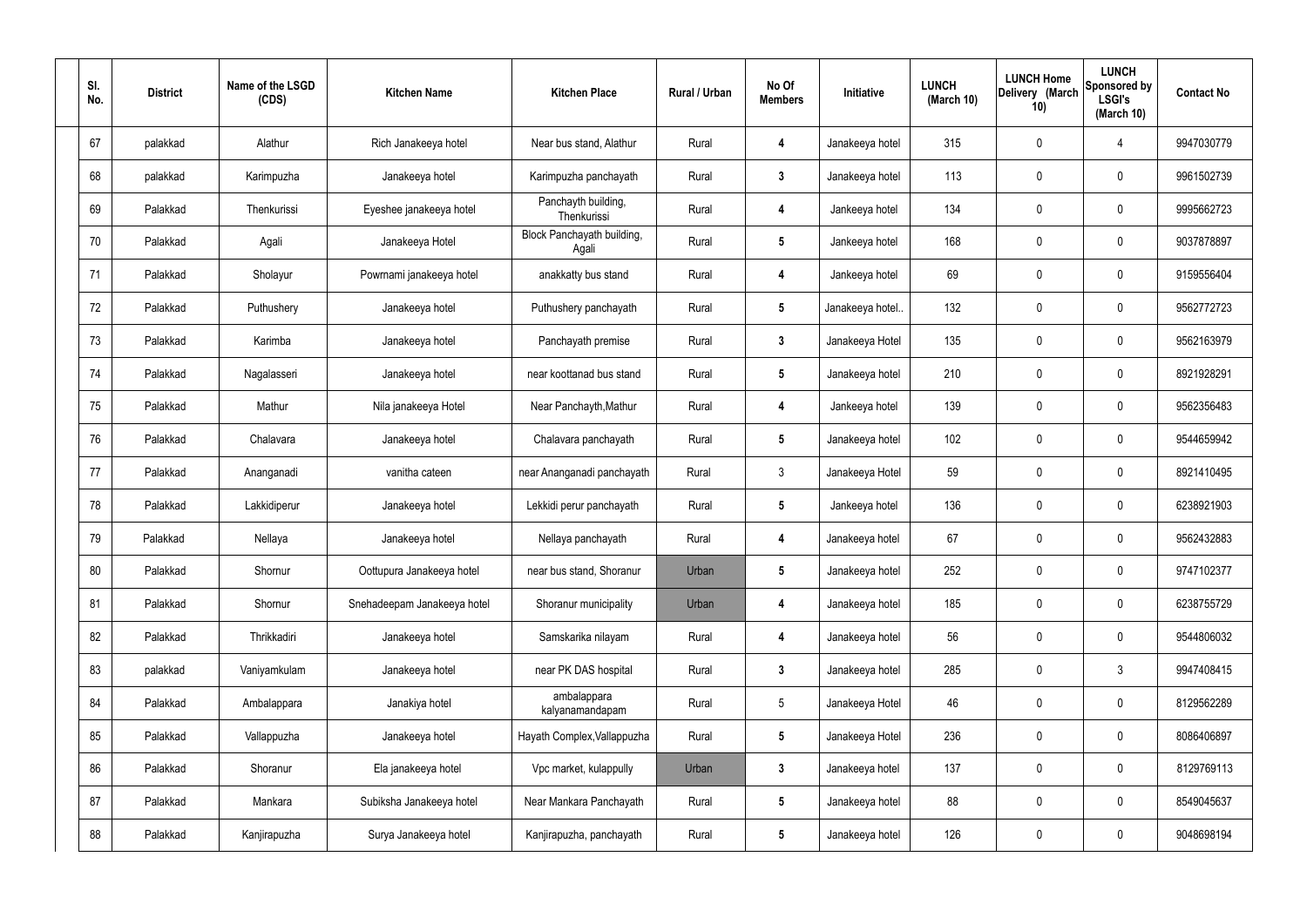|    | SI.<br>No.              | <b>District</b> | Name of the LSGD<br>(CDS) | <b>Kitchen Name</b>             | <b>Kitchen Place</b>                       | Rural / Urban | No Of<br><b>Members</b> | Initiative      | <b>LUNCH</b><br>(March 10) | <b>LUNCH Home</b><br>Delivery (March<br>10) | <b>LUNCH</b><br>Sponsored by<br><b>LSGI's</b><br>(March 10) | <b>Contact No</b> |
|----|-------------------------|-----------------|---------------------------|---------------------------------|--------------------------------------------|---------------|-------------------------|-----------------|----------------------------|---------------------------------------------|-------------------------------------------------------------|-------------------|
|    | 89                      | Palakkad        | Thachanattukara           | Haritham janakeeya hotel        | 53 mile, Thachanattukara                   | Rural         | $\mathbf{3}$            | Janakeeya hotel | $\mathbf 0$                | $\mathbf 0$                                 | $\mathbf 0$                                                 | 9605097810        |
|    | 90                      | Palakkad        | Puthukode                 | Puthuma jankeeya hotel          | Thachanadi junction                        | Rural         | $\boldsymbol{6}$        | Janakeeya hotel | 248                        | $\mathbf 0$                                 | $\mathbf 0$                                                 | 9744459080        |
|    | 91                      | Palakkad        | Tarur                     | Jankeeya Hotel                  | Infront of vilage office, Tarurk           | Rural         | $\overline{\mathbf{4}}$ | Janakeeya hotel | 106                        | $\mathbf 0$                                 | $\mathbf 0$                                                 | 8606780959        |
|    | 92                      | Palakkad        | Pirayiri                  | Janakeeya hotel                 | Near Panchayath office                     | Rural         | $5\phantom{.0}$         | Janakeeya hotel | 110                        | $\mathbf 0$                                 | $\mathbf 0$                                                 | 9037495586        |
|    | 93                      | Palakkad        | Palakkad ulb              | Ruchi                           | Near Balaji hospital, Fort<br>Maidan       | Urban         | 4                       | Janakeeya hotel | 270                        | $\mathbf 0$                                 | $\mathbf 0$                                                 | 7994185687        |
|    | 94                      | Palakkad        | Pookkottukavu             | Punya                           | Pookkottukavu Centre                       | Rural         | 4                       | Janakeeya Hotel | 90                         | $\pmb{0}$                                   | $\mathbf 0$                                                 | 9745511432        |
|    | 95                      | Palakkad        | Kuthanoor                 | Suryodayam jankeeya hotel       | Kalapara, kuthanoor                        | Rural         | $5\phantom{.0}$         | Jankeeya hotel  | 52                         | $\mathbf 0$                                 | $\mathbf 0$                                                 | 9995159738        |
|    | 96                      | Palakkad        | Thiruvegappura            | Janakeeya Hotel                 | Kaippuram                                  | Rural         | $5\phantom{.0}$         | Jankeeya hotel  | 163                        | $\pmb{0}$                                   | $\mathbf 0$                                                 | 8921882903        |
|    | 97                      | Palakkad        | Thachampara               | Vanitha canteen Janakeeya Hotel | Thachampara town                           | Rural         | 4                       | Jankeeya hotel  | $\mathbf 0$                | $\mathbf 0$                                 | $\mathbf 0$                                                 | 9497826216        |
|    | 98                      | Palakkad        | Kannadi                   | Sweet jankeeya hotel            | Yakkara junction                           | Rural         | $3\phantom{a}$          | Jankeeya hotel  | 198                        | $\pmb{0}$                                   | $\mathbf 0$                                                 | 9846918028        |
|    | 99                      | Palakkad        | Pattithara                | Bavana janakeeya hotel          | kottappadam                                | Rural         | $5\phantom{.0}$         | Janakeeya hotel | $\mathbf 0$                | $\mathbf 0$                                 | $\mathbf 0$                                                 | 9074163402        |
|    | 100                     | Palakkad        | Mannarkkad                | Janakeeya Hotel                 | muncipal building, busstand,<br>mannarkkad | Urban         | 4                       | Janakeeya hotel | 210                        | $\pmb{0}$                                   | $\mathbf 0$                                                 |                   |
|    | 101                     | Palakkad        | Pirayiri                  | Kudumbashree janakeeya hotel    | Kallekkad Block Panchayath                 | Rural         | $5\phantom{.0}$         | janakeeya hotel | 75                         | $\pmb{0}$                                   | $\mathbf 0$                                                 | 8137940343        |
|    | 102                     | Palakkad        | Marutharoad               | Sreelakshmi janakeeya hotel     | Pirivusala                                 | Rural         | $\overline{\mathbf{4}}$ | janakeeya hotel | 240                        | $\pmb{0}$                                   | $\mathbf 0$                                                 | 9048636162        |
| 99 |                         |                 |                           |                                 |                                            |               | 434                     |                 | 14594                      | $\overline{0}$                              | 10                                                          |                   |
|    | $\overline{\mathbf{1}}$ | Pathanamthitta  | Anicadu                   | Janatha janakeeya hotel         | Nooromave                                  | Rural         | $\mathbf{3}$            | Janakeeya Hotel | 154                        | $\pmb{0}$                                   | $\mathbf 0$                                                 | 6282875679        |
|    | $\overline{2}$          | Pathanamthitta  | Kaviyoor                  | Janakeeya Hotel                 | Manakkachira                               | Rural         | $\overline{4}$          | Janakeeya Hotel | 213                        | $\pmb{0}$                                   | $\mathbf 0$                                                 | 9747886172        |
|    | $\mathfrak{Z}$          | Pathanamthitta  | Kottanadu                 | Janakeeya Hotel                 | Kottanadu                                  | Rural         | $\overline{4}$          | Janakeeya Hotel | 88                         | $\pmb{0}$                                   | $\pmb{0}$                                                   | 6282382608        |
|    | $\overline{4}$          | Pathanamthitta  | Kalloopara                | Janakeeya Hotel                 | Kalloopara                                 | Rural         | $5\phantom{.0}$         | Janakeeya Hotel | 85                         | $\pmb{0}$                                   | $\mathbf 0$                                                 | 9947471024        |
|    | $\sqrt{5}$              | Pathanamthitta  | Kunnamthanam              | Thripthi Hotel                  | Kunnamthanam                               | Rural         | $\mathbf{3}$            | Janakeeya Hotel | $\pmb{0}$                  | $\pmb{0}$                                   | $\mathbf 0$                                                 | 6235908328        |
|    | $6\phantom{.}6$         | pathanamthitta  | mallappally               | janakeeya hotel                 | mallappally                                | Rural         | $\mathbf{3}$            | janakeeya hotel | 155                        | $\pmb{0}$                                   | $\boldsymbol{0}$                                            | 9744194830        |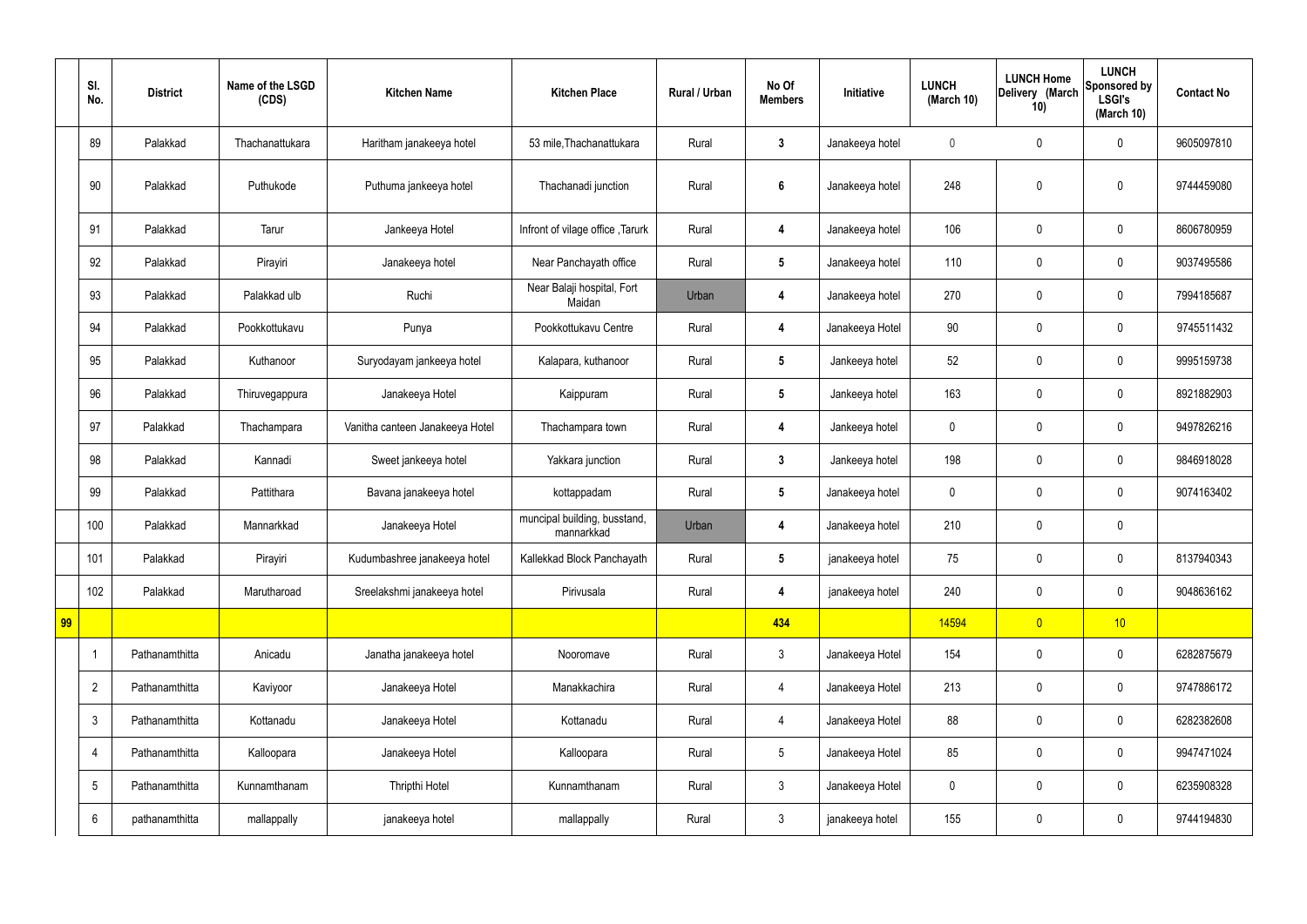| SI.<br>No.     | <b>District</b> | Name of the LSGD<br>(CDS) | <b>Kitchen Name</b>             | <b>Kitchen Place</b>        | Rural / Urban | No Of<br><b>Members</b> | Initiative      | <b>LUNCH</b><br>(March 10) | <b>LUNCH Home</b><br>Delivery (March<br>10) | <b>LUNCH</b><br>Sponsored by<br><b>LSGI's</b><br>(March 10) | <b>Contact No</b> |
|----------------|-----------------|---------------------------|---------------------------------|-----------------------------|---------------|-------------------------|-----------------|----------------------------|---------------------------------------------|-------------------------------------------------------------|-------------------|
| $\overline{7}$ | Pathanamthitta  | kottangal                 | janakeeya hotel                 | kottangal                   | Rural         | $\mathbf{3}$            | Janakeeya Hotel | 96                         | 0                                           | $\mathbf 0$                                                 | 9526690541        |
| 8              | Pathanamthitta  | Nedumpuram                | Nedumpram Janakeeya Hotel       | Podiyadi                    | Rural         | $5\phantom{.0}$         | Janakeeya Hotel | $\mathbf 0$                | 0                                           | $\mathbf 0$                                                 | 919188291409      |
| 9              | Pathanamthitta  | Niranam                   | Sakhi cafe                      | Niranam                     | Rural         | $\mathbf{3}$            | Janakeeya Hotel | 48                         | 0                                           | $\mathbf 0$                                                 | 919526423710      |
| 10             | Pathanamthitta  | Peringara                 | Haritha samrudhi Catering       | <b>PMVHS Pringara</b>       | Rural         | $\overline{4}$          | Janakeeya Hotel | 83                         | 0                                           | $\mathbf 0$                                                 | 919961219550      |
| 11             | Pathanamthitta  | Peringara                 | Pulari janakeeya Hotel          | swamipalam                  | Rural         | $\overline{4}$          | Janakeeya hotel | 42                         | 0                                           | $\mathbf 0$                                                 | 919656132036      |
| 12             | Pathanamthitta  | Kuttor                    | Nanma Catering                  | <b>GHS Kuttoor</b>          | Rural         | $\mathbf{3}$            | Janakeeya Hotel | 140                        | 0                                           | $\mathbf 0$                                                 | 919526323212      |
| 13             | Pathanamthitta  | Kadapra                   | Niradeepam janakeeya hotel      | Kadapra                     | Rural         | $\overline{4}$          | Janakeeya Hotel | 47                         | $\boldsymbol{0}$                            | $\mathbf 0$                                                 | 9656512066        |
| 14             | Pathanamthitta  | Eraviperoor               | Avi cafe                        | Avi cafe                    | Rural         | $\mathbf{3}$            | Janakeeya Hotel | 108                        | 0                                           | $\mathbf 0$                                                 | 6238013293        |
| 15             | Pathanamthitta  | Koipuram                  | Ammas kudumbashree cafe         | Muttamon                    | Rural         | $5\phantom{.0}$         | Janakeeya Hotel | 97                         | 0                                           | $\mathbf 0$                                                 | 9961485931        |
| 16             | Pathanamthitta  | Thottappuzhassery         | Thottapuzhassery Jankeeya Hotel | Thottapuzhassery            | Rural         | 4                       | Janakeeya Hotel | $\mathbf 0$                | 0                                           | $\mathbf 0$                                                 | 9656403054        |
| 17             | Pathanamthitta  | Puramattom                | Top N Taste                     | Puramattom                  | Rural         | $\mathbf{3}$            | Janakeeya Hotel | 60                         | 0                                           | $\boldsymbol{0}$                                            | 9526728230        |
| 18             | Pathanamthitta  | Ayroor                    | Janakeeya Hotel                 | Ayroor                      | Rural         | $6\phantom{.}$          | Janakeeya Hotel | $\mathbf 0$                | 0                                           | $\boldsymbol{0}$                                            | 8086653951        |
| 19             | Pathanamthitta  | Ezhumattor                | Swad Hotel                      | Thadiyoor                   | Rural         | $\mathfrak{Z}$          | Janakeeya Hotel | 92                         | 0                                           | $\boldsymbol{0}$                                            | 9526857335        |
| 20             | Pathanamthitta  | Kozhencherry              | Ruchi Janakeeya hotel           | Community hall, kozhenchery | Rural         | 4                       | Janakeeya Hotel | 48                         | $\mathbf 0$                                 | $\mathbf 0$                                                 | 9947387912        |
| 21             | Pathanamthitta  | Mallappuzhassery          | Snehadeepam                     | Paramootil                  | Rural         | $6\phantom{.}$          | Janakeeya Hotel | $\mathbf 0$                | $\mathbf 0$                                 | $\mathbf 0$                                                 | 9847170052        |
| 22             | Pathanamthitta  | Chennerkara               | Thanal Kudumbasree Cafe         | Nallanikunnu                | Rural         | $\sqrt{5}$              | Janakeeya Hotel | 35                         | 0                                           | $\mathbf 0$                                                 | 9747469562        |
| 23             | Pathanamthitta  | Cherukole                 | Janakeeya Hotel                 | Cherukole                   | Rural         | $\mathbf{3}$            | Janakeeya Hotel | 98                         | $\mathbf 0$                                 | $\mathbf 0$                                                 | 7907811728        |
| 24             | Pathanamthitta  | Elanthoor                 | Janakeeya Hotel                 | Vary                        | Rural         | $\overline{4}$          | Janakeeya Hotel | 92                         | 0                                           | $\mathbf 0$                                                 | 9946047385        |
| 25             | Pathanamthitta  | naranganam                | janakeeya hotel                 | kadammanitta                | Rural         | $\mathbf{3}$            | janakeeya hotel | 100                        | $\mathbf 0$                                 | $\mathbf 0$                                                 | 9744478962        |
| 26             | Pathanamthitta  | Omalloor                  | Janakeeya Hotel                 | Omalloor                    | Rural         |                         | Janakeeya Hotel | $\mathbf 0$                | 0                                           | $\pmb{0}$                                                   |                   |
| 27             | Pathanamthitta  | Chittar                   | Chittar janakiya hotel          | Koothattukulam              | Rural         | $\mathfrak{Z}$          | Janakeeya Hotel | 0                          | 0                                           | $\mathbf 0$                                                 | 9072374618        |
| 28             | Pathanamthitta  | Naranammoozhi             | Thanima                         | Arakkamon                   | Rural         | $\mathfrak{Z}$          | Janakeeya Hotel | 0                          | $\pmb{0}$                                   | $\boldsymbol{0}$                                            | 9605021278        |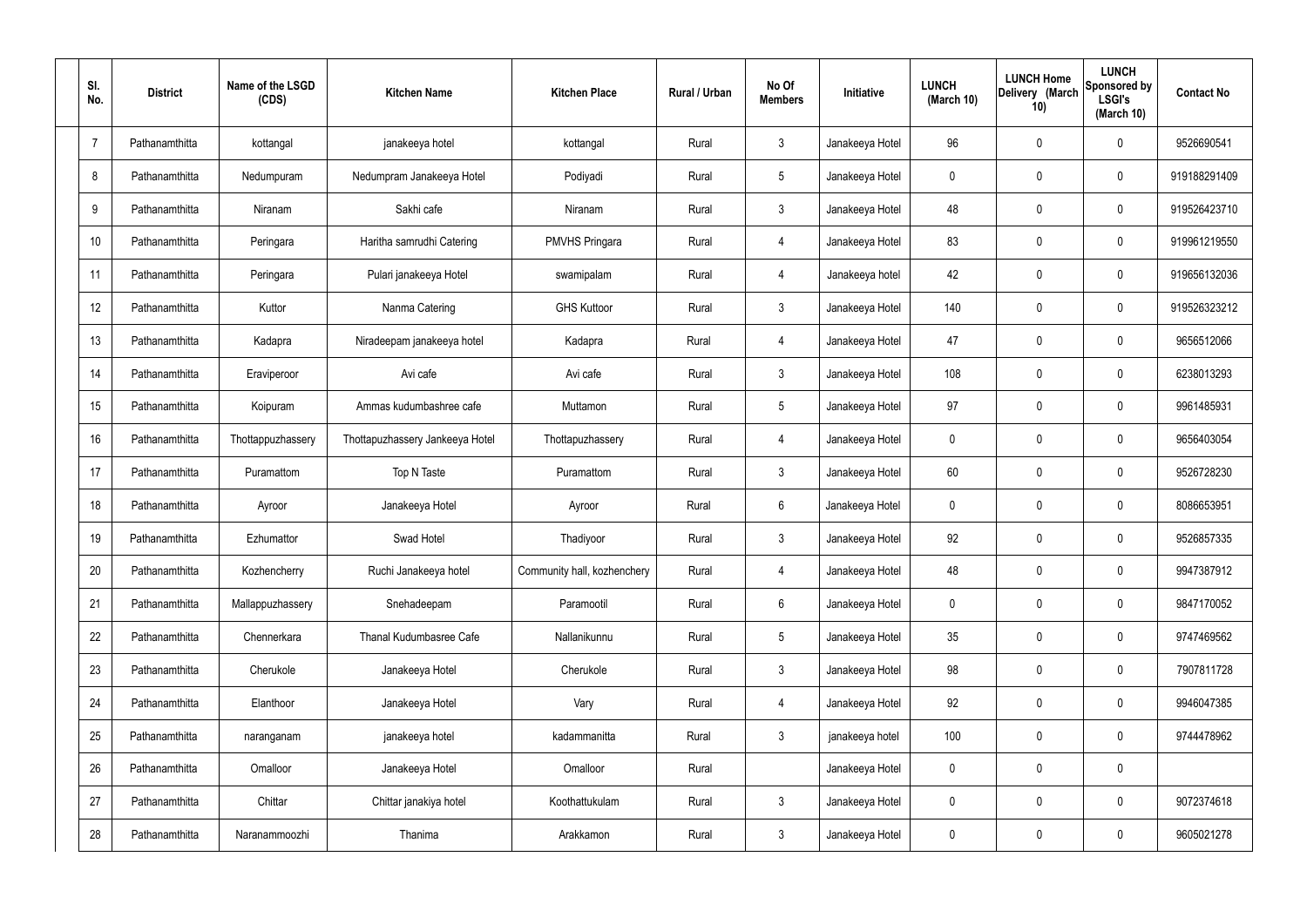|    | SI.<br>No. | <b>District</b> | Name of the LSGD<br>(CDS) | <b>Kitchen Name</b>        | <b>Kitchen Place</b>   | Rural / Urban | No Of<br><b>Members</b> | Initiative      | <b>LUNCH</b><br>(March 10) | <b>LUNCH Home</b><br>Delivery (March<br>10) | <b>LUNCH</b><br>Sponsored by<br><b>LSGI's</b><br>(March $10$ ) | <b>Contact No</b> |
|----|------------|-----------------|---------------------------|----------------------------|------------------------|---------------|-------------------------|-----------------|----------------------------|---------------------------------------------|----------------------------------------------------------------|-------------------|
|    | 29         | Pathanamthitta  | Perunadu                  | Perunadu Janakeeya Hotel   | Perunadu               | Rural         | $5\phantom{.0}$         | Janakeeya Hotel | $\mathbf 0$                | $\mathbf 0$                                 | $\mathbf{0}$                                                   |                   |
| 58 | 30         | Pathanamthitta  | Ranni-Angadi              | Angadi Janakeeya Hotel     | Thoodathil church hall | Rural         | $5\overline{)}$         | Janakeeya Hotel | 99                         | $\mathbf 0$                                 | $\mathbf 0$                                                    | 9961190622        |
|    | 31         | Pathanamthitta  | Ranni-Pazhavangadi        | Navami Hotel               | Makkappuzha            | Rural         | $\overline{4}$          | Janakeeya Hotel | $\mathbf 0$                | $\mathbf 0$                                 | $\mathbf 0$                                                    | 9562135824        |
|    | 32         | Pathanamthitta  | Seethathodu               | Thanima catering unit      | Seethathodu            | Rural         | $5\overline{)}$         | Janakeeya Hotel | 79                         | 85                                          | $\mathbf 0$                                                    | 9747622310        |
|    | 33         | Pathanamthitta  | Ranni                     | Janakeeya Hotel            | Ranni                  | Rural         | 4                       | Janakeeya Hotel | 59                         | $\mathbf 0$                                 | $\mathbf 0$                                                    | 99462338752       |
|    | 34         | Pathanamthitta  | Vechhoochira              | Annapoorneswary hotel      | Venkurinji             | Rural         | 4                       | Janakeeya Hotel | 186                        | $\mathbf 0$                                 | $\mathbf 0$                                                    | 8547264134        |
|    | 35         | Pathanamthitta  | Vadasserikara             | Thannal Janakeeya Hotel    | Vadasserikara          | Rural         | $5\phantom{.0}$         | Janakeeya Hotel | 105                        | $\mathbf 0$                                 | $\mathbf 0$                                                    | 8590107684        |
|    | 36         | Pathanamthitta  | Vallickodu                | Janakeeya Hotel            | Vallicodu              | Rural         | $5\phantom{.0}$         | Janakeeya Hotel | 105                        | $\mathbf 0$                                 | $\mathbf 0$                                                    | 8547121591        |
|    | 37         | Pathanamthitta  | Pramadom                  | Aishwarya Janakeeya Hotel  | Pramadom               | Rural         | $\mathbf{3}$            | Janakeeya Hotel | 176                        | $\mathbf 0$                                 | $\mathbf 0$                                                    | 9495312020        |
|    | 38         | Pathanamthitta  | Aruvappulam               | Janakeeya Hotel            | Kallely                | Rural         | $\mathbf{3}$            | Janakeeya Hotel | 71                         | $\mathbf 0$                                 | $\mathbf 0$                                                    | 9656700499        |
|    | 39         | Pathanamthitta  | mylapra                   | Manna janakeeya hotel      | mylapra                | Rural         | $\mathbf{3}$            | janakeeya hotel | $\mathbf 0$                | $\mathbf 0$                                 | $\mathbf 0$                                                    | 9961750470        |
|    | 40         | Pathanamthitta  | Thannithodu               | Flowers janakeeya hotel    | Thannithodu            | Rural         | $\mathbf{3}$            | Janakeeya hotel | 147                        | $\mathbf 0$                                 | $\mathbf 0$                                                    | 9061295035        |
|    | 40         | Pathanamthitta  | Malayappuzha              | Janakeeya Hotel            | Malayappuzha           | Rural         | $\mathbf{3}$            | Janakeeya Hotel | 280                        | $\mathbf 0$                                 | $\mathbf 0$                                                    |                   |
|    | 41         | Pathanamthitta  | Konni                     | Janakeeya Hotel            | Konni                  | Rural         | $\mathbf{3}$            | Janakeeya Hotel | $\mathbf 0$                | $\pmb{0}$                                   | $\mathbf 0$                                                    |                   |
|    | 43         | Pathanamthitta  | Kalanjoor                 | Kalanjoor janakeeya Hotel  | Kalanjoor              | Rural         | $\overline{4}$          | Janakeeya Hotel | 133                        | $\pmb{0}$                                   | $\mathbf 0$                                                    | 6238045066        |
|    | 44         | Pathanamthitta  | Ezhamkulam                | Swad Catering Unit         | Enathu                 | Rural         | $5\overline{)}$         | Janakeeya Hotel | 120                        | $\pmb{0}$                                   | $\mathbf 0$                                                    | 9747243317        |
|    | 45         | Pathanamthitta  | Kodumon                   | Ruchiyidam Janakeeya Hotel | Kodumon                | Rural         | $\overline{7}$          | Janakeeya Hotel | 52                         | $\pmb{0}$                                   | $\mathbf 0$                                                    | 75611017112       |
|    | 46         | Pathanamthitta  | Erathu                    | Janakeeya Hotel            | Erathu                 | Rural         | $\overline{4}$          | Janakeeya Hotel | 145                        | $\pmb{0}$                                   | $\mathbf 0$                                                    | 9645102262        |
|    | 47         | Pathanamthitta  | Enadimangalam             | Janakeeya Hotel            | Elamannoor             | Rural         | $\overline{4}$          | Janakeeya Hotel | 106                        | $\pmb{0}$                                   | $\mathbf 0$                                                    |                   |
|    | 48         | Pathanamthitta  | Kadampanadu               | Janakeeya Hotel            | Mannady                | Rural         | 3 <sup>1</sup>          | Janakeeya Hotel | 47                         | $\pmb{0}$                                   | $\mathbf 0$                                                    |                   |
|    | 49         | Pathanamthitta  | Pallickal                 |                            |                        | Rural         |                         | Janakeeya Hotel | 220                        | $\pmb{0}$                                   | $\mathbf 0$                                                    |                   |
|    | 50         | Pathanamthitta  | Thumpamon                 | Ruchi Cafe                 | Mampilali              | Rural         | $5\phantom{.0}$         | Janakeeya Hotel | 145                        | $\pmb{0}$                                   | $\boldsymbol{0}$                                               | 9188300026        |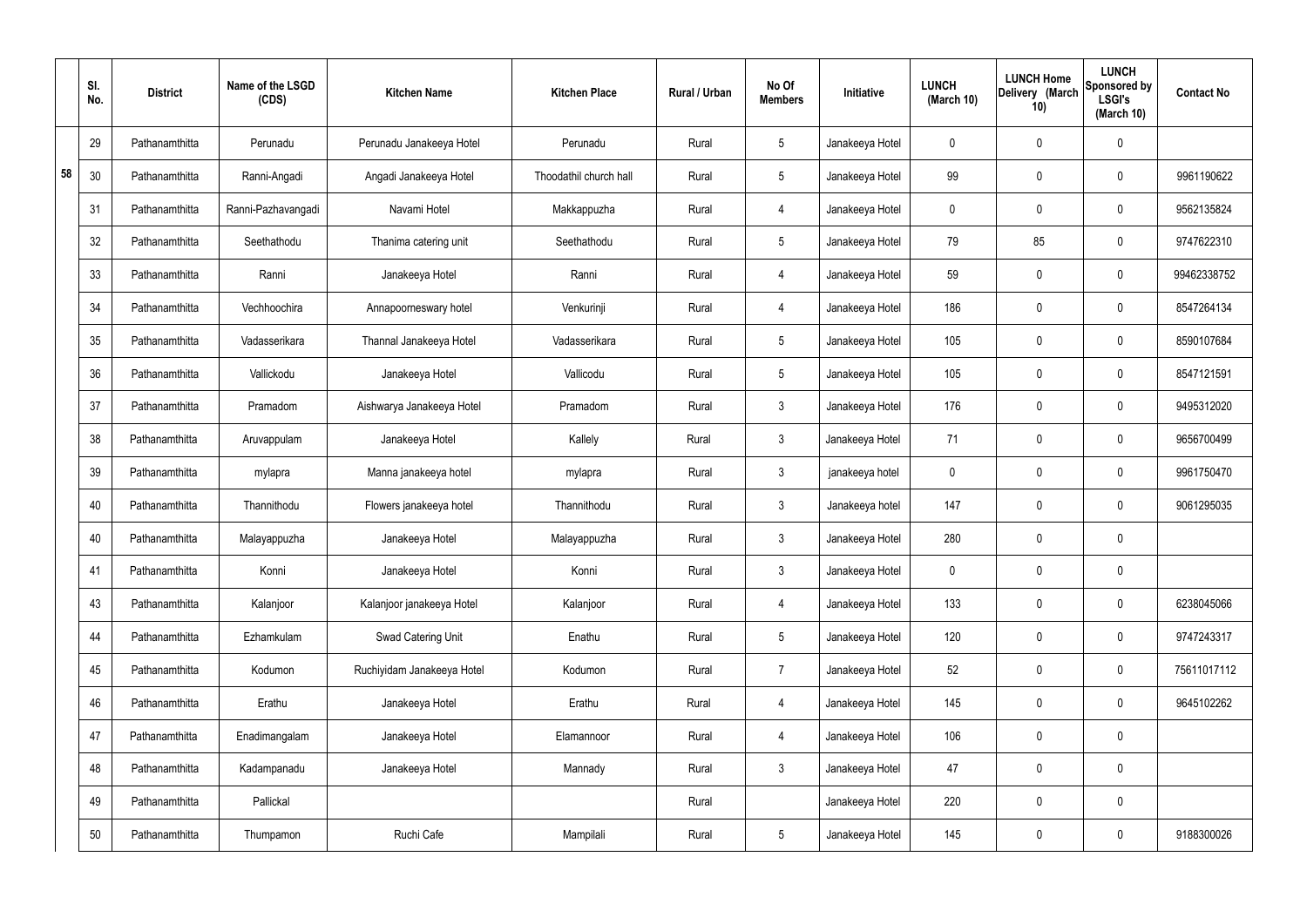|    | SI.<br>No.      | <b>District</b>    | Name of the LSGD<br>(CDS) | <b>Kitchen Name</b>                       | <b>Kitchen Place</b>                 | Rural / Urban | No Of<br><b>Members</b> | Initiative      | <b>LUNCH</b><br>(March 10) | <b>LUNCH Home</b><br>Delivery (March<br>10) | <b>LUNCH</b><br>Sponsored by<br><b>LSGI's</b><br>(March 10) | <b>Contact No</b> |
|----|-----------------|--------------------|---------------------------|-------------------------------------------|--------------------------------------|---------------|-------------------------|-----------------|----------------------------|---------------------------------------------|-------------------------------------------------------------|-------------------|
|    | 51              | Pathanamthitta     | Kulanada                  | Bhagyalekshmi cafe unit                   | Kaipuzha                             | Rural         | $\mathbf{3}$            | Janakeeya Hotel | 133                        | 0                                           | $\mathbf 0$                                                 |                   |
|    | 52              | Pathanamthitta     | Pandalam Thekkekara       | Pandalam Thekkekara                       | Thatta                               | Rural         | $\mathbf{3}$            | Janakeeya Hotel | 182                        | 0                                           | $\boldsymbol{0}$                                            | 9526224922        |
|    | 53              | Pathanamthitta     | Aranmula                  | Janakeeya Hotel                           | Aranmula                             | Rural         | $5\overline{)}$         | Janakeeya Hotel | 0                          | 0                                           | $\pmb{0}$                                                   | 9656296503        |
|    | 54              | Pathanamthitta     | Mezhuveli                 | Thripthi Janakeeya Hotel                  | Mezhuveli                            | Rural         | $\mathbf{3}$            | Janakeeya Hotel | 18                         | 0                                           | $\pmb{0}$                                                   | 9495265971        |
|    | 55              | Pathanamthitta     | Adoor                     | Amma Catering Unit                        | Adoor                                | Urban         | 5                       | Janakeeya Hotel | 125                        | 0                                           | $\pmb{0}$                                                   | 8606887490        |
|    | 56              | Pathanamthitta     | Pandalam                  | Ruchi catering                            | Sivarenjini Auditorium               | Urban         | $5\overline{)}$         | Janakeeya Hotel | 5                          | 0                                           | $\pmb{0}$                                                   | 9846212739        |
|    | 57              | Pathanamthitta     | Thiruvalla East           | janakeeya hotel                           | near private bus stand<br>thiruvalla | Urban         | 5                       | Janakeeya Hotel | 301                        | 0                                           | $\pmb{0}$                                                   | 919847729416      |
|    | 58              | Pathanamthitta     | <b>Thiruvalla West</b>    | janakeeya hotel                           | kizhakkan muthoor                    | Urban         | $5\overline{)}$         | Janakeeya Hotel | 0                          | 0                                           | $\pmb{0}$                                                   | 919656132036      |
|    | 59              | Pathanamthitta     | Pathanamthitta            | Janakeeya Hotel                           | <b>Near Municipality Office</b>      | Urban         | $5\overline{)}$         | Janakeeya Hotel | 0                          | 0                                           | $\mathbf 0$                                                 |                   |
| 58 |                 |                    |                           |                                           |                                      |               | 229                     |                 | 4920                       | 85                                          | $\bullet$                                                   |                   |
|    |                 | Thiruvananthapuram | Parassala                 | Bhagyalekshmi janakeeya hotel             | Mundaplavila                         | Rural         | $5\overline{)}$         | Janakeeya Hotel | 392                        | 0                                           | $\boldsymbol{0}$                                            | 9895463718        |
|    | $\overline{2}$  | Thiruvananthapuram | Karode                    | Karode janakeeya hotel                    | Paavaara,<br>pazhaya uchakkada       | Rural         | $5\phantom{.0}$         | Janakeeya Hotel | 427                        | 0                                           | $\boldsymbol{0}$                                            | 9605122139        |
|    | $\mathbf{3}$    | Thiruvananthapuram | Thirupuram                | Thirupuram janakeeya hotel                | Pazhayakada                          | Rural         | $5\overline{)}$         | Janakeeya Hotel | 145                        | 0                                           | $\mathbf 0$                                                 | 7034723987        |
|    | $\overline{4}$  | Thiruvananthapuram | Chenkal                   | Karuna janakeeya hotel                    | Udiyankulangara                      | Rural         | $5\phantom{.0}$         | Janakeeya Hotel | 300                        | 0                                           | $\boldsymbol{0}$                                            | 9746726109        |
|    | $5\phantom{.0}$ | Thiruvananthapuram | Kulathoor                 | Nakshatra janakeeya hotel                 | Attapuram                            | Rural         | 5                       | Janakeeya Hotel | 248                        | 0                                           | $\pmb{0}$                                                   | 8301924221        |
|    | 6               | Thiruvananthapuram | Neyyattinkara 1           | Oottupura                                 | Neyyattinkara                        | Urban         | $5\phantom{.0}$         | Janakeeya Hotel | 415                        | 0                                           | $\mathbf 0$                                                 | 8129192485        |
|    | $\overline{7}$  | Thiruvananthapuram | Neyyattinkara 1           | Cafesree Janakeeya Hotel                  | Vazhimukku                           | Urban         | $5\phantom{.0}$         | Janakeeya Hotel | 495                        | 0                                           | $\pmb{0}$                                                   | 9995604997        |
|    | 8               | Thiruvananthapuram | Neyyattinkara 1           | Thripthi janakeeya Hotel                  | perumpazhuthoor                      | urban         | 4                       | janakeeya Hotel | 200                        | 0                                           | $\mathbf 0$                                                 | 6282944199        |
|    | 9               | Thiruvananthapuram | Neyyattinkara 2           | Harsha catering unit                      | Neyyattinkara                        | Urban         | $5\phantom{.0}$         | Janakeeya Hotel | 260                        | 0                                           | $\pmb{0}$                                                   | 9048822770        |
|    | 10              | Thiruvananthapuram | Neyyattinkara 2           | Devarose Janakeeya Hotel                  | Amaravila                            | Urban         | $5\phantom{.0}$         | Janakeeya Hotel | 296                        | 0                                           | $\boldsymbol{0}$                                            | 9995028659        |
|    | 11              | Thiruvananthapuram | Kollayil                  | ems janakeeya hotel                       | Dhanuvachapuram                      | Rural         | $5\phantom{.0}$         | Janakeeya Hotel | 492                        | 0                                           | $\pmb{0}$                                                   | 8157880624        |
|    | 12              | Thiruvananthapuram | Kunnathukal               | Aiswarya Janakeeya Hotel -<br>Kunnathukal | Kuruwad, paliyodu                    | Rural         | $\mathbf{3}$            | Janakeeya Hotel | 93                         | 0                                           | $\pmb{0}$                                                   | 9539549507        |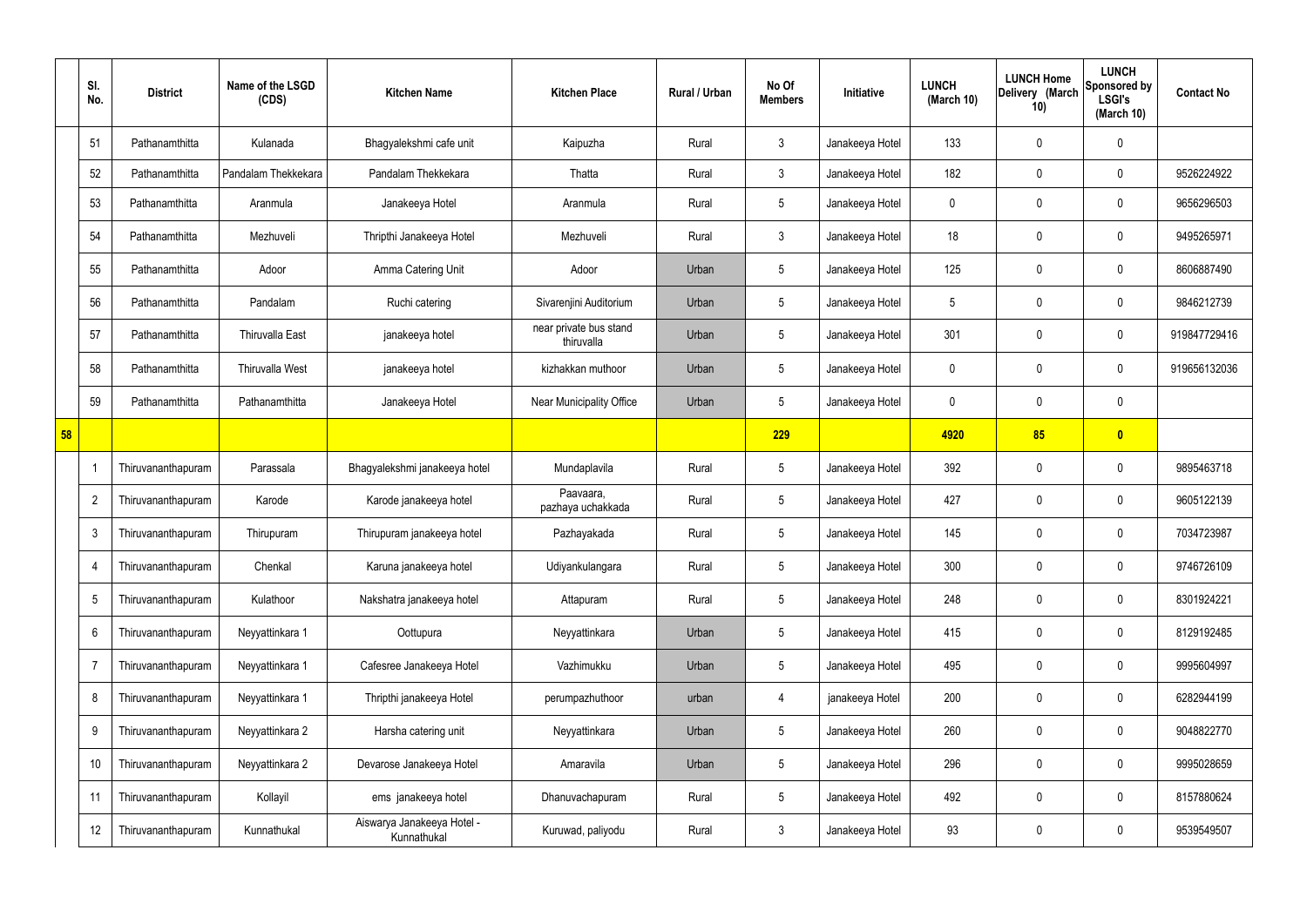| SI.<br>No. | <b>District</b>    | Name of the LSGD<br>(CDS) | <b>Kitchen Name</b>                   | <b>Kitchen Place</b>                       | Rural / Urban | No Of<br><b>Members</b> | Initiative      | <b>LUNCH</b><br>(March 10) | <b>LUNCH Home</b><br>Delivery (March<br>10) | <b>LUNCH</b><br>Sponsored by<br><b>LSGI's</b><br>(March 10) | <b>Contact No</b> |
|------------|--------------------|---------------------------|---------------------------------------|--------------------------------------------|---------------|-------------------------|-----------------|----------------------------|---------------------------------------------|-------------------------------------------------------------|-------------------|
| 13         | Thiruvananthapuram | Vellarada                 | Eden Janakeeya Hotel                  | Panachamoodu, Vellarada                    | Rural         | $5\phantom{.0}$         | Janakeeya Hotel | 678                        | 0                                           | $\mathbf 0$                                                 | 8547973305        |
| 14         | Thiruvananthapuram | Vellarada                 | Chandrika Janakeeya Hotel - Vellarada | Vellarada                                  | Rural         | $6\phantom{.}$          | Janakeeya Hotel | 107                        | 0                                           | $\mathbf 0$                                                 | 9539366295        |
| 15         | Thiruvananthapuram | Aryankode                 | Aryan Janakeeya Hotel - Aryankode     | Aryankode                                  | Rural         | $5\phantom{.0}$         | Janakeeya Hotel | 263                        | 0                                           | $\boldsymbol{0}$                                            | 9746905408        |
| 16         | Thiruvananthapuram | Aryankode                 | stree souhritha jh                    | chemboor                                   | Rural         | $5\phantom{.0}$         | Janakeeya Hotel | 163                        | 0                                           | $\mathbf 0$                                                 |                   |
| 17         | Thiruvananthapuram | Ottashekharamangala<br>m  | Minnaram Janakeeya Hotel              | Kuravara, Near<br>Ottashekharamangalam UPS | Rural         | $\overline{4}$          | Janakeeya Hotel | 242                        | 0                                           | $\mathbf 0$                                                 | 9567553161        |
| 18         | Thiruvananthapuram | Kollayil                  | Janakeeya Hotel                       | Mylakkara                                  | Rural         | $5\phantom{.0}$         | Janakeeya Hotel | 149                        | 0                                           | $\mathbf 0$                                                 | 9605076268        |
| 19         | Thiruvananthapuram | perunkadavila             | shankholi janakeeya hotel             | perunkadavila                              | rural         | $\mathbf{3}$            | Janakeeya Hotel | 209                        | 0                                           | $\mathbf 0$                                                 |                   |
| 20         | Thiruvananthapuram | Amboori                   | Janakeeya Hotel                       | Amboori                                    | Rural         | $5\phantom{.0}$         | Janakeeya Hotel | 106                        | 0                                           | $\mathbf 0$                                                 | 9747169098        |
| 21         | Thiruvananthapuram | Athiyanoor                | Kudumbashree janakeeya hotel          | Venpakal                                   | Rural         | $\overline{4}$          | Janakeeya Hotel | 345                        | 0                                           | $\mathbf 0$                                                 | 919562752580      |
| 22         | Thiruvananthapuram | Kottukal                  | Vismaya janakeeya hotel               | Uchakkada                                  | Rural         | $5\phantom{.0}$         | Janakeeya Hotel | 545                        | $\boldsymbol{0}$                            | $\mathbf 0$                                                 | 6282447041        |
| 23         | Thiruvananthapuram | Kottukal                  | Udaya janakeeya Hotel                 | Punnakkulam                                | Rural         | $\overline{4}$          | Janakeeya Hotel | 365                        | 0                                           | $\boldsymbol{0}$                                            |                   |
| 24         | Thiruvananthapuram | Karumkulam                | Alil Janakeeya Hotel                  | Pallam                                     | Rural         | $5\phantom{.0}$         | Janakeeya Hotel | 156                        | 0                                           | $\boldsymbol{0}$                                            | 917736513673      |
| 25         | Thiruvananthapuram | Venganoor                 | Venganoor Ruchi janakeeya hotel       | Peringamala                                | Rural         | 10 <sup>°</sup>         | Janakeeya Hotel | 195                        | 0                                           | $\boldsymbol{0}$                                            | 9656309710        |
| 26         | Thiruvananthapuram | Vilavoorkkal              | Priyam Janakeeya Hotel                | Chanthamukku, Peyadu Jn                    | Rural         | $5\phantom{.0}$         | Janakeeya Hotel | 321                        | $\mathbf 0$                                 | $\mathbf 0$                                                 | 7902504494        |
| 27         | Thiruvananthapuram | Vilavoorkal               | Vilavoorkal janakeeya hotel           | Pottayil                                   | Rural         | $5\overline{)}$         | Janakeeya Hotel | 298                        | 0                                           | $\mathbf 0$                                                 | 9497883130        |
| 28         | Thiruvananthapuram | Kalliyoor                 | Stree Shakthi Janakeeya Hotel         | Kalliyoor                                  | Rural         | $5\phantom{.0}$         | Janakeeya Hotel | $\mathbf 0$                | $\mathsf{0}$                                | $\mathbf 0$                                                 | 9074998782        |
| 29         | Thiruvananthapuram | Maranalloor               | Mayooram Janakeeya Hotel              | Mannadikkonam                              | Rural         | $\overline{4}$          | Janakeeya Hotel | 173                        | $\boldsymbol{0}$                            | $\pmb{0}$                                                   | 9847371025        |
| 30         | Thiruvananthapuram | Pallichal                 | Vandhanam Janakeeya hotel             | Naruvamoodu                                | Rural         | $\overline{4}$          | Janakeeya Hotel | 246                        | 0                                           | $\pmb{0}$                                                   | 9562636222        |
| 31         | Thiruvananthapuram | Vilappil                  | Sreebhadra janakeey a hotel           | peyad                                      | Rural         | $5\phantom{.0}$         | Janakeeya Hotel | 236                        | 0                                           | $\pmb{0}$                                                   | 919496194745      |
| 32         | Thiruvananthapuram | Malayinkeezhu             | Thapasya janakeeya hotel              | Aruvacode                                  | Rural         | $5\phantom{.0}$         | Janakeeya Hotel | 95                         | 0                                           | $\pmb{0}$                                                   | 9074329707        |
| 3,3        | Thiruvananthapuram | balaramapuram             | Karunya                               | balaramapuram                              | rural         | $5\phantom{.0}$         | Janakeeya Hotel | 132                        | $\boldsymbol{0}$                            | $\pmb{0}$                                                   |                   |
| 34         | Thiruvananthapuram | Andoorkonam               | Thiruvathira janakeeya hotel          | Kaniyapuram                                | Rural         | $\mathbf{3}$            | Janakeeya Hotel | 180                        | $\boldsymbol{0}$                            | $\pmb{0}$                                                   | 8921698989        |
| 35         | Thiruvananthapuram | Kadinamkulam              | Sabarmathi janakeeya hotel            | Chitattumukku                              | Rural         | 4                       | Janakeeya Hotel | 90                         | $\boldsymbol{0}$                            | $\pmb{0}$                                                   |                   |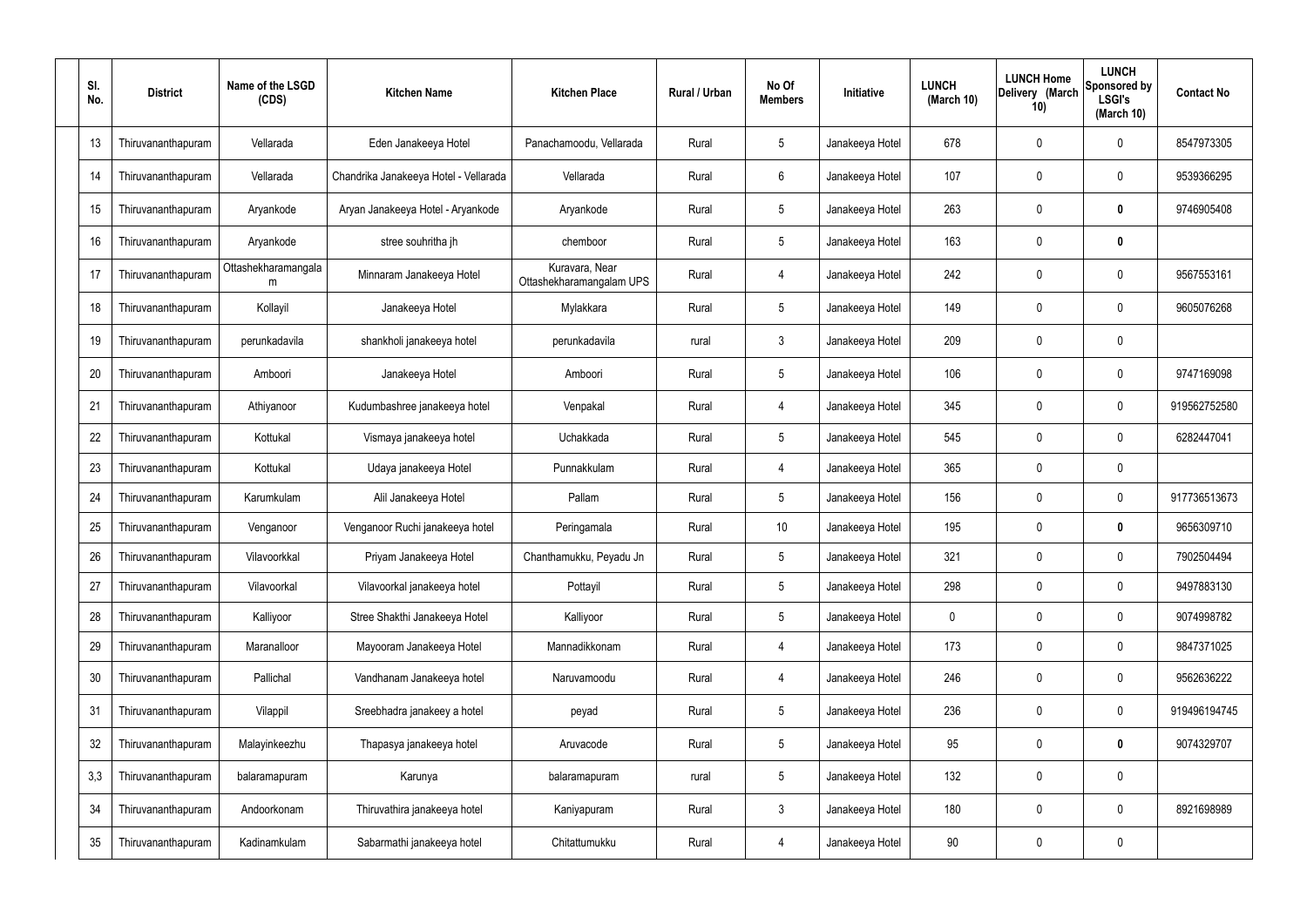|     | SI.<br>No. | <b>District</b>    | Name of the LSGD<br>(CDS)  | <b>Kitchen Name</b>                           | <b>Kitchen Place</b>                              | <b>Rural / Urban</b> | No Of<br><b>Members</b> | Initiative      | <b>LUNCH</b><br>(March 10) | <b>LUNCH Home</b><br>Delivery (March<br>10) | <b>LUNCH</b><br>Sponsored by<br><b>LSGI's</b><br>(March 10) | <b>Contact No</b> |
|-----|------------|--------------------|----------------------------|-----------------------------------------------|---------------------------------------------------|----------------------|-------------------------|-----------------|----------------------------|---------------------------------------------|-------------------------------------------------------------|-------------------|
|     | 36         | Thiruvananthapuram | Azhoor                     | Kudumbadsree janakeeya hotel                  | Azhoor                                            | Rural                | 4                       | Janakeeya Hotel | 62                         | 0                                           | $\mathbf{0}$                                                | 8129060294        |
|     | 37         | Thiruvanathapuram  | Pothencode                 | Pothencode Kudumbashree Janakeeya<br>hotel    | Pothencode ayiroorppara<br>Farmers centre         | Rural                | $5\overline{)}$         | Janakeeya Hotel | 150                        | 0                                           | $\mathbf 0$                                                 | 9037832338        |
|     | 38         | Thiruvananthapuram | Mangalapuram               | Mangalapuram Kudumbashree<br>Janakeeya Hotel  | Managalapuram Junction,<br>Near Panchayath Office | Rural                | $5\overline{)}$         | Janakeeya Hotel | 210                        | 0                                           | $\mathbf 0$                                                 | 9995459534        |
|     | 39         | Thiruvananthapuram | Mangalapuram               | Swad Kudumbashree Janakeeya hotel             | Murukkumpuzha                                     | Rural                | $\mathbf{3}$            | Janakeeya Hotel | 140                        | 0                                           | $\mathbf 0$                                                 | 8281624670        |
|     | 40         | Thiruvananthapuram | Mangalapuram               | Ruchisagaram Kudumbashree<br>Janakeeya Hotel  | Chembakamangalam                                  | Rural                | $5\phantom{.0}$         | Janakeeya Hotel | 150                        | 0                                           | $\mathbf 0$                                                 | 8139079929        |
|     | 41         | Thiruvanathapuram  | <b>TVM Corporation CDS</b> | Krishnakripa Janakeeya hotel                  | Anayara                                           | Urban                | 5                       | Janakeeya Hotel | 455                        | 0                                           | $\mathbf 0$                                                 | 9745823832        |
|     | 42         | Thiruvanathapuram  | <b>TVM Corporation CDS</b> | Vanitha Janakeeya Hotel                       | Manvila                                           | Urban                | $\overline{4}$          | Janakeeya Hotel | 350                        | 0                                           | $\mathbf 0$                                                 | 8129412369        |
|     | 43         | Thiruvanathapuram  | <b>TVM Corporation CDS</b> | Bhagyalekshmi Kudumbashree<br>Janakeeya Hotel | EK Nayanar Trust, Medical<br>College              | Urban                | 6                       | Janakeeya Hotel | 250                        | 0                                           | $\mathbf 0$                                                 |                   |
|     | 44         | Thiruvanathapuram  | <b>TVM Corporation CDS</b> | Tripthi Janakeeya Hotel                       | Pallithura                                        | Urban                | $\mathbf{3}$            | Janakeeya Hotel | 350                        | $\mathbf 0$                                 | $\mathbf 0$                                                 | 9387738568        |
|     | 45         | Thiruvanathapuram  | <b>TVM Corporation CDS</b> | soubhagya janakeeya Hotel                     | kazhakoottam                                      | Urban                | $\mathfrak{Z}$          | janakeeya Hotel | 422                        | 0                                           | $\mathbf 0$                                                 | 8921555192        |
|     | 46         | Thiruvanathapuram  | <b>TVM Corporation CDS</b> | Uthradam Janakeeya Hotel                      | Pattom                                            | Urban                | $\mathbf{3}$            | janakeeya Hotel | 680                        | 0                                           | $\mathbf 0$                                                 | 8281062575        |
|     | 47         | Thiruvananthapuram | <b>TVM Corporation CDS</b> | Kismath Janakeeya Hotel                       | Pottakuzhi                                        | Urban                | $\mathfrak{Z}$          | Janakeeya Hotel | 480                        | 0                                           | $\mathbf 0$                                                 | 8281088923        |
|     | 48         | Thiruvananthapuram | <b>TVM Corporation CDS</b> | Anugraha janakeeya Hotel                      | sreekaryam                                        | Urban                | 4                       | Janakeeya Hotel | 190                        | 0                                           | 0                                                           |                   |
|     | 49         | Thiruvananthapuram | <b>TVM Corporation CDS</b> | janakeeya hotel                               | mannarakkonam                                     | Urban                | $\mathfrak{Z}$          | Janakeeya Hotel | 442                        | $\mathbf 0$                                 | $\mathbf 0$                                                 | 8129179622        |
|     | 50         | Thiruvananthapuram | <b>TVM Corporation CDS</b> | Salt and Pepper                               | Poomalliyoorkkonam                                | Urban                | $\mathfrak{Z}$          | Janakeeya Hotel | 325                        | $\mathbf 0$                                 | $\mathbf 0$                                                 | 8593986935        |
|     | 51         | Thiruvananthapuram | <b>TVM Corporation CDS</b> | Sreebhadra Janakeeya Hotel                    | Pettah                                            | Urban                | 4                       | Janakeeya Hotel | 312                        | $\pmb{0}$                                   | $\mathbf 0$                                                 | 9847227647        |
|     | 52         | Thiruvananthapuram | <b>TVM Corporation CDS</b> | kalavara Janakeeya Hotel                      | vattiyoorkavu                                     | Urban                | $\mathfrak{Z}$          | Janakeeya Hotel | 352                        | $\pmb{0}$                                   | $\boldsymbol{0}$                                            | 9847655426        |
|     | 53         | Thiruvananthapuram | <b>TVM Corporation CDS</b> | punartham kudumbashree                        | kudappanakunnu                                    | Urban                | $\mathfrak{Z}$          | Janakeeya Hotel | 179                        | $\pmb{0}$                                   | $\mathbf 0$                                                 | 9747115789        |
|     | 54         | Thiruvananthapuram | <b>TVM Corporation CDS</b> | peroor JH                                     | Palayam                                           | Urban                | $\mathbf{3}$            | Janakeeya Hotel | 345                        | $\mathbf 0$                                 | $\bf{0}$                                                    | 8086119633        |
| 110 | 55         | Thiruvananthapuram | Aryanadu                   | Aryanad Janakeeya Hotel                       | Aryanad                                           | Rural                | $6\phantom{.}6$         | Janakeeya Hotel | 248                        | $\mathbf 0$                                 | $\mathbf 0$                                                 | 9207447839        |
|     | 56         | Thiruvananthapuram | Kuttichal                  | Kutichal Janakeeya Hotel                      | Kuttichal                                         | Rural                | $5\phantom{.0}$         | Janakeeya Hotel | 245                        | 0                                           | $\mathbf 0$                                                 | 9446331479        |
|     | 57         | Thiruvananthapuram | Poovachal                  | Poovachal Janakeeya Hotel                     | Poovachal Panchayath                              | Rural                | $5\phantom{.0}$         | Janakeeya Hotel | 232                        | 0                                           | $\boldsymbol{0}$                                            | 9495225046        |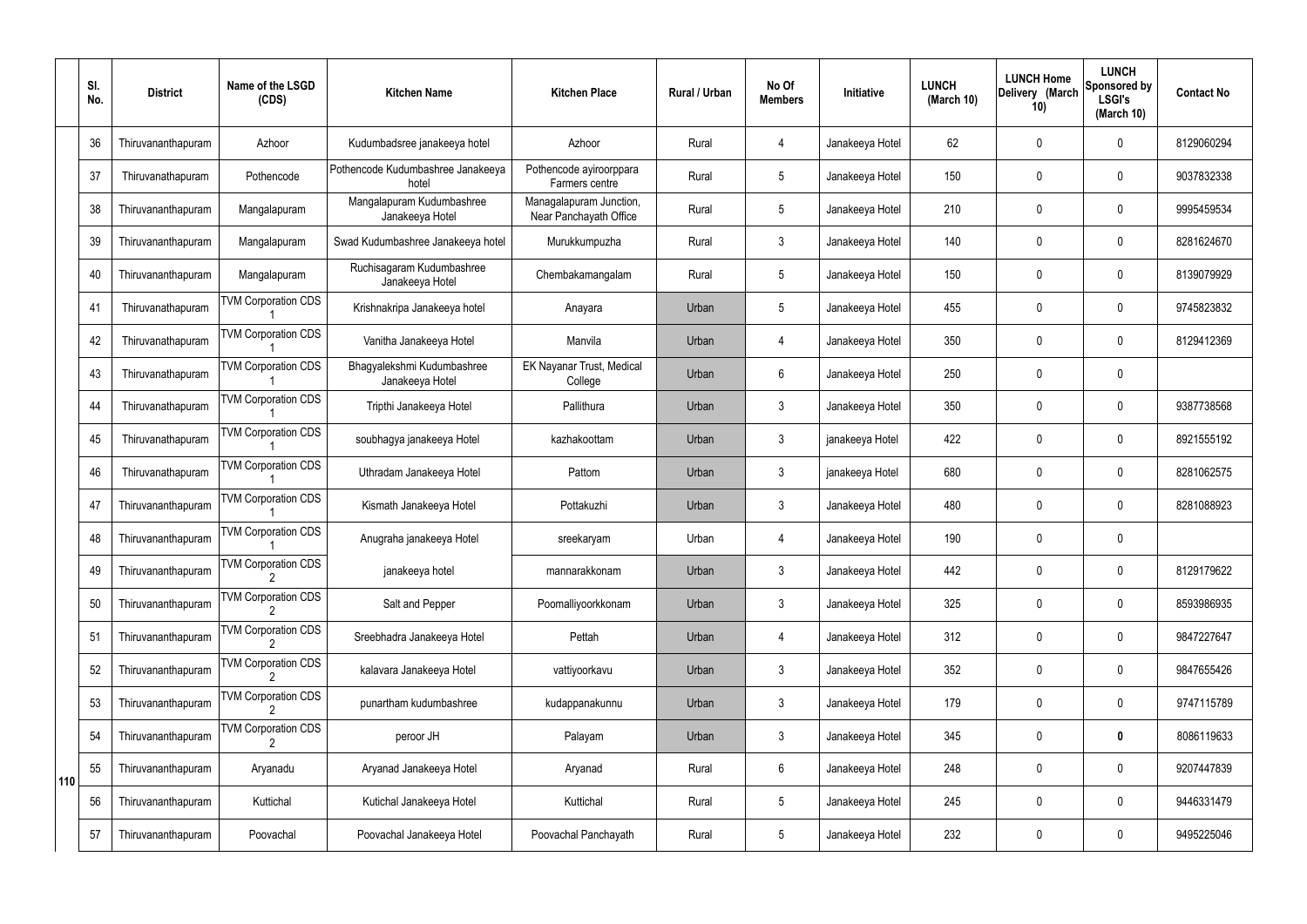| SI. | No. | <b>District</b>    | Name of the LSGD<br>(CDS) | <b>Kitchen Name</b>                  | <b>Kitchen Place</b>                              | Rural / Urban | No Of<br><b>Members</b> | <b>Initiative</b> | <b>LUNCH</b><br>(March 10) | <b>LUNCH Home</b><br>Delivery (March<br>10) | <b>LUNCH</b><br>Sponsored by<br><b>LSGI's</b><br>(March 10) | <b>Contact No</b> |
|-----|-----|--------------------|---------------------------|--------------------------------------|---------------------------------------------------|---------------|-------------------------|-------------------|----------------------------|---------------------------------------------|-------------------------------------------------------------|-------------------|
|     | 58  | Thiruvananthapuram | Vithura                   | Navodaya Janakeeya hotel             | Koppam, Vithura                                   | Rural         | $\overline{4}$          | Janakeeya Hotel   | 168                        | 0                                           | 0                                                           | 9946837014        |
|     | 59  | Thiruvananthapuram | Tholicode                 | Tholicode Janakeeya Hotel            | Pulimoodu, Near Bharath<br>Petrol Pump, Tholicode | Rural         | $\overline{4}$          | Janakeeya Hotel   | 228                        | 0                                           | 0                                                           | 9539995862        |
|     | 60  | Thiruvananthapuram | uzhamalackal              | mazhavil jh                          | Puthukulangara                                    | Rural         | $5\phantom{.0}$         | Janakeeya Hotel   | 432                        | 0                                           | 0                                                           | 96457 54988       |
|     | 61  | Thiruvananthapuram | <b>TVPM Corpn CDS 4</b>   | Maithri Janakeeya Hotel              | Poozhyakkunnu, Nemom, TVM                         | Urban         | $5\phantom{.0}$         | Janakeeya Hotel   | 0                          | 0                                           | 0                                                           | 9846905594        |
|     | 62  | Thiruvananthapuram | TVPM. Corpn. CDS III      | Janatha hotel                        | Over bridge                                       | Urban         | 9                       | Janakeeya Hotel   | 0                          | 0                                           | 0                                                           | 919746149160      |
|     | 63  | Thiruvananthapuram | TVPM. Corpn. CDS III      | Asraya Janakeeya Hotel               | <b>DPI</b>                                        | Urban         | 4                       | Janakeeya Hotel   | 655                        | 0                                           | $\mathbf 0$                                                 | 918113008306      |
|     | 64  | Thiruvananthapuram | TVPM. Corpn. CDS III      | Ruchikkoott                          | Mudavanmukal                                      | Urban         | $\overline{4}$          | Janakeeya Hotel   | 105                        | 0                                           | 0                                                           | 917907579424      |
|     | 65  | Thiruvananthapuram | TVPM. Corpn. CDS IV       | Janakeeya hotel tvm corporation cds4 | Vallakkadavu                                      | Urban         | $5\phantom{.0}$         | Janakeeya Hotel   | 296                        | 0                                           | 0                                                           | 8129795072        |
|     | 66  | Thiruvananthapuram | TVPM. Corpn. CDS IV       | Karuna Janakeeya Hotel               | Avaduthura                                        | Urban         | $5\phantom{.0}$         | Janakeeya Hotel   | 209                        | 0                                           | 3                                                           | 9567523799        |
|     | 67  | Thiruvananthapuram | Anadu                     | Nanma anad                           | Govt LPS Anad                                     | Rural         | 4                       | Janakeeya Hotel   | 0                          | 0                                           | $\mathbf 0$                                                 | 9645709754        |
|     | 68  | Thiruvananthapuram | Vembayam                  | Liya canteen                         | Perumboor near panchayath<br>office               | Rural         | $5\phantom{.0}$         | Janakeeya Hotel   | 262                        | 0                                           | $\pmb{0}$                                                   | 9544337362        |
|     | 69  | Thiruvananthapuram | Vembayam                  | Four's Janakeeya Hotel               | Naduveli Konchira                                 | Rural         | $\overline{4}$          | Janakeeya Hotel   | 254                        | 0                                           | $\mathbf 0$                                                 | 9526253578        |
|     | 70  | Thiruvananthapuram | Nedumangad 1              | Subhiksham                           | Irinjayam                                         | Urban         | 4                       | Janakeeya Hotel   | 280                        | 0                                           | 0                                                           | 9745606588        |
|     | 71  | Thiruvananthapuram | Nedumangad 1              | Ootupura                             | Pazhakutty                                        | Urban         | 6                       | Janakeeya Hotel   | 455                        | 0                                           | $\boldsymbol{0}$                                            | 7510910614        |
|     | 72  | Thiruvananthapuram | Nedumangad 2              | Niravu                               | Near ksrtc bus stand                              | Urban         | $\overline{4}$          | Janakeeya Hotel   | 417                        | 0                                           | $\pmb{0}$                                                   | 9645958207        |
|     | 73  | Thiruvananthapuram | Nedumangad 2              | Ruchiyidam                           | <b>Near Municipality</b>                          | Urban         | $\mathbf 0$             | Janakeeya Hotel   | 427                        | 0                                           | $\mathbf 0$                                                 | 9846371353        |
|     | 74  | Thiruvananthapuram | Karakulam                 | Karakulam Vanitha hotel              | Karakulam Junction                                | Rural         | 4                       | Janakeeya Hotel   | 313                        | 0                                           | $\mathbf 0$                                                 | 9747176668        |
|     | 75  | Thiruvananthapuram | Panavoor                  | Kudumbashree vanitha hotel           | HI auditorium near panavoor<br>panchayath         | Rural         | $6\phantom{.}$          | Janakeeya Hotel   | 246                        | 0                                           | $\sqrt{5}$                                                  | 9526740817        |
|     | 76  | Thiruvananthapuram | Aruvikara                 | Nanma                                | Aruvikara junction                                | Rural         | $\mathbf{3}$            | Janakeeya hotel   | 0                          | 0                                           | $\pmb{0}$                                                   | 8606524464        |
|     | 77  | Thiruvananthapuram | Pullampara                | Janakeeya Hotel                      | Kalumkinmukham                                    | Rural         | $5\phantom{.0}$         | Janakeeya Hotel   | 289                        | 0                                           | $\pmb{0}$                                                   |                   |
|     | 78  | Thiruvananthapuram | Pangode                   | Bhagyalekshmi janakeeya hotel        | Pangodu Panchayath Hall                           | Rural         | $5\phantom{.0}$         | Janakeeya Hotel   | 322                        | 0                                           | $\pmb{0}$                                                   |                   |
|     | 79  | Thiruvananthapuram | Manickal                  | Janakeeya hotel                      | Pirappancode                                      | Rural         | 6                       | Janakeeya Hotel   | 200                        | 0                                           | $\pmb{0}$                                                   | 9745874522        |
|     | 80  | Thiruvananthapuram | Vamanapuram               | Pournami Kalamachal                  | Kalamachal                                        | Rural         | $\sqrt{5}$              | Janakeeya Hotel   | 289                        | 0                                           | $\pmb{0}$                                                   | 9846825964        |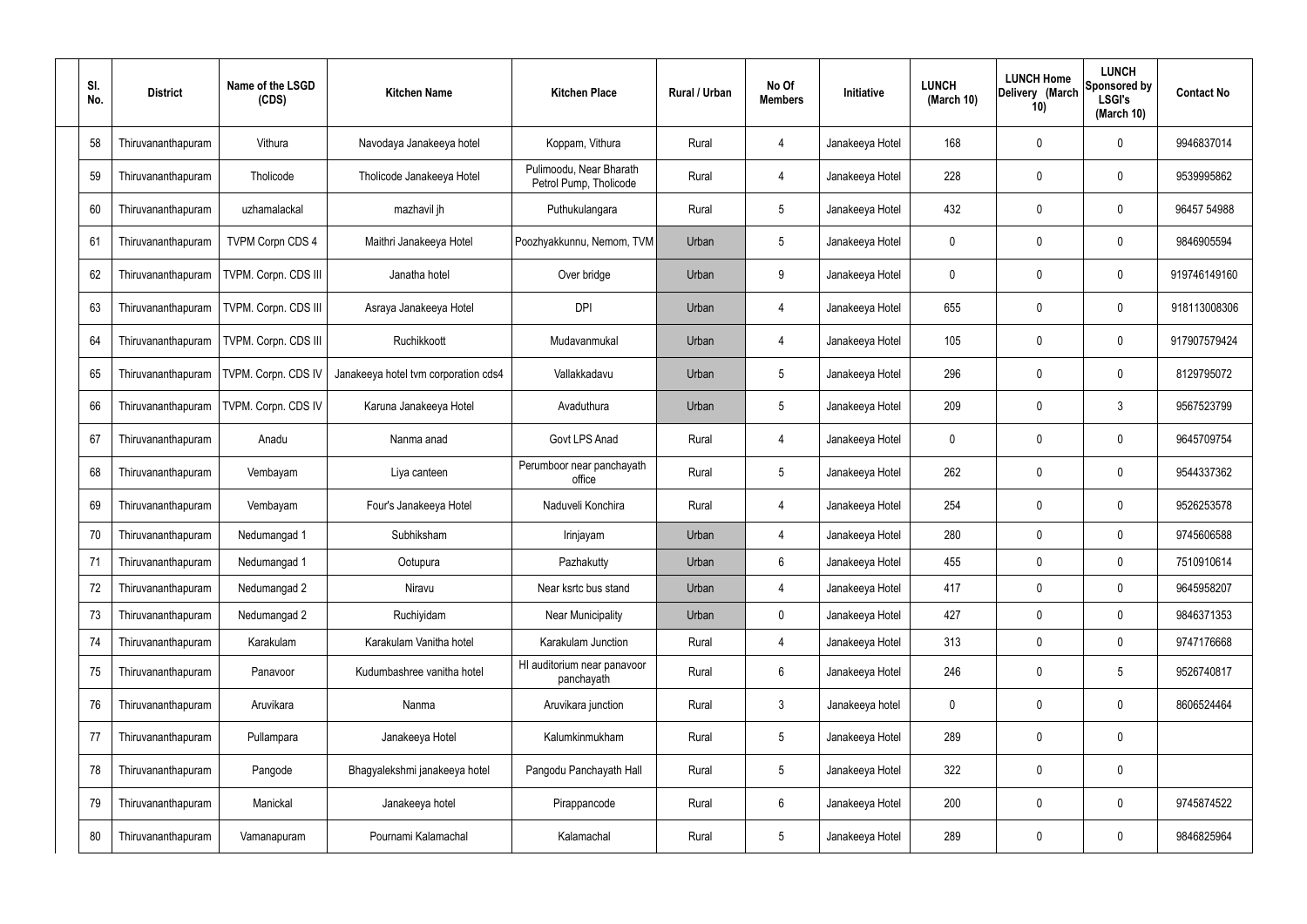| SI.<br>No. | <b>District</b>    | Name of the LSGD<br>(CDS) | <b>Kitchen Name</b>                 | <b>Kitchen Place</b>     | Rural / Urban | No Of<br><b>Members</b> | Initiative      | <b>LUNCH</b><br>(March 10) | <b>LUNCH Home</b><br>Delivery (March<br>10) | <b>LUNCH</b><br>Sponsored by<br><b>LSGI's</b><br>(March 10) | <b>Contact No</b> |
|------------|--------------------|---------------------------|-------------------------------------|--------------------------|---------------|-------------------------|-----------------|----------------------------|---------------------------------------------|-------------------------------------------------------------|-------------------|
| 81         | Thiruvananthapuram | kallara                   | Amma janakeeya hotel                | kallara                  | rural         | 4                       | Janakeeya Hotel | 355                        | 0                                           | 0                                                           | 8111891405        |
| 82         | Thiruvananthapuram | nellanad                  | Nellanad janakeeya hotel            | keezhayikkonam           | rural         | $6\phantom{.}6$         | Janakeeya Hotel | 285                        | 0                                           | $\mathbf 0$                                                 | 9946994811        |
| 83         | Thiruvananthapuram | Pazhayakunnummel          | Chaitanya janakeeya hotel           | Pazhayakunnumel          | Rural         | $5\phantom{.0}$         | Janakeeya Hotel | 0                          | 0                                           | $\mathbf 0$                                                 | 9496997201        |
| 84         | Thiruvananthapuram | Karavaram                 | Takkolam, Karavaram janakeeya hotel | Pullurmukk, kallambalam  | Rural         | $5\phantom{.0}$         | Janakeeya Hotel | 145                        | 0                                           | $\mathbf 0$                                                 | 9539723288        |
| 85         | Thiruvananthapuram | Kilimanoor                | Tanima vanitha canteen              | Kilimanoor               | Rural         | 4                       | Janakeeya Hotel | 245                        | 0                                           | $\mathbf 0$                                                 | 9846657166        |
| 86         | Thiruvananthapuram | Pulimath                  | Iswarya catering unit               | Pulimath, Karet          | Rural         | 4                       | Janakeeya Hotel | $\mathbf 0$                | 0                                           | $\mathbf 0$                                                 | 9645514593        |
| 87         | Thiruvananthapuram | Navaikkulam               | Kudumbashree janakeeya hotel        | Kadambaattukonam         | Rural         | $5\phantom{.0}$         | Janakeeya Hotel | 102                        | 0                                           | $\mathbf 0$                                                 | 9400619476        |
| 88         | Thiruvananthapuram | Nagaroor                  | Janakeeya Hotel                     | Altharamoodu             | Rural         | $5\phantom{.0}$         | Janakeeya Hotel | 122                        | 0                                           | $\mathbf 0$                                                 | 7034964806        |
| 89         | Thiruvananthapuram | Pallikal                  | pallikkal janakeeya hotel           | pakalkkuri               | rural         | 4                       | Janakeeya Hotel | 130                        | 0                                           | $\mathbf 0$                                                 | 9447886364        |
| 90         | Thiruvananthapuram | Madavoor                  | Madavoor janakeeya hotel            | madavoor                 | rural         | $5\phantom{.0}$         | Janakeeya Hotel | 139                        | 0                                           | $\boldsymbol{0}$                                            | 9526206002        |
| 91         | Thiruvananthapuram | Chirayinkeezh             | Sevenstar Janakeeya Hotel           | Sarkkara                 | Rural         | $5\phantom{.0}$         | Janakeeya Hotel | 115                        | 0                                           | 0                                                           | 8921556636        |
| 92         | Thiruvananthapuram | Kadaykkavoor              | Karmalamatha Janakeeya Hotel        | Kadakkavoor              | Rural         | $5\phantom{.0}$         | Janakeeya Hotel | 145                        | 0                                           | $\boldsymbol{0}$                                            | 9645405591        |
| 93         | Thiruvananthapuram | Mudakkal                  | Sarovaram Janakeeya Hotel           | Valakkadu                | Rural         | $\mathbf{3}$            | Janakeeya Hotel | 136                        | 0                                           | 0                                                           | 8086240900        |
| 94         | Thiruvananthapuram | Vakkom                    | Jananai Janakeeya Hotel             | SN Junction, Jeeva Dhara | Rural         | $5\phantom{.0}$         | Janakeeya Hotel | 147                        | 0                                           | $\mathbf 0$                                                 | 8137014724        |
| 95         | Thiruvananthapuram | Vakkom                    | Diya Janakeeya Hotel                | Panayile Kadavu          | Rural         | $5\,$                   | Janakeeya Hotel | 125                        | $\mathbf 0$                                 | $\mathbf 0$                                                 | 8590439391        |
| 96         | Thiruvananthapuram | Kizhuvilam                | Kudumbashree vanitha canteen        | Kizhuvillam              | Rural         | $\overline{4}$          | Janakeeya Hotel | 169                        | 0                                           | $\mathbf 0$                                                 | 9747361312        |
| 97         | Thiruvananthapuram | Anchuthengu               | Swad Janakeeya Hotel                | Anchuthengu              | Rural         | $5\,$                   | Janakeeya Hotel | 158                        | 0                                           | $\pmb{0}$                                                   |                   |
| 98         | Thiruvananthapuram | Attingal                  | Bhagyashree janakeeya hotel         | Attingal                 | Urban         | $\sqrt{5}$              | Janakeeya Hotel | 147                        | 0                                           | $\mathbf 0$                                                 | 9539968503        |
| 99         | Thiruvananthapuram | Cherunniyoor              | Lekshmi janakeeya hotel             | Dhalavapuram             | Rural         | $\mathfrak{Z}$          | Janakeeya Hotel | 125                        | 0                                           | $\overline{2}$                                              | 9995391999        |
| 100        | Thiruvananthapuram | Chemmaruthi               | Dreams janakeeya hotel              | Mavinmoodu, muthana      | Rural         | $5\,$                   | Janakeeya Hotel | 158                        | 0                                           | $\mathbf 0$                                                 | 8129240185        |
| 101        | Thiruvananthapuram | Chemmaruthi               | Natturuchi janakeeya hotel          | Panayara&sivapuram       | Rural         | $5\,$                   | Janakeeya Hotel | 136                        | 0                                           | $\mathbf 0$                                                 | 8129240185        |
| 102        | Thiruvananthapuram | Chemmaruthi               | Bhanusree                           | Chavadimukku             | Rural         | 4                       | Janakeeya Hotel | 169                        | 0                                           | $\boldsymbol{0}$                                            | 8129240185        |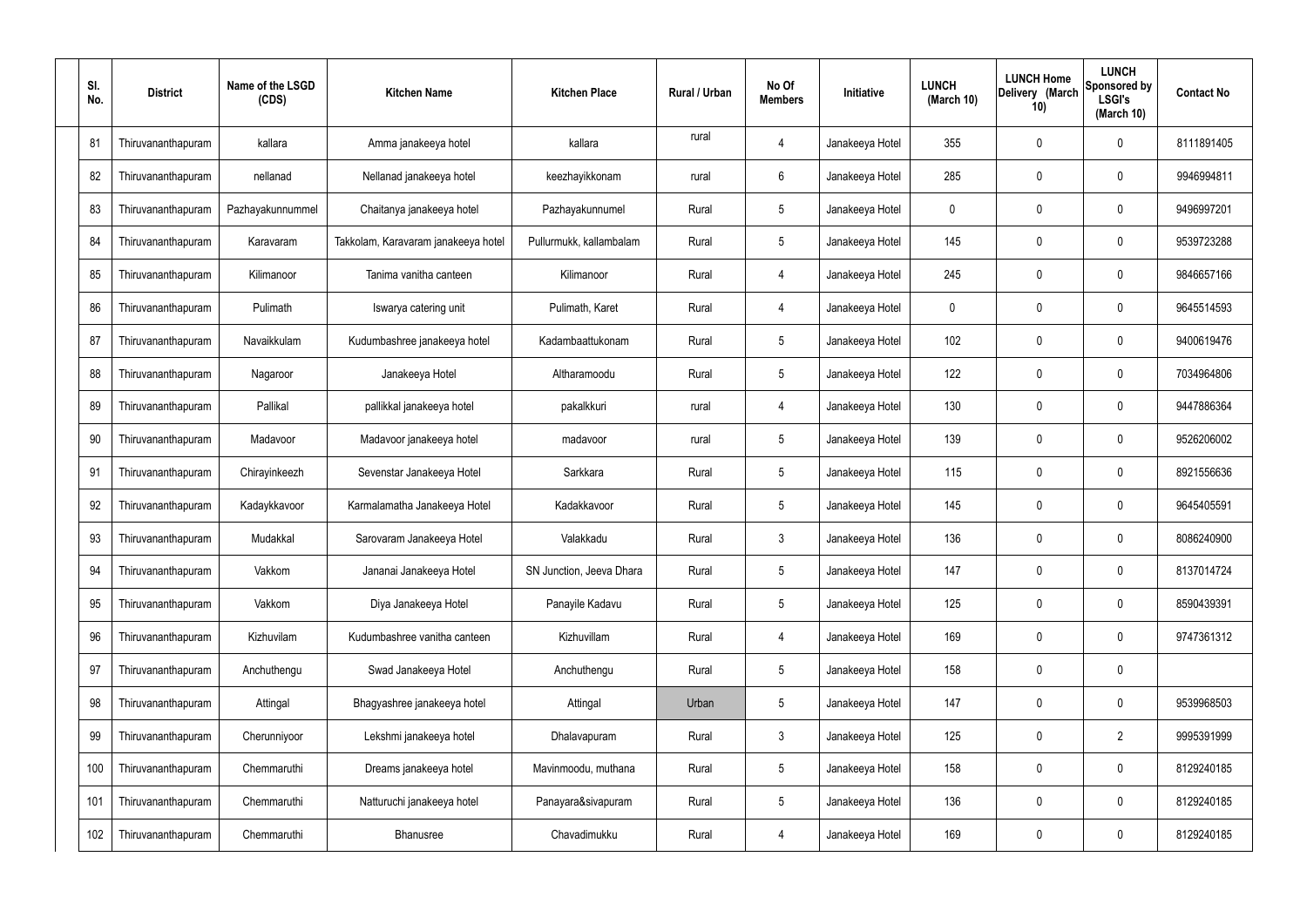|     | SI.<br>No.      | <b>District</b>    | Name of the LSGD<br>(CDS) | <b>Kitchen Name</b>                        | <b>Kitchen Place</b>                             | Rural / Urban | No Of<br><b>Members</b> | Initiative      | <b>LUNCH</b><br>(March 10) | <b>LUNCH Home</b><br>Delivery (March<br>10) | <b>LUNCH</b><br>Sponsored by<br><b>LSGI's</b><br>(March 10) | <b>Contact No</b> |
|-----|-----------------|--------------------|---------------------------|--------------------------------------------|--------------------------------------------------|---------------|-------------------------|-----------------|----------------------------|---------------------------------------------|-------------------------------------------------------------|-------------------|
|     | 103             | Thiruvananthapuram | Chemmaruthi               | saphalyam janakeeya Hotel                  | chemmaruthi                                      | Rural         | 5                       | Janakeeya hotel | 158                        | 0                                           | $\mathbf 0$                                                 | 9539925641        |
|     | 104             | Thiruvananthapuram | Manamboor                 | Manamboor janakeeya hotel                  | Kavalayoor                                       | Rural         | 4                       | Janakeeya Hotel | 189                        | 0                                           | 2\$                                                         | 9074388684        |
|     | 105             | Thiruvananthapuram | Edava                     | Sreenandha janakeeyahotel                  | Kaappil                                          | Rural         | $5\phantom{.0}$         | Janakeeya Hotel | 147                        | 0                                           | $\mathbf 0$                                                 | 9895337334        |
|     | 106             | Thiruvananthapuram | Elakamon                  | Sreenarayana janakeeya hotel               | Elakamon                                         | Rural         | $\overline{7}$          | Janakeeya Hotel | 178                        | 0                                           | $\mathbf 0$                                                 | 8086637798        |
|     | 107             | Thiruvananthapuram | Elakamon                  | kudumbashree janakeeya hotel               | Elakamon                                         | Rural         | 5                       | janakeeya hotel | 185                        | 0                                           | $\mathbf 0$                                                 | 8590725126        |
|     | 108             | Thiruvananthapuram | Vettoor                   | Kashi janakeeya hotel                      | Vettoor                                          | Rural         | 4                       | Janakeeya Hotel | 198                        | 0                                           | $\mathbf 0$                                                 | 9061547396        |
|     | 109             | Thiruvananthapuram | Ottoor                    | Kudumbashree Janakeeya hotel               | ottoor                                           | rural         | 3                       | Janakeeya Hotel | 169                        | 0                                           | $\pmb{0}$                                                   | 8590570561        |
|     | 110             | Thiruvanathapuram  | Varkala                   | Janakeeya hotel                            | Varkala municipality                             | Urban         | $5\phantom{.0}$         | Janakeeya Hotel | 185                        | 0                                           | $\overline{2}$                                              | 8943261611        |
| 110 |                 |                    |                           |                                            |                                                  |               | 501                     |                 | 26135                      | $\overline{0}$                              | 14                                                          |                   |
|     | $\mathbf{1}$    | Thrissur           | Kadangodu                 | Janakeeya Hotel Kadangod                   | Kadangod                                         | Rural         | 4                       | Janakeeya Hotel | 60                         | 15                                          | $\overline{7}$                                              |                   |
|     | $\overline{2}$  | Thrissur           | Chalakudy                 | Thripthy Janakeeya Hotel Chalakudy         | North Busstand Chalakudy                         | Urban         | 4                       | Janakeeya Hotel | 240                        | 129                                         | $\mathbf 0$                                                 | 9544048190        |
|     | $\mathbf{3}$    | Thrissur           | Pananchery                | Pananchery Janakeeya Hotel                 | Pattikkad                                        | Rural         | 5                       | Janakeeya Hotel | 161                        | 89                                          | $\pmb{0}$                                                   | 9746354118        |
|     | 4               | Thrissur           | Kadavallur                | Janakeeya Hotel Kadavalloor                | Panjayath Compound                               | Rural         | 4                       | Janakeeya Hotel | 82                         | 54                                          | $\mathbf 0$                                                 | 8943983995        |
|     | $5\phantom{.0}$ | Thrissur           | Kattoor                   | Janakeeya Hotel Kattoor                    | Kudumbashree Vipanana<br>Kendram, Katoor Bazzar, | Rural         | 5                       | Janakeeya Hotel | 0                          | 0                                           | $\mathbf 0$                                                 |                   |
|     | $6\phantom{.}$  | Thrissur           | Elavally                  | Janakeeya Hotel Elavally                   | Elavally Panchayath<br>Compound                  | Rural         | 4                       | Janakeeya Hotel | 169                        | $\mathbf 0$                                 | $\pmb{0}$                                                   | 9744738247        |
|     | $\overline{7}$  | Thrissur           | Paralam                   | Paralam Janakeeya Hotel                    | Nanma Kudumbashree<br>canteen                    | Rural         | $\mathbf{3}$            | Janakeeya Hotel | 68                         | 100                                         | $\pmb{0}$                                                   | 9744441594        |
|     | 8               | Thrissur           | Kadukutty                 | Uppum Mulakum Janakeeya Hotel<br>Kadukutty | Kottamuri Junction                               | Rural         | $5\phantom{.0}$         | Janakeeya Hotel | 47                         | 38                                          | $\pmb{0}$                                                   | 9846634710        |
|     | 9               | Thrissur           | Thrissur 2                | Kuttanellur Janakeeya Hotel                | Kuttanellur                                      | Urban         | $5\phantom{.0}$         | Janakeeya Hotel | 62                         | 0                                           | $\mathbf 0$                                                 | 8330800498        |
|     | 10 <sup>°</sup> | Thrissur           | Pazhayannur               | Janakeeya Hotel, Pazhayanoor               | Pazhayannur Panchayath                           | Rural         | 4                       | Janakeeya Hotel | 198                        | $\mathbf 0$                                 | $\mathbf 0$                                                 | 9400257329        |
|     | 11              | Thrissur           | Aloor                     | Aloor Janakeeya Hotel                      | Aloor                                            | Rural         | $5\phantom{.0}$         | Janakeeya Hotel | 90                         | 37                                          | $\mathbf 0$                                                 | 9946922936        |
|     | 12              | Thrissur           | Muriyad                   | Jankeeya Hotel, Muriyad                    | Karuna Canteen, Muriyad                          | Rural         | $5\phantom{.0}$         | Janakeeya Hotel | 61                         | $\pmb{0}$                                   | $\mathbf 0$                                                 | 9961920358        |
|     | 13              | Thrissur           | Valapad                   | Janakeeya Hotel Valapad                    | Valapad Chanthapadi                              | Rural         | 6                       | Janakeeya Hotel | 124                        | $\boldsymbol{0}$                            | $\overline{7}$                                              |                   |
|     | 14              | Thrissur           | Kaipamangalam             | Kaipamngalam Janakeeya Hotel               | Kaipamangalam Panchayath                         | Rural         | $\mathfrak{Z}$          | Janakeeya Hotel | 199                        | 0                                           | $\overline{2}$                                              |                   |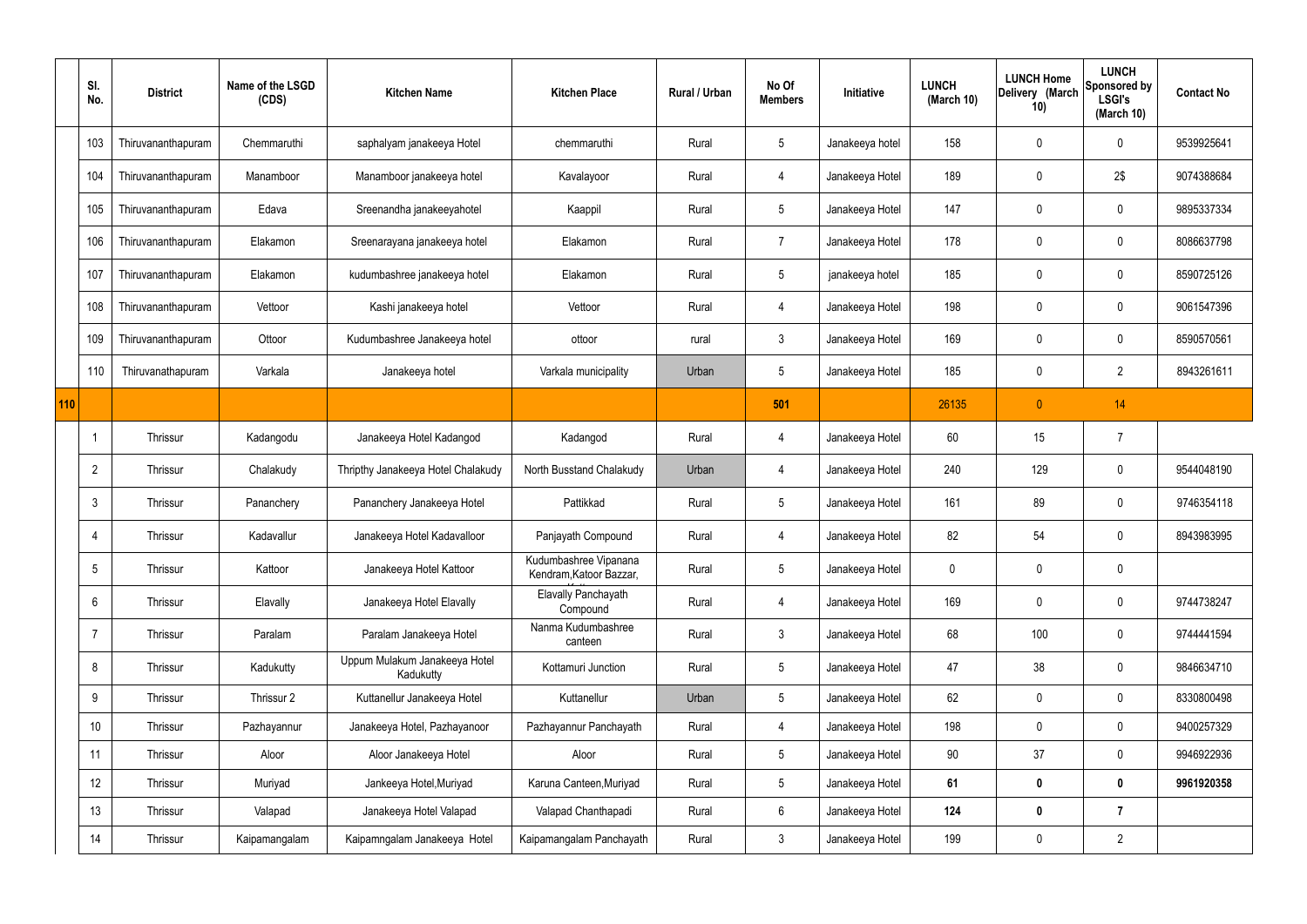| SI.<br>No. | <b>District</b> | Name of the LSGD<br>(CDS) | <b>Kitchen Name</b>                             | <b>Kitchen Place</b>                         | Rural / Urban | No Of<br><b>Members</b> | Initiative      | <b>LUNCH</b><br>(March 10) | <b>LUNCH Home</b><br>Delivery (March<br>10) | <b>LUNCH</b><br>Sponsored by<br><b>LSGI's</b><br>(March $10$ ) | <b>Contact No</b> |
|------------|-----------------|---------------------------|-------------------------------------------------|----------------------------------------------|---------------|-------------------------|-----------------|----------------------------|---------------------------------------------|----------------------------------------------------------------|-------------------|
| 15         | Thrissur        | Annamanada                | Snehitha Catering                               | Annamanada                                   | Rural         | $5\overline{)}$         | Janakeeya Hotel | $\mathbf 0$                | 44                                          | $\mathbf 0$                                                    | 9747712615        |
| 16         | Thrissur        | Vellangallur              | Janakeeya Hotel Vellangallur                    | Panchayath Community Hall                    | Rural         | $6\phantom{.}6$         | Janakeeya Hotel | 97                         | 29                                          | $\mathbf 0$                                                    | 9947462258        |
| 17         | Thrissur        | Pavaratty                 | Janakeeya Hotel Pavaratty                       | Akashaya Vanitha Canteen                     | Rural         | $\mathbf{3}$            | Janakeeya Hotel | 132                        | $\mathbf 0$                                 | $\boldsymbol{0}$                                               |                   |
| 18         | Thrissur        | Edathiruthy               | Janakeeya Hotel Edathuruthi (Nalinam<br>Stores) | Opposite of GLPS,<br>Chenthrappinni Centre   | Rural         | 4                       | Janakeeya Hotel | 142                        | 0                                           | $\overline{2}$                                                 |                   |
| 19         | Thrissur        | Adatt                     | Janakeeya Hotel Adat                            | Muthuvara                                    | Rural         | $\overline{7}$          | Janakeeya Hotel | 102                        | 56                                          | $\mathbf 0$                                                    | 6235203703        |
| 20         | Thrissur        | Irinjalakuda 1            | Janakeeya Hotel Irinjalakuda Cds1               | Irinjalakuda Muncipality                     | Urban         | 4                       | Janakeeya Hotel | 91                         | 0                                           | $\mathbf 0$                                                    | 9526912506        |
| 21         | Thrissur        | Parapookkara              | Janakeeya Hotel, Parapookkara                   | Panchayath Canteen                           | Rural         | $5\phantom{.0}$         | Janakeeya Hotel | 90                         | 0                                           | $\boldsymbol{0}$                                               | 9605428611        |
| 22         | Thrissur        | Puthanchira               | Annapoorna Janakeeya Hotel<br>Puthenchira       | Panchayath Community Hall                    | Rural         | $5\overline{)}$         | Janakeeya Hotel | 47                         | 16                                          | $\mathbf 0$                                                    | 9383421350        |
| 23         | Thrissur        | SreeNarayanapuram         | Sree Narayana Puram Janakeeya<br>Hotel          | Sreenarayanapuram<br>Panchayath              | Rural         | $5\phantom{.0}$         | Janakeeya Hotel | 190                        | $\mathbf 0$                                 | 1\$                                                            |                   |
| 24         | Thrissur        | Nadathara                 | Nadathara Janakeeya Hotel                       | Moorkanikkara                                | Rural         | $5\overline{)}$         | Janakeeya Hotel | 56                         | 73                                          | 0\$                                                            | 9744611176        |
| 25         | Thrissur        | Vallachira                | Vallachira Janakeeya Hotel                      | Vallachira Gramapanchayath                   | Rural         | 4                       | Janakeeya Hotel | $\mathbf 0$                | 42                                          | $\mathbf 0$                                                    | 9744804256        |
| 26         | Thrissur        | Poyya                     | Janakeeya Hotel , Poyya                         | Poyya Junction                               | Rural         | $5\overline{)}$         | Janakeeya Hotel | 16                         | 33                                          | $\mathbf 0$                                                    | 7902318250        |
| 27         | Thrissur        | Wadakanchery 1            | Vrindavan Janakeeya Hotel                       | Ottupara                                     | Urban         | $5\,$                   | Janakeeya Hotel | 181                        | 33                                          | $\boldsymbol{0}$                                               |                   |
| 28         | Thrissur        | Varandarappilly           | Janakeeya Hotel                                 | Varandarappilly Panchayath                   | Rural         | $\sqrt{5}$              | Janakeeya Hotel | 112                        | 45                                          | $\pmb{0}$                                                      | 9048283463        |
| 29         | Thrissur        | Nenmanikkara              | Vanitha Janakeeya Hotel                         | Paliyekkara, Nenmanikkara<br>Gramapanchayath | Rural         | $5\phantom{.0}$         | Janakeeya Hotel | 64                         | 11                                          | $\mathbf 0$                                                    | 9747494386        |
| 30         | Thrissur        | Kodakara                  | Nanma Janakeeya Hotel                           | Kodakara Bus Stand                           | Rural         | $5\phantom{.0}$         | Janakeeya Hotel | 210                        | 238                                         | $\pmb{0}$                                                      | 9946283762        |
| 31         | Thrissur        | Thekkumkkara              | Janakeeya Hotel Thekkumkara                     | Vanitha Canteen, Thekkumkara                 | Rural         | 4                       | Janakeeya Hotel | 75                         | $\pmb{0}$                                   | $\pmb{0}$                                                      |                   |
| 32         | Thrissur        | Alagappa Ngar             | Janakeeya Hotel                                 | Amballur                                     | Rural         | $5\phantom{.0}$         | Janakeeya Hotel | 130                        | 41                                          | $\pmb{0}$                                                      | 8606553521        |
| 33         | Thrissur        | Kolazhy                   | Janakeeya Hotel Kolazhy                         | <b>ZMLP School</b>                           | Rural         | $\overline{4}$          | Janakeeya Hotel | 0                          | 78                                          | $\mathbf 0$                                                    | 9645535725        |
| 34         | Thrissur        | Manalur                   | Janakeeya Hotel Manalur                         | Govt High School, Manaloor                   | Rural         | $6\,$                   | Janakeeya Hotel | 48                         | 26                                          | $\pmb{0}$                                                      | 9446619441        |
| 35         | Thrissur        | Arimpur                   | Janakeeya Hotel Arimbur                         | Kudumbashree Vanitha<br>Canteen, Arimbur     | Rural         | $5\phantom{.0}$         | Janakeeya Hotel | 171                        | 75                                          | $\mathbf 0$                                                    | 9946789338        |
| 36         | Thrissur        | Thanniyam                 | Thannyam Janakeeya Hotel                        | Peringottukara                               | Rural         | $\overline{4}$          | Janakeeya Hotel | 58                         | 17                                          | $\pmb{0}$                                                      | 9048570194        |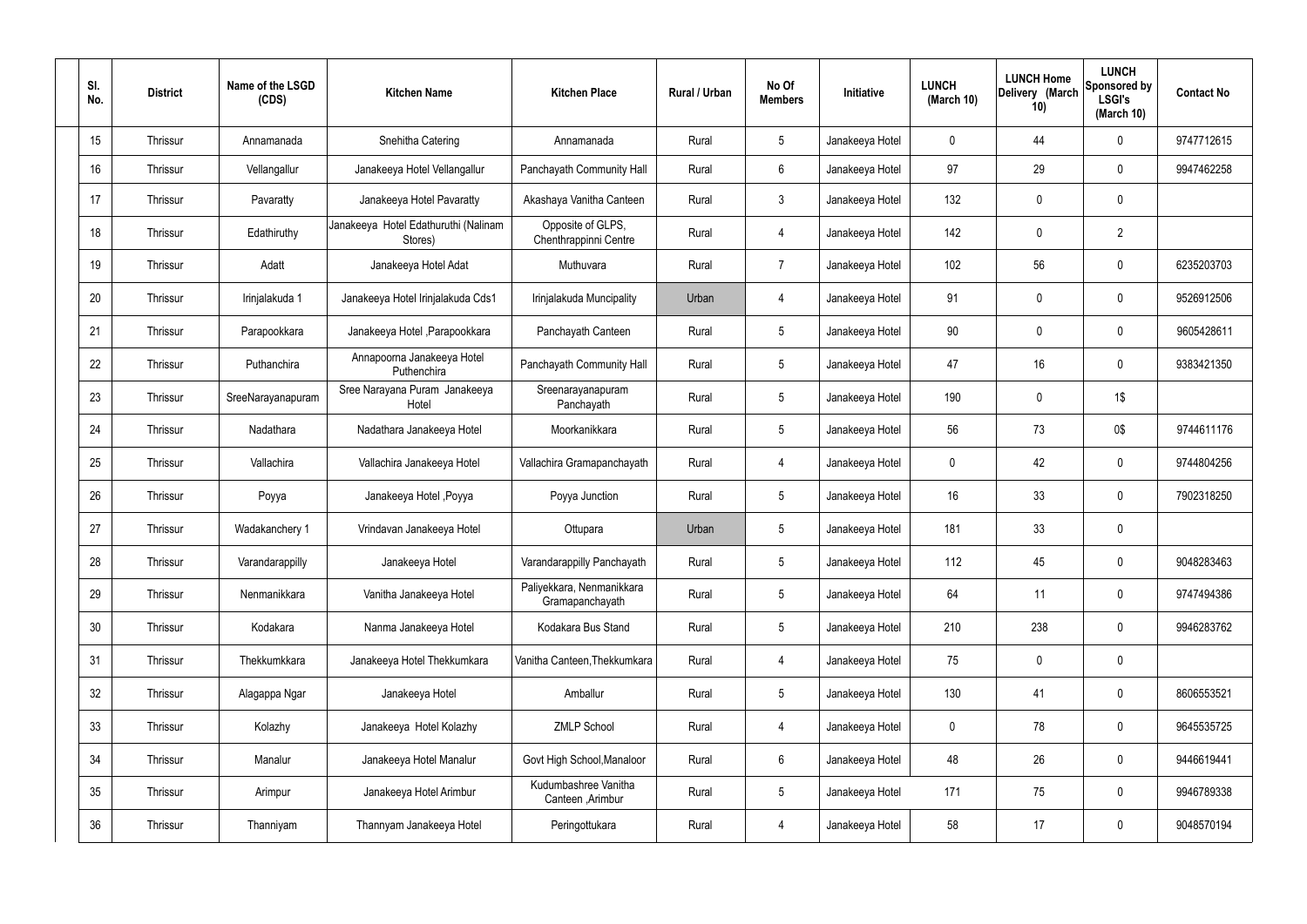|    | SI.<br>No. | <b>District</b> | Name of the LSGD<br>(CDS) | <b>Kitchen Name</b>                        | <b>Kitchen Place</b>               | Rural / Urban | No Of<br><b>Members</b> | Initiative      | <b>LUNCH</b><br>(March 10) | <b>LUNCH Home</b><br>Delivery (March<br>10) | <b>LUNCH</b><br>Sponsored by<br><b>LSGI's</b><br>(March 10) | <b>Contact No</b> |
|----|------------|-----------------|---------------------------|--------------------------------------------|------------------------------------|---------------|-------------------------|-----------------|----------------------------|---------------------------------------------|-------------------------------------------------------------|-------------------|
|    | 37         | Thrissur        | Madakkathara              | Madakkathara Annapoorna Janakeeya<br>Hotel | Madakkathara                       | Rural         | 6                       | Janakeeya Hotel | 89                         | 37                                          | $\overline{2}$                                              | 9388431507        |
|    | 38         | Thrissur        | Athirappilly              | Panchayath Kudumbashree Canteen            | Athirappilly                       | Rural         | $\mathfrak{Z}$          | Janakeeya Hotel | 0                          | $\mathbf 0$                                 | $\pmb{0}$                                                   | 9496151187        |
|    | 39         | Thrissur        | Kodassery                 | Five Star Janakeeya Hotel                  | Kodassery                          | Rural         | 4                       | Janakeeya Hotel | 164                        | 63                                          | $\pmb{0}$                                                   | 9846464927        |
|    | 40         | Thrissur        | Mattathur                 | Karunya<br>kudumbShree                     | Vellikkulangara                    | Rural         | 4                       | Janakeeya Hotel | 208                        | 165                                         | $\pmb{0}$                                                   | 9539102486        |
|    | 41         | Thrissur        | Koratty                   | Ruchi Janakeeya Hotel                      | Koratty                            | Rural         | 4                       | Janakeeya Hotel | 100                        | 105                                         | 0.00\$                                                      | 9496527583        |
|    | 42         | Thrissur        | Thrikkoor                 | Susthira Janakeeya Hotel                   | Alengaad                           | Rural         | $\mathfrak{Z}$          | Janakeeya Hotel | 146                        | 45                                          | 5.00\$                                                      | 8111847055        |
|    | 43         | Thrissur        | Venkitangu                | Ottupura<br>Janakeeya Hotel Vengidangu     | Vengidangu Panchayath              | Rural         | $\mathbf{3}$            | Janakeeya Hotel | 187                        | 59                                          | $\pmb{0}$                                                   | 8156981840        |
|    | 44         | Thrissur        | Padiyoor                  | Padiyoor<br>Janakeya Hotel                 | HDC School, Kakkathuruthy          | Rural         | 5                       | Janakeeya Hotel | 65                         | 35                                          | $\pmb{0}$                                                   | 9048817359        |
|    | 45         | Thrissur        | Pariyaram                 | Samridhi Janakeeya Hotel                   | Pariyaram                          | Rural         | 5                       | Janakeeya Hotel | 107                        | 89                                          | $\mathbf 0$                                                 | 7025950795        |
|    | 46         | Thrissur        | Wadakanchery cds2         | Janakeeya Hotel, Wadakanchery cds2         | Minaloor                           | Urban         | $\mathbf{3}$            | Janakeeya Hotel | 109                        | $\pmb{0}$                                   | $\pmb{0}$                                                   |                   |
|    | 47         | Thrissur        | Kodungaloor cds2          | Jathikka Janakeeya Hotel                   | Arakkulam                          | Urban         | 4                       | Janakeeya Hotel | 107                        | 0                                           | $\pmb{0}$                                                   | 9745397171        |
| 97 | 48         | Thrissur        | Punnayur                  | Kaipunnyam Janakeeya Hotel                 | Edakazhiyur                        | Rural         | 5                       | Janakeeya Hotel | 81                         | 53                                          | $\pmb{0}$                                                   | 9744680885        |
|    | 49         | Thrissur        | Velookkara                | Velookkara Janakeeya Hotel                 | Panchayath shopping complex        | Rural         | $\mathfrak{Z}$          | Janakeeya Hotel | 60                         | 0                                           | $\mathbf 0$                                                 | 9048756685        |
|    | 50         | Thrissur        | Meloor                    | Thanima Janakeeya Hotel Meloor             | Meloor centre                      | Rural         | 4                       | Janakeeya Hotel | 134                        | 48                                          |                                                             | 7902354039        |
|    | 51         | Thrissur        | Vallathol Nagar           | Janakeeya Hotel, Vallathol Nagar           | near youth welfare center          | rural         | 5 <sub>5</sub>          | Janakeeya Hotel | 282                        | $\mathbf 0$                                 | $\mathbf 0$                                                 | 9961296574        |
|    | 52         | Thrissur        | Eriyad                    | janakeeya Hotel, eriyad                    | community hall                     | Rural         | 4                       | Janakeeya Hotel | $\mathbf 0$                | $\mathbf 0$                                 | $\pmb{0}$                                                   |                   |
|    | 53         | Thrissur        | Edavilangu                | Janakeeya Hotel, Edavilangu                | Edavilangu Center                  | Rural         | 4                       | Janakeeya Hotel | 171                        | $\mathbf 0$                                 | $\pmb{0}$                                                   |                   |
|    | 54         | Thrissur        | Avanoor                   | Janakeeya Hotel, Avanoor                   | near panchayath office,<br>Avanoor | Rural         | $5\phantom{.0}$         | Janakeeya Hotel | $\mathbf 0$                | $\mathbf 0$                                 | $\mathbf 0$                                                 | 9447343516        |
|    | 55         | Thrissur        | Mala                      | Janakeeya hotel Mala                       | Near panchayath office, Mala       | Rural         | 4                       | Janakeeya Hotel | 138                        | 30                                          | $\mathbf 0$                                                 | 9946442260        |
|    | 56         | Thrissur        | Guruvayur1                | Guruvayur Janakeeya Hotel                  | Guruvayur                          | Urban         | 3 <sup>1</sup>          | Janakeeya Hotel | 406                        | 231                                         | $\mathbf 0$                                                 | 9961227858        |
|    | 57         | Thrissur        | Vadakkekad                | Kudumbasree janakeeya hotel                | Nalam kallu                        | Rural         | $\overline{4}$          | Janakeeya Hotel | 89                         | 46                                          | $\pmb{0}$                                                   | 9645190166        |
|    | 58         | Thrissur        | Kadappuram                | Kadappuram janakeeya hotel                 | Kadappuram panchayath<br>building  | Rural         | 4                       | Janakeeya Hotel | 78                         | 29                                          | $\pmb{0}$                                                   | 8156984319        |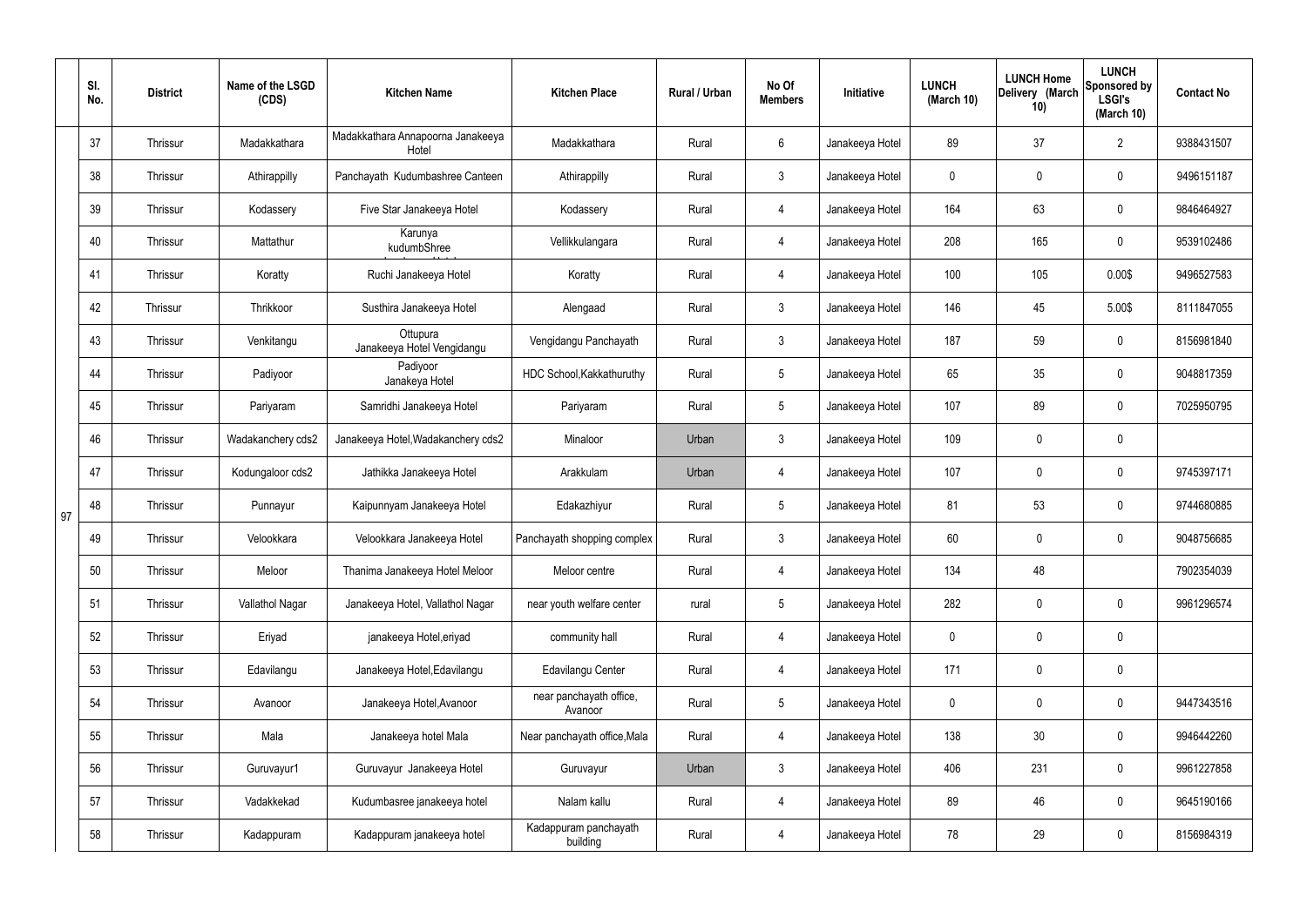| SI.<br>No. | <b>District</b> | Name of the LSGD<br>(CDS) | <b>Kitchen Name</b>               | <b>Kitchen Place</b>       | Rural / Urban | No Of<br><b>Members</b> | Initiative      | <b>LUNCH</b><br>(March 10) | <b>LUNCH Home</b><br>Delivery (March<br>10) | <b>LUNCH</b><br>Sponsored by<br><b>LSGI's</b><br>(March 10) | <b>Contact No</b> |
|------------|-----------------|---------------------------|-----------------------------------|----------------------------|---------------|-------------------------|-----------------|----------------------------|---------------------------------------------|-------------------------------------------------------------|-------------------|
| 59         | Thrissur        | Chavakkad                 | Chavakkad Janakeeya hotel         | Chavakkad, near bus stand  | Urban         | $5\overline{)}$         | Janakeeya Hotel | 183                        | 43                                          | $\mathbf 0$                                                 | 7560874804        |
| 60         | Thrissur        | Engadiyoor                | pavithra janikeeya hotel          | Pokulangara                | Rural         | $5\overline{)}$         | Janakeeya Hotel | 0                          | $\mathbf 0$                                 | $\mathbf 0$                                                 | 9562239618        |
| 61         | Thrissur        | Varavoor                  | Friends janakeeya hotel, Varavoor | Thichur                    | Rural         | $\mathbf{3}$            | Janakeeya Hotel | 78                         | $\mathbf 0$                                 | $\mathbf 0$                                                 |                   |
| 62         | Thrisssur       | Punnayurkulam             | Punnayurkkulam janakeeya hotel    | Althara centre             | Rural         | $5\overline{)}$         | Janakeeya Hotel | 135                        | 49                                          | $\mathbf 0$                                                 | 8086093454        |
| 63         | Thrissur        | Thiruwilamala             | Villuadry Janakeeya hotel         | Thiruwilamala              | Rural         | $5\overline{)}$         | Janakeeya Hotel | 184                        | $\mathbf 0$                                 | $\mathbf 0$                                                 | 9846174729        |
| 64         | Thrissur        | Kattakampal               | Janakeeya Hotel Kattakampal       | Chirakkal                  | Rural         | 4                       | Janakeeya Hotel | 60                         | 40                                          | $\mathbf 0$                                                 |                   |
| 65         | Thrissur        | Kandanassery              | kandanassery janakeeya hotel      | kandanassery               | Rural         | $5\overline{)}$         | Janakeeya Hotel | 63                         | 26                                          | $\mathbf 0$                                                 |                   |
| 66         | Thrissur        | Kaiparambu                | Janakeeya Hotel Kaiparambu        | Near mundoor health center | Rural         | $5\overline{)}$         | janakeeya hotel | 42                         | 55                                          | $\mathbf 0$                                                 | 9645828069        |
| 67         | Thrissur        | Thrissur 2(new)           | kitchen girls janakeeya hotel     | Olari                      | urban         | 4                       | janakeeya hotel | 129                        | 172                                         | $\mathbf 0$                                                 | 9388828112        |
| 68         | Thrissur        | Kuzhur                    |                                   | kuzhur                     | Rural         | $\overline{4}$          | janakeeya hotel | 0                          | $\mathbf 0$                                 | $\mathbf 0$                                                 | 9526566073        |
| 69         | Thrissur        | Chazhur                   | Chazur Janakeeya Hotel            | Pazhuvil Center            | Rural         | 4                       | janakeeya hotel | 43                         | 58                                          | $\mathbf 0$                                                 | 9061946216        |
| 70         | Thrissur        | Nattika                   | uttupura                          | Thriprayar                 | Rural         | $5\overline{)}$         | janakeeya hotel | 140                        | $\mathbf 0$                                 | $\mathbf 0$                                                 | 9544055637        |
| 71         | Thrissur        | Thalikulam                | Nidhi janakeeya hotel             | Puthenthodu                | Rural         | $5\phantom{.0}$         |                 | 183                        | 0                                           | $\mathbf 0$                                                 | 8606213960        |
| 72         | Thrissur        | Vadanapilly               | vadanappilly janakeeya hotel      | vadanapilly                | Rural         | 5                       | janakeeya hotel | $\mathbf 0$                | $\mathbf 0$                                 | 0                                                           | 9947728948        |
| 73         | Thrissur        | orumanayur                | orumanayur janakeeya hotel        | orumanayur                 | rural         | 5 <sub>5</sub>          | janakeeya hotel | 96                         | 35                                          | $\mathbf 0$                                                 | 9995588758        |
| 74         | Thrissur        | Panjal                    | Five-star Janakeeya hotel         | Panjal                     | Rural         | 5 <sub>5</sub>          | janakeeya hotel | 197                        | $\mathbf 0$                                 | $\mathbf 0$                                                 | 9746847353        |
| 75         | Thrissur        | veloor                    | Veloor Janakeeya hotel            | veloor                     | Rural         | $5\phantom{.0}$         | janakeeya hotel | 58                         | 56                                          | $\mathbf 0$                                                 | 9447724685        |
| 76         | Thrissur        | Chowanoor                 | Chowanoor Janakeeya hotel         | Chowanoor                  | Rural         | $\mathbf{3}$            | janakeeya hotel | 44                         | 20                                          | $\mathbf 0$                                                 | 9,526,340,307     |
| 77         | Thrissur        | Puthur                    | Puthur janakeeyahotel             | puthur                     | Rural         | $5\overline{)}$         | janakeeya hotel | 68                         | 61                                          | $\mathbf 0$                                                 | 6238101595        |
| 78         | Thrissur        | Erumapetty                | subhiksha janakeeya hotel         | Erumapetty                 | Rural         | $5\overline{)}$         | janakeeya hotel | 107                        | 36                                          | $\mathbf 0$                                                 | 9207201880        |
| 79         | Thrissur        | Kondazhy                  | Santhwanam Janakeeya Hotel        | Kondazhy                   | Rural         | 4                       | janakeeya hotel | 22                         | $\mathbf 0$                                 | $\mathbf 0$                                                 | 9526401759        |
| 80         | Thrissur        | Mullurkkara               | Kaniv Janakeeya Hotel             | Atoor                      | Rural         | 4                       | janakeeya hotel | 0                          | 0                                           | $\mathbf 0$                                                 |                   |
| 81         | Thrissur        | Porkkulam                 | Porkulam janakeeya hotel          | Parempadam                 | Rural         | $5\overline{)}$         | Janakeeya hotel | 0                          | 65                                          | $\mathbf 0$                                                 | 8129017841        |
| 82         | Thrissur        | Puthukkad                 | Puthukkad Janakeeya Hotel         | Puthukkad                  | Rural         | $5\overline{)}$         | Janakeeya hotel | 74                         | 28                                          | $\overline{0}$                                              | 7356668644        |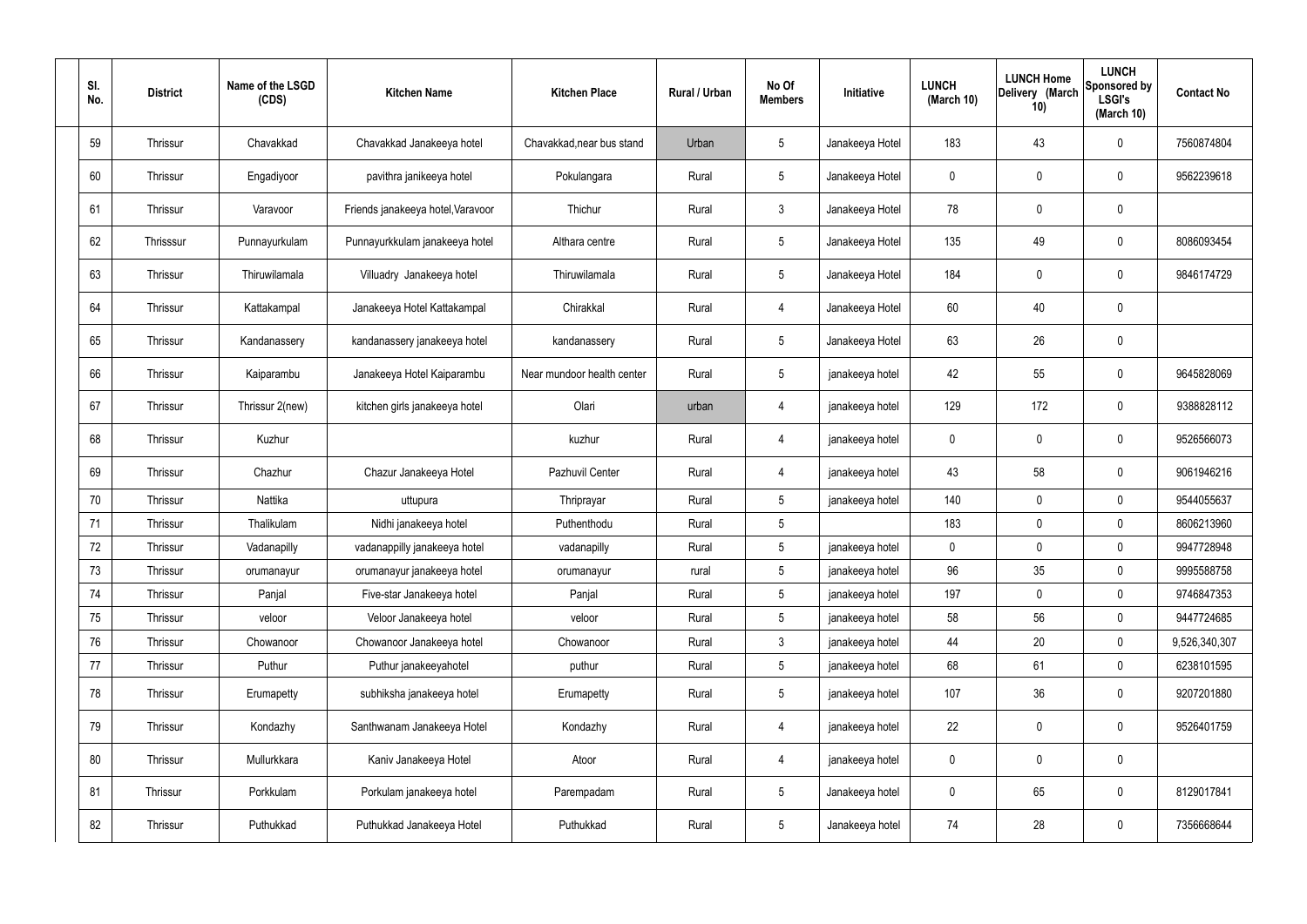| SI.<br>No.     | <b>District</b> | Name of the LSGD<br>(CDS) | <b>Kitchen Name</b>         | <b>Kitchen Place</b>                   | Rural / Urban | No Of<br><b>Members</b> | Initiative      | <b>LUNCH</b><br>(March 10) | <b>LUNCH Home</b><br>Delivery (March<br>10) | <b>LUNCH</b><br>Sponsored by<br><b>LSGI's</b><br>(March 10) | <b>Contact No</b> |
|----------------|-----------------|---------------------------|-----------------------------|----------------------------------------|---------------|-------------------------|-----------------|----------------------------|---------------------------------------------|-------------------------------------------------------------|-------------------|
| 83             | Thrissur        | Choondal                  | Choondal Janakeeya Hotel    | <b>Kechery Centre</b>                  | Rural         | 8                       | Janakeeya Hotel | 50                         | 50                                          | $\mathbf 0$                                                 |                   |
| 84             | Thrissur        | Cherpu                    | Cherpu Janakeeya Hotel      | Cherpu                                 | Rural         | $\mathbf{3}$            | Janakeeya Hotel | $\mathbf 0$                | 70                                          | $\mathbf 0$                                                 | 9605375648        |
| 85             | Thrissur        | Mathilakam                | Mathilakam Janakeeya hotel  | Mathilakam gramapanchayath<br>compound | Rural         | $\mathbf{3}$            | Janakeeya hotel | 26                         |                                             |                                                             | 9995986808        |
| 86             | Thrissur        | Anthikad                  | Anthikad Janakeeya hotel    | Anthikad                               | Rural         | $\overline{4}$          | Janakeeya hotel | $\mathbf 0$                | $\mathbf 0$                                 | $\mathbf 0$                                                 |                   |
| 87             | Thrissur        | Mullassery                | Mullassery Janakeeya Hotel  | Mullassery centre                      | Rural         | $5\overline{)}$         | Janakeeya hotel | 141                        | 85                                          | $\mathbf 0$                                                 |                   |
| 88             | Thrissur        | Karalam                   | Karalam Janakeeya Hotel     |                                        | Rural         | $\overline{4}$          | Janakeeya hotel | 79                         | $\mathbf 0$                                 | $\mathbf 0$                                                 | 6282924636        |
| 89             | Thrissur        | Poomangalam               | Poomangalam Janakeeya Hotel | Edakkulam                              | Rural         | 3 <sup>1</sup>          | Janakeeya hotel | 66                         | 16                                          | $\mathbf 0$                                                 |                   |
| 90             | Thrissur        | <b>MG Kavu</b>            | Annapoorna Janakeeya Hotel  | <b>MG Kavu</b>                         | Rural         | $\overline{4}$          | Janakeeya hotel | 148                        | 48                                          | $\mathbf 0$                                                 | 7558080131        |
| 91             | Thrissur        | chelakkara                | Nila janakeeya hotel        | chelakkara                             | rural         | $5\overline{)}$         | janakeeya hotel | 183                        | $\mathbf 0$                                 | $\mathbf 0$                                                 |                   |
| 92             | Thrissur        | Avinissery                | Avinissery Janakeeya Hotel  | Palakkal                               | Rural         | 4                       | janakeeya hotel | $\mathbf 0$                | 92                                          | $\mathbf 0$                                                 | 9446800192        |
| 93             | Thrissur        | Nadathara 2               | Grandmaas Janakeeya hotel   | Nadathara                              | Rural         | 5 <sup>5</sup>          | Janakeeya Hotel | 138                        | 228                                         | $\mathbf 0$                                                 |                   |
| 94             | Thrissur        | Chavakkad                 | Janakeeya hotel             | Chavakkad                              | Urban         | $5\overline{)}$         | Janakeeya hotel | 229                        | 66                                          | $\mathbf 0$                                                 | 7034752180        |
| 95             | Thrissur        | Mala 2                    | Janakeeya hotel             |                                        | Rural         | 5 <sup>5</sup>          | janakeeya hotel | 189                        | 49                                          | $\mathbf 0$                                                 |                   |
| 96             | Thrissur        | Thrissur1                 | Janakeeya hotel             | Mannuthy                               | Urban         | $5\overline{)}$         | janakeeya hotel | 126                        | 13                                          | $\overline{\mathbf{1}}$                                     | 919746287281      |
| 97             | Thrissur        | Vadanappilly2             | Janakeeya hotel             | Vadanappilly                           | Rural         | $\mathbf{3}$            | janakeeya hotel | 400                        | $\pmb{0}$                                   | $\bf{0}$                                                    |                   |
|                |                 |                           |                             |                                        |               | 433                     |                 | 9975                       | 3815                                        | 27                                                          |                   |
| $\mathbf 1$    | Wayanad         | Vellamunda                | Thanima mess                | 8/4 vellamuda                          | Rural         | $\overline{4}$          | janakeeya Hotel | 228                        | $\pmb{0}$                                   | $\mathbf 0$                                                 | 7025659685        |
| $\overline{2}$ | Wayanad         | Thavinjal                 | Sobhagya Vanitha mess       | Thalappuzha<br>chungam                 | Rural         | $\overline{4}$          | janakeeya Hotel | 191                        | $\pmb{0}$                                   | $\mathbf 0$                                                 | 9497247541        |
| 3              | Wayanad         | Vythiri                   | Dharshana catering          | Vythiri                                | Rural         | $\overline{4}$          | janakeeya Hotel | 214                        | $\pmb{0}$                                   | $\boldsymbol{0}$                                            | 9074598184        |
| 4              | Wayanad         | Mullankolly               | Kairali catering group      | Mullankolli                            | Rural         | $\mathbf{3}$            | janakeeya Hotel | 157                        | $\pmb{0}$                                   | $\pmb{0}$                                                   | 9526706627        |
| 5              | Wayanad         | Poothadi                  | Mary matha mess             | Kenichira                              | Rural         | 5 <sub>5</sub>          | janakeeya Hotel | 147                        | $\pmb{0}$                                   | $\pmb{0}$                                                   | 9526376970        |
| 6              | Wayanad         | Meppadi                   | Cafe Kudumbashree           | Meppadi                                | Rural         | 5 <sub>5</sub>          | janakeeya Hotel | 236                        | $\pmb{0}$                                   | $\pmb{0}$                                                   | 9207935764        |
| $\overline{7}$ | Wayanad         | Pozhuthana                | Dhanya mess                 | Pozhuthana                             | Rural         | $\mathfrak{Z}$          | janakeeya Hotel | 229                        | $\pmb{0}$                                   | $\boldsymbol{0}$                                            | 8111838165        |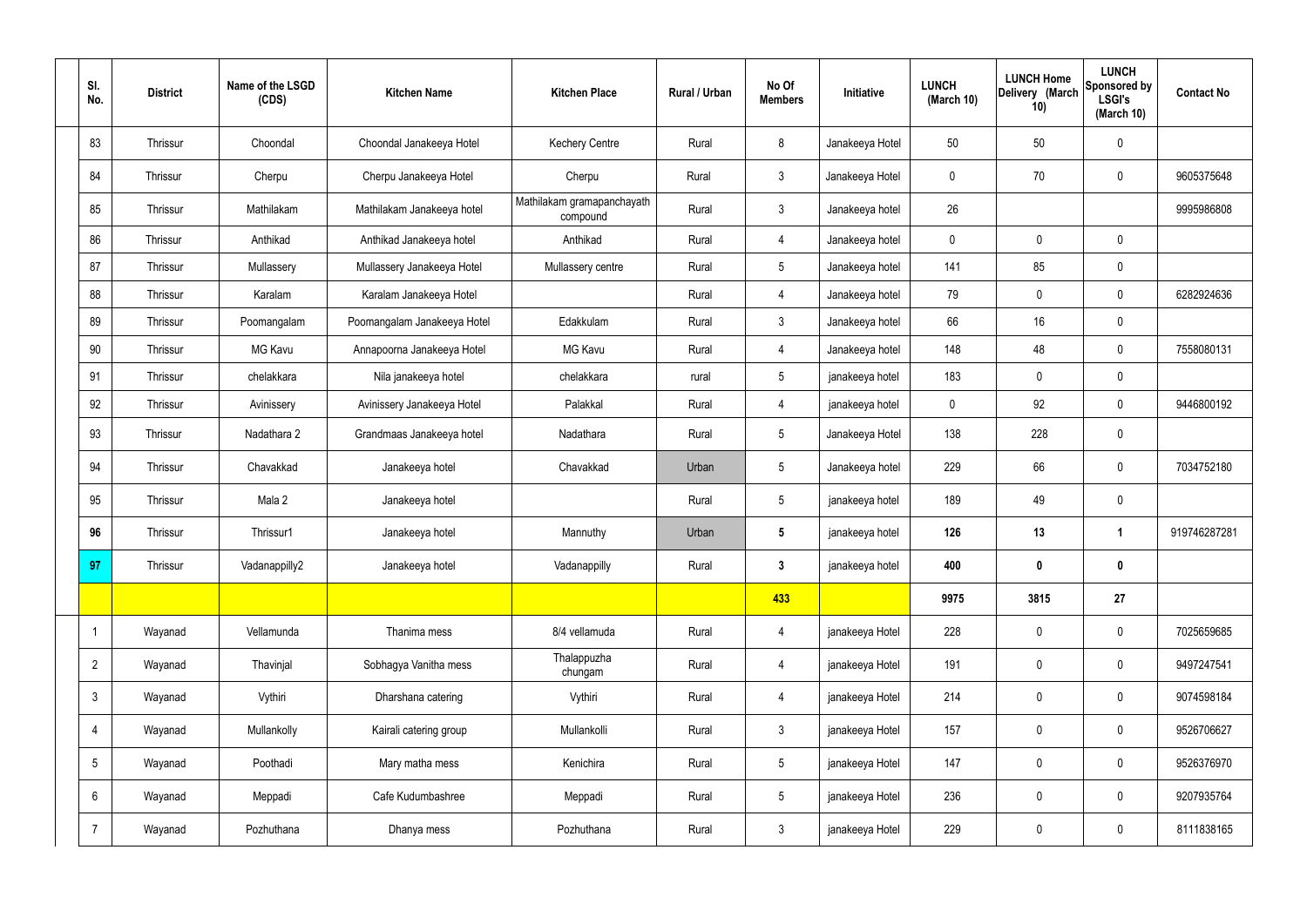|    | SI.<br>No.      | <b>District</b> | Name of the LSGD<br>(CDS) | <b>Kitchen Name</b>              | <b>Kitchen Place</b>                   | Rural / Urban | No Of<br><b>Members</b> | Initiative      | <b>LUNCH</b><br>(March 10) | <b>LUNCH Home</b><br>Delivery (March<br>10) | <b>LUNCH</b><br>Sponsored by<br><b>LSGI's</b><br>(March 10) | <b>Contact No</b> |
|----|-----------------|-----------------|---------------------------|----------------------------------|----------------------------------------|---------------|-------------------------|-----------------|----------------------------|---------------------------------------------|-------------------------------------------------------------|-------------------|
|    | 8               | Wayanad         | Thondernad                | Thanima canteen                  | Korom                                  | Rural         | $\mathbf{3}$            | janakeeya Hotel | 112                        | $\mathbf 0$                                 | $\mathbf 0$                                                 | 8943476943        |
|    | 9               | Wayanad         | Meenangady                | Haritham Janakeeya Hotel         | Opposite police station,<br>Meenangadi | Rural         | $6\phantom{.}$          | janakeeya Hotel | 420                        | $\mathbf 0$                                 | $\mathbf 0$                                                 | 9526895975        |
|    | 10 <sup>°</sup> | Wayanad         | Nenmeni                   | Minnaram Mess and Chappathi Unit | Cheeral                                | Rural         | $5\phantom{.0}$         | janakeeya Hotel | 173                        | $\mathbf 0$                                 | $\mathbf 0$                                                 | 8086835886        |
|    | 11              | Wayanad         | Thirunelli                | Adigamanai Mess and Catering     | Kartikulam                             | Rural         | $5\,$                   | janakeeya Hotel | 194                        | $\mathbf 0$                                 | $\mathbf 0$                                                 | 9207406211        |
|    | 12              | Wayanad         | Mananthavady              | Dhanasree canteen                | Mananthavadi                           | Urban         | $5\phantom{.0}$         | janakeeya Hotel | 272                        | $\mathbf 0$                                 | $\mathbf 0$                                                 | 9496997382        |
| 28 | 13              | Wayanad         | Ambalavayal               | <b>Ruchi Catering</b>            | kalathuvayal                           | Rural         | $5\overline{)}$         | janakeeya Hotel | 314                        | $\mathbf 0$                                 | $\mathbf 0$                                                 | 9495084437        |
|    | 14              | Wayanad         | Kaniyambetta              | sree Vinayaka                    | millumukk                              | rural         | $5\phantom{.0}$         | janakeeya Hotel | 181                        | $\mathbf 0$                                 | $\mathbf 0$                                                 | 9061486938        |
|    | 15              | Wayanad         | Pulpally                  | Vinayaka catering                | Pulpally                               | Rural         | $5\phantom{.0}$         | janakeeya Hotel | 255                        | $\mathbf 0$                                 | $\mathbf 0$                                                 | 9947319307        |
|    | 16              | Wayanad         | Noolpuzha                 | Friends catering                 | Naikketty                              | Rural         | $5\phantom{.0}$         | janakeeya Hotel | 265                        | $\mathbf 0$                                 | $\mathbf 0$                                                 | 7558019388        |
|    | 17              | Wayanad         | Panamaram                 | Testy mess                       | Panamaram                              | Rural         | 4                       | janakeeya Hotel | 250                        | $\mathbf 0$                                 | $\mathbf 0$                                                 | 9605814620        |
|    | 18              | wayanad         | Moopainad                 | vanitha mess                     | vaduvanchal                            | Rural         | $5\overline{)}$         | janakeeya Hotel | 282                        | $\mathbf 0$                                 | $\mathbf 0$                                                 | 974596708         |
|    | 19              | wayanad         | Edavaka                   | <b>Teasty Mess</b>               | Irumbupalam                            | Rural         | 4                       | janakeeya Hotel | 194                        | $\mathbf 0$                                 | $\mathbf 0$                                                 | 9847842390        |
|    | 20              | wayanad         | kalpetta                  | shiya catering                   | pallithazhe, kalpetta town             | urban         | $\mathbf{3}$            | janakeeya Hotel | 407                        | $\mathbf 0$                                 | $\mathbf 0$                                                 | 6282822890        |
|    | 21              | wayanad         | sulthan bathery           | preethis                         | near telephone exchange                | urban         | $5\phantom{.0}$         | janakeeya Hotel | 367                        | $\mathbf 0$                                 | $\mathbf 0$                                                 | 9961088393        |
|    | 22              | wayanad         | Muttil                    | swad cattering                   | Muttil bus stand                       | Rural         | 5 <sup>5</sup>          | janakeeya Hotel | 223                        | $\pmb{0}$                                   | $\mathbf 0$                                                 | 9074461322        |
|    | 23              | wayanad         | padinjarathara            | oruma                            | padinjarathara town                    | Rural         | $5\overline{)}$         | janakeeya Hotel | 329                        | $\mathbf 0$                                 | $\mathbf 0$                                                 | 9495814542        |
|    | 24              | wayanad         | kalpetta                  | Anjuse cattering                 | kalpetta town                          | Urban         | $5\overline{)}$         | janakeeya Hotel | 372                        | $\mathbf 0$                                 | $\mathbf 0$                                                 | 9745883809        |
|    | 25              | wayanad         | Thariyode                 | Haritham                         | kavumadham town                        | Rural         | $\mathbf{3}$            | janakeeya Hotel | 169                        | $\mathbf 0$                                 | $\mathbf 0$                                                 | 9074095457        |
|    | 26              | wayanad         | Mananthavady              | chothis mess                     | Kozhikode road,<br>Mananthavady        | Urban         | $\mathbf{3}$            | janakeeya Hotel | 220                        | $\pmb{0}$                                   | $\mathbf 0$                                                 | 9947376596        |
|    | 27              | wayanad         | vengapalli                | Annapoorna                       | vengapalli town                        | Rural         | $5\overline{)}$         | janakeeya Hotel | 276                        | $\pmb{0}$                                   | $\mathbf 0$                                                 | 7592831851        |
|    | 28              | Wayanad         | Kottathara                | Jyothi vanitha mess              | Venniyod                               | Rural         | $\mathbf{3}$            | janakeeya Hotel | 232                        | $\pmb{0}$                                   | $\mathbf 0$                                                 | 9961844026        |
|    | 29              | Wayanad         | Sulthan Bathery           | Elite                            | Mysore road, Bathery                   | Urban         | $\mathbf{3}$<br>122     | janakeeya Hotel | 335                        | $\mathbf{0}$<br>$\mathbf{0}$                | $\mathbf 0$                                                 | 9778180571        |
|    | <b>29</b>       |                 |                           | 680                              |                                        | <b>TOTAL</b>  | 4638                    |                 | 7016                       | 10541                                       | $\boldsymbol{0}$<br>131                                     |                   |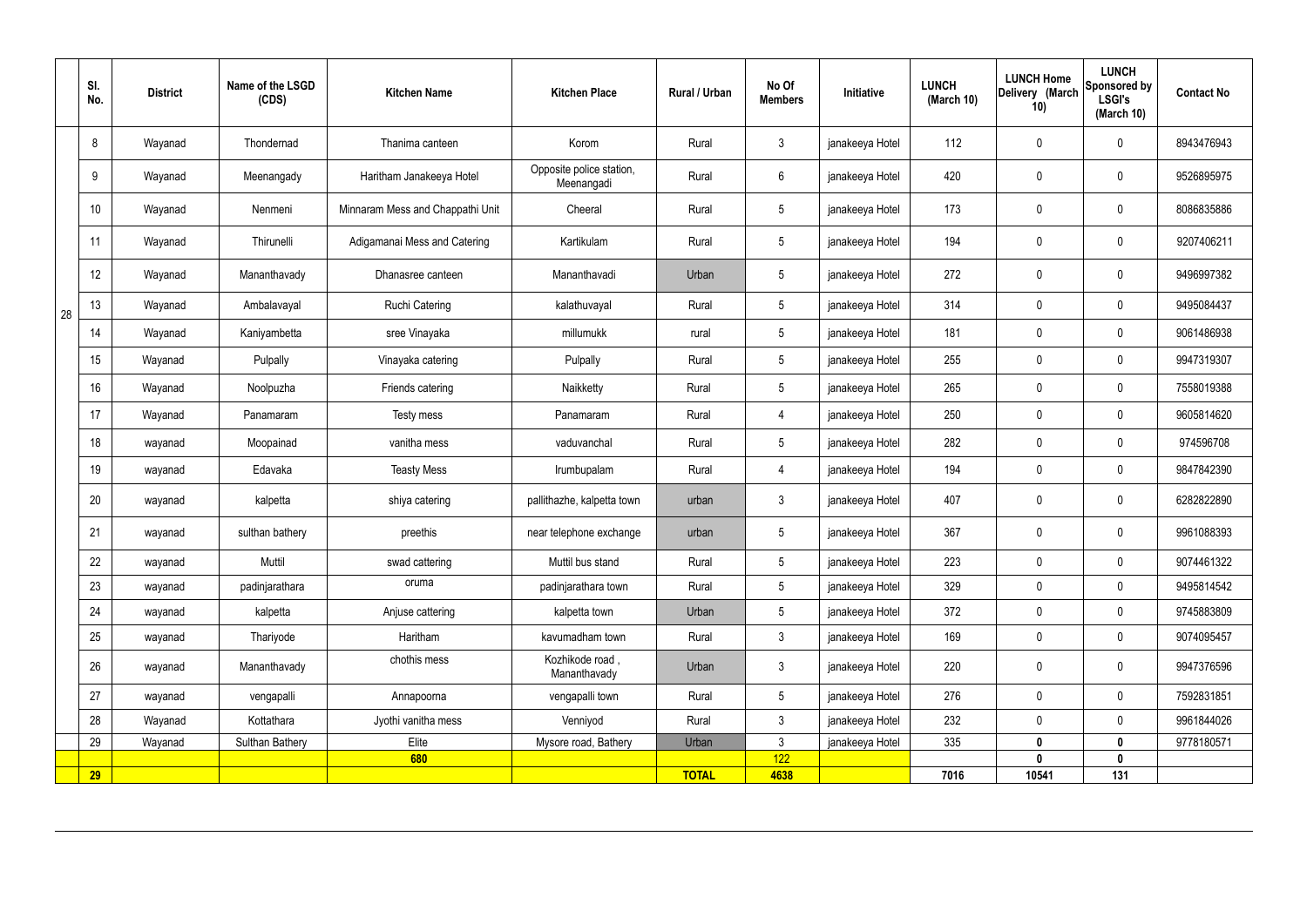| SI.<br>No. | <b>District</b> | Name of the LSGD<br>(CDS)                                                                        | <b>Kitchen Name</b>                                | <b>Kitchen Place</b>  | Rural / Urban                   | No Of<br><b>Members</b> | Initiative                                   | <b>LUNCH</b><br>(March 10) | <b>LUNCH Home</b><br>Delivery (March<br>10)                          | <b>LUNCH</b><br>Sponsored by<br><b>LSGI's</b><br>(March 10) | <b>Contact No</b> |
|------------|-----------------|--------------------------------------------------------------------------------------------------|----------------------------------------------------|-----------------------|---------------------------------|-------------------------|----------------------------------------------|----------------------------|----------------------------------------------------------------------|-------------------------------------------------------------|-------------------|
|            |                 |                                                                                                  | STATUS OF JANAKEEYA HOTELS FUNCTIONING IN DISTRICT |                       |                                 |                         |                                              |                            | STATUS OF FOOD DISTRIBUTED THROUGH JANAKEEYA HOTELS AS ON 10.03.2022 |                                                             |                   |
|            | <b>District</b> | <b>Total</b><br><b>Janakeeya Hotels</b>                                                          | <b>Rural Units</b>                                 | <b>Urban</b><br>units | <b>STATUS OF</b><br><b>FOOD</b> | Home<br><b>Delivery</b> | Food Sponsored<br>by LSGIs                   |                            | <b>TOTAL Meals</b><br><b>Distributed</b>                             |                                                             |                   |
|            | <b>TVM</b>      | 110                                                                                              | 79                                                 | 31                    | 26,135                          | $\overline{0}$          | 14                                           |                            | 26,149                                                               |                                                             |                   |
|            | <b>KLM</b>      | 82                                                                                               | 72                                                 | 10 <sup>°</sup>       | 13230                           | $\overline{0}$          | 6 <sup>°</sup>                               |                            | 13,236                                                               |                                                             |                   |
|            | PTA             | 59                                                                                               | 54                                                 | $\sqrt{5}$            | 4920                            | 85                      | $\overline{0}$                               |                            | 5,005                                                                |                                                             |                   |
|            | <b>ALP</b>      | 89                                                                                               | 80                                                 | $\overline{9}$        | 6344                            | 3033                    | 40                                           |                            | 9,417                                                                |                                                             |                   |
|            | <b>KTM</b>      | 82                                                                                               | 74                                                 | 8 <sup>°</sup>        | 9649                            | 111                     | 8                                            |                            | 9,768                                                                |                                                             |                   |
|            | <b>IDK</b>      | 50                                                                                               | 49                                                 | $\blacktriangleleft$  | 7037                            | $\overline{0}$          | $\overline{4}$                               |                            | 7,041                                                                |                                                             |                   |
|            | <b>EKM</b>      | 114                                                                                              | 81                                                 | 33                    | 19964                           | 1051                    | 9                                            |                            | 21,024                                                               |                                                             |                   |
|            | <b>TSR</b>      | 97                                                                                               | 86                                                 | 11                    | 9,975                           | 3,815                   | 27                                           |                            | 13,817                                                               |                                                             |                   |
|            | PGT             | $102$                                                                                            | 92                                                 | 10 <sup>°</sup>       | 14,594                          | $\overline{0}$          | 10 <sup>°</sup>                              |                            | 14,604                                                               |                                                             |                   |
|            | <b>MLP</b>      | 128                                                                                              | 107                                                | 21                    | 26,136                          | 5518                    | 19                                           |                            | 31,673                                                               |                                                             |                   |
|            | <b>WYD</b>      | 29                                                                                               | 24                                                 | 5 <sub>1</sub>        | 7244                            | $\mathbf{0}$            | $\overline{0}$                               |                            | 7,244                                                                |                                                             |                   |
|            | <b>KKD</b>      | 106                                                                                              | 76                                                 | 30 <sup>°</sup>       | 30,058                          | 743                     | $\sqrt{6}$                                   |                            | 30,807                                                               |                                                             |                   |
|            | <b>KNR</b>      | 90 <sub>1</sub>                                                                                  | 75                                                 | 15 <sub>1</sub>       | 18,593                          | $\overline{0}$          | 15 <sub>15</sub>                             |                            | 18,608                                                               |                                                             |                   |
|            | <b>KSG</b>      | 43                                                                                               | 37 <sub>2</sub>                                    | 6 <sup>1</sup>        | 7655                            | $\overline{0}$          | $\pmb{0}$                                    |                            | 7,655                                                                |                                                             |                   |
|            | <b>Total</b>    | 1181                                                                                             | 986                                                | 195                   | 201,534                         | 14,356                  | 158                                          |                            | 216,048                                                              |                                                             |                   |
|            |                 |                                                                                                  | 2252                                               |                       |                                 | 216,048                 |                                              |                            |                                                                      |                                                             |                   |
|            | <b>Date</b>     | <b>Grand Total of meals</b><br><b>Distributed through</b><br>Janakeeya hotel as<br>on 10.03.2022 | Urban<br>units                                     | <b>Total</b><br>units | Rs. 20 /Lunch<br><b>Parcel</b>  | Home<br><b>Delivery</b> | <b>LUNCH</b><br>sponsored by<br><b>LSGIs</b> |                            | <b>Total Meals</b>                                                   |                                                             |                   |
|            |                 | 986                                                                                              | 195                                                | 1181                  | 201,534                         | 14,356                  | 158                                          |                            | 216,048                                                              |                                                             |                   |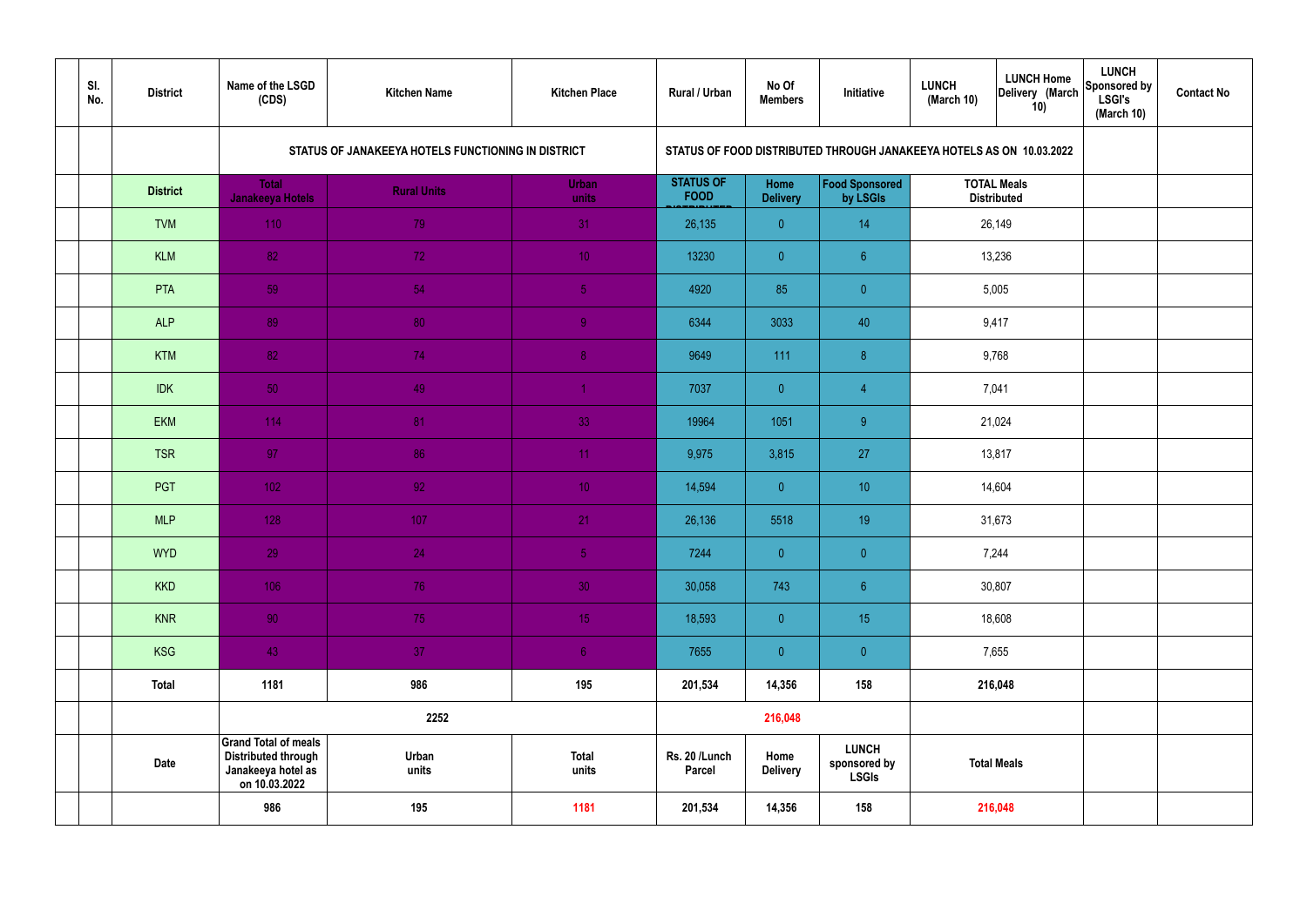| SI.<br>No. | <b>District</b> | Name of the LSGD<br>(CDS) | <b>Kitchen Name</b> | <b>Kitchen Place</b> | Rural / Urban | No Of<br><b>Members</b> | Initiative | <b>LUNCH</b><br>(March 10) | <b>LUNCH Home</b><br><b>March</b><br>Delivery<br>10<br>ιv | <b>LUNCH</b><br>$\Box$ Sponsored by $\Box$<br><b>LSGI's</b><br>(March 10) | <b>Contact No</b> |
|------------|-----------------|---------------------------|---------------------|----------------------|---------------|-------------------------|------------|----------------------------|-----------------------------------------------------------|---------------------------------------------------------------------------|-------------------|
|------------|-----------------|---------------------------|---------------------|----------------------|---------------|-------------------------|------------|----------------------------|-----------------------------------------------------------|---------------------------------------------------------------------------|-------------------|

|                                                                | Districts with same number of hotels<br>(Each district use seperate cell for filling the | tvm                                                                                                                                                                                                                                                                                                                                   | Wayanad                                                                               | Alappuzha      | Malappuram  | Kozhikode                      | Thrissur       | Kollam      |  |  |  |  |  |  |
|----------------------------------------------------------------|------------------------------------------------------------------------------------------|---------------------------------------------------------------------------------------------------------------------------------------------------------------------------------------------------------------------------------------------------------------------------------------------------------------------------------------|---------------------------------------------------------------------------------------|----------------|-------------|--------------------------------|----------------|-------------|--|--|--|--|--|--|
|                                                                | details)                                                                                 | Kannur                                                                                                                                                                                                                                                                                                                                | Kasaragod                                                                             | Kottayam       | Palakkad    | Pathanamthitta                 | Ernakulam      | Kasaragod   |  |  |  |  |  |  |
|                                                                | Districts with number of hotels increased                                                |                                                                                                                                                                                                                                                                                                                                       |                                                                                       |                |             |                                |                |             |  |  |  |  |  |  |
|                                                                | (Each district use seperate cell for filling the<br>details)                             |                                                                                                                                                                                                                                                                                                                                       |                                                                                       |                |             |                                |                |             |  |  |  |  |  |  |
|                                                                | Districts with number of hotels with zero entry of<br>meals                              | Thrissur(9)                                                                                                                                                                                                                                                                                                                           | Kasargod (5)                                                                          | Kottayam(7)    |             | Alappuzha (26)   MALAPPURAM(4) | Kozhikode (05) | Kannur- (6) |  |  |  |  |  |  |
|                                                                | (Each district use seperate cell for filling the<br>details)                             | pathanamthitta(16)                                                                                                                                                                                                                                                                                                                    | Trivandrum (7)                                                                        | ERNAKULAM (16) | Palakkad(8) | Wayanad -(0)                   | Idukki(5)      | Kollam (11) |  |  |  |  |  |  |
|                                                                | New hotels started (numbers)                                                             |                                                                                                                                                                                                                                                                                                                                       |                                                                                       |                |             |                                |                |             |  |  |  |  |  |  |
|                                                                | New hotels started at (location)                                                         |                                                                                                                                                                                                                                                                                                                                       |                                                                                       |                |             |                                |                |             |  |  |  |  |  |  |
| TVM-janathaTVM CDS 4 IlkalliyoorAnad, Aruvikkara pazhakunnumel |                                                                                          |                                                                                                                                                                                                                                                                                                                                       |                                                                                       |                |             |                                |                |             |  |  |  |  |  |  |
|                                                                |                                                                                          | kottayam -akalakunnam, Aymanam chemp, madappally, melukavu, pampady, T v puram, Thalanadu, vechoor                                                                                                                                                                                                                                    |                                                                                       |                |             |                                |                |             |  |  |  |  |  |  |
|                                                                |                                                                                          | Alappuzha - Alappuzha North Arattupuzha Arattupuzha Arookutty Aroor Chennam Pallippuram Cheppad Cheppad Cherthala Municipality Chingoli Devikulangara Ezhupunna Harippad Kadakkarappally<br>Kandalloor Kanjikuzhy Kayamkulam West Kodamthurath Krishnapuram Kuthiyathode Panavally Pathiyoor Pattanakkad Pulincunnu Thuravoor Vayalar |                                                                                       |                |             |                                |                |             |  |  |  |  |  |  |
|                                                                |                                                                                          | \$Ernakulam-asamanoor, avoly,cheranallor, edaykattuvayall, keezhmad,kochi south,kochi east,kumbalangi,manipra, ,maradu,nayarambalam,pootrika, thrikkakara east                                                                                                                                                                        |                                                                                       |                |             |                                |                |             |  |  |  |  |  |  |
|                                                                |                                                                                          | Wayanad -Nil                                                                                                                                                                                                                                                                                                                          |                                                                                       |                |             |                                |                |             |  |  |  |  |  |  |
|                                                                |                                                                                          | Kozhikode- Atholi, Kkd central-2, Chekkyad, Onchiyam (Today off)                                                                                                                                                                                                                                                                      |                                                                                       |                |             |                                |                |             |  |  |  |  |  |  |
|                                                                |                                                                                          | Idukki- Edavetty, Senapathy, Manakkadu, mankulam jeevana, Velliyamattam (Today off)                                                                                                                                                                                                                                                   |                                                                                       |                |             |                                |                |             |  |  |  |  |  |  |
|                                                                |                                                                                          | Thrissur - holiday anthikkad,Eriyad,mullurkkara,avanoor,Athirappilly,kuzhur, Kattoor ,Enghadiyur,Vadanappilly,                                                                                                                                                                                                                        |                                                                                       |                |             |                                |                |             |  |  |  |  |  |  |
|                                                                |                                                                                          | Athavanad, Edarikod, ponnani, porur                                                                                                                                                                                                                                                                                                   |                                                                                       |                |             |                                |                |             |  |  |  |  |  |  |
|                                                                |                                                                                          | PALAKKAD:- Pattithara, PKD north, pattambi, nelliyambathy, Thachanattukara, Kozhinjapara, vadavannoor, Thachampara                                                                                                                                                                                                                    |                                                                                       |                |             |                                |                |             |  |  |  |  |  |  |
|                                                                |                                                                                          |                                                                                                                                                                                                                                                                                                                                       | Kannur- Naduvil, thripagottur, Valappttanam, Mattool, Chittariparamba, Muzhapilaghad, |                |             |                                |                |             |  |  |  |  |  |  |